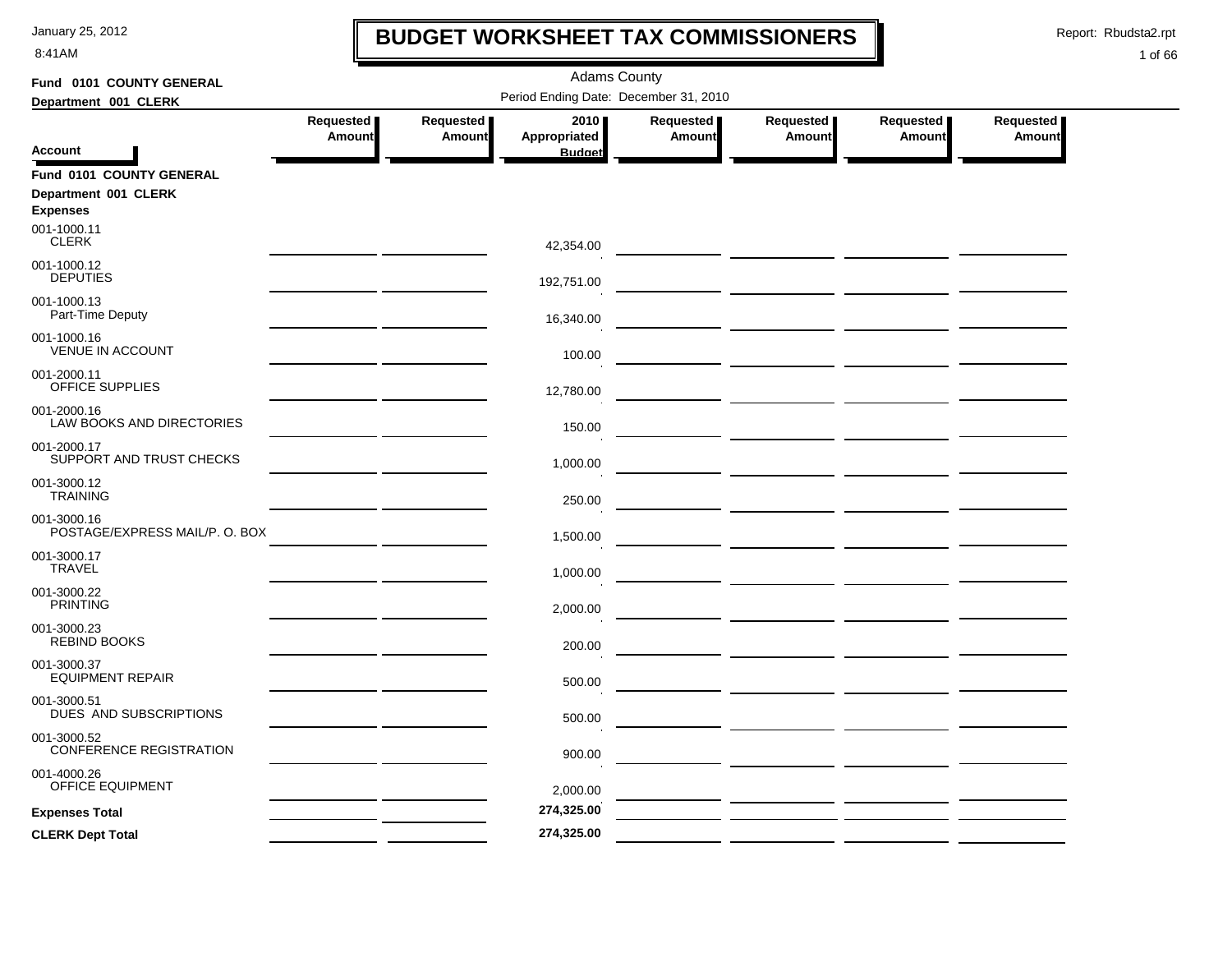8:41AM

# **BUDGET WORKSHEET TAX COMMISSIONERS**

Report: Rbudsta2.rpt

 $\mathbf l$ 

| Fund 0101 COUNTY GENERAL                 |                            |                     | <b>Adams County</b>                   |                            |                                                                                                                       |                            |                            |
|------------------------------------------|----------------------------|---------------------|---------------------------------------|----------------------------|-----------------------------------------------------------------------------------------------------------------------|----------------------------|----------------------------|
| Department 002 AUDITOR                   |                            |                     | Period Ending Date: December 31, 2010 |                            |                                                                                                                       |                            |                            |
|                                          | Requested<br><b>Amount</b> | Requested<br>Amount | 2010<br>Appropriated                  | Requested<br><b>Amount</b> | Requested<br>Amount                                                                                                   | Requested<br><b>Amount</b> | Requested<br><b>Amount</b> |
| <b>Account</b>                           |                            |                     | <b>Budget</b>                         |                            |                                                                                                                       |                            |                            |
| Department 002 AUDITOR                   |                            |                     |                                       |                            |                                                                                                                       |                            |                            |
| <b>Expenses</b>                          |                            |                     |                                       |                            |                                                                                                                       |                            |                            |
| 002-1000.11<br><b>AUDITOR</b>            |                            |                     | 42,354.00                             |                            | <u> Alban a shekara ta 1999 a shekara ta 1999 a shekara ta 1999 a shekara ta 1999 a shekara ta 1999 a shekara t</u>   |                            |                            |
| 002-1000.12<br><b>DEPUTIES</b>           |                            |                     |                                       |                            |                                                                                                                       |                            |                            |
|                                          |                            |                     | 128,408.00                            |                            | <u> The Common Section of the Common Section of the Common Section of the Common Section of the Common Section of</u> |                            |                            |
| 002-1000.14<br>INTER-DEPARTMENT EMPLOYEE |                            |                     | 24,055.00                             |                            |                                                                                                                       |                            |                            |
| 002-1000.15<br><b>OVERTIME</b>           |                            |                     | 2,500.00                              |                            |                                                                                                                       |                            |                            |
| 002-2000.11                              |                            |                     |                                       |                            |                                                                                                                       |                            |                            |
| OFFICE SUPPLIES                          |                            |                     | 2,091.00                              |                            |                                                                                                                       |                            |                            |
| 002-3000.12<br><b>TRAINING</b>           |                            |                     | 1,000.00                              |                            |                                                                                                                       |                            |                            |
| 002-3000.17                              |                            |                     |                                       |                            |                                                                                                                       |                            |                            |
| <b>TRAVEL</b>                            |                            |                     | 1,800.00                              |                            | <u> Alban a shekara ta 1999 a shekara ta 1999 a shekara ta 1999 a shekara ta 1999 a shekara ta 1999 a shekara t</u>   |                            |                            |
| 002-3000.22<br>PRINTING AND ADVERTISING  |                            |                     | 5,000.00                              |                            |                                                                                                                       |                            |                            |
| 002-3000.23<br><b>REBINDING RECORDS</b>  |                            |                     | 3,100.00                              |                            |                                                                                                                       |                            |                            |
| 002-3000.51                              |                            |                     |                                       |                            |                                                                                                                       |                            |                            |
| DUES AND SUBSCRIPTIONS                   |                            |                     | 1,171.00                              |                            |                                                                                                                       |                            |                            |
| <b>Expenses Total</b>                    |                            |                     | 211,479.00                            |                            |                                                                                                                       |                            |                            |
| <b>AUDITOR Dept Total</b>                |                            |                     | 211,479.00                            |                            |                                                                                                                       |                            |                            |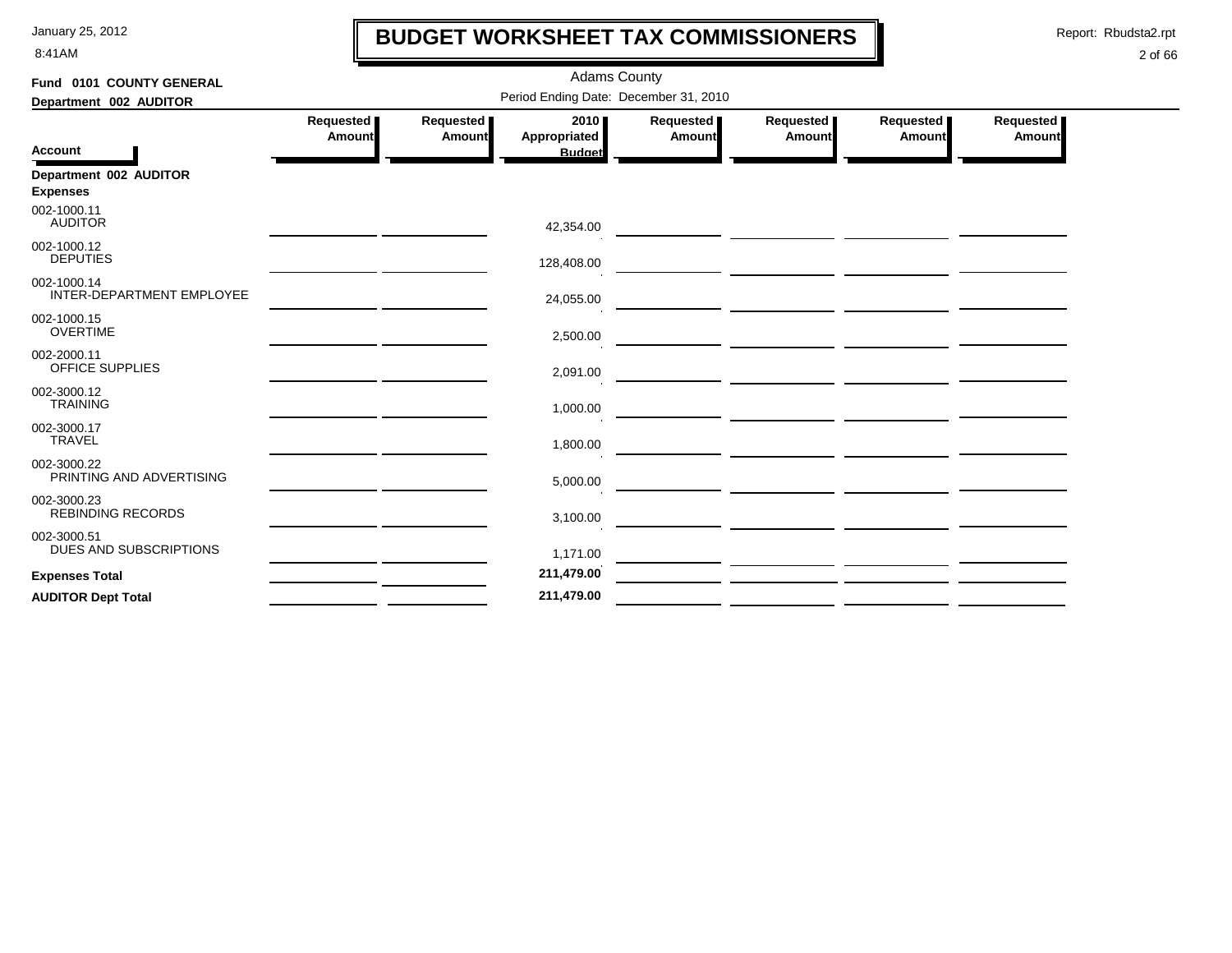8:41AM

# **BUDGET WORKSHEET TAX COMMISSIONERS**

Report: Rbudsta2.rpt

 $\mathbf l$ 

| Fund 0101 COUNTY GENERAL                      |                            |                            | <b>Adams County</b>                   |                     |                                                                                                                         |                              |                            |
|-----------------------------------------------|----------------------------|----------------------------|---------------------------------------|---------------------|-------------------------------------------------------------------------------------------------------------------------|------------------------------|----------------------------|
| Department 003 TREASURER                      |                            |                            | Period Ending Date: December 31, 2010 |                     |                                                                                                                         |                              |                            |
|                                               | Requested<br><b>Amount</b> | Requested<br><b>Amount</b> | 2010<br><b>Appropriated</b>           | Requested<br>Amount | Requested  <br><b>Amount</b>                                                                                            | Requested  <br><b>Amount</b> | Requested<br><b>Amount</b> |
| <b>Account</b>                                |                            |                            | <b>Budget</b>                         |                     |                                                                                                                         |                              |                            |
| Department 003 TREASURER                      |                            |                            |                                       |                     |                                                                                                                         |                              |                            |
| <b>Expenses</b>                               |                            |                            |                                       |                     |                                                                                                                         |                              |                            |
| 003-1000.11<br><b>TREASURER</b>               |                            |                            | 42,354.00                             |                     |                                                                                                                         |                              |                            |
| 003-1000.12                                   |                            |                            |                                       |                     |                                                                                                                         |                              |                            |
| <b>DEPUTIES</b>                               |                            |                            | 82,987.00                             |                     |                                                                                                                         |                              |                            |
| 003-1000.15<br><b>OVERTIME</b>                |                            |                            | 100.00                                |                     | — <u>— — — — — — — — — — — —</u>                                                                                        |                              |                            |
| 003-2000.11                                   |                            |                            |                                       |                     |                                                                                                                         |                              |                            |
| <b>OFFICE SUPPLIES</b>                        |                            |                            | 1,520.00                              |                     | <u> The Common State of the Common State of the Common State of the Common State of the Common State of the Common</u>  |                              |                            |
| 003-3000.12<br><b>TRAINING</b>                |                            |                            | 650.00                                |                     |                                                                                                                         |                              |                            |
| 003-3000.16                                   |                            |                            |                                       |                     |                                                                                                                         |                              |                            |
| <b>POSTAGE</b>                                |                            |                            | 300.00                                |                     | — <u>— — — — — — — — — — — — — — — —</u>                                                                                |                              |                            |
| 003-3000.17                                   |                            |                            |                                       |                     |                                                                                                                         |                              |                            |
| <b>TRAVEL</b>                                 |                            |                            | 750.00                                |                     |                                                                                                                         |                              |                            |
| 003-3000.22                                   |                            |                            |                                       |                     |                                                                                                                         |                              |                            |
| <b>PRINTING</b>                               |                            |                            | 500.00                                |                     |                                                                                                                         |                              |                            |
| 003-3000.37                                   |                            |                            |                                       |                     |                                                                                                                         |                              |                            |
| <b>EQUIPMENT - REPAIRS</b>                    |                            |                            | 300.00                                |                     | <u> The Communication of the Communication of the Communication of the Communication of the Communication of the Co</u> |                              |                            |
| 003-3000.51<br>DUES AND SUBSCRIPTIONS         |                            |                            |                                       |                     |                                                                                                                         |                              |                            |
|                                               |                            |                            | 400.00                                |                     |                                                                                                                         |                              |                            |
| 003-3000.52<br><b>CONFERENCE REGISTRATION</b> |                            |                            |                                       |                     |                                                                                                                         |                              |                            |
|                                               |                            |                            | 360.00                                |                     |                                                                                                                         |                              |                            |
| 003-4000.26<br>OFFICE EQUIPMENT               |                            |                            |                                       |                     |                                                                                                                         |                              |                            |
|                                               |                            |                            | 500.00                                |                     |                                                                                                                         |                              |                            |
| <b>Expenses Total</b>                         |                            |                            | 130,721.00                            |                     |                                                                                                                         |                              |                            |
| <b>TREASURER Dept Total</b>                   |                            |                            | 130,721.00                            |                     |                                                                                                                         |                              |                            |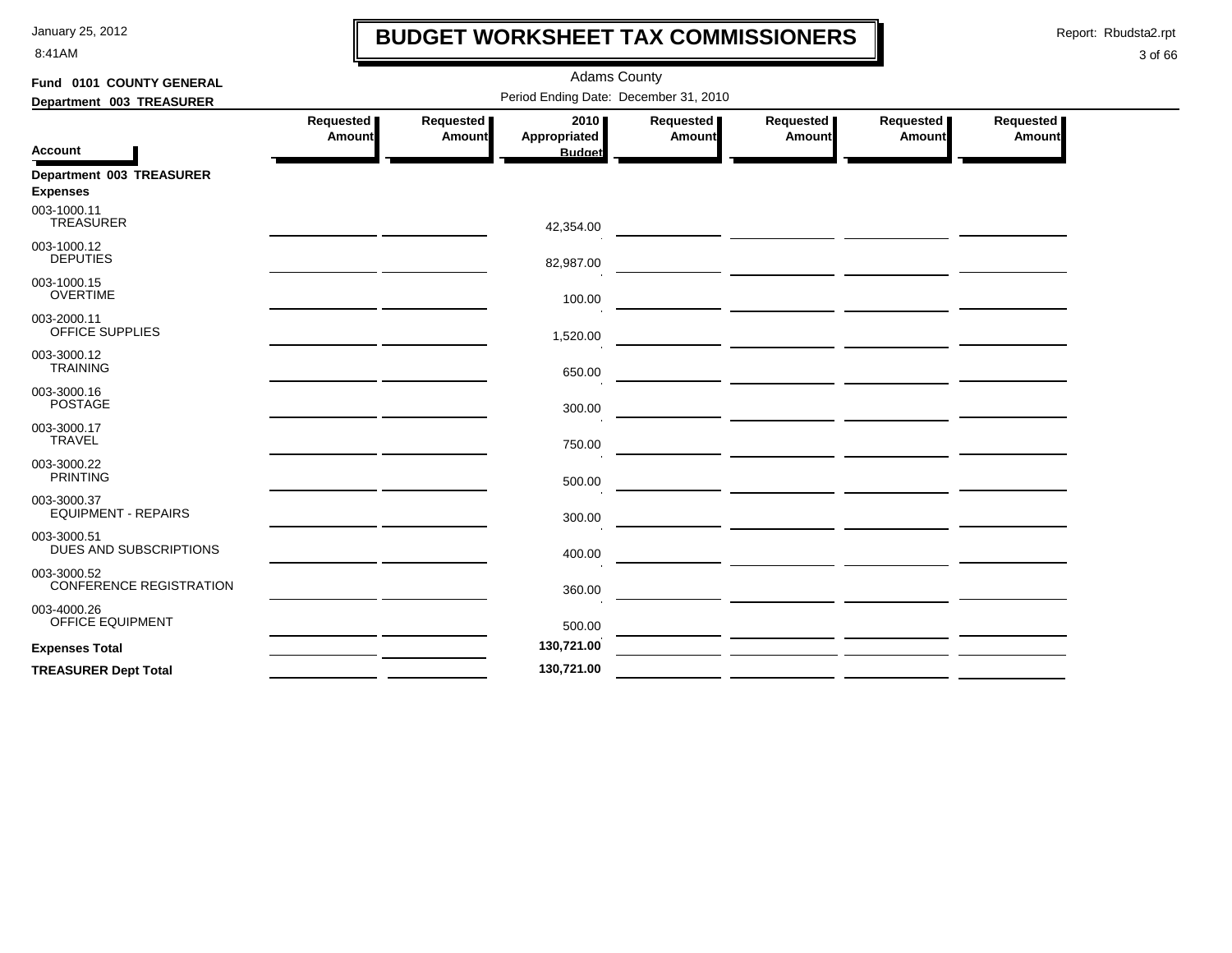8:41AM

# **BUDGET WORKSHEET TAX COMMISSIONERS**

Report: Rbudsta2.rpt

 $\mathbf \mathbf I$ 

| Fund 0101 COUNTY GENERAL                   |                                       |                            | <b>Adams County</b>  |                     |                            |                            |                     |  |  |
|--------------------------------------------|---------------------------------------|----------------------------|----------------------|---------------------|----------------------------|----------------------------|---------------------|--|--|
| Department 004 RECORDER                    | Period Ending Date: December 31, 2010 |                            |                      |                     |                            |                            |                     |  |  |
|                                            | Requested<br><b>Amount</b>            | Requested<br><b>Amount</b> | 2010<br>Appropriated | Requested<br>Amount | Requested<br><b>Amount</b> | Requested<br><b>Amount</b> | Requested<br>Amount |  |  |
| <b>Account</b>                             |                                       |                            | <b>Budget</b>        |                     |                            |                            |                     |  |  |
| Department 004 RECORDER<br><b>Expenses</b> |                                       |                            |                      |                     |                            |                            |                     |  |  |
| 004-1000.11<br><b>RECORDER</b>             |                                       |                            | 42,354.00            |                     |                            |                            |                     |  |  |
| 004-1000.12<br><b>DEPUTY</b>               |                                       |                            | 31,766.00            |                     |                            |                            |                     |  |  |
| 004-2000.11<br>OFFICE SUPPLIES             |                                       |                            | 1,500.00             |                     |                            |                            |                     |  |  |
| 004-3000.17<br>TRAVEL                      |                                       |                            | 150.00               |                     |                            |                            |                     |  |  |
| 004-3000.51<br>DUES AND SUBSCRIPTIONS      |                                       |                            | 400.00               |                     |                            |                            |                     |  |  |
| <b>Expenses Total</b>                      |                                       |                            | 76,170.00            |                     |                            |                            |                     |  |  |
| <b>RECORDER Dept Total</b>                 |                                       |                            | 76,170.00            |                     |                            |                            |                     |  |  |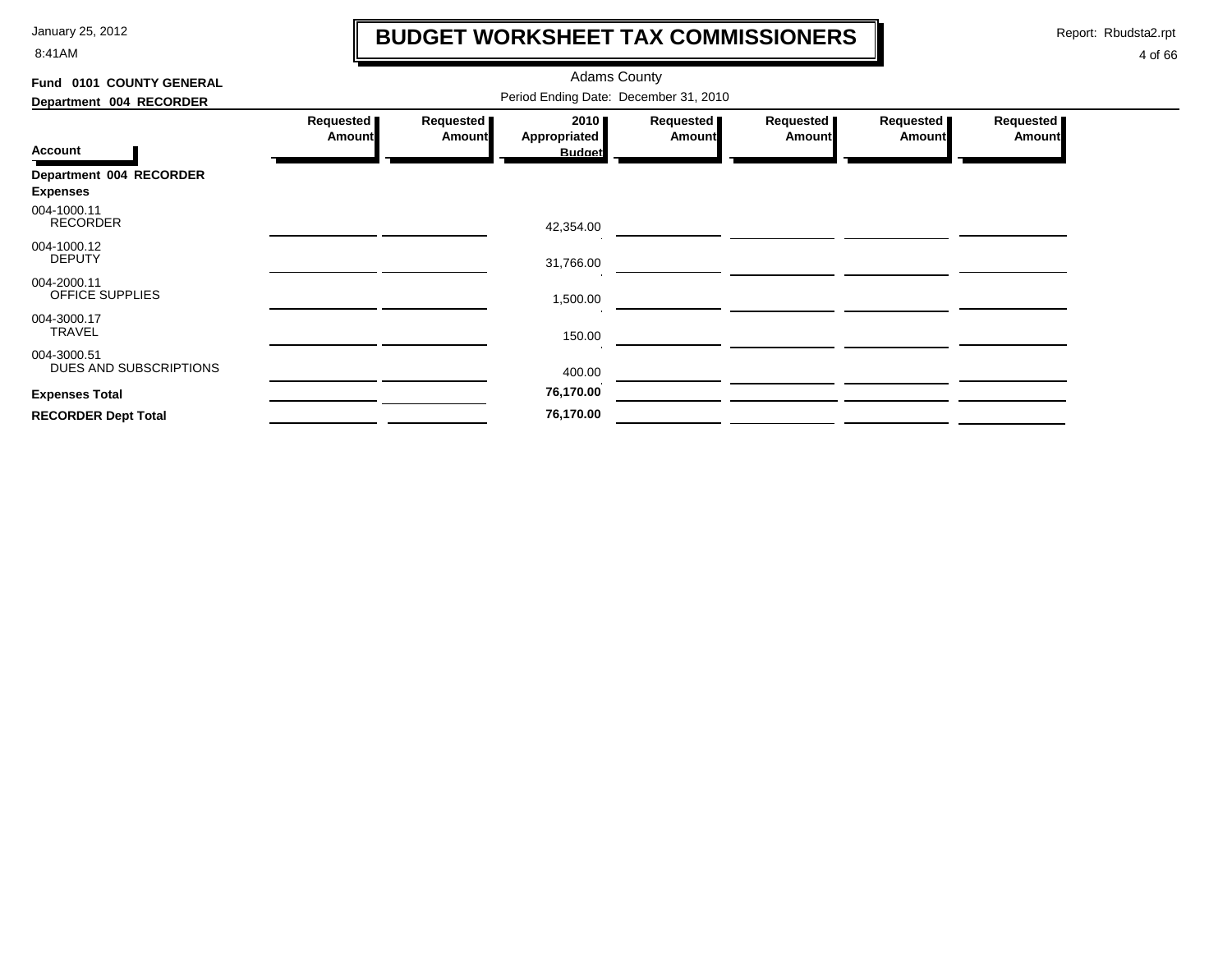8:41AM

### **BUDGET WORKSHEET TAX COMMISSIONERS**

Report: Rbudsta2.rpt

 $\mathbf I$ 

| Fund 0101 COUNTY GENERAL                   | <b>Adams County</b>                                                                                                   |                                       |                      |                            |                     |                            |                            |  |  |  |  |
|--------------------------------------------|-----------------------------------------------------------------------------------------------------------------------|---------------------------------------|----------------------|----------------------------|---------------------|----------------------------|----------------------------|--|--|--|--|
| Department 005 SHERIFF                     |                                                                                                                       | Period Ending Date: December 31, 2010 |                      |                            |                     |                            |                            |  |  |  |  |
|                                            | Requested<br><b>Amount</b>                                                                                            | Requested<br><b>Amount</b>            | 2010<br>Appropriated | Requested<br><b>Amount</b> | Requested<br>Amount | Requested<br><b>Amount</b> | Requested<br><b>Amount</b> |  |  |  |  |
| <b>Account</b>                             |                                                                                                                       |                                       | <b>Budget</b>        |                            |                     |                            |                            |  |  |  |  |
| Department 005 SHERIFF<br><b>Expenses</b>  |                                                                                                                       |                                       |                      |                            |                     |                            |                            |  |  |  |  |
| 005-1000.11<br><b>SHERIFF</b>              |                                                                                                                       |                                       | 70,000.00            |                            |                     |                            |                            |  |  |  |  |
| 005-1000.12<br>CHIEF DEPUTY                |                                                                                                                       |                                       | 48,748.00            |                            |                     |                            |                            |  |  |  |  |
| 005-1000.13<br><b>MATRON</b>               |                                                                                                                       |                                       | 35,756.00            |                            |                     |                            |                            |  |  |  |  |
| 005-1000.15<br>OFFICE DEPUTY               |                                                                                                                       |                                       | 23,183.00            |                            |                     |                            |                            |  |  |  |  |
| 005-1000.16<br><b>OVERTIME</b>             |                                                                                                                       |                                       | 10,150.00            |                            |                     |                            |                            |  |  |  |  |
| 005-1000.18<br><b>DEPUTIES / SERGEANTS</b> |                                                                                                                       |                                       | 524,707.00           |                            |                     |                            |                            |  |  |  |  |
| 005-1000.19<br>SPECIAL DEPUTY              | <u> 1986 - Johann John Stone, primar a strong po</u>                                                                  |                                       | 35,000.00            |                            |                     |                            |                            |  |  |  |  |
| 005-1000.20<br><b>MERIT BOARD</b>          | <u> 1989 - Johann Harry Barn, mars and de Branch and de Branch and de Branch and de Branch and de Branch and de B</u> |                                       | 1,200.00             |                            |                     |                            |                            |  |  |  |  |
| 005-2000.11<br><b>SUPPLIES</b>             |                                                                                                                       |                                       | 3,216.00             |                            |                     |                            |                            |  |  |  |  |
| 005-2000.20<br><b>GAS AND OIL</b>          |                                                                                                                       |                                       | 50,000.00            |                            |                     |                            |                            |  |  |  |  |
| 005-2000.22<br><b>TIRES</b>                |                                                                                                                       |                                       | 6,000.00             |                            |                     |                            |                            |  |  |  |  |
| 005-2000.33<br>GARAGE                      |                                                                                                                       |                                       | 15,000.00            |                            |                     |                            |                            |  |  |  |  |
| 005-2000.44<br><b>UNIFORMS</b>             |                                                                                                                       |                                       | 5,000.00             |                            |                     |                            |                            |  |  |  |  |
| 005-2000.48<br>SCHOOLING AND SUPPLIES      |                                                                                                                       |                                       | 1,530.00             |                            |                     |                            |                            |  |  |  |  |
| 005-3000.37<br><b>EQUIPMENT REPAIRS</b>    |                                                                                                                       |                                       | 3,257.00             |                            |                     |                            |                            |  |  |  |  |
| 005-3000.51<br>DUES AND SUBSCRIPTIONS      |                                                                                                                       |                                       | 1,000.00             |                            |                     |                            |                            |  |  |  |  |
| 005-3000.55<br><b>RADIO</b>                |                                                                                                                       |                                       | 12,000.00            |                            |                     |                            |                            |  |  |  |  |
| 005-4000.46<br><b>VEHICLE EQUIPMENT</b>    |                                                                                                                       |                                       | 7,503.00             |                            |                     |                            |                            |  |  |  |  |
| 005-4000.48<br><b>MOTOR VEHICLES</b>       |                                                                                                                       |                                       | 44,000.00            |                            |                     |                            |                            |  |  |  |  |
| <b>Expenses Total</b>                      |                                                                                                                       |                                       | 897,250.00           |                            |                     |                            |                            |  |  |  |  |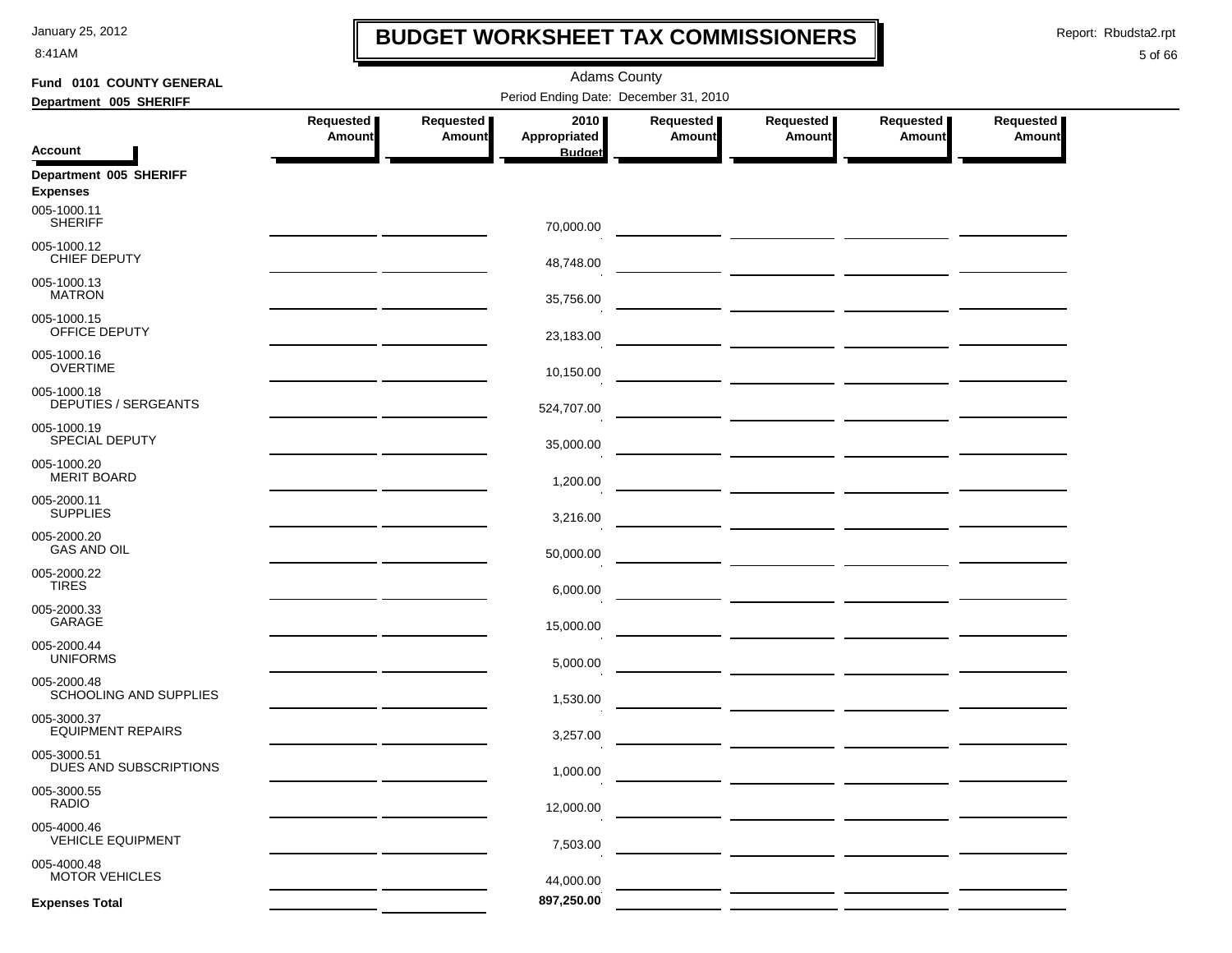8:41AM

# **BUDGET WORKSHEET TAX COMMISSIONERS**

Adams County

Report: Rbudsta2.rpt

6 of 66

#### Period Ending Date: December 31, 2010 **Department 005 SHERIFF Fund 0101 COUNTY GENERAL Requested Requested**

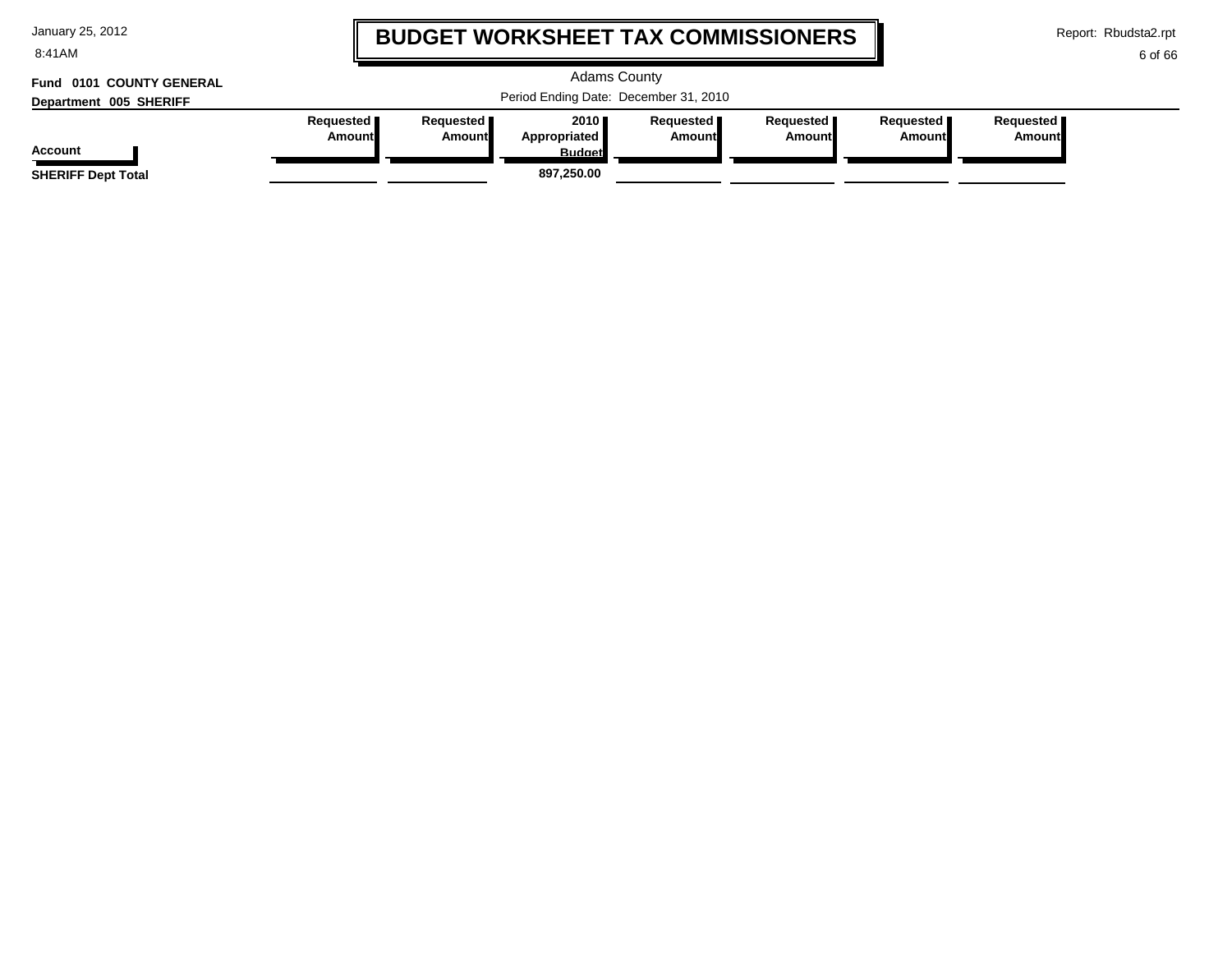8:41AM

### **BUDGET WORKSHEET TAX COMMISSIONERS**

Report: Rbudsta2.rpt

 $\mathbf l$ 

| Fund 0101 COUNTY GENERAL                         | <b>Adams County</b> |               |                                       |           |                                                                                                                       |           |               |  |  |  |
|--------------------------------------------------|---------------------|---------------|---------------------------------------|-----------|-----------------------------------------------------------------------------------------------------------------------|-----------|---------------|--|--|--|
| Department 006 SURVEYOR                          |                     |               | Period Ending Date: December 31, 2010 |           |                                                                                                                       |           |               |  |  |  |
|                                                  | Requested           | Requested     | 2010                                  | Requested | Requested                                                                                                             | Requested | Requested     |  |  |  |
| <b>Account</b>                                   | <b>Amount</b>       | <b>Amount</b> | Appropriated<br><b>Budget</b>         | Amount    | <b>Amount</b>                                                                                                         | Amount    | <b>Amount</b> |  |  |  |
| Department 006 SURVEYOR<br><b>Expenses</b>       |                     |               |                                       |           |                                                                                                                       |           |               |  |  |  |
| 006-1000.11<br><b>SURVEYOR</b>                   |                     |               | 42,354.00                             |           | <u> 1999 - Johann Harry Harry Harry Harry Harry Harry Harry Harry Harry Harry Harry Harry Harry Harry Harry Harry</u> |           |               |  |  |  |
| 006-1000.12<br><b>DEPUTY</b>                     |                     |               | 26,341.00                             |           |                                                                                                                       |           |               |  |  |  |
| 006-1000.15<br><b>OVERTIME</b>                   |                     |               | 200.00                                |           | <u> Alexandria de la contrada de la contrada de la contrada de la contrada de la contrada de la contrada de la c</u>  |           |               |  |  |  |
| 006-1000.28<br>LABOR ROD AND CHAIN/FULL-PART-TII |                     |               | 13,710.00                             |           |                                                                                                                       |           |               |  |  |  |
| 006-2000.11<br>OFFICE SUPPLIES                   |                     |               | 650.00                                |           |                                                                                                                       |           |               |  |  |  |
| 006-2000.20<br>GAS, OIL, AND LUBE                |                     |               | 10,000.00                             |           |                                                                                                                       |           |               |  |  |  |
| 006-2000.22<br>TIRES AND TUBES                   |                     |               | 1,850.00                              |           |                                                                                                                       |           |               |  |  |  |
| 006-2000.23<br>STAKES, FLAGS AND SMALL TOOLS     |                     |               | 1,000.00                              |           |                                                                                                                       |           |               |  |  |  |
| 006-2000.33<br>LABOR, GARAGE AND MOTOR SUPPLIE   |                     |               | 2,660.00                              |           |                                                                                                                       |           |               |  |  |  |
| 006-3000.17<br><b>TRAVEL</b>                     |                     |               | 1,500.00                              |           |                                                                                                                       |           |               |  |  |  |
| 006-3000.19<br><b>FREIGHT AND EXPENSES</b>       |                     |               | 100.00                                |           |                                                                                                                       |           |               |  |  |  |
| 006-3000.21<br>PUBLICATION OF LEGAL NOTICES      |                     |               | 160.00                                |           |                                                                                                                       |           |               |  |  |  |
| 006-3000.22<br><b>PRINTING</b>                   |                     |               | 370.00                                |           |                                                                                                                       |           |               |  |  |  |
| 006-3000.23<br><b>REBINDING RECORDS</b>          |                     |               | 100.00                                |           |                                                                                                                       |           |               |  |  |  |
| 006-3000.24<br>PHOTO AND BLUEPRINTING            |                     |               | 300.00                                |           |                                                                                                                       |           |               |  |  |  |
| 006-3000.36<br>SERVICE LAZER/EQUIPMENT           |                     |               | 500.00                                |           |                                                                                                                       |           |               |  |  |  |
| 006-3000.51<br>DUES AND SUBSCRIPTIONS            |                     |               | 300.00                                |           |                                                                                                                       |           |               |  |  |  |
| 006-3000.54<br>CDL/PHYSICAL                      |                     |               | 400.00                                |           |                                                                                                                       |           |               |  |  |  |
| 006-4000.26<br>OFFICE AND SURVEYING              |                     |               | 120.00                                |           |                                                                                                                       |           |               |  |  |  |
| <b>Expenses Total</b>                            |                     |               | 102,615.00                            |           |                                                                                                                       |           |               |  |  |  |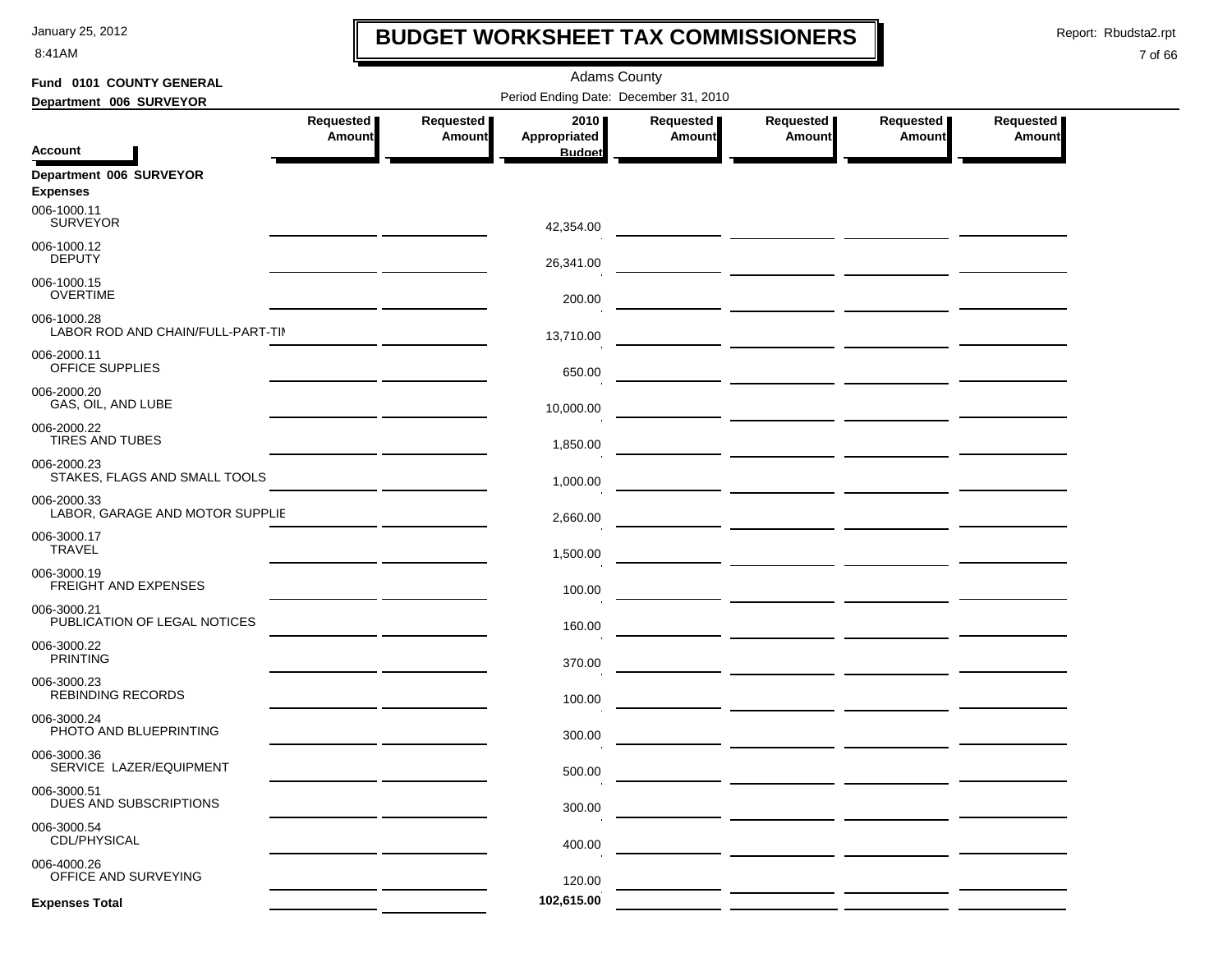| January 25, 2012 |  |  |  |
|------------------|--|--|--|
|------------------|--|--|--|

8:41AM

# **BUDGET WORKSHEET TAX COMMISSIONERS**

Report: Rbudsta2.rpt

#### 8 of 66

#### Adams County Period Ending Date: December 31, 2010 **Account Department 006 SURVEYOR Fund 0101 COUNTY GENERAL Requested Amount Requested Amount 2010 Appropriated Budget Requested Amount Requested Amount Requested Amount Requested Amount SURVEYOR Dept Total 102,615.00**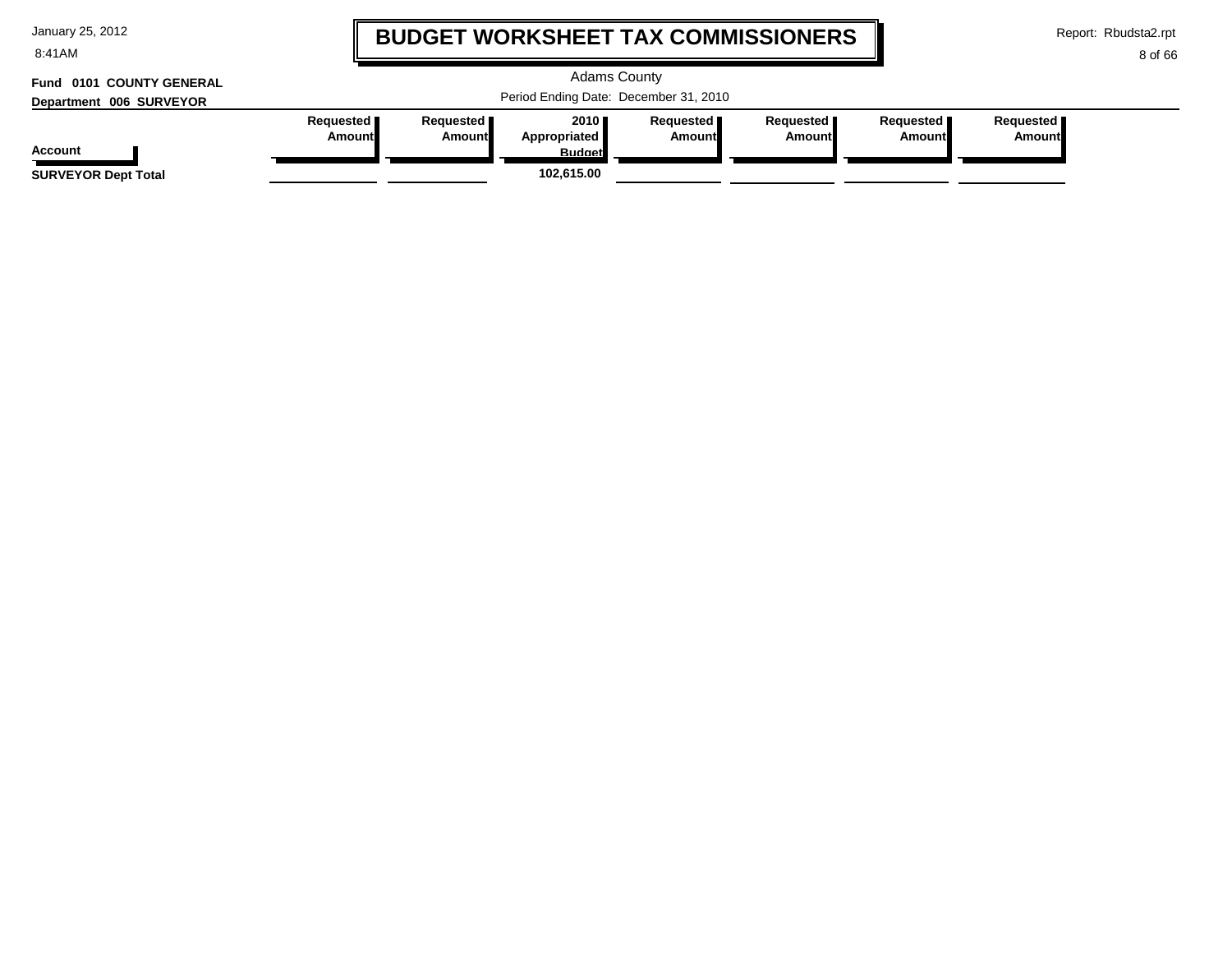8:41AM

# **BUDGET WORKSHEET TAX COMMISSIONERS**

Report: Rbudsta2.rpt

 $\mathbf l$ 

| Fund 0101 COUNTY GENERAL                                   |                     |                     | <b>Adams County</b>                   |                     |                                                                                                                       |                     |                     |
|------------------------------------------------------------|---------------------|---------------------|---------------------------------------|---------------------|-----------------------------------------------------------------------------------------------------------------------|---------------------|---------------------|
| Department 007 CORONER                                     |                     |                     | Period Ending Date: December 31, 2010 |                     |                                                                                                                       |                     |                     |
| <b>Account</b>                                             | Requested<br>Amount | Requested<br>Amount | 2010<br>Appropriated<br><b>Budget</b> | Requested<br>Amount | Requested<br>Amount                                                                                                   | Requested<br>Amount | Requested<br>Amount |
| Department 007 CORONER<br><b>Expenses</b>                  |                     |                     |                                       |                     |                                                                                                                       |                     |                     |
| 007-1000.11<br><b>CORONER</b>                              |                     |                     | 13,431.00                             |                     |                                                                                                                       |                     |                     |
| 007-1000.12<br><b>CHIEF DEPUTY</b>                         |                     |                     | 3,022.00                              |                     |                                                                                                                       |                     |                     |
| 007-1000.18<br><b>DEPUTIES</b>                             |                     |                     | 1,893.00                              |                     |                                                                                                                       |                     |                     |
| 007-2000.11<br><b>OFFICE SUPPLIES</b>                      |                     |                     | 400.00                                |                     |                                                                                                                       |                     |                     |
| 007-2000.16<br><b>RADIO BATTERIES &amp; OTHER SUPPLIES</b> |                     |                     | 215.00                                |                     |                                                                                                                       |                     |                     |
| 007-2000.17<br>FILM, SYRINGES, ETC.                        |                     |                     | 425.00                                |                     |                                                                                                                       |                     |                     |
| 007-3000.11<br><b>LEGAL FEES</b>                           |                     |                     | 50.00                                 |                     |                                                                                                                       |                     |                     |
| 007-3000.12<br><b>AUTOPSY FEES</b>                         |                     |                     | 15,000.00                             |                     |                                                                                                                       |                     |                     |
| 007-3000.16<br><b>POSTAGE</b>                              |                     |                     | 60.00                                 |                     |                                                                                                                       |                     |                     |
| 007-3000.17<br><b>TRAVEL</b>                               |                     |                     | 1,000.00                              |                     |                                                                                                                       |                     |                     |
| 007-3000.19<br><b>PAGER RENTAL</b>                         |                     |                     | 400.00                                |                     | <u> 1989 - Johann John Stone, mars et al. (</u>                                                                       |                     |                     |
| 007-3000.20<br><b>TRANSPORTATION</b>                       |                     |                     | 500.00                                |                     | <u> 1989 - Johann Harry Harry Harry Harry Harry Harry Harry Harry Harry Harry Harry Harry Harry Harry Harry Harry</u> |                     |                     |
| 007-3000.51<br>DUES AND SUBSCRIPTIONS                      |                     |                     | 450.00                                |                     |                                                                                                                       |                     |                     |
| <b>Expenses Total</b>                                      |                     |                     | 36,846.00                             |                     |                                                                                                                       |                     |                     |
| <b>CORONER Dept Total</b>                                  |                     |                     | 36,846.00                             |                     |                                                                                                                       |                     |                     |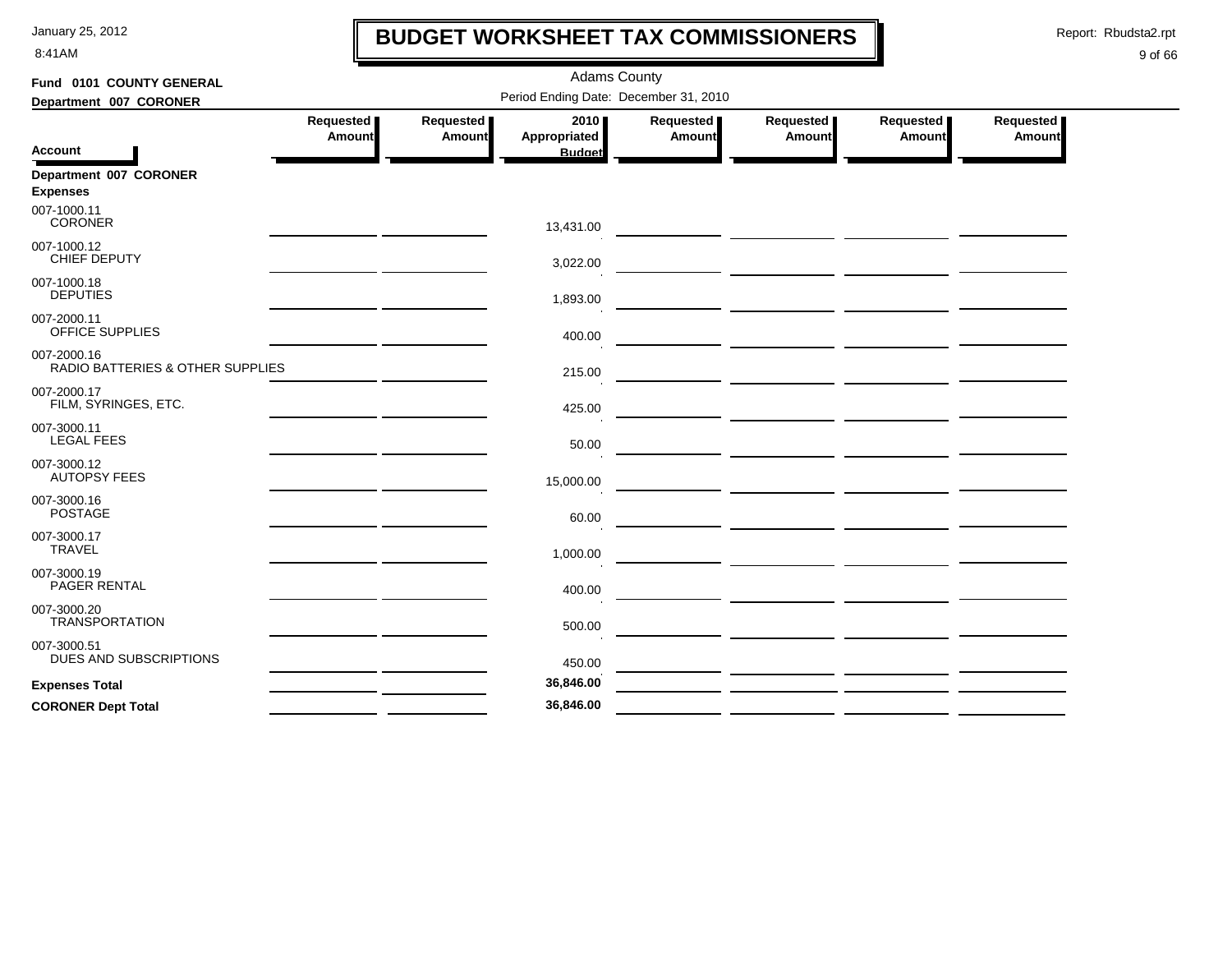8:41AM

# **BUDGET WORKSHEET TAX COMMISSIONERS**

Report: Rbudsta2.rpt

 $\mathbf l$ 

| Fund 0101 COUNTY GENERAL                   |                     |                              | <b>Adams County</b>                   |                              |                                                 |                     |                     |
|--------------------------------------------|---------------------|------------------------------|---------------------------------------|------------------------------|-------------------------------------------------|---------------------|---------------------|
| Department 008 ASSESSOR                    |                     |                              | Period Ending Date: December 31, 2010 |                              |                                                 |                     |                     |
|                                            | Requested<br>Amount | Requested  <br><b>Amount</b> | 2010<br>Appropriated                  | Requested  <br><b>Amount</b> | Requested<br>Amount                             | Requested<br>Amount | Requested<br>Amount |
| <b>Account</b>                             |                     |                              | <b>Budget</b>                         |                              |                                                 |                     |                     |
| Department 008 ASSESSOR<br><b>Expenses</b> |                     |                              |                                       |                              |                                                 |                     |                     |
| 008-1000.11<br><b>ASSESSOR</b>             |                     |                              | 43,354.00                             |                              |                                                 |                     |                     |
| 008-1000.12<br><b>DEPUTIES</b>             |                     |                              | 121,366.00                            |                              |                                                 |                     |                     |
| 008-1000.13<br>PART-TIME CLERICAL          |                     |                              | 43,722.00                             |                              | <u> 1989 - Johann John Stone, mars et al. (</u> |                     |                     |
| 008-1000.15<br><b>OVERTIME</b>             |                     |                              | 100.00                                |                              |                                                 |                     |                     |
| 008-1000.28<br>PER DIEM                    |                     |                              | 300.00                                |                              |                                                 |                     |                     |
| 008-2000.11<br>OFFICE SUPPLIES             |                     |                              | 4,500.00                              |                              |                                                 |                     |                     |
| 008-3000.17<br><b>TRAVEL</b>               |                     |                              | 3,000.00                              |                              |                                                 |                     |                     |
| 008-3000.37<br><b>EQUIPMENT REPAIRS</b>    |                     |                              | 200.00                                |                              |                                                 |                     |                     |
| 008-3000.51<br>DUES AND SUBSCRIPTIONS      |                     |                              | 900.00                                |                              |                                                 |                     |                     |
| 008-4000.26<br><b>EQUIPMENT</b>            |                     |                              | 200.00                                |                              |                                                 |                     |                     |
| <b>Expenses Total</b>                      |                     |                              | 217,642.00                            |                              |                                                 |                     |                     |
| <b>ASSESSOR Dept Total</b>                 |                     |                              | 217,642.00                            |                              |                                                 |                     |                     |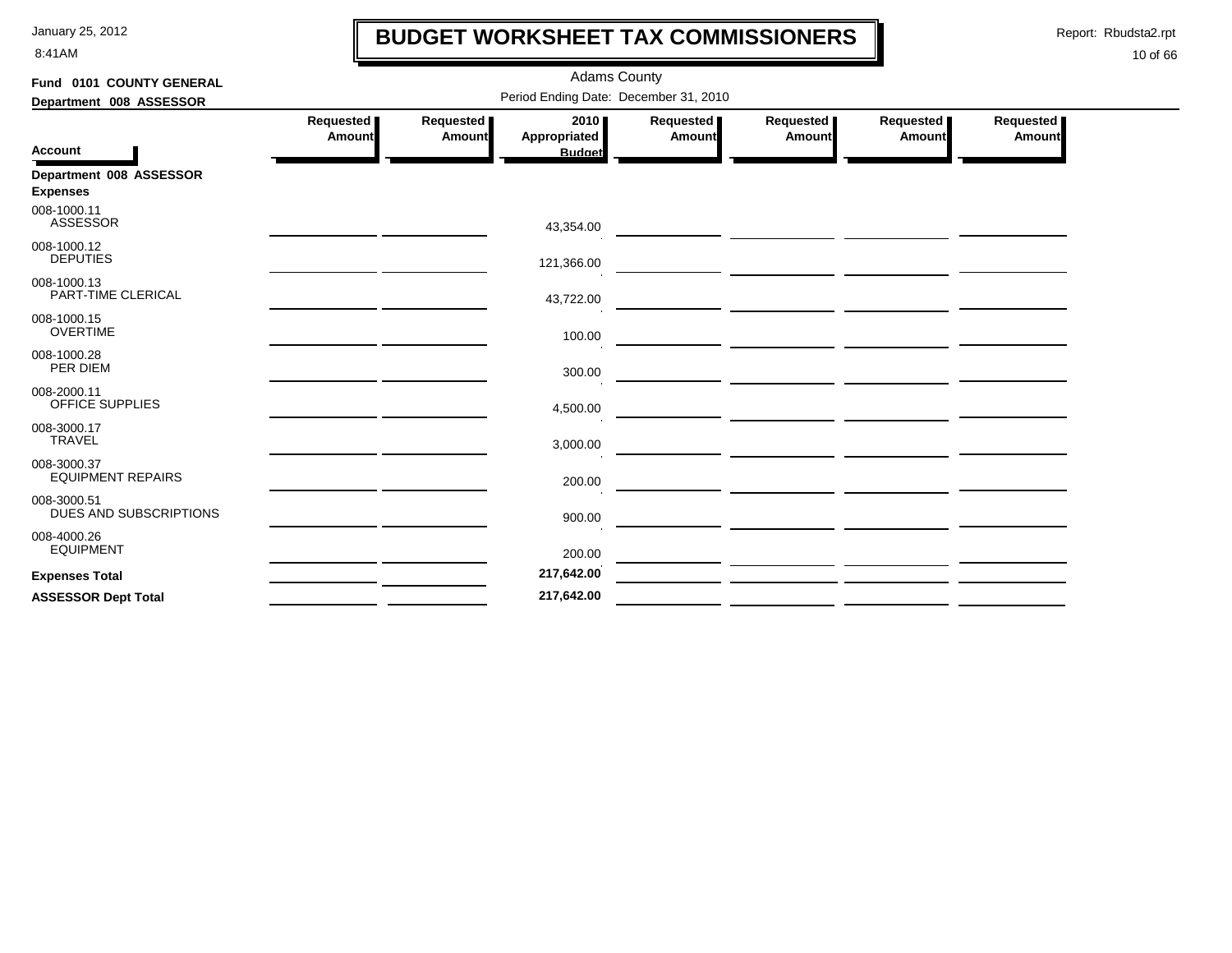8:41AM

### **BUDGET WORKSHEET TAX COMMISSIONERS**

Report: Rbudsta2.rpt

 $\mathbf I$ 

| Fund 0101 COUNTY GENERAL                               |                            |                            |                                       |                            |                                                                                                                                                                                                                                      |                            |                            |
|--------------------------------------------------------|----------------------------|----------------------------|---------------------------------------|----------------------------|--------------------------------------------------------------------------------------------------------------------------------------------------------------------------------------------------------------------------------------|----------------------------|----------------------------|
| Department 009 PROSECUTING ATTORNEY                    |                            |                            | Period Ending Date: December 31, 2010 |                            |                                                                                                                                                                                                                                      |                            |                            |
| <b>Account</b>                                         | Requested<br><b>Amount</b> | Requested<br><b>Amount</b> | 2010<br>Appropriated<br><b>Budget</b> | Requested<br><b>Amount</b> | Requested<br><b>Amount</b>                                                                                                                                                                                                           | Requested<br><b>Amount</b> | Requested<br><b>Amount</b> |
| Department 009 PROSECUTING ATTORNEY<br><b>Expenses</b> |                            |                            |                                       |                            |                                                                                                                                                                                                                                      |                            |                            |
| 009-1000.13<br>ADMINISTRATOR/SECRETARY                 |                            |                            | 33,994.00                             |                            |                                                                                                                                                                                                                                      |                            |                            |
| 009-1000.14<br><b>SECRETARY</b>                        |                            |                            | 28,204.00                             |                            | <u> 1989 - Jan Stein Stein Stein Stein Stein Stein Stein Stein Stein Stein Stein Stein Stein Stein Stein Stein S</u>                                                                                                                 |                            |                            |
| 009-1000.16<br>SECRETARY/RECEPTIONIST                  |                            |                            | 26,754.00                             |                            |                                                                                                                                                                                                                                      |                            |                            |
| 009-1000.17<br><b>DEPUTY PROSECUTOR</b>                |                            |                            | 35,000.00                             |                            |                                                                                                                                                                                                                                      |                            |                            |
| 009-1000.18<br>Victim Advocate                         |                            |                            | 20,974.00                             |                            | <u> The Common Secretary (Common Secretary Common Secretary Common Secretary Common Secretary Common Secretary Common Secretary (Common Secretary Common Secretary Common Secretary Common Secretary Common Secretary Common Sec</u> |                            |                            |
| 009-1000.21<br>Prosecutor's Investigator               |                            |                            | 32,626.00                             |                            |                                                                                                                                                                                                                                      |                            |                            |
| 009-1000.22<br>PART-TIME SECRETARY                     |                            |                            | 14,773.00                             |                            |                                                                                                                                                                                                                                      |                            |                            |
| 009-2000.11<br><b>SUPPLIES</b>                         |                            |                            | 4,060.00                              |                            |                                                                                                                                                                                                                                      |                            |                            |
| 009-2000.12<br>Victim Advocate Supplies                |                            |                            | 450.00                                |                            | — <u>— — — — — — — — — — — — —</u>                                                                                                                                                                                                   |                            |                            |
| 009-2000.13<br><b>BOOKS</b>                            |                            |                            | 1,000.00                              |                            |                                                                                                                                                                                                                                      |                            |                            |
| 009-3000.17<br><b>TRAVEL</b>                           |                            |                            | 804.00                                |                            |                                                                                                                                                                                                                                      |                            |                            |
| 009-3000.19<br>VICTIM ADVOCATE TRAVEL                  |                            |                            | 500.00                                |                            |                                                                                                                                                                                                                                      |                            |                            |
| 009-3000.37<br><b>EQUIPMENT REPAIRS</b>                |                            |                            | 108.00                                |                            |                                                                                                                                                                                                                                      |                            |                            |
| 009-3000.41<br><b>EQUIPMENT RENTAL</b>                 |                            |                            | 536.00                                |                            |                                                                                                                                                                                                                                      |                            |                            |
| 009-3000.51<br><b>ASSOCIATION DUES</b>                 |                            |                            | 643.00                                |                            |                                                                                                                                                                                                                                      |                            |                            |
| 009-3000.52<br>CRIMINAL INVESTIGATION                  |                            |                            | 1,072.00                              |                            |                                                                                                                                                                                                                                      |                            |                            |
| 009-3000.53<br><b>WITNESS FEES</b>                     |                            |                            | 2,142.00                              |                            |                                                                                                                                                                                                                                      |                            |                            |
| 009-4000.26<br><b>EQUIPMENT PURCHASE</b>               |                            |                            | 643.00                                |                            |                                                                                                                                                                                                                                      |                            |                            |
| <b>Expenses Total</b>                                  |                            |                            | 204,283.00                            |                            |                                                                                                                                                                                                                                      |                            |                            |
| PROSECUTING ATTORNEY Dept Total                        |                            |                            | 204,283.00                            |                            |                                                                                                                                                                                                                                      |                            |                            |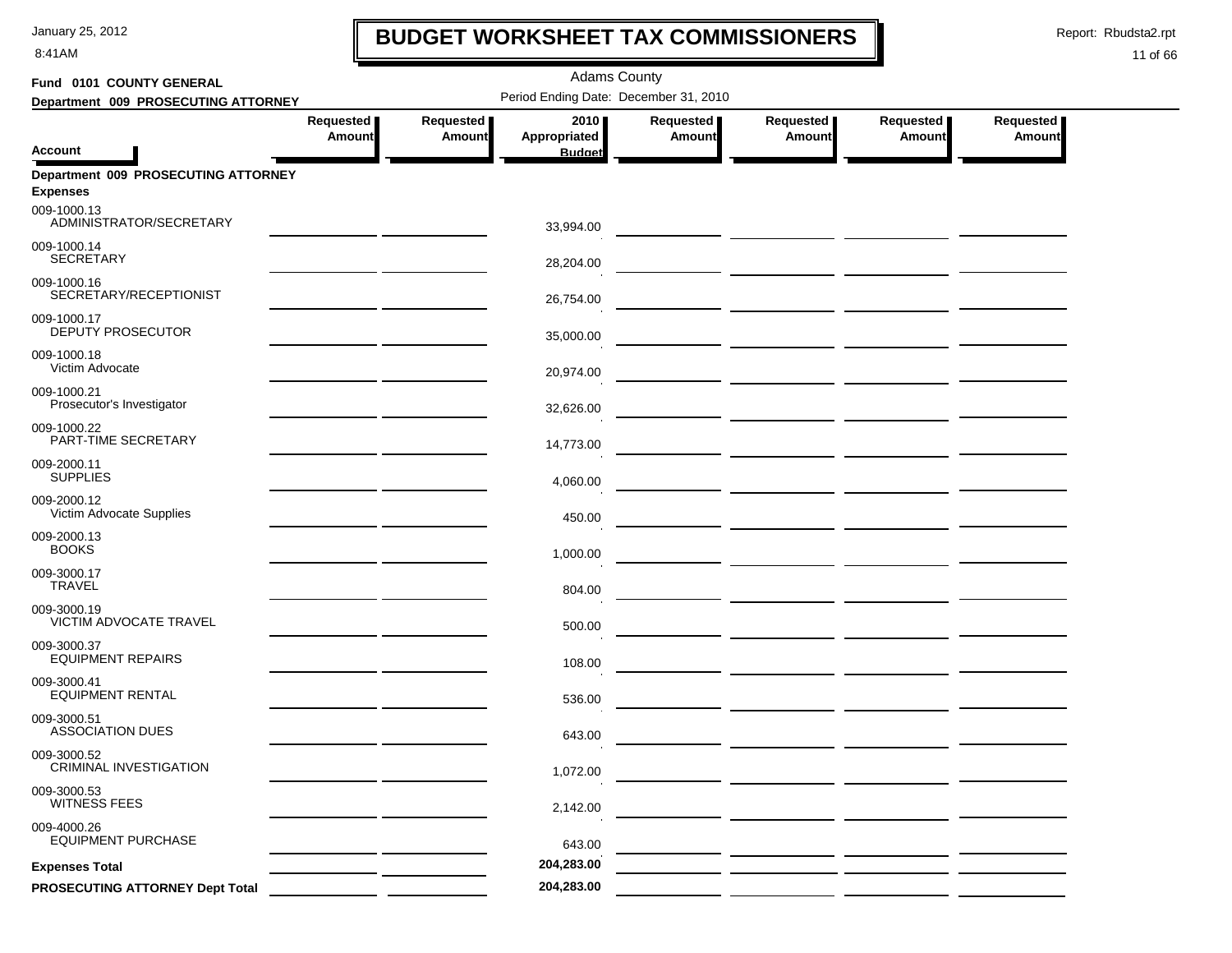8:41AM

# **BUDGET WORKSHEET TAX COMMISSIONERS**

Report: Rbudsta2.rpt

 $\mathbf \mathbf I$ 

| Fund 0101 COUNTY GENERAL                                 |                            |                                       | <b>Adams County</b>  |                            |                            |                            |                            |  |
|----------------------------------------------------------|----------------------------|---------------------------------------|----------------------|----------------------------|----------------------------|----------------------------|----------------------------|--|
| Department 010 REGISTRATION OF VOTERS                    |                            | Period Ending Date: December 31, 2010 |                      |                            |                            |                            |                            |  |
|                                                          | Requested<br><b>Amount</b> | Requested<br><b>Amount</b>            | 2010<br>Appropriated | Requested<br><b>Amount</b> | Requested<br><b>Amount</b> | Requested<br><b>Amount</b> | Requested<br><b>Amount</b> |  |
| Account                                                  |                            |                                       | <b>Budget</b>        |                            |                            |                            |                            |  |
| Department 010 REGISTRATION OF VOTERS<br><b>Expenses</b> |                            |                                       |                      |                            |                            |                            |                            |  |
| 010-1000.22<br><b>VOTER REGISTRATION PER DIEM</b>        |                            |                                       | 1,800.00             |                            |                            |                            |                            |  |
| 010-2000.11<br><b>SUPPLIES</b>                           |                            |                                       | 1,000.00             |                            |                            |                            |                            |  |
| 010-3000.22<br>PRINTING/FORMS                            |                            |                                       | 1,500.00             |                            |                            |                            |                            |  |
| <b>Expenses Total</b>                                    |                            |                                       | 4,300.00             |                            |                            |                            |                            |  |
| <b>REGISTRATION OF VOTERS Dept Total</b>                 |                            |                                       | 4,300.00             |                            |                            |                            |                            |  |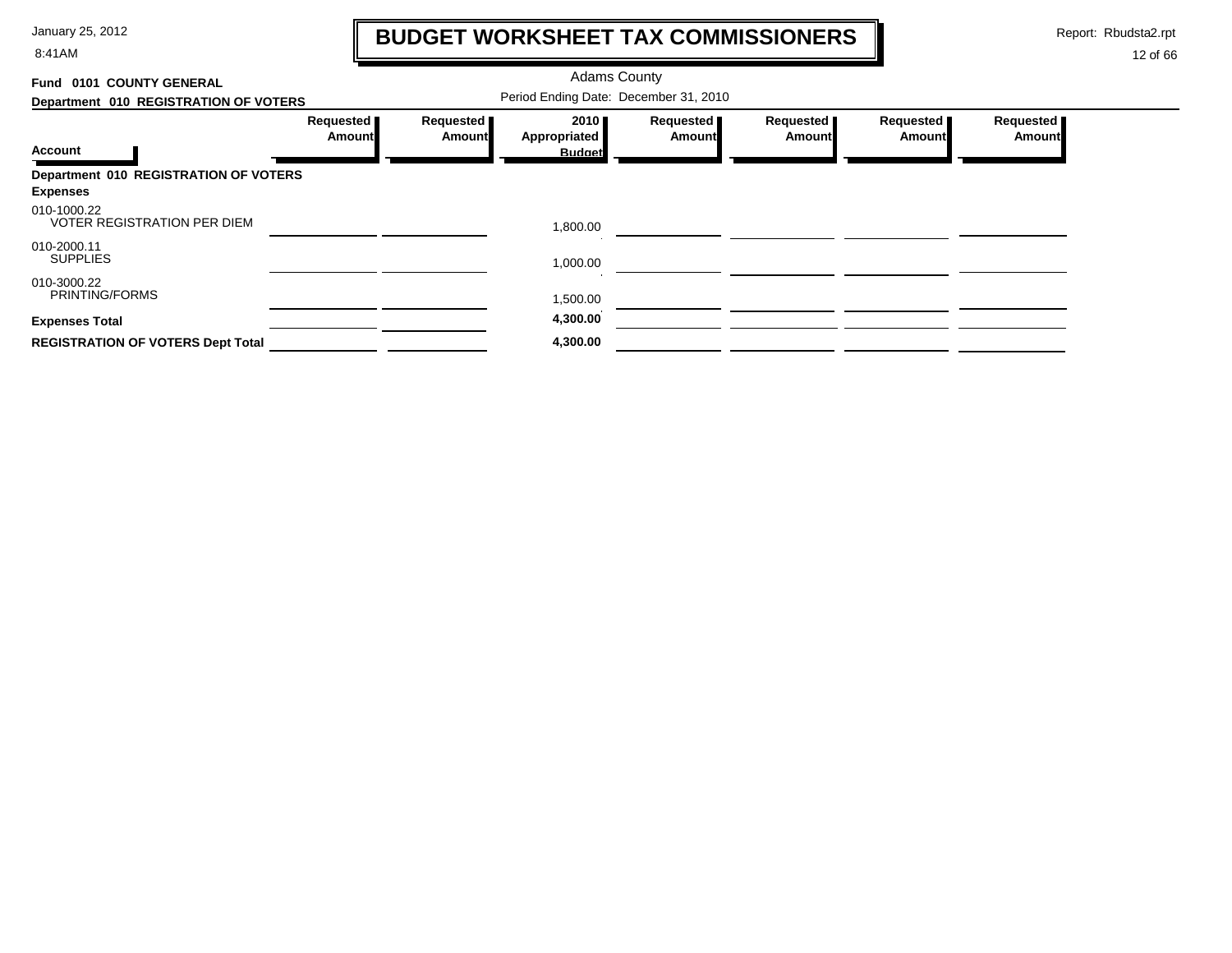8:41AM

# **BUDGET WORKSHEET TAX COMMISSIONERS**

Report: Rbudsta2.rpt

 $\mathbf l$ 

| Fund 0101 COUNTY GENERAL                           |                                        |                     | <b>Adams County</b>                          |                     |                                                                                                                      |                                      |                     |
|----------------------------------------------------|----------------------------------------|---------------------|----------------------------------------------|---------------------|----------------------------------------------------------------------------------------------------------------------|--------------------------------------|---------------------|
| Department 011 CO-OPERATIVE EXTENSION OFFICE       |                                        |                     | Period Ending Date: December 31, 2010        |                     |                                                                                                                      |                                      |                     |
| <b>Account</b>                                     | Requested<br>Amount                    | Requested<br>Amount | 2010<br><b>Appropriated</b><br><b>Budget</b> | Requested<br>Amount | Requested<br>Amount                                                                                                  | Requested<br>Amount                  | Requested<br>Amount |
| Department 011 CO-OPERATIVE EXTENSION OFFICE       |                                        |                     |                                              |                     |                                                                                                                      |                                      |                     |
| <b>Expenses</b>                                    |                                        |                     |                                              |                     |                                                                                                                      |                                      |                     |
| 011-1000.12<br><b>OFFICE MANAGER</b>               |                                        |                     | 28,134.00                                    |                     |                                                                                                                      |                                      |                     |
| 011-1000.13<br>PROGRAM ASSISTANT                   |                                        |                     | 10,000.00                                    |                     |                                                                                                                      |                                      |                     |
| 011-1000.15<br><b>OVERTIME AT 4-H FAIR</b>         |                                        |                     | 1,000.00                                     |                     |                                                                                                                      |                                      |                     |
| 011-1000.17<br><b>Administrative Assistant</b>     |                                        |                     | 25,436.00                                    |                     |                                                                                                                      | — <u>— —————</u> <u>——————</u> ————— |                     |
| 011-2000.11<br>OFFICE SUPPLIES                     |                                        |                     | 7,000.00                                     |                     |                                                                                                                      |                                      |                     |
| 011-2000.16<br>EDUCATIONAL LESSON SUPPLIES         |                                        |                     | 750.00                                       |                     |                                                                                                                      |                                      |                     |
| 011-3000.01<br>CONTRACTURAL SERVICES PURDUE        |                                        |                     | 99,819.00                                    |                     |                                                                                                                      |                                      |                     |
| 011-3000.02<br>Computer Lease with Purdue          |                                        |                     | 5,775.00                                     |                     |                                                                                                                      |                                      |                     |
| 011-3000.16<br><b>POSTAGE</b>                      |                                        |                     | 6,200.00                                     |                     |                                                                                                                      |                                      |                     |
| 011-3000.17<br><b>TRAVEL</b>                       |                                        |                     | 6,000.00                                     |                     | <u> Andreas Andreas Andreas Andreas Andreas Andreas Andreas Andreas Andreas Andreas Andreas Andreas Andreas Andr</u> |                                      |                     |
| 011-3000.19<br><b>EDUCATOR TRAINING</b>            |                                        |                     | 1,200.00                                     |                     |                                                                                                                      |                                      |                     |
| 011-3000.22<br><b>PRINTING</b>                     | the control of the control of the con- |                     | 1,000.00                                     |                     |                                                                                                                      |                                      |                     |
| <b>Expenses Total</b>                              |                                        |                     | 192,314.00                                   |                     |                                                                                                                      |                                      |                     |
| <b>CO-OPERATIVE EXTENSION OFFICE Dept</b><br>Total |                                        |                     | 192,314.00                                   |                     |                                                                                                                      |                                      |                     |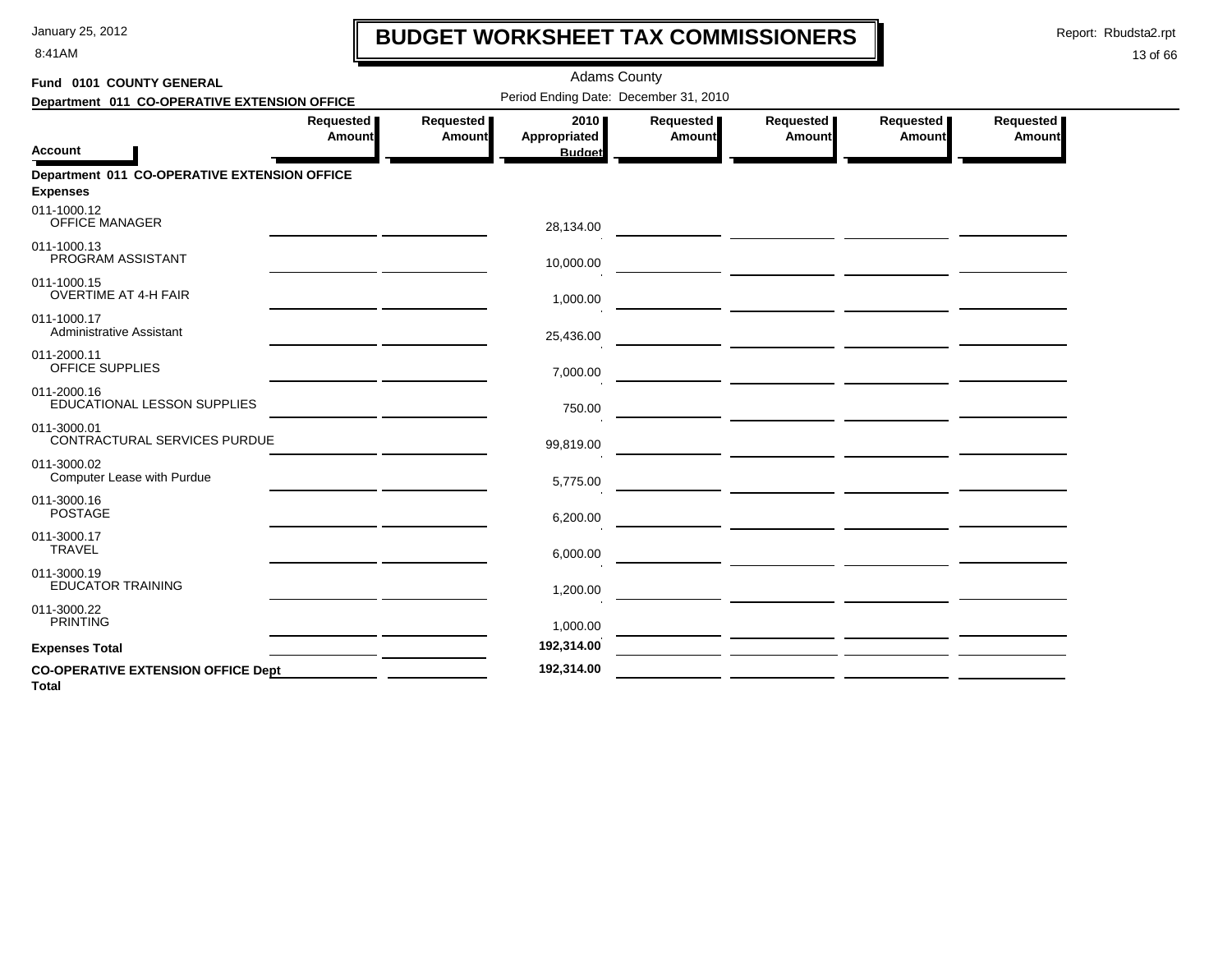8:41AM

# **BUDGET WORKSHEET TAX COMMISSIONERS**

Report: Rbudsta2.rpt

 $\mathbf \mathbf I$ 

| Fund 0101 COUNTY GENERAL                                  |                            |                                       | <b>Adams County</b>                   |                            |                            |                            |                            |  |  |
|-----------------------------------------------------------|----------------------------|---------------------------------------|---------------------------------------|----------------------------|----------------------------|----------------------------|----------------------------|--|--|
| Department 012 VETERAN SERVICE OFFICER                    |                            | Period Ending Date: December 31, 2010 |                                       |                            |                            |                            |                            |  |  |
| <b>Account</b>                                            | Requested<br><b>Amount</b> | Requested<br><b>Amount</b>            | 2010<br>Appropriated<br><b>Budget</b> | Requested<br><b>Amount</b> | Requested<br><b>Amount</b> | Requested<br><b>Amount</b> | Requested<br><b>Amount</b> |  |  |
| Department 012 VETERAN SERVICE OFFICER<br><b>Expenses</b> |                            |                                       |                                       |                            |                            |                            |                            |  |  |
| 012-1000.11<br><b>SERVICE OFFICER</b>                     |                            |                                       | 6,000.00                              |                            |                            |                            |                            |  |  |
| 012-2000.11<br>OFFICE SUPPLIES                            |                            |                                       | 154.00                                |                            |                            |                            |                            |  |  |
| 012-3000.16<br><b>POSTAGE</b>                             |                            |                                       | 102.00                                |                            |                            |                            |                            |  |  |
| 012-3000.17<br><b>TRAVEL</b>                              |                            |                                       | 500.00                                |                            |                            |                            |                            |  |  |
| 012-3000.51<br>DUES AND SUBSCRIPTIONS                     |                            |                                       | 66.00                                 |                            |                            |                            |                            |  |  |
| <b>Expenses Total</b>                                     |                            |                                       | 6,822.00                              |                            |                            |                            |                            |  |  |
| <b>VETERAN SERVICE OFFICER Dept Total</b>                 |                            |                                       | 6,822.00                              |                            |                            |                            |                            |  |  |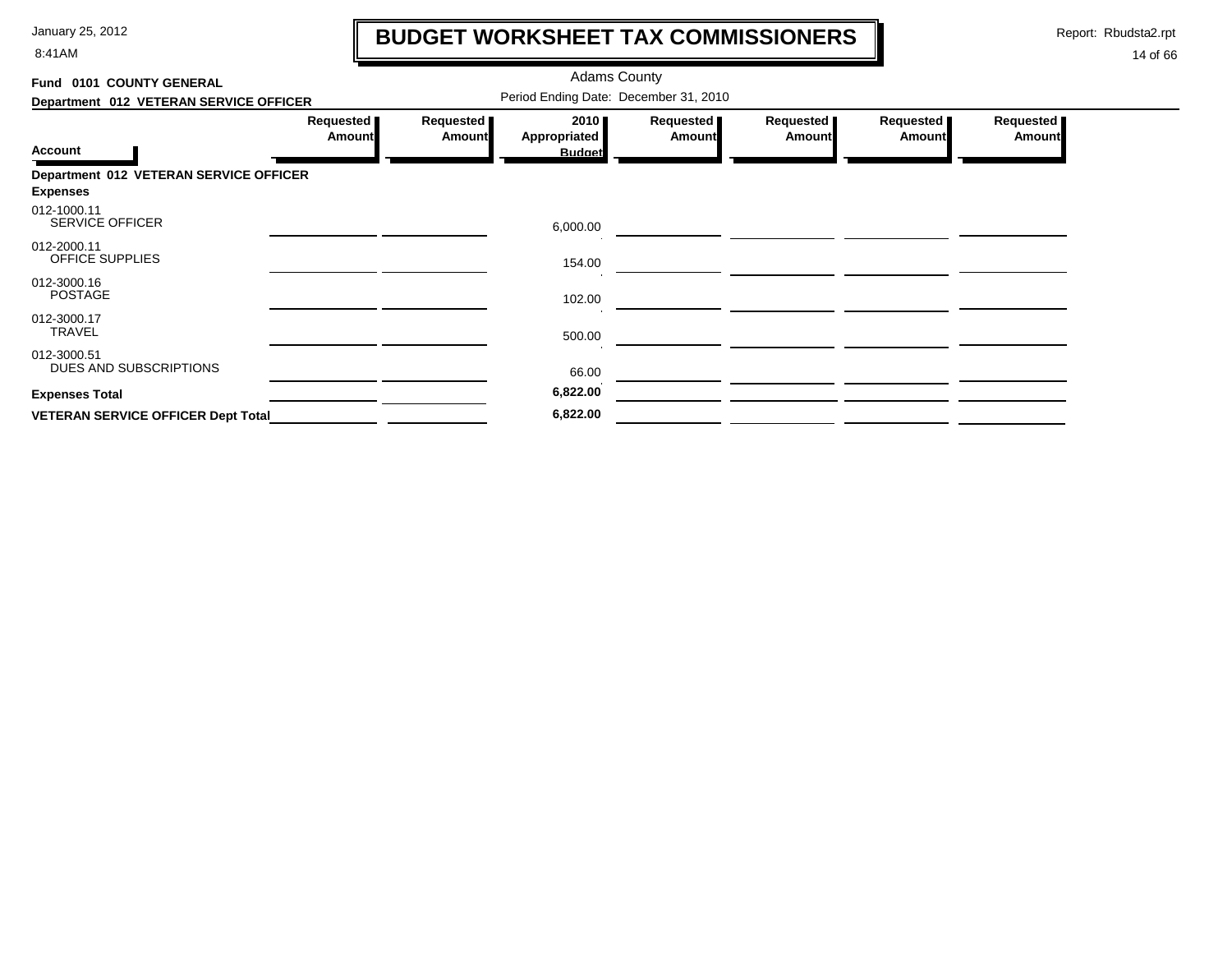8:41AM

# **BUDGET WORKSHEET TAX COMMISSIONERS**

Report: Rbudsta2.rpt

 $\mathbf l$ 

| Fund 0101 COUNTY GENERAL                              | <b>Adams County</b>        |                     |                                       |                                   |                     |                            |                     |  |  |  |
|-------------------------------------------------------|----------------------------|---------------------|---------------------------------------|-----------------------------------|---------------------|----------------------------|---------------------|--|--|--|
| Department 025 INFORMATION SYSTEMS                    |                            |                     | Period Ending Date: December 31, 2010 |                                   |                     |                            |                     |  |  |  |
| Account                                               | Requested<br><b>Amount</b> | Requested<br>Amount | 2010<br>Appropriated<br><b>Budget</b> | <b>Requested</b><br><b>Amount</b> | Requested<br>Amount | Requested<br><b>Amount</b> | Requested<br>Amount |  |  |  |
| Department 025 INFORMATION SYSTEMS<br><b>Expenses</b> |                            |                     |                                       |                                   |                     |                            |                     |  |  |  |
| 025-1000.11<br>I. S. Manager                          |                            |                     | 58,900.00                             |                                   |                     |                            |                     |  |  |  |
| 025-1000.13<br>Part-time                              |                            |                     | 8,700.00                              |                                   |                     |                            |                     |  |  |  |
| 025-1000.14<br>Network Tech Full-Time                 |                            |                     | 42,200.00                             |                                   |                     |                            |                     |  |  |  |
| 025-1000.15<br>Overtime                               |                            |                     | 100.00                                |                                   |                     |                            |                     |  |  |  |
| 025-2000.11<br><b>Office Supplies</b>                 |                            |                     | 200.00                                |                                   |                     |                            |                     |  |  |  |
| 025-3000.12<br>Training                               |                            |                     | 2,000.00                              |                                   |                     |                            |                     |  |  |  |
| 025-3000.15<br>PRE-PRINTED FORMS                      |                            |                     | 5,000.00                              |                                   |                     |                            |                     |  |  |  |
| 025-3000.17<br>Travel                                 |                            |                     | 2,000.00                              |                                   |                     |                            |                     |  |  |  |
| 025-3000.51<br>Dues and Subscriptions                 |                            |                     | 200.00                                |                                   |                     |                            |                     |  |  |  |
| 025-3000.55<br>SELF-FUNDED COPY MACHINE REPAIR        |                            |                     | 12,000.00                             |                                   |                     |                            |                     |  |  |  |
| 025-3000.57<br>Maintenance                            |                            |                     | 175,000.00                            |                                   |                     |                            |                     |  |  |  |
| 025-4000.25<br><b>Computer Hardware Purchases</b>     |                            |                     | 50,000.00                             |                                   |                     |                            |                     |  |  |  |
| 025-4000.26<br><b>New Printer Purchases</b>           |                            |                     | 2,000.00                              |                                   |                     |                            |                     |  |  |  |
| 025-4000.33<br>New Copy Machine/Purchases/Leases      |                            |                     | 39,000.00                             |                                   |                     |                            |                     |  |  |  |
| <b>Expenses Total</b>                                 |                            |                     | 397,300.00                            |                                   |                     |                            |                     |  |  |  |
| <b>INFORMATION SYSTEMS Dept Total</b>                 |                            |                     | 397,300.00                            |                                   |                     |                            |                     |  |  |  |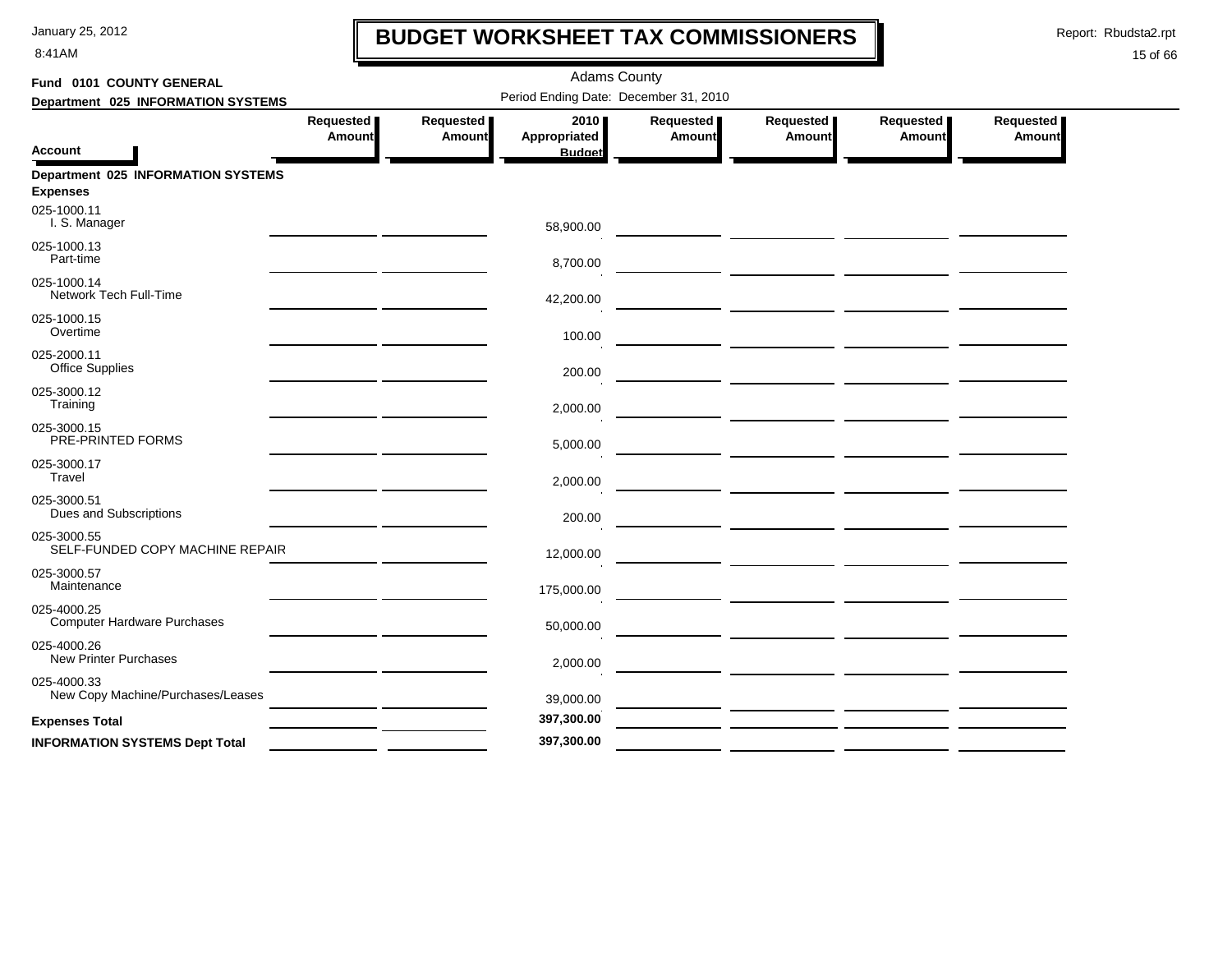8:41AM

# **BUDGET WORKSHEET TAX COMMISSIONERS**

Report: Rbudsta2.rpt

 $\mathbf l$ 

| Fund 0101 COUNTY GENERAL                         | <b>Adams County</b>                   |                     |                                              |                            |                     |                            |                            |  |  |  |
|--------------------------------------------------|---------------------------------------|---------------------|----------------------------------------------|----------------------------|---------------------|----------------------------|----------------------------|--|--|--|
| Department 061 COUNTY COUNCIL                    | Period Ending Date: December 31, 2010 |                     |                                              |                            |                     |                            |                            |  |  |  |
| <b>Account</b>                                   | Requested<br>Amount                   | Requested<br>Amount | 2010<br><b>Appropriated</b><br><b>Budget</b> | Requested<br><b>Amount</b> | Requested<br>Amount | Requested<br><b>Amount</b> | Requested<br><b>Amount</b> |  |  |  |
| Department 061 COUNTY COUNCIL<br><b>Expenses</b> |                                       |                     |                                              |                            |                     |                            |                            |  |  |  |
| 061-1000.11<br><b>ELECTED OFFICIALS</b>          |                                       |                     | 64,098.00                                    |                            |                     |                            |                            |  |  |  |
| 061-1000.16<br><b>COUNCIL ATTORNEY</b>           |                                       |                     | 4,475.00                                     |                            |                     |                            |                            |  |  |  |
| 061-2000.11<br><b>OFFICE SUPPLIES</b>            |                                       |                     | 50.00                                        |                            |                     |                            |                            |  |  |  |
| 061-2000.12<br>APPROPRIATED CAPS LOSSES          |                                       |                     | 151,904.00                                   |                            |                     |                            |                            |  |  |  |
| 061-3000.11<br><b>LEGAL SERVICES</b>             |                                       |                     | 4,000.00                                     |                            |                     |                            |                            |  |  |  |
| 061-3000.17<br><b>TRAVEL</b>                     |                                       |                     | 600.00                                       |                            |                     |                            |                            |  |  |  |
| 061-3000.51<br>DUES AND SUBSCRIPTIONS            |                                       |                     | 160.00                                       |                            |                     |                            |                            |  |  |  |
| <b>Expenses Total</b>                            |                                       |                     | 225,287.00                                   |                            |                     |                            |                            |  |  |  |
| <b>COUNTY COUNCIL Dept Total</b>                 |                                       |                     | 225,287.00                                   |                            |                     |                            |                            |  |  |  |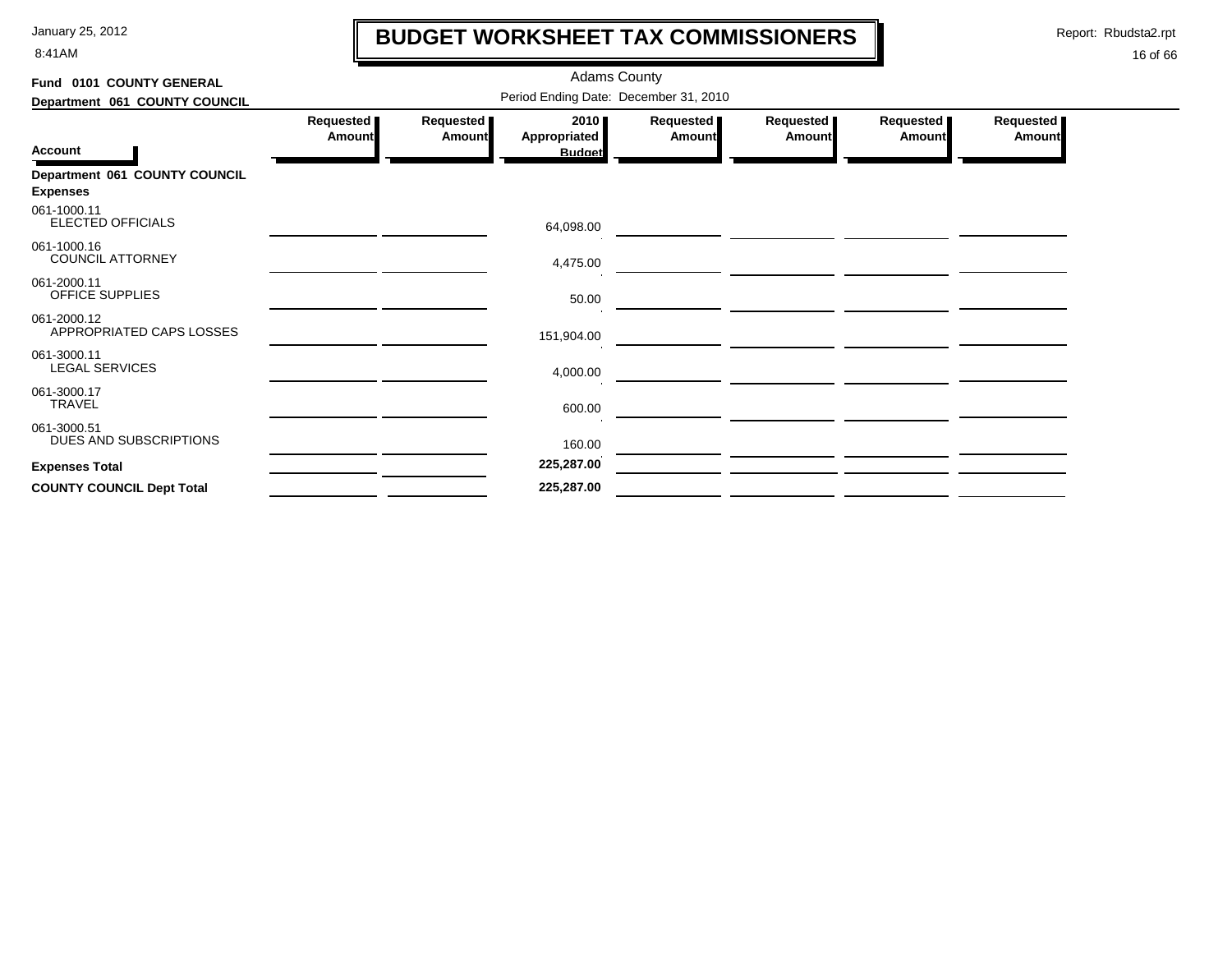8:41AM

# **BUDGET WORKSHEET TAX COMMISSIONERS**

Report: Rbudsta2.rpt

 $\mathbf I$ 

| Fund 0101 COUNTY GENERAL                          | <b>Adams County</b>                   |                            |                      |                     |                                          |                            |                            |  |  |  |
|---------------------------------------------------|---------------------------------------|----------------------------|----------------------|---------------------|------------------------------------------|----------------------------|----------------------------|--|--|--|
| Department 062 ELECTION BOARD                     | Period Ending Date: December 31, 2010 |                            |                      |                     |                                          |                            |                            |  |  |  |
|                                                   | Requested<br><b>Amount</b>            | Requested<br><b>Amount</b> | 2010<br>Appropriated | Requested<br>Amount | Requested<br><b>Amount</b>               | Requested<br><b>Amount</b> | Requested<br><b>Amount</b> |  |  |  |
| <b>Account</b>                                    |                                       |                            | <b>Budget</b>        |                     |                                          |                            |                            |  |  |  |
| Department 062 ELECTION BOARD<br><b>Expenses</b>  |                                       |                            |                      |                     |                                          |                            |                            |  |  |  |
| 062-1000.15<br>MEMBERS (3)                        |                                       |                            | 9,225.00             |                     |                                          |                            |                            |  |  |  |
| 062-1000.16<br>ABSENTEE/TRAVEL BOARD              |                                       |                            | 8,640.00             |                     |                                          |                            |                            |  |  |  |
| 062-1000.17<br><b>INSPECTORS</b>                  |                                       |                            | 6,240.00             |                     |                                          |                            |                            |  |  |  |
| 062-1000.18<br><b>JUDGES</b>                      |                                       |                            | 9,600.00             |                     |                                          |                            |                            |  |  |  |
| 062-1000.19<br><b>CLERKS</b>                      |                                       |                            | 9,600.00             |                     |                                          |                            |                            |  |  |  |
| 062-1000.22<br><b>INSTRUCTION PER DIEM</b>        |                                       |                            | 1,000.00             |                     |                                          |                            |                            |  |  |  |
| 062-1000.23<br>MEALS                              |                                       |                            | 2,400.00             |                     | — <u>— — — — — — — — — — — — — — — —</u> |                            |                            |  |  |  |
| 062-1000.24<br><b>ALTERNATES</b>                  |                                       |                            | 2,500.00             |                     |                                          |                            |                            |  |  |  |
| 062-1000.25<br>COUNTING CENTER/PREP MEMBERS       |                                       |                            | 675.00               |                     |                                          |                            |                            |  |  |  |
| 062-1000.26<br>Counting Center/Prep/Co. Employees |                                       |                            | 5,068.00             |                     |                                          |                            |                            |  |  |  |
| 062-2000.11<br><b>SUPPLIES</b>                    |                                       |                            | 3,470.00             |                     |                                          |                            |                            |  |  |  |
| 062-3000.16<br>TRAVEL FOR POLES AND ABSENTEE      |                                       |                            | 167.00               |                     |                                          |                            |                            |  |  |  |
| 062-3000.17<br>TRAVEL/LODGING                     |                                       |                            | 1,555.00             |                     |                                          |                            |                            |  |  |  |
| 062-3000.18<br><b>DELIVERY</b>                    |                                       |                            | 1,300.00             |                     |                                          |                            |                            |  |  |  |
| 062-3000.21<br>LEGAL ADVERTISING                  |                                       |                            | 484.00               |                     |                                          |                            |                            |  |  |  |
| 062-3000.22<br><b>PRINTING</b>                    |                                       |                            | 1,513.00             |                     |                                          |                            |                            |  |  |  |
| 062-3000.28<br><b>COMPUTER MAINTENANCE</b>        |                                       |                            | 5,900.00             |                     |                                          |                            |                            |  |  |  |
| 062-3000.41<br>POLL RENTAL                        |                                       |                            | 1,200.00             |                     |                                          |                            |                            |  |  |  |
| 062-3000.52<br><b>CONFERENCE REGISTRATION</b>     |                                       |                            | 800.00               |                     |                                          |                            |                            |  |  |  |
| <b>Expenses Total</b>                             |                                       |                            | 71,337.00            |                     |                                          |                            |                            |  |  |  |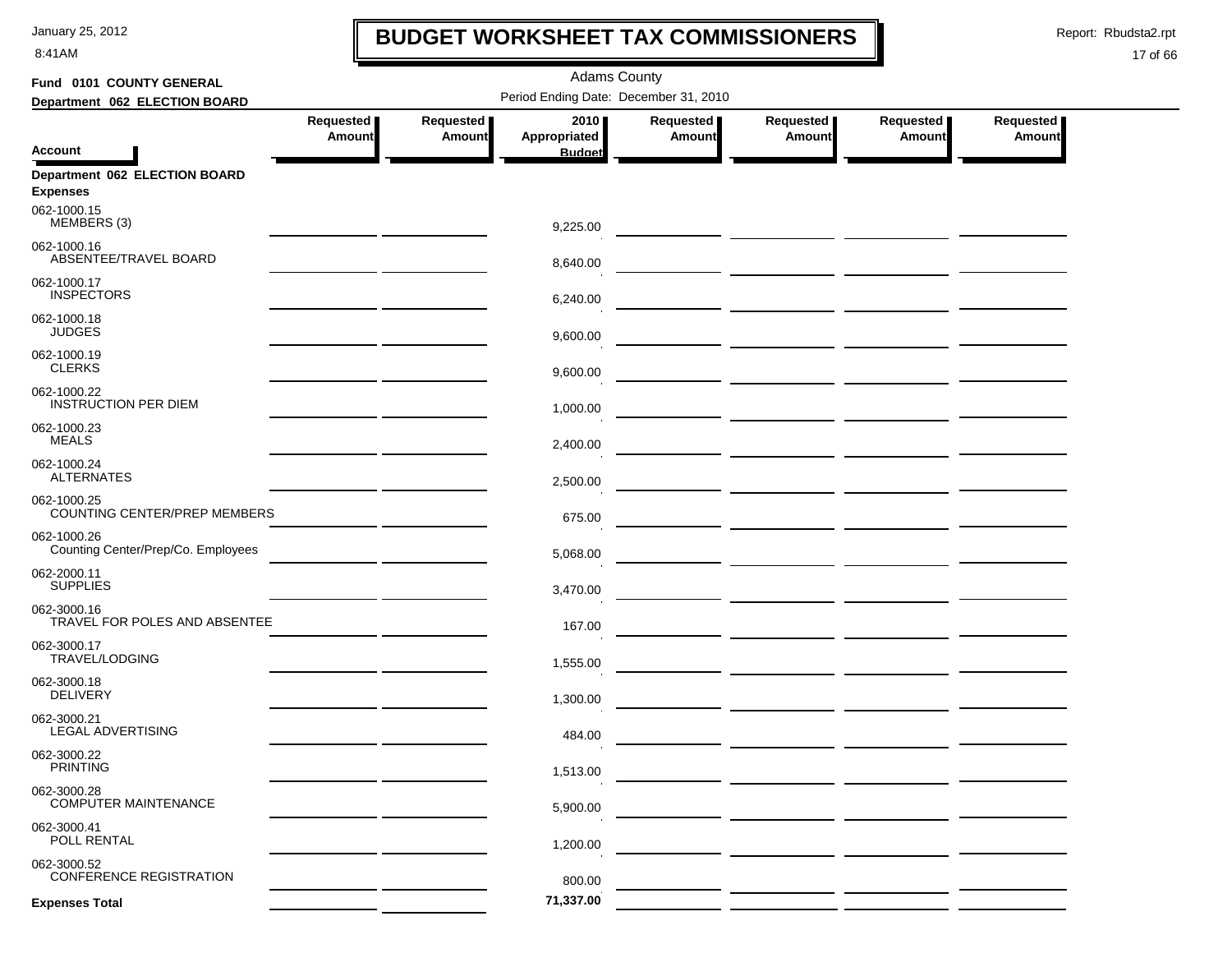8:41AM

# **BUDGET WORKSHEET TAX COMMISSIONERS**

Report: Rbudsta2.rpt

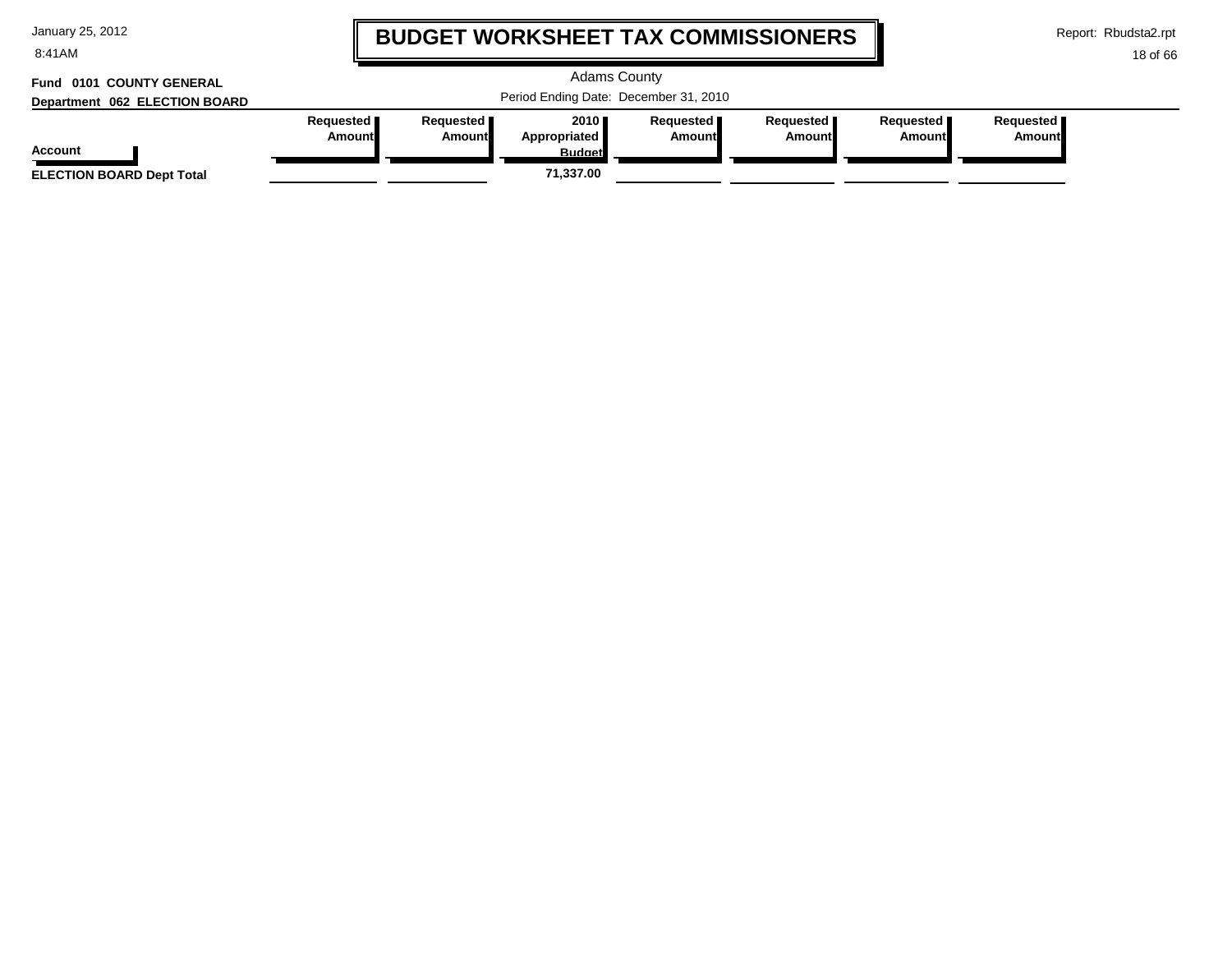8:41AM

### **BUDGET WORKSHEET TAX COMMISSIONERS**

Report: Rbudsta2.rpt

 $\mathbf l$ 

| Fund 0101 COUNTY GENERAL                          |           |           | <b>Adams County</b>                   |               |                                         |               |           |
|---------------------------------------------------|-----------|-----------|---------------------------------------|---------------|-----------------------------------------|---------------|-----------|
| Department 063 DRAINAGE BOARD                     |           |           | Period Ending Date: December 31, 2010 |               |                                         |               |           |
|                                                   | Requested | Requested | 2010                                  | Requested     | Requested                               | Requested     | Requested |
| <b>Account</b>                                    | Amount    | Amount    | Appropriated<br><b>Budget</b>         | <b>Amount</b> | <b>Amount</b>                           | <b>Amount</b> | Amount    |
| Department 063 DRAINAGE BOARD<br><b>Expenses</b>  |           |           |                                       |               |                                         |               |           |
| 063-1000.11<br>COMPENSATION OF BOARD              |           |           | 5,775.00                              |               |                                         |               |           |
| 063-1000.12<br><b>DEPUTY</b>                      |           |           | 28,182.00                             |               | <u> 1990 - Johann Barbara, martin a</u> |               |           |
| 063-1000.15<br><b>OVERTIME</b>                    |           |           | 100.00                                |               |                                         |               |           |
| 063-1000.16<br><b>ATTORNEY</b>                    |           |           | 6,886.00                              |               |                                         |               |           |
| 063-1000.28<br>PER DIEM SPECIAL BOARD MEMBERS     |           |           | 60.00                                 |               |                                         |               |           |
| 063-1000.31<br>DRAINAGE BD ASST. / FULL-PART TIME |           |           | 9,943.00                              |               |                                         |               |           |
| 063-1000.32<br>MAUMEE/WAB. RIVER BASIN COMMISS    |           |           | 1,485.00                              |               |                                         |               |           |
| 063-2000.11<br>OFFICE SUPPLIES                    |           |           | 930.00                                |               |                                         |               |           |
| 063-3000.11<br><b>Legal Consulting Fees</b>       |           |           | 2,110.00                              |               |                                         |               |           |
| 063-3000.12<br><b>APPLICATION FEES</b>            |           |           | 100.00                                |               |                                         |               |           |
| 063-3000.13<br><b>ENGINEERING FEES</b>            |           |           | 2,734.00                              |               |                                         |               |           |
| 063-3000.17<br><b>TRAVEL</b>                      |           |           | 100.00                                |               |                                         |               |           |
| 063-3000.21<br>PUBLICATION OF LEGAL NOTICES       |           |           | 300.00                                |               |                                         |               |           |
| 063-3000.22<br>PRINTING OTHER THAN OFFICE SUPPL   |           |           | 250.00                                |               |                                         |               |           |
| 063-3000.37<br>EQUIPMENT REPAIR & INCIDENTALS     |           |           | 300.00                                |               |                                         |               |           |
| 063-3000.41<br><b>UNIFORMS</b>                    |           |           | 300.00                                |               |                                         |               |           |
| 063-4000.26<br><b>OFFICE EQUIPMENT</b>            |           |           | 515.00                                |               |                                         |               |           |
| <b>Expenses Total</b>                             |           |           | 60,070.00                             |               |                                         |               |           |
| <b>DRAINAGE BOARD Dept Total</b>                  |           |           | 60,070.00                             |               |                                         |               |           |
|                                                   |           |           |                                       |               |                                         |               |           |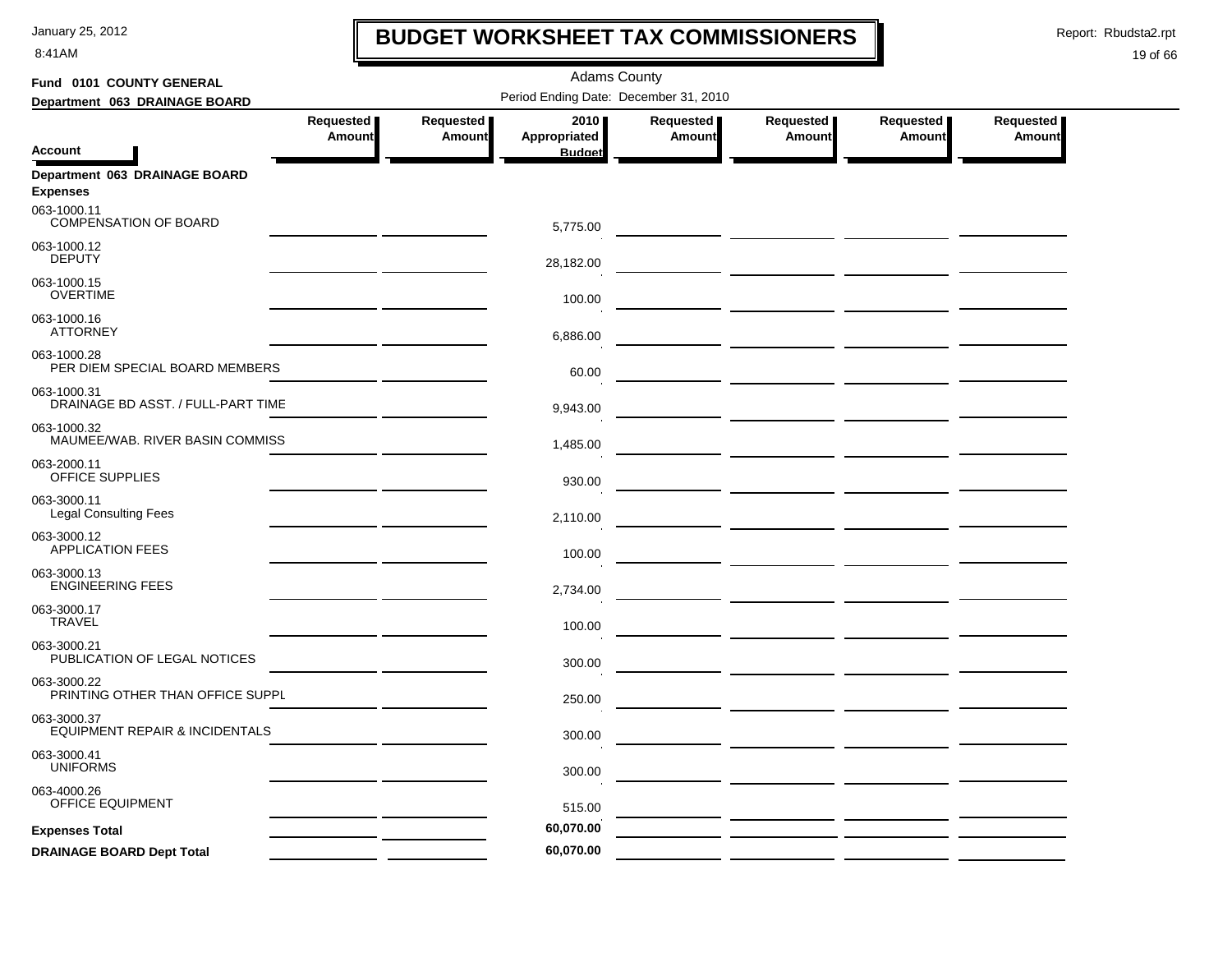8:41AM

# **BUDGET WORKSHEET TAX COMMISSIONERS**

Report: Rbudsta2.rpt

 $\mathbf l$ 

| Fund 0101 COUNTY GENERAL                          |                     |                     |                                       |                     |                                                 |                     |                     |
|---------------------------------------------------|---------------------|---------------------|---------------------------------------|---------------------|-------------------------------------------------|---------------------|---------------------|
| Department 064 BOARD OF ZONING                    |                     |                     | Period Ending Date: December 31, 2010 |                     |                                                 |                     |                     |
| <b>Account</b>                                    | Requested<br>Amount | Requested<br>Amount | 2010<br>Appropriated<br><b>Budget</b> | Requested<br>Amount | Requested  <br>Amount                           | Requested<br>Amount | Requested<br>Amount |
| Department 064 BOARD OF ZONING<br><b>Expenses</b> |                     |                     |                                       |                     |                                                 |                     |                     |
| 064-1000.16<br><b>ATTORNEY</b>                    |                     |                     | 1,723.00                              |                     |                                                 |                     |                     |
| 064-1000.28<br>PER DIEM                           |                     |                     | 2,500.00                              |                     |                                                 |                     |                     |
| 064-2000.11<br><b>OFFICE SUPPLIES</b>             |                     |                     | 220.00                                |                     | <u> 1989 - Johann John Stone, mars et al. (</u> |                     |                     |
| 064-2000.12<br><b>OFFICIAL RECORDS</b>            |                     |                     | 107.00                                |                     |                                                 |                     |                     |
| 064-2000.13<br><b>STATIONERY &amp; PRINTING</b>   |                     |                     | 102.00                                |                     |                                                 |                     |                     |
| 064-3000.11<br><b>LEGAL SERVICES</b>              |                     |                     | 3,169.00                              |                     |                                                 |                     |                     |
| 064-3000.16<br><b>POSTAGE</b>                     |                     |                     | 293.00                                |                     |                                                 |                     |                     |
| 064-3000.17<br><b>TRAVEL</b>                      |                     |                     | 119.00                                |                     |                                                 |                     |                     |
| 064-3000.21<br><b>LEGAL ADVERTISING</b>           |                     |                     | 317.00                                |                     |                                                 |                     |                     |
| <b>Expenses Total</b>                             |                     |                     | 8,550.00                              |                     |                                                 |                     |                     |
| <b>BOARD OF ZONING Dept Total</b>                 |                     |                     | 8,550.00                              |                     |                                                 |                     |                     |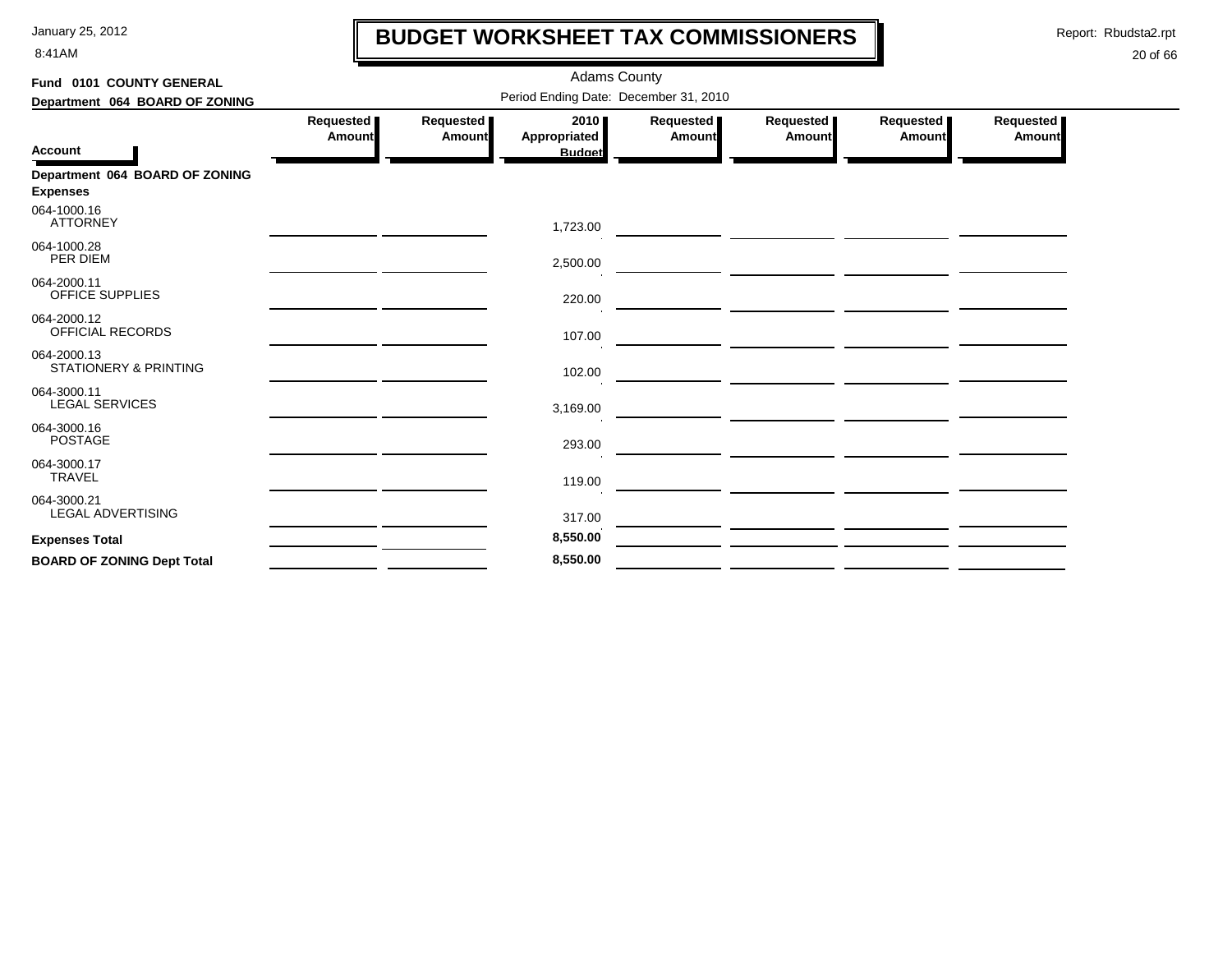8:41AM

# **BUDGET WORKSHEET TAX COMMISSIONERS**

Report: Rbudsta2.rpt

 $\mathbf l$ 

| Fund 0101 COUNTY GENERAL                       |                     |                                       | <b>Adams County</b>  |                            |                            |                            |                            |
|------------------------------------------------|---------------------|---------------------------------------|----------------------|----------------------------|----------------------------|----------------------------|----------------------------|
| Department 066 PROPERTY TAX ASSESSMENT B/A     |                     | Period Ending Date: December 31, 2010 |                      |                            |                            |                            |                            |
|                                                | Requested<br>Amount | Requested<br><b>Amount</b>            | 2010<br>Appropriated | Requested<br><b>Amount</b> | Requested<br><b>Amount</b> | Requested<br><b>Amount</b> | Requested<br><b>Amount</b> |
| <b>Account</b>                                 |                     |                                       | <b>Budget</b>        |                            |                            |                            |                            |
| Department 066 PROPERTY TAX ASSESSMENT B/A     |                     |                                       |                      |                            |                            |                            |                            |
| <b>Expenses</b>                                |                     |                                       |                      |                            |                            |                            |                            |
| 066-1000.21<br>PROPERTY TAX ASSESSMENT BD OF A |                     |                                       | 3,000.00             |                            |                            |                            |                            |
| 066-3000.12<br>PROFESSIONAL APPRAISAL SERVICES |                     |                                       | 2,000.00             |                            |                            |                            |                            |
| 066-3000.17<br><b>TRAVEL</b>                   |                     |                                       | 500.00               |                            |                            |                            |                            |
| 066-3000.22<br>Advertising                     |                     |                                       | 50.00                |                            |                            |                            |                            |
| <b>Expenses Total</b>                          |                     |                                       | 5,550.00             |                            |                            |                            |                            |
| PROPERTY TAX ASSESSMENT B/A Dept               |                     |                                       | 5,550.00             |                            |                            |                            |                            |
| <b>Total</b>                                   |                     |                                       |                      |                            |                            |                            |                            |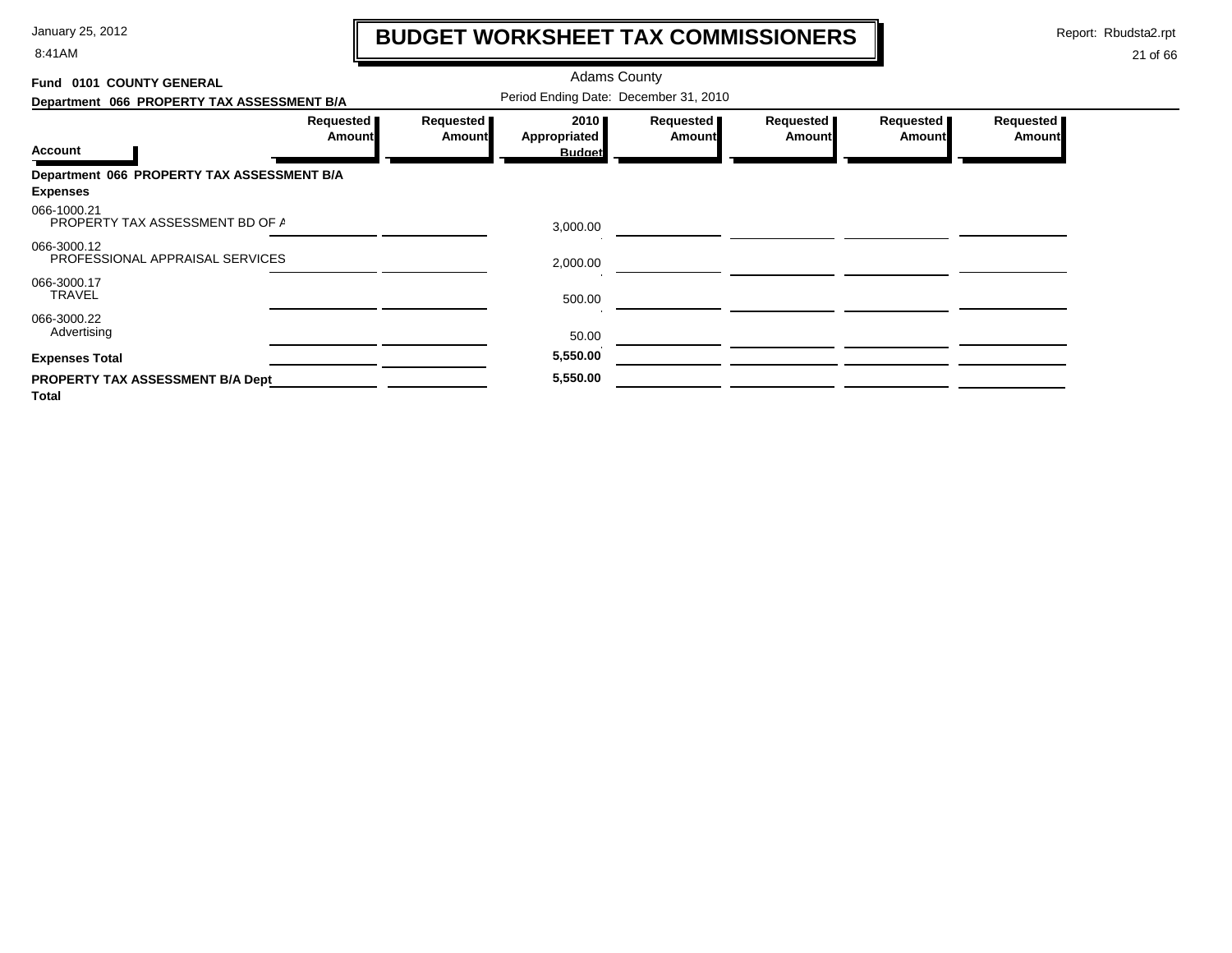8:41AM

# **BUDGET WORKSHEET TAX COMMISSIONERS**

Report: Rbudsta2.rpt

 $\mathbf l$ 

| Fund 0101 COUNTY GENERAL                                 | <b>Adams County</b>                                                                                                  |                     |                      |                            |                     |                     |                     |  |  |  |
|----------------------------------------------------------|----------------------------------------------------------------------------------------------------------------------|---------------------|----------------------|----------------------------|---------------------|---------------------|---------------------|--|--|--|
| Department 068 COMMISSIONERS                             | Period Ending Date: December 31, 2010                                                                                |                     |                      |                            |                     |                     |                     |  |  |  |
|                                                          | Requested<br>Amount                                                                                                  | Requested<br>Amount | 2010<br>Appropriated | Requested<br><b>Amount</b> | Requested<br>Amount | Requested<br>Amount | Requested<br>Amount |  |  |  |
| Account                                                  |                                                                                                                      |                     | <b>Budget</b>        |                            |                     |                     |                     |  |  |  |
| Department 068 COMMISSIONERS<br><b>Expenses</b>          |                                                                                                                      |                     |                      |                            |                     |                     |                     |  |  |  |
| 068-1000.11<br><b>COMMISSIONERS</b>                      |                                                                                                                      |                     | 66,764.00            |                            |                     |                     |                     |  |  |  |
| 068-1000.12<br><b>GROUNDS &amp; MAINTENANCE DIRECTOR</b> |                                                                                                                      |                     | 7,715.00             |                            |                     |                     |                     |  |  |  |
| 068-1000.16<br><b>COUNTY ATTORNEY</b>                    |                                                                                                                      |                     | 25,454.00            |                            |                     |                     |                     |  |  |  |
| 068-1000.18<br><b>HIGHWAY ENGINEER</b>                   |                                                                                                                      |                     | 60,485.00            |                            |                     |                     |                     |  |  |  |
| 068-1000.21<br>PART-TIME CLERICAL POOL                   | the control of the control of the                                                                                    |                     | 15,000.00            |                            |                     |                     |                     |  |  |  |
| 068-1000.23<br>SOCIAL SECURITY                           | <u> 1989 - Johann Barnett, fransk kongresu</u>                                                                       |                     | 362,716.00           |                            |                     |                     |                     |  |  |  |
| 068-1000.24<br><b>RETIREMENT</b>                         | <u> 1990 - Jan Jawa Barat, prima prima prima prima prima prima prima prima prima prima prima prima prima prima p</u> |                     | 305,014.00           |                            |                     |                     |                     |  |  |  |
| 068-1000.25<br>SHERIFF RETIREMENT                        |                                                                                                                      |                     | 172,159.00           |                            |                     |                     |                     |  |  |  |
| 068-1000.26<br><b>HEALTH INSURANCE</b>                   | <u> 1989 - Johann Barn, politik fizikar eta </u>                                                                     |                     | 950,000.00           |                            |                     |                     |                     |  |  |  |
| 068-1000.27<br><b>WORKMAN'S COMP</b>                     |                                                                                                                      |                     | 182,444.00           |                            |                     |                     |                     |  |  |  |
| 068-1000.30<br>OFFICE AND MISCELLANEOUS                  |                                                                                                                      |                     | 10,000.00            |                            |                     |                     |                     |  |  |  |
| 068-2000.11<br><b>OFFICE SUPPLIES</b>                    |                                                                                                                      |                     | 250.00               |                            |                     |                     |                     |  |  |  |
| 068-2000.17<br>GAS & OIL                                 |                                                                                                                      |                     | 2,000.00             |                            |                     |                     |                     |  |  |  |
| 068-3000.11<br><b>LEGAL SERVICES</b>                     |                                                                                                                      |                     | 27,000.00            |                            |                     |                     |                     |  |  |  |
| 068-3000.13<br><b>Temporary Services</b>                 |                                                                                                                      |                     | 24,000.00            |                            |                     |                     |                     |  |  |  |
| 068-3000.14<br>PRESERVATION OF COUNTY RECORDS            |                                                                                                                      |                     | 20,000.00            |                            |                     |                     |                     |  |  |  |
| 068-3000.15<br>PLAT BOOK ENGINEER                        |                                                                                                                      |                     | 12,600.00            |                            |                     |                     |                     |  |  |  |
| 068-3000.16<br><b>POSTAGE</b>                            |                                                                                                                      |                     | 100,000.00           |                            |                     |                     |                     |  |  |  |
| 068-3000.17<br><b>TRAVEL</b>                             |                                                                                                                      |                     | 1,560.00             |                            |                     |                     |                     |  |  |  |
| 068-3000.18<br><b>TELEPHONE</b>                          |                                                                                                                      |                     | 55,000.00            |                            |                     |                     |                     |  |  |  |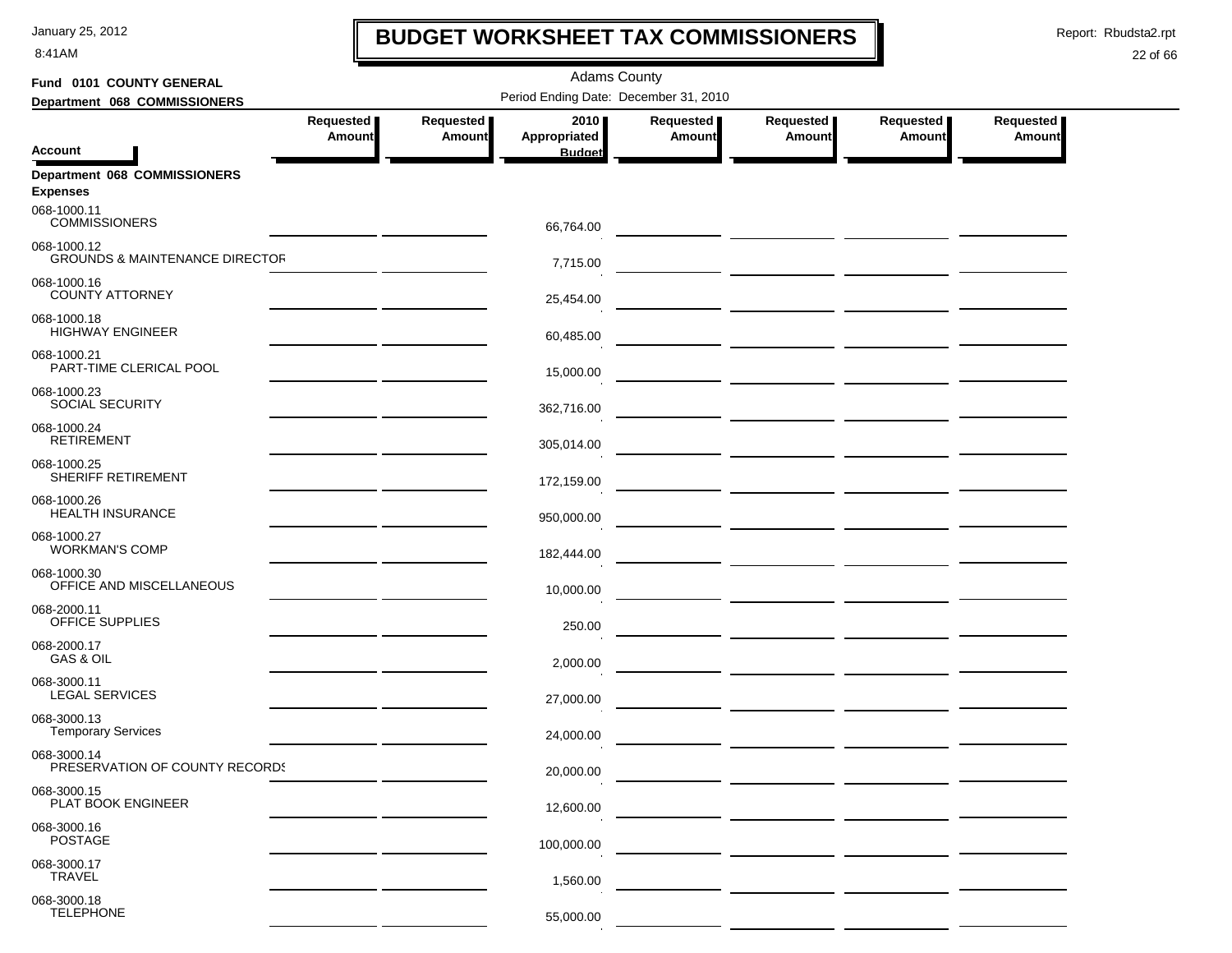8:41AM

### **BUDGET WORKSHEET TAX COMMISSIONERS**

Report: Rbudsta2.rpt

 $\mathbf l$ 

| Fund 0101 COUNTY GENERAL                           |                                                                                                                        | <b>Adams County</b> |                                       |                            |                            |                                                                                                                      |                     |  |  |  |  |
|----------------------------------------------------|------------------------------------------------------------------------------------------------------------------------|---------------------|---------------------------------------|----------------------------|----------------------------|----------------------------------------------------------------------------------------------------------------------|---------------------|--|--|--|--|
| Department 068 COMMISSIONERS                       |                                                                                                                        |                     | Period Ending Date: December 31, 2010 |                            |                            |                                                                                                                      |                     |  |  |  |  |
|                                                    | Requested<br>Amount                                                                                                    | Requested<br>Amount | 2010<br>Appropriated                  | Requested<br><b>Amount</b> | Requested<br><b>Amount</b> | Requested<br>Amount                                                                                                  | Requested<br>Amount |  |  |  |  |
| <b>Account</b>                                     |                                                                                                                        |                     | <b>Budget</b>                         |                            |                            |                                                                                                                      |                     |  |  |  |  |
| 068-3000.19<br>POST. METER RENT/REPAIR/COPY PAF    |                                                                                                                        |                     | 9,500.00                              |                            |                            |                                                                                                                      |                     |  |  |  |  |
| 068-3000.21<br>PUBLICATION OF LEGAL NOTICES        |                                                                                                                        |                     | 8,900.00                              |                            |                            |                                                                                                                      |                     |  |  |  |  |
| 068-3000.26<br><b>UNEMPLOYMENT</b>                 |                                                                                                                        |                     | 7,500.00                              |                            |                            | <u> 1989 - Johann John Stone, mars eta inperiodo eta inperiodo eta inperiodo eta inperiodo eta inperiodo eta inp</u> |                     |  |  |  |  |
| 068-3000.27<br>OFFICIAL BONDS                      |                                                                                                                        |                     | 3,500.00                              |                            |                            |                                                                                                                      |                     |  |  |  |  |
| 068-3000.28<br>INSURANCE BUILDING & STRUCTURE      |                                                                                                                        |                     | 168,000.00                            |                            |                            |                                                                                                                      |                     |  |  |  |  |
| 068-3000.50<br><b>Unsafe Buildings</b>             |                                                                                                                        |                     | 40,000.00                             |                            |                            |                                                                                                                      |                     |  |  |  |  |
| 068-3000.51<br><b>DUES AND SUBSCRIPTIONS</b>       | <u> 1989 - Johann John Stone, mars et al.</u>                                                                          |                     | 4,500.00                              |                            |                            |                                                                                                                      |                     |  |  |  |  |
| 068-3000.52<br><b>MENTAL HEALTH</b>                |                                                                                                                        |                     | 175,833.00                            |                            |                            |                                                                                                                      |                     |  |  |  |  |
| 068-3000.53<br><b>EMS</b>                          |                                                                                                                        |                     | 375,855.00                            |                            |                            |                                                                                                                      |                     |  |  |  |  |
| 068-3000.54<br><b>BI-COUNTY SERVICES</b>           | <u> 1989 - Johann John Stone, mars et al. 1989 - John Stone, mars et al. 1989 - John Stone, mars et al. 1989 - Joh</u> |                     | 39,312.00                             |                            |                            |                                                                                                                      |                     |  |  |  |  |
| 068-3000.55<br><b>STATE INSTITUTIONS</b>           |                                                                                                                        |                     | 150,000.00                            |                            |                            |                                                                                                                      |                     |  |  |  |  |
| 068-3000.56<br>Private Institutions/Secure Detent. |                                                                                                                        |                     | 85,000.00                             |                            |                            |                                                                                                                      |                     |  |  |  |  |
| 068-3000.58<br>4-H BUILDING MAINTENANCE            |                                                                                                                        |                     | 13,500.00                             |                            |                            |                                                                                                                      |                     |  |  |  |  |
| 068-3000.59<br>4-H COUNCIL BUDGET                  |                                                                                                                        |                     | 16,200.00                             |                            |                            |                                                                                                                      |                     |  |  |  |  |
| 068-3000.60<br>SOIL AND WATER DISTRICT             |                                                                                                                        |                     | 13,200.00                             |                            |                            |                                                                                                                      |                     |  |  |  |  |
| 068-3000.61<br><b>SOLDIER BURIAL</b>               |                                                                                                                        |                     | 6,000.00                              |                            |                            |                                                                                                                      |                     |  |  |  |  |
| 068-3000.62<br>MEMORIAL DAY EXPENSES               |                                                                                                                        |                     | 2,100.00                              |                            |                            |                                                                                                                      |                     |  |  |  |  |
| 068-3000.63<br>ST. MARY'S WABASH RIVER CLEANUP     |                                                                                                                        |                     | 25,000.00                             |                            |                            |                                                                                                                      |                     |  |  |  |  |
| 068-3000.64<br><b>TAX REFUNDS</b>                  |                                                                                                                        |                     | 15,000.00                             |                            |                            |                                                                                                                      |                     |  |  |  |  |
| 068-3000.65<br><b>CHANGE OF VENUE</b>              |                                                                                                                        |                     | 500.00                                |                            |                            |                                                                                                                      |                     |  |  |  |  |
| 068-3000.66<br><b>EXAMINATION OF RECORDS</b>       |                                                                                                                        |                     | 18,000.00                             |                            |                            |                                                                                                                      |                     |  |  |  |  |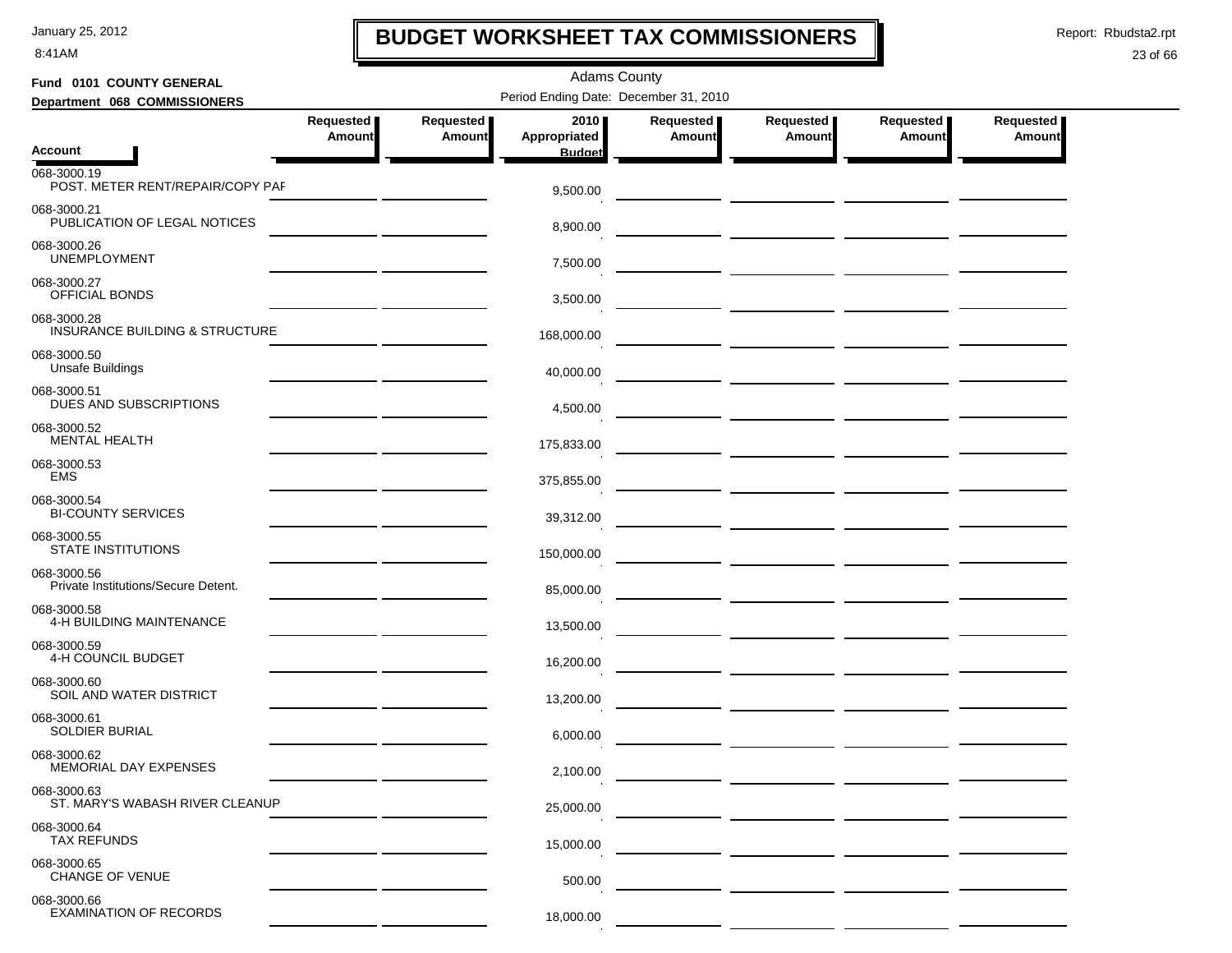8:41AM

# **BUDGET WORKSHEET TAX COMMISSIONERS**

Report: Rbudsta2.rpt

 $\mathbf l$ 

| Fund 0101 COUNTY GENERAL                        |                     |                            | <b>Adams County</b>                   |                            |                                                                                                                      |                     |                            |
|-------------------------------------------------|---------------------|----------------------------|---------------------------------------|----------------------------|----------------------------------------------------------------------------------------------------------------------|---------------------|----------------------------|
| Department 068 COMMISSIONERS                    |                     |                            | Period Ending Date: December 31, 2010 |                            |                                                                                                                      |                     |                            |
|                                                 | Requested<br>Amount | Requested<br><b>Amount</b> | 2010<br>Appropriated                  | Requested<br><b>Amount</b> | Requested<br>Amount                                                                                                  | Requested<br>Amount | Requested<br><b>Amount</b> |
| <b>Account</b>                                  |                     |                            | <b>Budget</b>                         |                            |                                                                                                                      |                     |                            |
| 068-3000.67<br>ANIMAL HEALTH TESTING/CONTROL    |                     |                            | 1,000.00                              |                            |                                                                                                                      |                     |                            |
| 068-3000.68<br>UPPER WABASH R.B.COMM.-OFFICE EX |                     |                            | 1,000.00                              |                            |                                                                                                                      |                     |                            |
| 068-3000.69<br>ST. MARY'S RIVER GAGE            |                     |                            | 2,175.00                              |                            |                                                                                                                      |                     |                            |
| 068-3000.70<br>ADAMS COUNTY COUNCIL ON AGING    |                     |                            | 22,500.00                             |                            |                                                                                                                      |                     |                            |
| 068-3000.71<br><b>COUNTY PROMOTIONS</b>         |                     |                            | 500.00                                |                            | <u> 1990 - Johann John Harry Harry Harry Harry Harry Harry Harry Harry Harry Harry Harry Harry Harry Harry Harry</u> |                     |                            |
| 068-3000.72<br>FEES AND PENALTIES               |                     |                            | 500.00                                |                            |                                                                                                                      |                     |                            |
| 068-3000.73<br>COUNTY COST ALLOCATION PLAN      |                     |                            | 4,800.00                              |                            |                                                                                                                      |                     |                            |
| 068-3000.79<br><b>DOG POUND</b>                 |                     |                            | 50,000.00                             |                            |                                                                                                                      |                     |                            |
| 068-3000.80<br>JUVENILE ALTERNATIVE PROJECT     |                     |                            | 5,000.00                              |                            |                                                                                                                      |                     |                            |
| 068-3000.81<br><b>MAUMEE RIVER BASIN</b>        |                     |                            | 22,544.00                             |                            | <u> 1989 - Johann John Stone, mars eta ingle</u>                                                                     |                     |                            |
| 068-3000.82<br><b>HISTORICAL SOCIETY</b>        |                     |                            | 3,600.00                              |                            |                                                                                                                      |                     |                            |
| 068-3000.83<br><b>CONSULTING FEES</b>           |                     |                            | 4,000.00                              |                            |                                                                                                                      |                     |                            |
| 068-3000.87<br><b>Transporting Prisoners</b>    |                     |                            | 7,000.00                              |                            |                                                                                                                      |                     |                            |
| 068-3000.89<br><b>EMERGENCIES</b>               |                     |                            | 9,000.00                              |                            |                                                                                                                      |                     |                            |
| 068-4000.21<br>UNINCORPORATED COMM. INFRASTRU   |                     |                            | 40,000.00                             |                            |                                                                                                                      |                     |                            |
| 068-4000.26<br><b>EQUIPMENT</b>                 |                     |                            | 40,000.00                             |                            |                                                                                                                      |                     |                            |
| 068-4000.27<br>HOSPITAL AMBULANCE               |                     |                            | 55,000.00                             |                            |                                                                                                                      |                     |                            |
| <b>Expenses Total</b>                           |                     |                            | 3,846,180.00                          |                            |                                                                                                                      |                     |                            |
| <b>COMMISSIONERS Dept Total</b>                 |                     |                            | 3,846,180.00                          |                            |                                                                                                                      |                     |                            |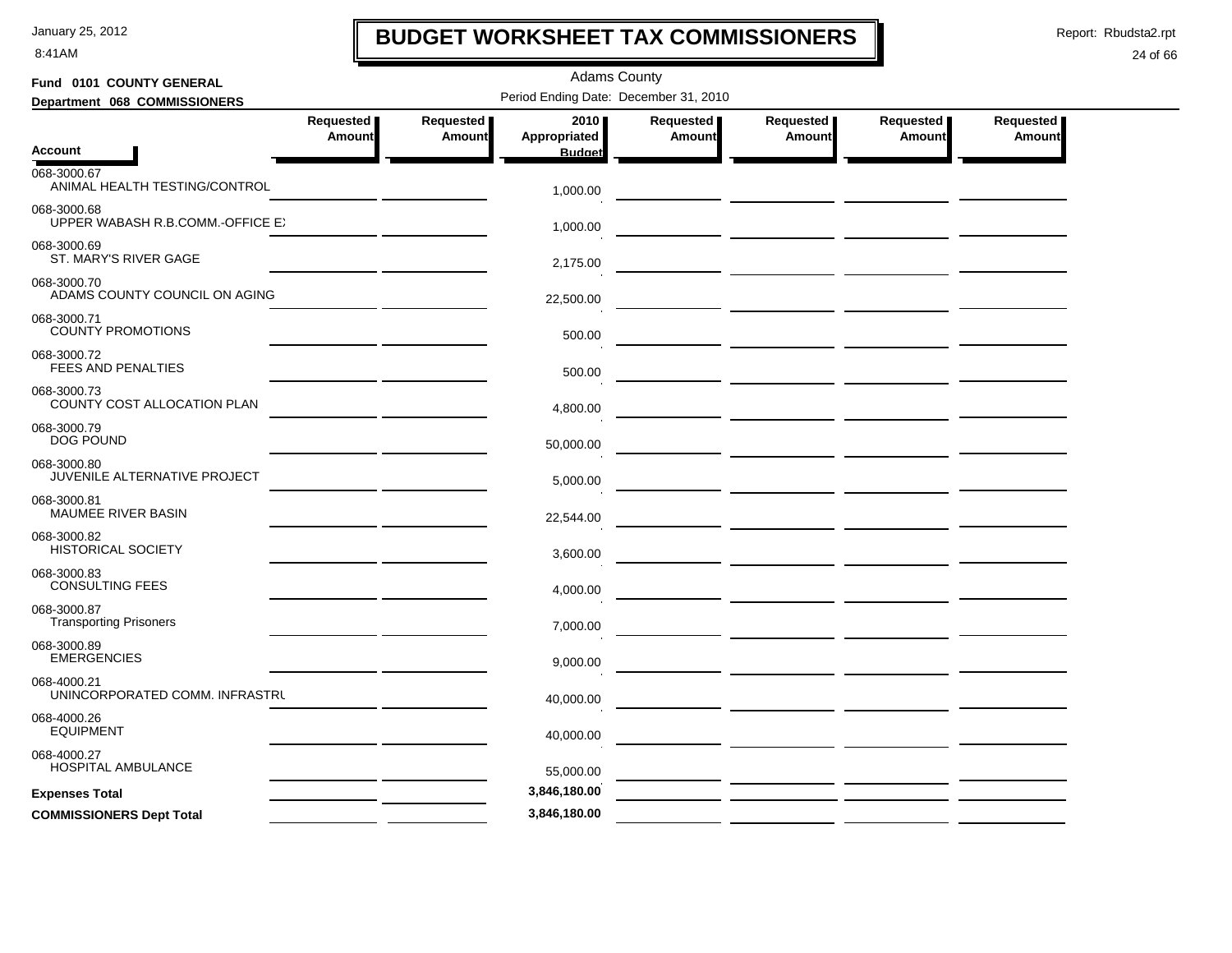8:41AM

## **BUDGET WORKSHEET TAX COMMISSIONERS**

Report: Rbudsta2.rpt

 $\mathbf l$ 

| Fund 0101 COUNTY GENERAL                          | <b>Adams County</b>        |                            |                                       |                            |                                          |                     |                     |  |  |  |
|---------------------------------------------------|----------------------------|----------------------------|---------------------------------------|----------------------------|------------------------------------------|---------------------|---------------------|--|--|--|
| Department 079 PLAN COMMISSION                    |                            |                            | Period Ending Date: December 31, 2010 |                            |                                          |                     |                     |  |  |  |
|                                                   | Requested<br><b>Amount</b> | Requested<br><b>Amount</b> | 2010<br>Appropriated                  | Requested<br><b>Amount</b> | Requested<br><b>Amount</b>               | Requested<br>Amount | Requested<br>Amount |  |  |  |
| <b>Account</b>                                    |                            |                            | <b>Budget</b>                         |                            |                                          |                     |                     |  |  |  |
| Department 079 PLAN COMMISSION<br><b>Expenses</b> |                            |                            |                                       |                            |                                          |                     |                     |  |  |  |
| 079-1000.12<br>FIRST DEPUTY & ASSISTANT DIRECTOI  |                            |                            | 28,104.00                             |                            | <u> 1989 - Johann Harry Barn, mars a</u> |                     |                     |  |  |  |
| 079-1000.15<br><b>OVERTIME</b>                    |                            |                            | 50.00                                 |                            |                                          |                     |                     |  |  |  |
| 079-1000.16<br><b>ATTORNEY</b>                    |                            |                            | 4,396.00                              |                            |                                          |                     |                     |  |  |  |
| 079-1000.17<br>PER DIEM                           |                            |                            | 3,500.00                              |                            |                                          |                     |                     |  |  |  |
| 079-1000.18<br>PART-TIME INSPECTOR                |                            |                            | 12,907.00                             |                            |                                          |                     |                     |  |  |  |
| 079-2000.11<br>OFFICE SUPPLIES                    |                            |                            | 950.00                                |                            |                                          |                     |                     |  |  |  |
| 079-2000.12<br>OFFICIAL RECORDS                   |                            |                            | 160.00                                |                            |                                          |                     |                     |  |  |  |
| 079-2000.13<br><b>STATIONERY &amp; PRINTING</b>   |                            |                            | 220.00                                |                            |                                          |                     |                     |  |  |  |
| 079-2000.21<br><b>EQUIPMENT REPAIR</b>            |                            |                            | 600.00                                |                            |                                          |                     |                     |  |  |  |
| 079-3000.11<br><b>LEGAL SERVICES</b>              |                            |                            | 3,527.00                              |                            |                                          |                     |                     |  |  |  |
| 079-3000.13<br>TEMPORARY SERVICES                 |                            |                            | 500.00                                |                            |                                          |                     |                     |  |  |  |
| 079-3000.16<br><b>POSTAGE</b>                     |                            |                            | 345.00                                |                            |                                          |                     |                     |  |  |  |
| 079-3000.17<br><b>TRAVEL</b>                      |                            |                            | 833.00                                |                            |                                          |                     |                     |  |  |  |
| 079-3000.21<br>LEGAL ADVERTISING                  |                            |                            | 510.00                                |                            |                                          |                     |                     |  |  |  |
| 079-3000.22<br>PRINTING OTHER THAN OFFICE SUPPL   |                            |                            | 210.00                                |                            |                                          |                     |                     |  |  |  |
| 079-3000.24<br>PHOTOGRAPHY & BLUE PRINTING        |                            |                            | 170.00                                |                            |                                          |                     |                     |  |  |  |
| 079-3000.51<br>DUES AND SUBSCRIPTIONS             |                            |                            | 750.00                                |                            |                                          |                     |                     |  |  |  |
| 079-3000.52<br><b>SEMINAR FEES</b>                |                            |                            | 200.00                                |                            |                                          |                     |                     |  |  |  |
| 079-4000.31<br><b>FURNITURE &amp; FIXTURES</b>    |                            |                            | 500.00                                |                            |                                          |                     |                     |  |  |  |
| <b>Expenses Total</b>                             |                            |                            | 58,432.00                             |                            |                                          |                     |                     |  |  |  |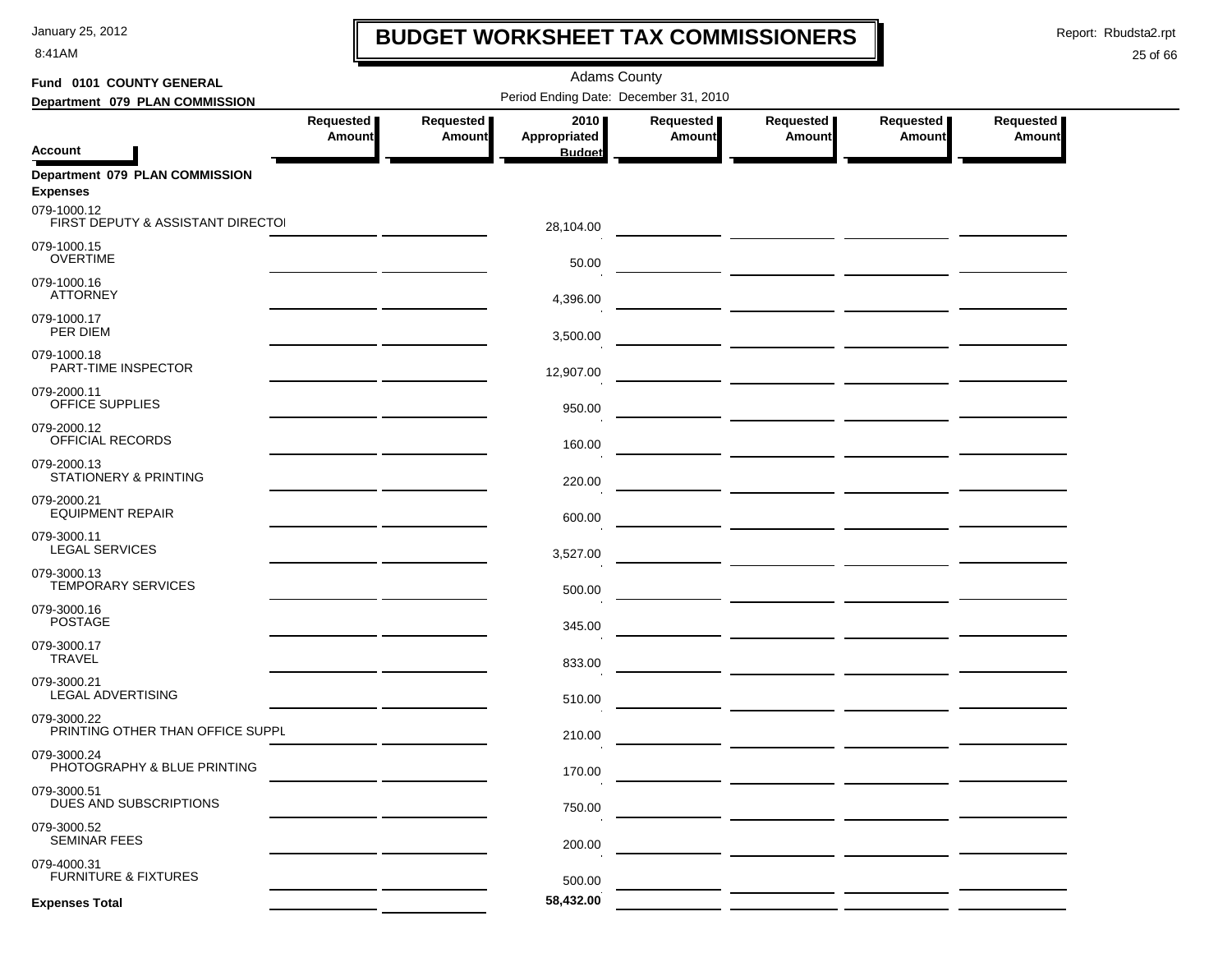8:41AM

# **BUDGET WORKSHEET TAX COMMISSIONERS**

Report: Rbudsta2.rpt

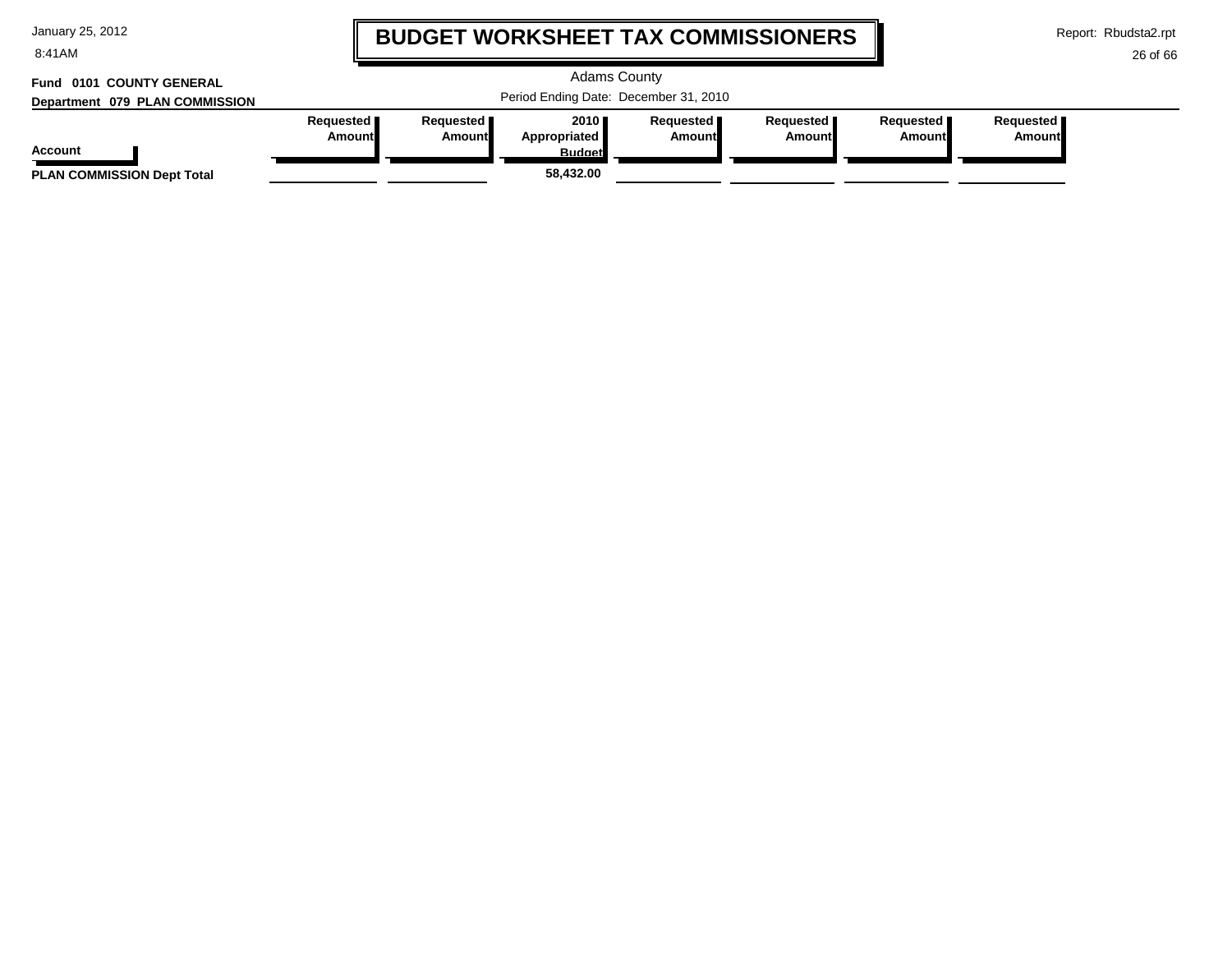8:41AM

# **BUDGET WORKSHEET TAX COMMISSIONERS**

Report: Rbudsta2.rpt

 $\mathbf l$ 

| Fund 0101 COUNTY GENERAL                             | <b>Adams County</b>                               |           |                                       |               |           |           |               |  |  |
|------------------------------------------------------|---------------------------------------------------|-----------|---------------------------------------|---------------|-----------|-----------|---------------|--|--|
| Department 161 COURTHOUSE                            |                                                   |           | Period Ending Date: December 31, 2010 |               |           |           |               |  |  |
|                                                      | Requested                                         | Requested | 2010                                  | Requested     | Requested | Requested | Requested     |  |  |
| Account                                              | <b>Amount</b>                                     | Amount    | Appropriated<br><b>Budget</b>         | <b>Amount</b> | Amount    | Amount    | <b>Amount</b> |  |  |
|                                                      |                                                   |           |                                       |               |           |           |               |  |  |
| Department 161 COURTHOUSE<br><b>Expenses</b>         |                                                   |           |                                       |               |           |           |               |  |  |
| 161-1000.14                                          |                                                   |           |                                       |               |           |           |               |  |  |
| <b>CUSTODIAL COURTHOUSE</b>                          |                                                   |           | 23,806.00                             |               |           |           |               |  |  |
| 161-1000.15<br><b>OVERTIME</b>                       |                                                   |           |                                       |               |           |           |               |  |  |
|                                                      | <u> 1989 - Johann John Stone, mars et al. (</u>   |           | 100.00                                |               |           |           |               |  |  |
| 161-1000.16<br><b>BUILDING MAINTENANCE</b>           |                                                   |           | 29,448.00                             |               |           |           |               |  |  |
| 161-1000.17                                          |                                                   |           |                                       |               |           |           |               |  |  |
| <b>CUSTODIAL SERVICE COMPLEX</b>                     |                                                   |           | 28,978.00                             |               |           |           |               |  |  |
| 161-1000.20                                          |                                                   |           |                                       |               |           |           |               |  |  |
| <b>CUSTODIAL EXTRA HELP</b>                          |                                                   |           | 13,200.00                             |               |           |           |               |  |  |
| 161-2000.17<br>GAS, OIL & REPAIRS                    |                                                   |           | 3,000.00                              |               |           |           |               |  |  |
| 161-2000.21                                          |                                                   |           |                                       |               |           |           |               |  |  |
| <b>CUSTODIAL SUPPLIES</b>                            |                                                   |           | 13,000.00                             |               |           |           |               |  |  |
| 161-3000.12                                          |                                                   |           |                                       |               |           |           |               |  |  |
| <b>CONTRACTUAL</b>                                   |                                                   |           | 26,340.00                             |               |           |           |               |  |  |
| 161-3000.31<br><b>UTILITIES</b>                      |                                                   |           |                                       |               |           |           |               |  |  |
| 161-3000.33                                          |                                                   |           | 150,000.00                            |               |           |           |               |  |  |
| <b>CARPET REPLACEMENT</b>                            | <u> 1989 - John Stone, amerikansk politiker (</u> |           | 11,000.00                             |               |           |           |               |  |  |
| 161-3000.39                                          |                                                   |           |                                       |               |           |           |               |  |  |
| <b>GENERAL BUILDING MAIN. &amp; SUPPLIES</b>         |                                                   |           | 12,000.00                             |               |           |           |               |  |  |
| 161-3000.40<br><b>GENERAL MAINTENANCE / CONTRACT</b> |                                                   |           |                                       |               |           |           |               |  |  |
| 161-3000.41                                          |                                                   |           | 2,500.00                              |               |           |           |               |  |  |
| <b>LANDSCAPE SUPPLIES &amp; MATERIALS</b>            |                                                   |           | 1,000.00                              |               |           |           |               |  |  |
| 161-3000.42                                          |                                                   |           |                                       |               |           |           |               |  |  |
| <b>UNIFORMS</b>                                      |                                                   |           | 400.00                                |               |           |           |               |  |  |
| 161-4000.26<br><b>EQUIPMENT</b>                      |                                                   |           |                                       |               |           |           |               |  |  |
|                                                      |                                                   |           | 1,000.00                              |               |           |           |               |  |  |
| <b>Expenses Total</b>                                |                                                   |           | 315,772.00                            |               |           |           |               |  |  |
| <b>COURTHOUSE Dept Total</b>                         |                                                   |           | 315,772.00                            | - -           |           |           |               |  |  |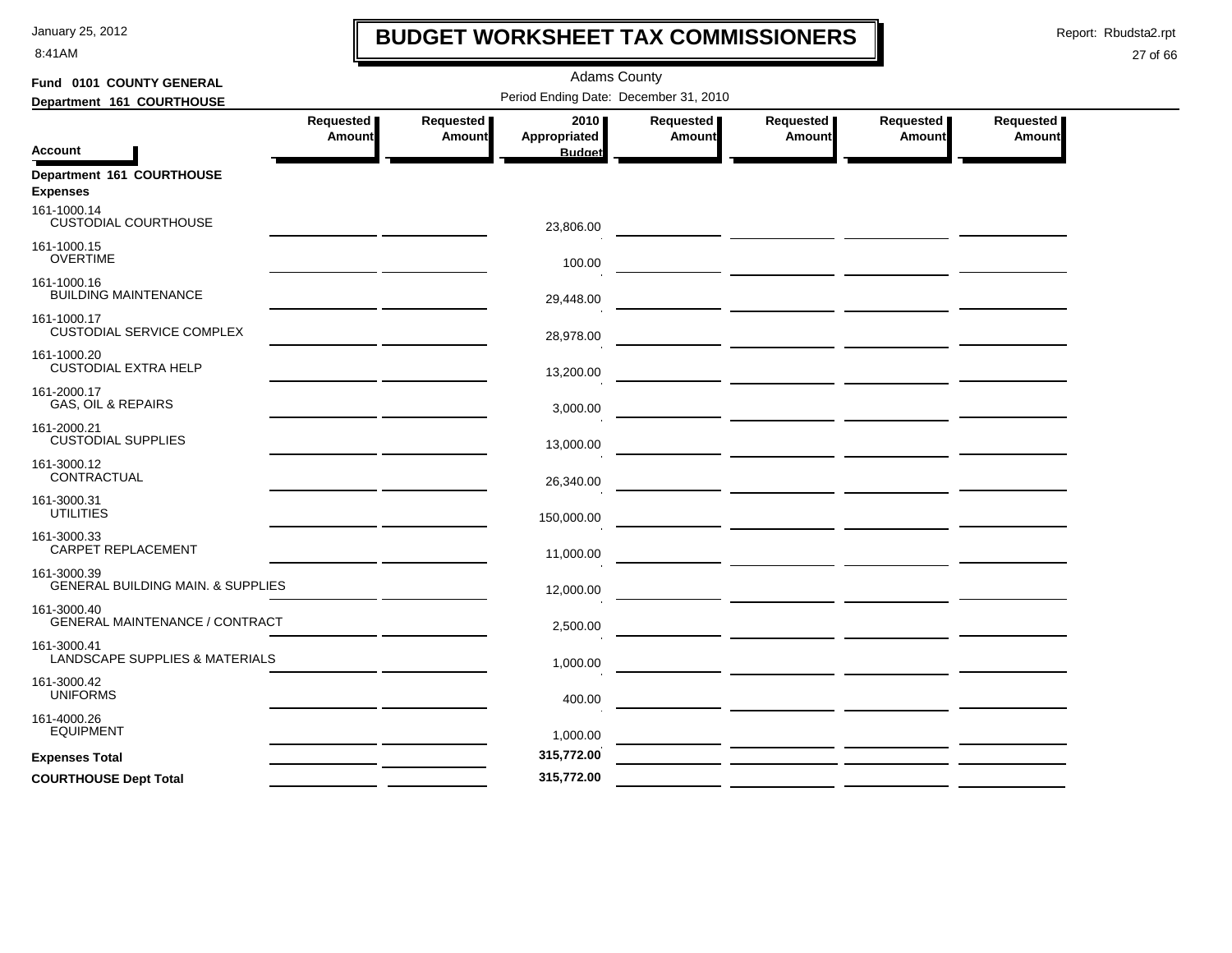8:41AM

# **BUDGET WORKSHEET TAX COMMISSIONERS**

Report: Rbudsta2.rpt

 $\mathbf I$ 

| Fund 0101 COUNTY GENERAL                         | <b>Adams County</b> |                            |                                       |                            |                                                                                                                         |                            |                            |  |  |  |
|--------------------------------------------------|---------------------|----------------------------|---------------------------------------|----------------------------|-------------------------------------------------------------------------------------------------------------------------|----------------------------|----------------------------|--|--|--|
| Department 201 SUPERIOR COURT                    |                     |                            | Period Ending Date: December 31, 2010 |                            |                                                                                                                         |                            |                            |  |  |  |
|                                                  | Requested<br>Amount | Requested<br><b>Amount</b> | 2010<br>Appropriated                  | Requested<br><b>Amount</b> | Requested<br><b>Amount</b>                                                                                              | Requested<br><b>Amount</b> | Requested<br><b>Amount</b> |  |  |  |
| <b>Account</b>                                   |                     |                            | <b>Budget</b>                         |                            |                                                                                                                         |                            |                            |  |  |  |
| Department 201 SUPERIOR COURT<br><b>Expenses</b> |                     |                            |                                       |                            |                                                                                                                         |                            |                            |  |  |  |
| 201-1000.12<br>COURT ADMIN/COURT REPORTER        |                     |                            | 33,994.00                             |                            | <u> 1989 - John Stein, amerikansk politiker (</u>                                                                       |                            |                            |  |  |  |
| 201-1000.13<br>COURT REPORTER/RESEARCH ASS'T     |                     |                            | 28,448.00                             |                            |                                                                                                                         |                            |                            |  |  |  |
| 201-1000.14<br>COURT REPORTER/COMPUTER ADMIN     |                     |                            | 26,353.00                             |                            | <u> The Communication of the Communication of the Communication of the Communication of the Communication of the Co</u> |                            |                            |  |  |  |
| 201-1000.15<br><b>OVERTIME</b>                   |                     |                            | 100.00                                |                            |                                                                                                                         |                            |                            |  |  |  |
| 201-1000.17<br><b>CLERK TYPIST</b>               |                     |                            | 100.00                                |                            | ___ ______________ __________                                                                                           |                            |                            |  |  |  |
| 201-1000.18<br><b>TRANSLATOR</b>                 |                     |                            | 1,000.00                              |                            |                                                                                                                         |                            |                            |  |  |  |
| 201-1000.19<br><b>BAILIFF/CLERK</b>              |                     |                            | 25,739.00                             |                            |                                                                                                                         |                            |                            |  |  |  |
| 201-1000.28<br>COMPENSATION-PAUPER COUNSEL       |                     |                            | 6,675.00                              |                            |                                                                                                                         |                            |                            |  |  |  |
| 201-1000.29<br>PER DIEM-PETIT JURORS             |                     |                            | 2,000.00                              |                            |                                                                                                                         |                            |                            |  |  |  |
| 201-1000.30<br>PER DIEM-JUDGE VENUE              |                     |                            | 100.00                                |                            |                                                                                                                         |                            |                            |  |  |  |
| 201-1000.31<br>PER DIEM-COURT REPORTER-VENUE     |                     |                            | 50.00                                 |                            |                                                                                                                         |                            |                            |  |  |  |
| 201-1000.32<br>PER DIEM-BAILIFF-VENUE            |                     |                            | 50.00                                 |                            |                                                                                                                         |                            |                            |  |  |  |
| 201-1000.34<br>MISCELLANEOUS INDIGENT            |                     |                            | 2,500.00                              |                            |                                                                                                                         |                            |                            |  |  |  |
| 201-2000.11<br>OFFICE SUPPLIES                   |                     |                            | 3,287.00                              |                            |                                                                                                                         |                            |                            |  |  |  |
| 201-3000.16<br><b>POSTAGE</b>                    |                     |                            | 160.00                                |                            |                                                                                                                         |                            |                            |  |  |  |
| 201-3000.17<br><b>TRAVEL</b>                     |                     |                            | 400.00                                |                            |                                                                                                                         |                            |                            |  |  |  |
| 201-3000.25<br><b>PRINTING</b>                   |                     |                            | 312.00                                |                            |                                                                                                                         |                            |                            |  |  |  |
| 201-3000.36<br>MAINTENANCE & REPAIR CONTRACTS    |                     |                            | 101.00                                |                            |                                                                                                                         |                            |                            |  |  |  |
| 201-3000.37<br><b>EQUIPMENT REPAIR</b>           |                     |                            | 101.00                                |                            |                                                                                                                         |                            |                            |  |  |  |
| 201-3000.51<br>DUES AND SUBSCRIPTIONS            |                     |                            | 428.00                                |                            |                                                                                                                         |                            |                            |  |  |  |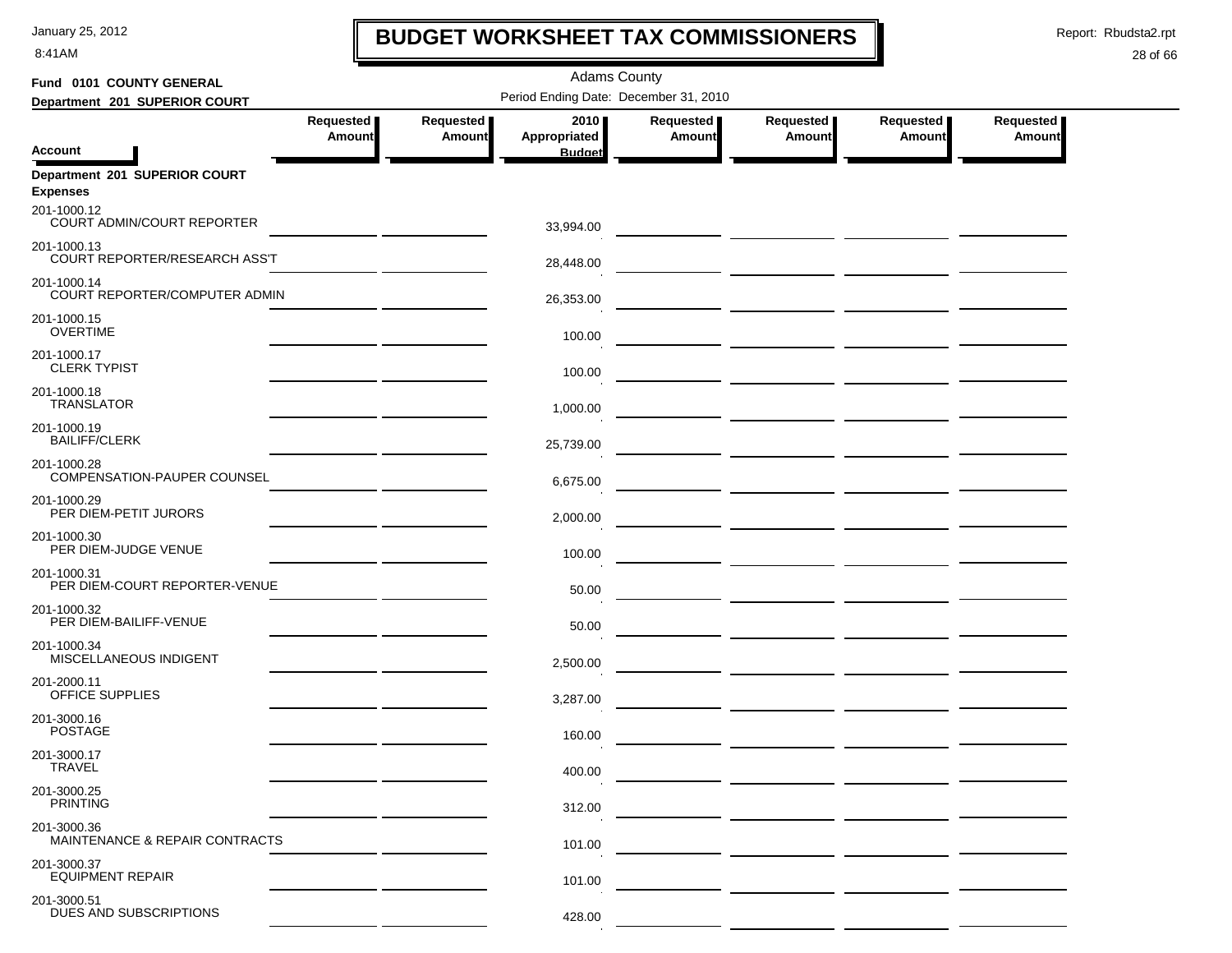8:41AM

# **BUDGET WORKSHEET TAX COMMISSIONERS**

Report: Rbudsta2.rpt

 $\mathbf l$ 

| Fund 0101 COUNTY GENERAL                      |                                       |                     |                      |                     |                            |                            |                            |  |  |
|-----------------------------------------------|---------------------------------------|---------------------|----------------------|---------------------|----------------------------|----------------------------|----------------------------|--|--|
| Department 201 SUPERIOR COURT                 | Period Ending Date: December 31, 2010 |                     |                      |                     |                            |                            |                            |  |  |
|                                               | Requested<br><b>Amount</b>            | Requested<br>Amount | 2010<br>Appropriated | Requested<br>Amount | Requested<br><b>Amount</b> | Requested<br><b>Amount</b> | Requested<br><b>Amount</b> |  |  |
| <b>Account</b>                                |                                       |                     | <b>Budget</b>        |                     |                            |                            |                            |  |  |
| 201-3000.52<br><b>CONFERENCE AND SEMINARS</b> |                                       |                     | 594.00               |                     |                            |                            |                            |  |  |
| 201-3000.53<br><b>MEALS AND LODGING</b>       |                                       |                     | 320.00               |                     |                            |                            |                            |  |  |
| 201-4000.21<br><b>FURNITURE AND FIXTURES</b>  |                                       |                     | 534.00               |                     |                            |                            |                            |  |  |
| 201-4000.26<br><b>OFFICE MACHINE</b>          |                                       |                     | 534.00               |                     |                            |                            |                            |  |  |
| 201-4000.31<br>LAW BOOKS AND WESTLAW          |                                       |                     | 2,000.00             |                     |                            |                            |                            |  |  |
| <b>Expenses Total</b>                         |                                       |                     | 135,880.00           |                     |                            |                            |                            |  |  |
| <b>SUPERIOR COURT Dept Total</b>              |                                       |                     | 135,880.00           |                     |                            |                            |                            |  |  |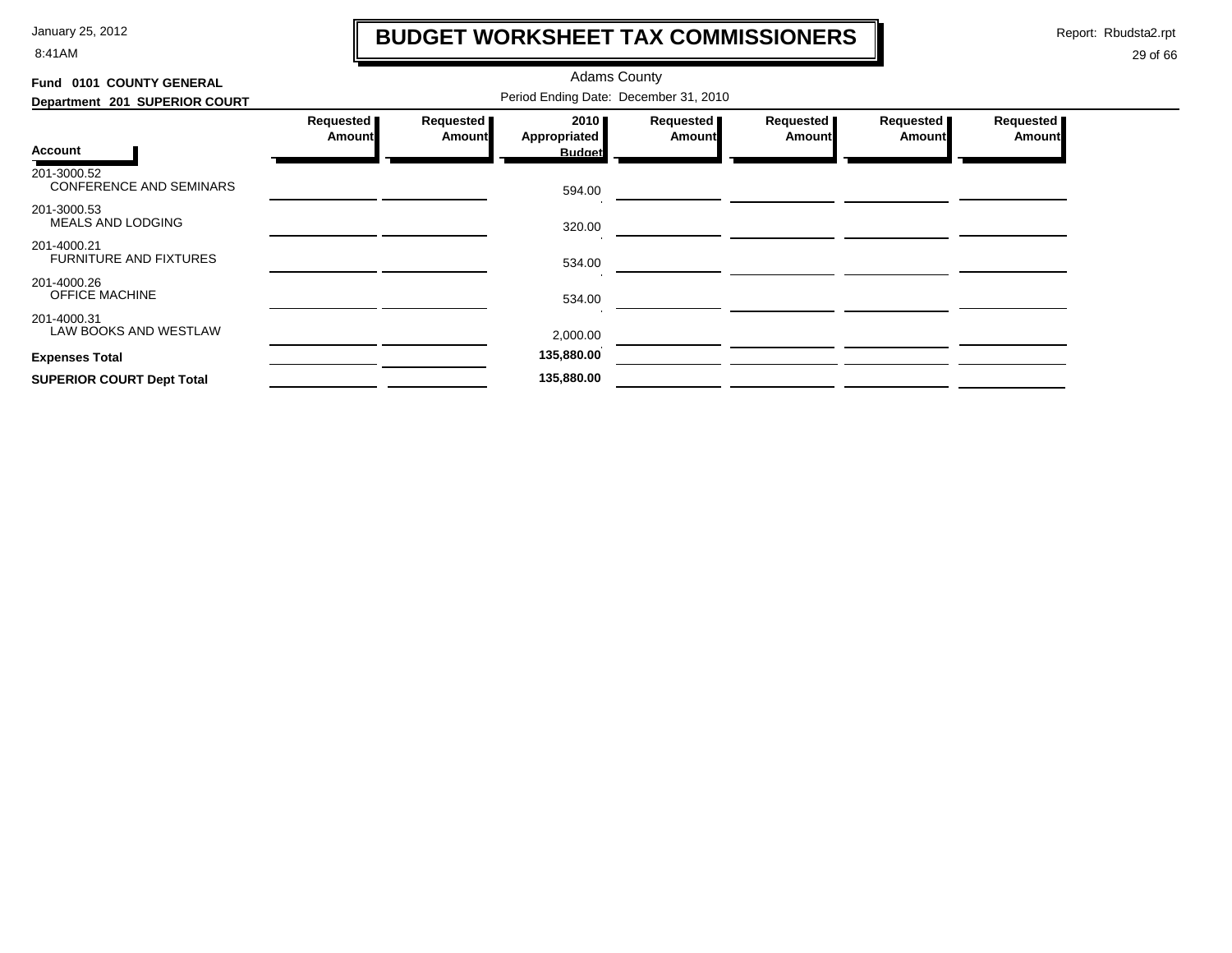8:41AM

# **BUDGET WORKSHEET TAX COMMISSIONERS**

Report: Rbudsta2.rpt

 $\mathbf l$ 

| Fund 0101 COUNTY GENERAL                          | <b>Adams County</b>                   |                     |                      |                     |                                                                                                                       |                     |                     |  |  |  |  |
|---------------------------------------------------|---------------------------------------|---------------------|----------------------|---------------------|-----------------------------------------------------------------------------------------------------------------------|---------------------|---------------------|--|--|--|--|
| Department 231 PUBLIC DEFENDER                    | Period Ending Date: December 31, 2010 |                     |                      |                     |                                                                                                                       |                     |                     |  |  |  |  |
|                                                   | Requested<br>Amount                   | Requested<br>Amount | 2010<br>Appropriated | Requested<br>Amount | Requested<br>Amount                                                                                                   | Requested<br>Amount | Requested<br>Amount |  |  |  |  |
| <b>Account</b>                                    |                                       |                     | <b>Budget</b>        |                     |                                                                                                                       |                     |                     |  |  |  |  |
| Department 231 PUBLIC DEFENDER<br><b>Expenses</b> |                                       |                     |                      |                     |                                                                                                                       |                     |                     |  |  |  |  |
| 231-1000.11<br>PUBLIC DEFENDER                    |                                       |                     | 71,500.00            |                     |                                                                                                                       |                     |                     |  |  |  |  |
| 231-1000.12<br>DEPUTY PUBLIC DEFENDERS            |                                       |                     | 109,000.00           |                     |                                                                                                                       |                     |                     |  |  |  |  |
| 231-1000.13<br><b>FULL-TIME SECRETARY</b>         |                                       |                     | 25,857.00            |                     | <u> Alexandro de la contrada de la contrada de la contrada de la contrada de la contrada de la contrada de la con</u> |                     |                     |  |  |  |  |
| 231-1000.37<br>Miscellaneous Indigent Expenses    |                                       |                     | 4,500.00             |                     | <u> 1989 - Johann John Stone, mars et al. (</u>                                                                       |                     |                     |  |  |  |  |
| 231-2000.11<br>OFFICE SUPPLIES                    |                                       |                     | 1,800.00             |                     |                                                                                                                       |                     |                     |  |  |  |  |
| 231-2000.12<br>Office Allowance                   |                                       |                     | 2,200.00             |                     |                                                                                                                       |                     |                     |  |  |  |  |
| 231-3000.13<br><b>TEMPORARY SERVICES</b>          |                                       |                     | 1,000.00             |                     | <u> Alban a shekara ta 1999 a shekara ta 1999 a shekara ta 1999 a shekara ta 1999 a shekara ta 1999 a shekara t</u>   |                     |                     |  |  |  |  |
| 231-3000.16<br>Postage                            |                                       |                     | 2,100.00             |                     |                                                                                                                       |                     |                     |  |  |  |  |
| 231-3000.17<br>TRAVEL/TRAINING                    |                                       |                     | 1,000.00             |                     |                                                                                                                       |                     |                     |  |  |  |  |
| 231-4000.26<br><b>EQUIPMENT</b>                   |                                       |                     | 500.00               |                     |                                                                                                                       |                     |                     |  |  |  |  |
| <b>Expenses Total</b>                             |                                       |                     | 219,457.00           |                     |                                                                                                                       |                     |                     |  |  |  |  |
| <b>PUBLIC DEFENDER Dept Total</b>                 |                                       |                     | 219,457.00           |                     |                                                                                                                       |                     |                     |  |  |  |  |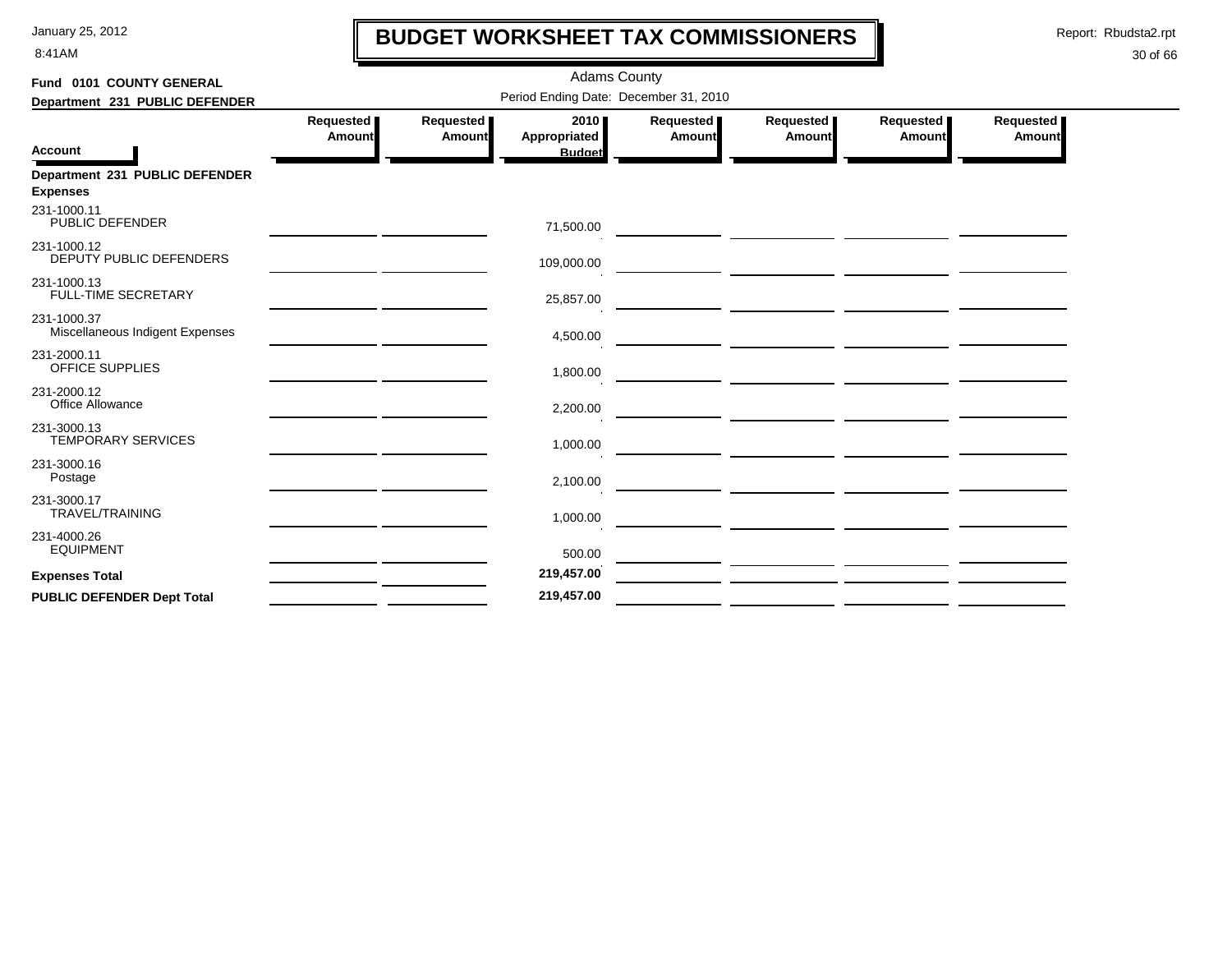8:41AM

# **BUDGET WORKSHEET TAX COMMISSIONERS**

Report: Rbudsta2.rpt

 $\mathbf I$ 

| Fund 0101 COUNTY GENERAL                          | <b>Adams County</b> |                            |                                       |                            |                                                                                                                      |                            |                            |  |  |  |
|---------------------------------------------------|---------------------|----------------------------|---------------------------------------|----------------------------|----------------------------------------------------------------------------------------------------------------------|----------------------------|----------------------------|--|--|--|
| Department 232 CIRCUIT COURT                      |                     |                            | Period Ending Date: December 31, 2010 |                            |                                                                                                                      |                            |                            |  |  |  |
|                                                   | Requested<br>Amount | Requested<br><b>Amount</b> | 2010<br>Appropriated                  | Requested<br><b>Amount</b> | Requested<br>Amount                                                                                                  | Requested<br><b>Amount</b> | Requested<br><b>Amount</b> |  |  |  |
| <b>Account</b>                                    |                     |                            | <b>Budget</b>                         |                            |                                                                                                                      |                            |                            |  |  |  |
| Department 232 CIRCUIT COURT<br><b>Expenses</b>   |                     |                            |                                       |                            |                                                                                                                      |                            |                            |  |  |  |
| 232-1000.12<br>COURT ADMIN/SEC/ASS'T. REPORTER    |                     |                            | 33,994.00                             |                            | <u> The Common State Common Common State Common State Common State Common State Common State Common State Common</u> |                            |                            |  |  |  |
| 232-1000.13<br><b>CHIEF REPORTER</b>              |                     |                            | 29,772.00                             |                            | <u> The Common Service Common Service Common</u>                                                                     |                            |                            |  |  |  |
| 232-1000.14<br><b>ASSISTANT REPORTER</b>          |                     |                            | 26,816.00                             |                            |                                                                                                                      |                            |                            |  |  |  |
| 232-1000.16<br><b>COURT SECURITY</b>              |                     |                            | 20,888.00                             |                            |                                                                                                                      |                            |                            |  |  |  |
| 232-1000.17<br><b>TRANSLATOR</b>                  |                     |                            | 300.00                                |                            |                                                                                                                      |                            |                            |  |  |  |
| 232-1000.18<br>BAILIFF/ASS'T ADMIN/ASS'T REPORTEF |                     |                            | 24,389.00                             |                            |                                                                                                                      |                            |                            |  |  |  |
| 232-1000.19<br>TEMPORARY ASS'T COURT REPORTER     |                     |                            | 850.00                                |                            | ___ ____________ __________                                                                                          |                            |                            |  |  |  |
| 232-1000.30<br>PER DIEM-CT. REPORTER-VENUE        |                     |                            | 300.00                                |                            |                                                                                                                      |                            |                            |  |  |  |
| 232-1000.31<br>PER DIEM-BAILIFF-VENUE             |                     |                            | 200.00                                |                            |                                                                                                                      |                            |                            |  |  |  |
| 232-1000.33<br>PER DIEM-GRAND JURY                |                     |                            | 500.00                                |                            |                                                                                                                      |                            |                            |  |  |  |
| 232-1000.34<br>PER DIEM-PETIT JURY                |                     |                            | 6,500.00                              |                            |                                                                                                                      |                            |                            |  |  |  |
| 232-1000.35<br>PAUPER ATTORNEY                    |                     |                            | 25,000.00                             |                            |                                                                                                                      |                            |                            |  |  |  |
| 232-1000.36<br><b>WITNESS FEES</b>                |                     |                            | 200.00                                |                            |                                                                                                                      |                            |                            |  |  |  |
| 232-1000.37<br>MISCELLANEOUS INDIGENT EXPENSES    |                     |                            | 1,500.00                              |                            |                                                                                                                      |                            |                            |  |  |  |
| 232-1000.38<br><b>GUARDIAN AD LITEM</b>           |                     |                            | 10,000.00                             |                            | <u> 1980 - Johann Stein, martin santa a shekara ta 1980 - An tsa a shekara ta 1980 - An tsa a tsa a tsa a tsa a</u>  |                            |                            |  |  |  |
| 232-2000.11<br>STATIONERY AND PRINTING            |                     |                            | 500.00                                |                            |                                                                                                                      |                            |                            |  |  |  |
| 232-2000.12<br>OTHER OFFICE SUPPLIES & PETTY CA!  |                     |                            | 2,733.00                              |                            |                                                                                                                      |                            |                            |  |  |  |
| 232-3000.12<br>PSYCHIATRIC AND MEDICAL SERVICE    |                     |                            | 1,000.00                              |                            |                                                                                                                      |                            |                            |  |  |  |
| 232-3000.16<br><b>POSTAGE</b>                     |                     |                            | 300.00                                |                            |                                                                                                                      |                            |                            |  |  |  |
| 232-3000.37<br><b>REPAIRS</b>                     |                     |                            | 500.00                                |                            |                                                                                                                      |                            |                            |  |  |  |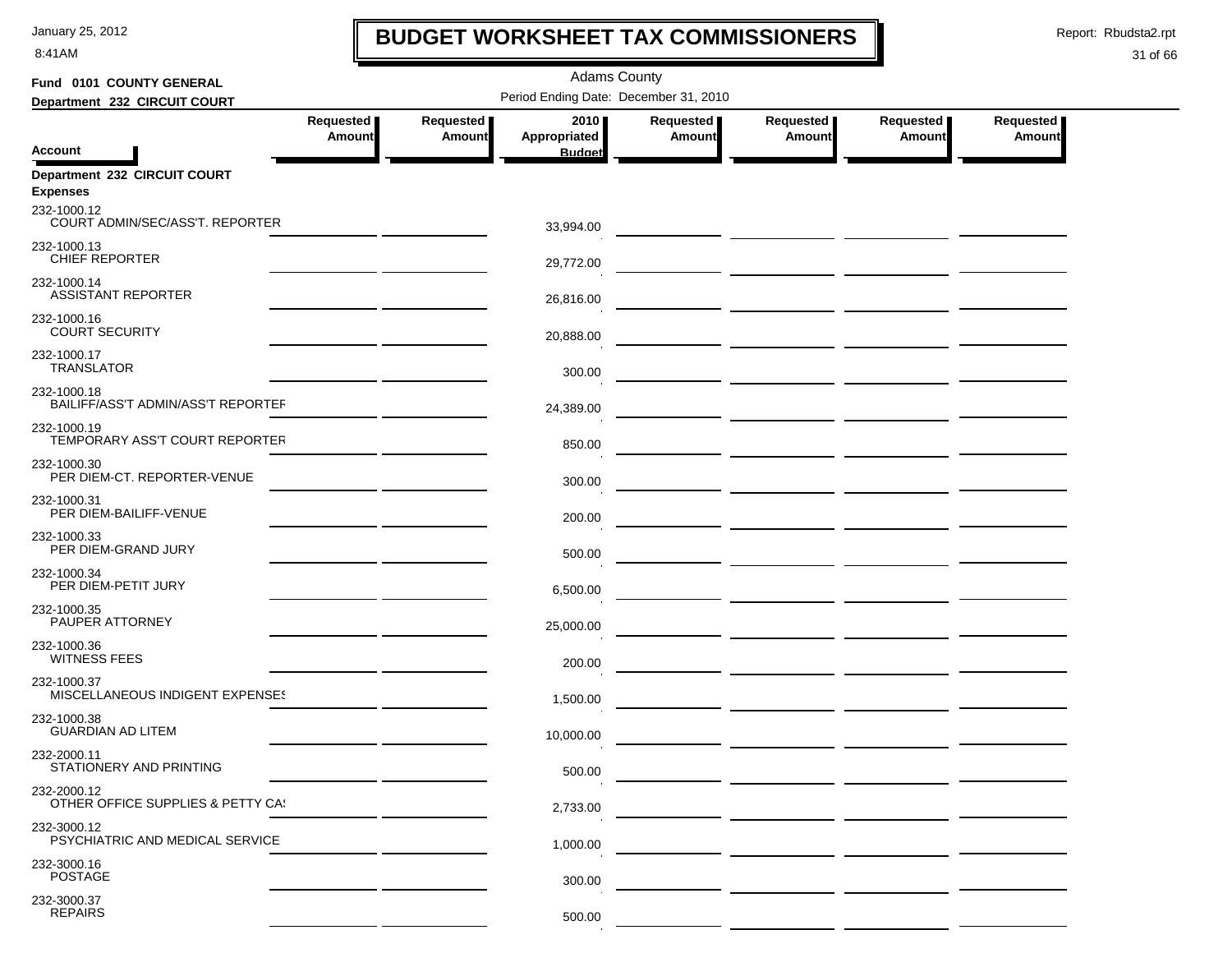8:41AM

# **BUDGET WORKSHEET TAX COMMISSIONERS**

Report: Rbudsta2.rpt

 $\mathbf I$ 

| Fund 0101 COUNTY GENERAL                       |                                       |                     | <b>Adams County</b>                   |                            |                     |                       |                       |  |  |  |  |
|------------------------------------------------|---------------------------------------|---------------------|---------------------------------------|----------------------------|---------------------|-----------------------|-----------------------|--|--|--|--|
| Department 232 CIRCUIT COURT                   | Period Ending Date: December 31, 2010 |                     |                                       |                            |                     |                       |                       |  |  |  |  |
| Account                                        | Requested<br>Amount                   | Requested<br>Amount | 2010<br>Appropriated<br><b>Budget</b> | Requested<br><b>Amount</b> | Requested<br>Amount | Requested  <br>Amount | Requested  <br>Amount |  |  |  |  |
| 232-3000.40<br>DRY CLEANING                    |                                       |                     | 50.00                                 |                            |                     |                       |                       |  |  |  |  |
| 232-3000.41<br>MAINTENANCE & REPAIR AGREEMENT  |                                       |                     | 1,000.00                              |                            |                     |                       |                       |  |  |  |  |
| 232-3000.51<br>DUES AND SUBSCRIPTIONS          |                                       |                     | 1,121.00                              |                            |                     |                       |                       |  |  |  |  |
| 232-3000.52<br><b>CONFERENCES AND SEMINARS</b> |                                       |                     | 1,200.00                              |                            |                     |                       |                       |  |  |  |  |
| 232-3000.92<br>LODGING AND MEALS OF JURORS     |                                       |                     | 915.00                                |                            |                     |                       |                       |  |  |  |  |
| 232-4000.21<br><b>FURNITURE AND FIXTURES</b>   |                                       |                     | 1,200.00                              |                            |                     |                       |                       |  |  |  |  |
| 232-4000.26<br>OFFICE MACHINES                 |                                       |                     | 1,000.00                              |                            |                     |                       |                       |  |  |  |  |
| 232-4000.31<br><b>LAW BOOKS</b>                |                                       |                     | 17,000.00                             |                            |                     |                       |                       |  |  |  |  |
| <b>Expenses Total</b>                          |                                       |                     | 209,728.00                            |                            |                     |                       |                       |  |  |  |  |
| <b>CIRCUIT COURT Dept Total</b>                |                                       |                     | 209,728.00                            |                            |                     |                       |                       |  |  |  |  |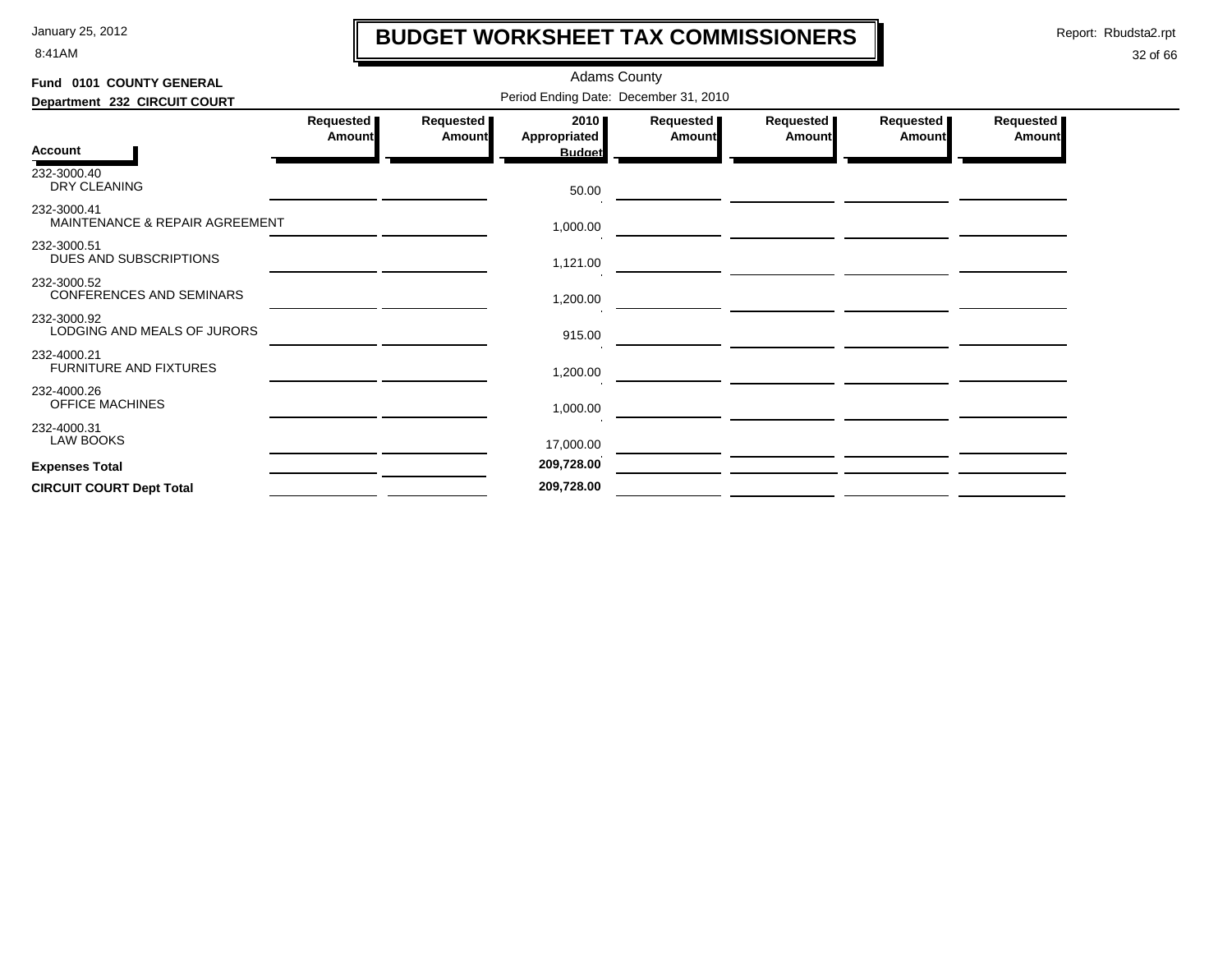8:41AM

# **BUDGET WORKSHEET TAX COMMISSIONERS**

Report: Rbudsta2.rpt

 $\mathbf l$ 

| Fund 0101 COUNTY GENERAL                        | <b>Adams County</b> |                     |                                              |                     |                                                                                                                       |                                                                  |                     |  |  |
|-------------------------------------------------|---------------------|---------------------|----------------------------------------------|---------------------|-----------------------------------------------------------------------------------------------------------------------|------------------------------------------------------------------|---------------------|--|--|
| Department 273 PROBATION                        |                     |                     | Period Ending Date: December 31, 2010        |                     |                                                                                                                       |                                                                  |                     |  |  |
| <b>Account</b>                                  | Requested<br>Amount | Requested<br>Amount | 2010<br><b>Appropriated</b><br><b>Budget</b> | Requested<br>Amount | Requested  <br>Amount                                                                                                 | Requested<br>Amount                                              | Requested<br>Amount |  |  |
| Department 273 PROBATION<br><b>Expenses</b>     |                     |                     |                                              |                     |                                                                                                                       |                                                                  |                     |  |  |
| 273-1000.11<br>CHIEF PROBATION OFFICER          |                     |                     | 61,333.00                                    |                     |                                                                                                                       |                                                                  |                     |  |  |
| 273-1000.12<br>ASSISTANT CHIEF PROBATION OFFICE |                     |                     | 53,833.00                                    |                     |                                                                                                                       |                                                                  |                     |  |  |
| 273-1000.13<br><b>SECRETARY</b>                 |                     |                     | 24,182.00                                    |                     |                                                                                                                       |                                                                  |                     |  |  |
| 273-1000.14<br>PART-TIME SECRETARIES            |                     |                     | 21,792.00                                    |                     |                                                                                                                       |                                                                  |                     |  |  |
| 273-1000.17<br>PROBATION OFFICER                |                     |                     | 53,833.00                                    |                     |                                                                                                                       |                                                                  |                     |  |  |
| 273-1000.18<br>PROBATION OFFICER                |                     |                     | 53,833.00                                    |                     |                                                                                                                       |                                                                  |                     |  |  |
| 273-1000.19<br>PROBATION OFFICER                |                     |                     | 44,490.00                                    |                     |                                                                                                                       |                                                                  |                     |  |  |
| 273-2000.11<br><b>GENERAL OFFICE SUPPLIES</b>   |                     |                     | 2,000.00                                     |                     |                                                                                                                       |                                                                  |                     |  |  |
| 273-3000.17<br><b>TRAVEL</b>                    |                     |                     | 2,475.00                                     |                     |                                                                                                                       |                                                                  |                     |  |  |
| 273-3000.22<br>PRINTING OTHER THAN OFFICE SUPPL |                     |                     | 210.00                                       |                     |                                                                                                                       |                                                                  |                     |  |  |
| 273-3000.51<br>DUES AND SUBSCRIPTIONS           |                     |                     | 400.00                                       |                     |                                                                                                                       | <u> 1989 - Johann John Stone, mars eta industrial (h. 1989).</u> |                     |  |  |
| 273-3000.52<br><b>CONFERENCES AND TRAINING</b>  |                     |                     | 1,660.00                                     |                     | <u> 1999 - Johann Harry Harry Harry Harry Harry Harry Harry Harry Harry Harry Harry Harry Harry Harry Harry Harry</u> |                                                                  |                     |  |  |
| 273-4000.31<br>FURNITURE AND FIXTURES           |                     |                     | 100.00                                       |                     |                                                                                                                       |                                                                  |                     |  |  |
| <b>Expenses Total</b>                           |                     |                     | 320,141.00                                   |                     |                                                                                                                       |                                                                  |                     |  |  |
| <b>PROBATION Dept Total</b>                     |                     |                     | 320,141.00                                   |                     |                                                                                                                       |                                                                  |                     |  |  |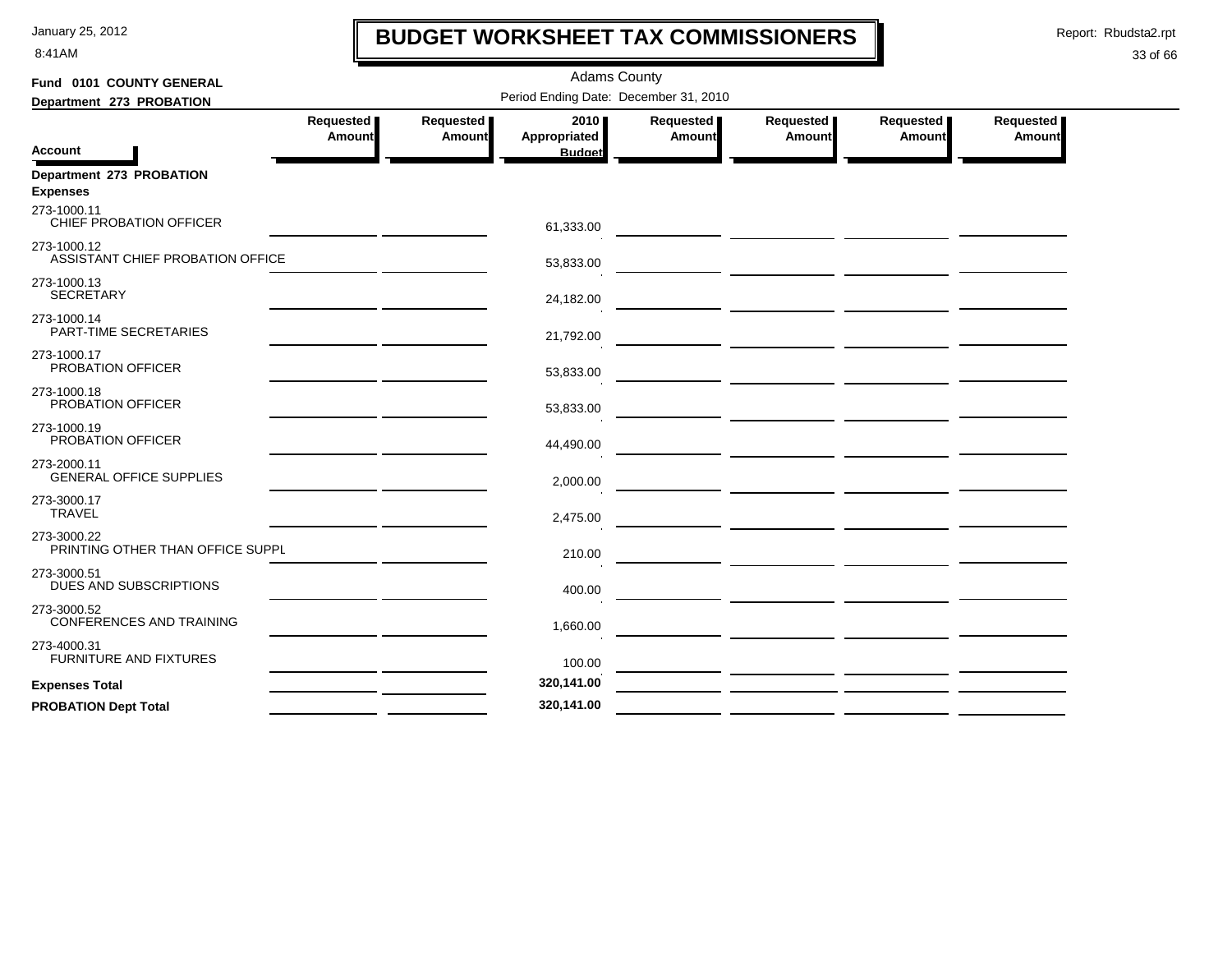8:41AM

# **BUDGET WORKSHEET TAX COMMISSIONERS**

Report: Rbudsta2.rpt

 $\mathbf l$ 

| Fund 0101 COUNTY GENERAL                |                     |                              |                                       |                            |                     |                     |                     |
|-----------------------------------------|---------------------|------------------------------|---------------------------------------|----------------------------|---------------------|---------------------|---------------------|
| Department 308 WEIGHT & MEASURES        |                     |                              |                                       |                            |                     |                     |                     |
| <b>Account</b>                          | Requested<br>Amount | Requested  <br><b>Amount</b> | 2010<br>Appropriated<br><b>Budget</b> | Requested<br><b>Amount</b> | Requested<br>Amount | Requested<br>Amount | Requested<br>Amount |
| Department 308 WEIGHT & MEASURES        |                     |                              |                                       |                            |                     |                     |                     |
| <b>Expenses</b>                         |                     |                              |                                       |                            |                     |                     |                     |
| 308-1000.11<br><b>INSPECTOR</b>         |                     |                              | 6,686.00                              |                            |                     |                     |                     |
| 308-2000.11<br><b>SUPPLIES</b>          |                     |                              | 206.00                                |                            |                     |                     |                     |
| 308-3000.17<br><b>TRAVEL</b>            |                     |                              | 1,070.00                              |                            |                     |                     |                     |
| 308-4000.26<br><b>EQUIPMENT</b>         |                     |                              | 500.00                                |                            |                     |                     |                     |
| <b>Expenses Total</b>                   |                     |                              | 8,462.00                              |                            |                     |                     |                     |
| <b>WEIGHT &amp; MEASURES Dept Total</b> |                     |                              | 8,462.00                              |                            |                     |                     |                     |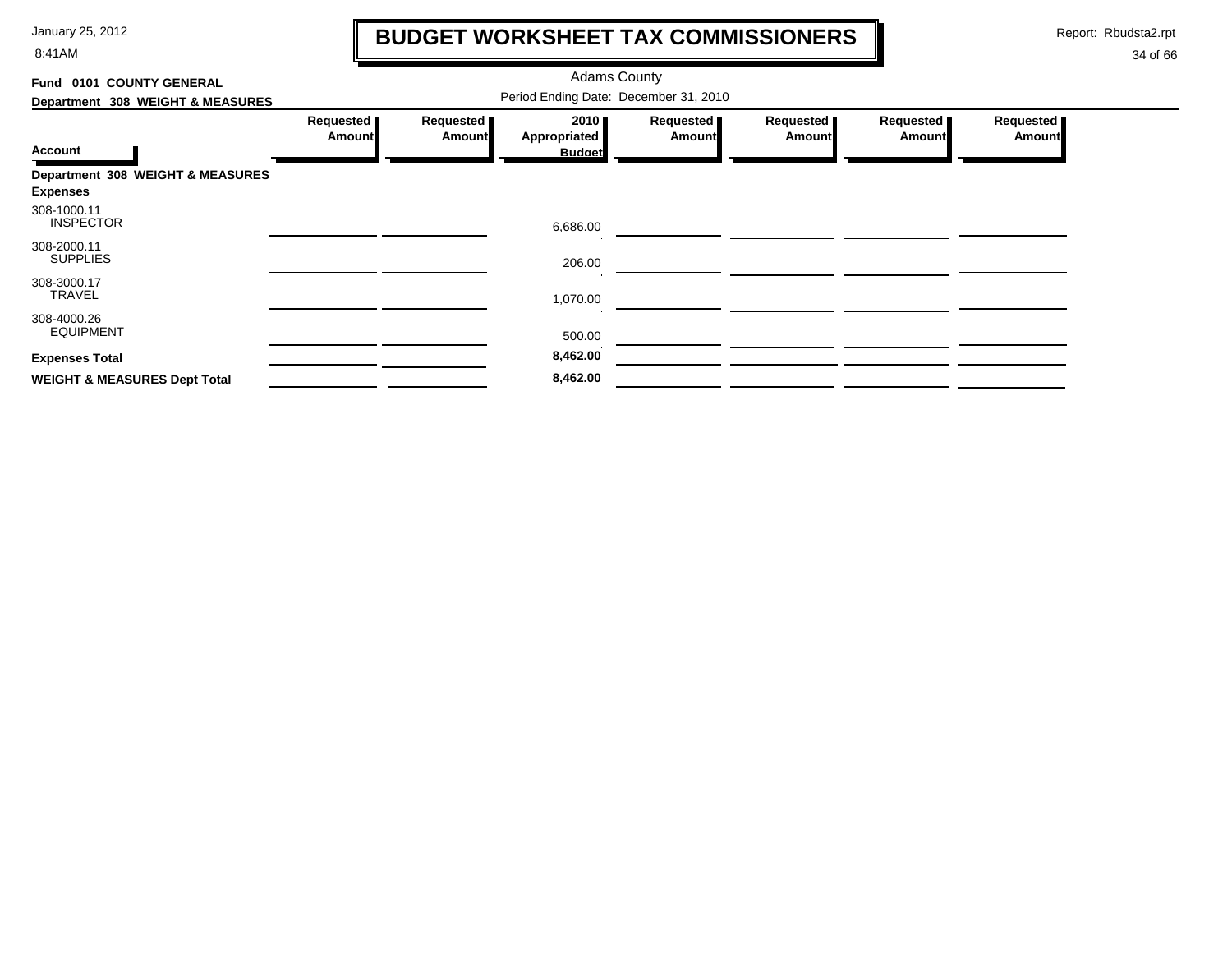8:41AM

### **BUDGET WORKSHEET TAX COMMISSIONERS**

Report: Rbudsta2.rpt

 $\mathbf l$ 

| Fund 0101 COUNTY GENERAL                                 | <b>Adams County</b> |               |                                       |               |               |           |               |  |  |  |
|----------------------------------------------------------|---------------------|---------------|---------------------------------------|---------------|---------------|-----------|---------------|--|--|--|
| Department 312 BUILDING DEPARTMENT                       |                     |               | Period Ending Date: December 31, 2010 |               |               |           |               |  |  |  |
|                                                          | Requested           | Requested     | 2010                                  | Requested     | Requested     | Requested | Requested     |  |  |  |
| <b>Account</b>                                           | <b>Amount</b>       | <b>Amount</b> | Appropriated<br><b>Budget</b>         | <b>Amount</b> | <b>Amount</b> | Amount    | <b>Amount</b> |  |  |  |
| Department 312 BUILDING DEPARTMENT<br><b>Expenses</b>    |                     |               |                                       |               |               |           |               |  |  |  |
| 312-1000.11<br><b>BUILDING COMM. &amp; PLAN DIRECTOR</b> |                     |               | 42,354.00                             |               |               |           |               |  |  |  |
| 312-1000.12<br>FIRST DEPUTY                              |                     |               | 26,589.00                             |               |               |           |               |  |  |  |
| 312-1000.15<br><b>OVERTIME</b>                           |                     |               | 100.00                                |               |               |           |               |  |  |  |
| 312-1000.17<br>PART-TIME INSPECTOR                       |                     |               | 2,296.00                              |               |               |           |               |  |  |  |
| 312-2000.11<br>OFFICE SUPPLIES                           |                     |               | 440.00                                |               |               |           |               |  |  |  |
| 312-2000.20<br>Gas & Oil                                 |                     |               | 2,312.00                              |               |               |           |               |  |  |  |
| 312-2000.22<br><b>TIRES</b>                              |                     |               | 370.00                                |               |               |           |               |  |  |  |
| 312-2000.26<br><b>OTHER SUPPLIES</b>                     |                     |               | 324.00                                |               |               |           |               |  |  |  |
| 312-3000.11<br><b>LEGAL SERVICES</b>                     |                     |               | 200.00                                |               |               |           |               |  |  |  |
| 312-3000.16<br><b>POSTAGE</b>                            |                     |               | 245.00                                |               |               |           |               |  |  |  |
| 312-3000.17<br><b>TRAVEL</b>                             |                     |               | 500.00                                |               |               |           |               |  |  |  |
| 312-3000.37<br><b>EQUIPMENT REPAIR</b>                   |                     |               | 360.00                                |               |               |           |               |  |  |  |
| 312-3000.51<br>DUES AND SUBSCRIPTIONS                    |                     |               | 408.00                                |               |               |           |               |  |  |  |
| 312-3000.52<br><b>SEMINAR FEES</b>                       |                     |               | 200.00                                |               |               |           |               |  |  |  |
| 312-3000.53<br>INSPEC. REPAIR/REMOVAL/UNSAFE BL          |                     |               | 500.00                                |               |               |           |               |  |  |  |
| 312-3000.54<br><b>INSPECTION FEE REFUND</b>              |                     |               | 260.00                                |               |               |           |               |  |  |  |
| 312-4000.31                                              |                     |               |                                       |               |               |           |               |  |  |  |
| <b>FURNITURE &amp; FIXTURES</b>                          |                     |               | 400.00                                |               |               |           |               |  |  |  |
| <b>Expenses Total</b>                                    |                     |               | 77,858.00                             |               |               |           |               |  |  |  |
| <b>BUILDING DEPARTMENT Dept Total</b>                    |                     |               | 77,858.00                             |               |               |           |               |  |  |  |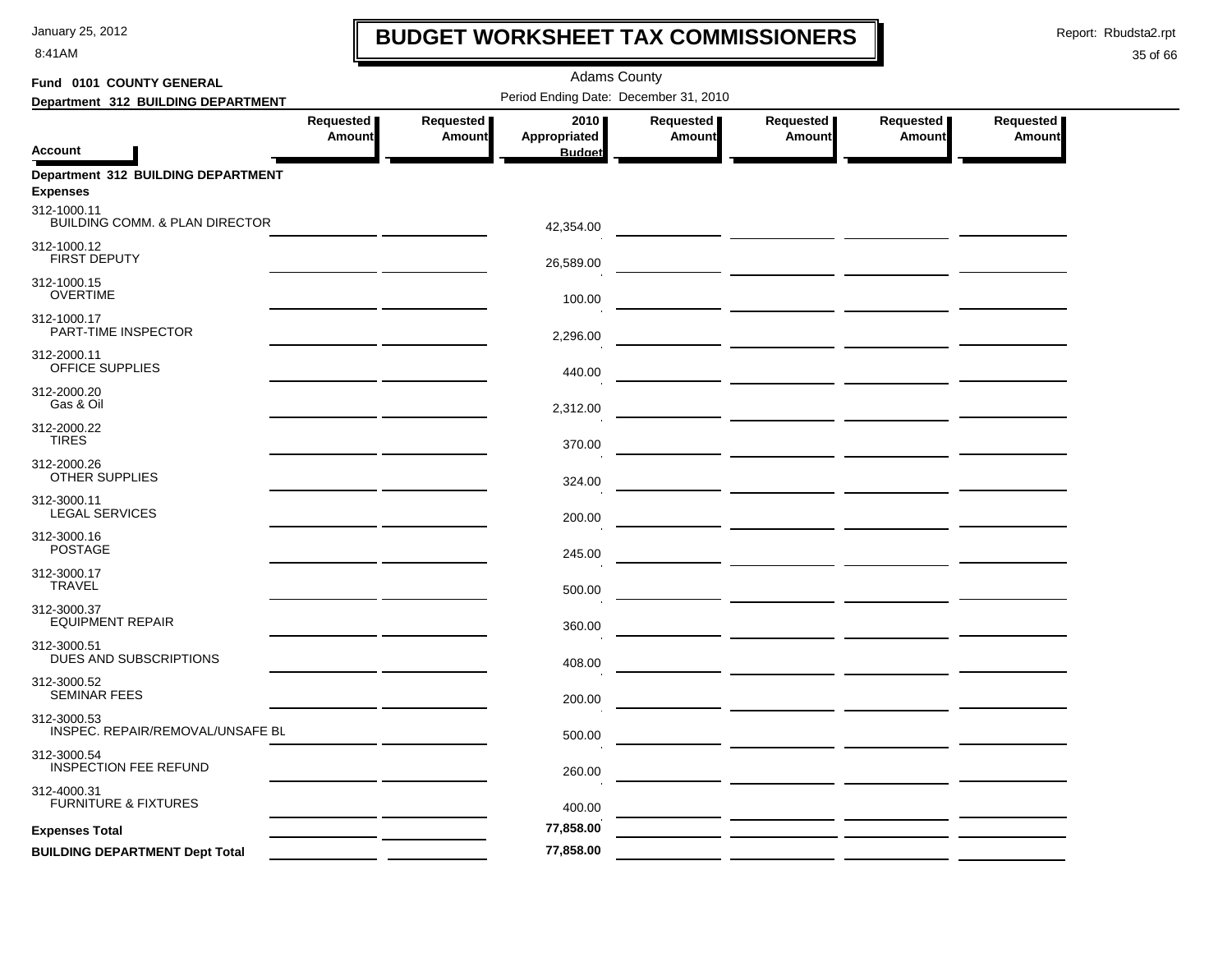8:41AM

### **BUDGET WORKSHEET TAX COMMISSIONERS**

Report: Rbudsta2.rpt

 $\mathbf l$ 

| Fund 0101 COUNTY GENERAL                               | <b>Adams County</b>        |                            |                                              |                     |                            |                            |                            |  |  |  |  |
|--------------------------------------------------------|----------------------------|----------------------------|----------------------------------------------|---------------------|----------------------------|----------------------------|----------------------------|--|--|--|--|
| Department 361 EMERGENCY MANAGEMENT                    |                            |                            | Period Ending Date: December 31, 2010        |                     |                            |                            |                            |  |  |  |  |
| <b>Account</b>                                         | Requested<br><b>Amount</b> | Requested<br><b>Amount</b> | 2010<br><b>Appropriated</b><br><b>Budget</b> | Requested<br>Amount | Requested<br><b>Amount</b> | Requested<br><b>Amount</b> | Requested<br><b>Amount</b> |  |  |  |  |
| Department 361 EMERGENCY MANAGEMENT<br><b>Expenses</b> |                            |                            |                                              |                     |                            |                            |                            |  |  |  |  |
| 361-1000.11<br><b>DIRECTOR</b>                         |                            |                            | 35,666.00                                    |                     |                            |                            |                            |  |  |  |  |
| 361-1000.13<br>PART-TIME CLERICAL                      |                            |                            | 3,000.00                                     |                     |                            |                            |                            |  |  |  |  |
| 361-1000.14<br>ADMINISTRATIVE ASSISTANT                |                            |                            | 25,261.00                                    |                     |                            |                            |                            |  |  |  |  |
| 361-2000.11<br>OFFICE SUPPLIES                         |                            |                            | 857.00                                       |                     |                            |                            |                            |  |  |  |  |
| 361-2000.16<br><b>FREIGHT</b>                          |                            |                            | 106.00                                       |                     |                            |                            |                            |  |  |  |  |
| 361-3000.16<br><b>POSTAGE</b>                          |                            |                            | 161.00                                       |                     |                            |                            |                            |  |  |  |  |
| 361-3000.17<br>TRAVEL - FUEL                           |                            |                            | 3,000.00                                     |                     |                            |                            |                            |  |  |  |  |
| 361-3000.36<br>MAINTENANCE CONTRACTS                   |                            |                            | 1,400.00                                     |                     |                            |                            |                            |  |  |  |  |
| 361-3000.37<br><b>EQUIPMENT REPAIR</b>                 |                            |                            | 2,113.00                                     |                     |                            |                            |                            |  |  |  |  |
| 361-3000.51<br>SUBSCRIPTIONS, DUES & REGISTRATI        |                            |                            | 1,000.00                                     |                     |                            |                            |                            |  |  |  |  |
| 361-3000.52<br><b>TRAINING</b>                         |                            |                            | 526.00                                       |                     |                            |                            |                            |  |  |  |  |
| 361-3000.53<br><b>EMERGENCY CONTINGENCY</b>            |                            |                            | 1,072.00                                     |                     |                            |                            |                            |  |  |  |  |
| 361-3000.54<br>HAZARDOUS CHEMICAL                      |                            |                            | 536.00                                       |                     |                            |                            |                            |  |  |  |  |
| 361-4000.26<br><b>EQUIPMENT</b>                        |                            |                            | 1,051.00                                     |                     |                            |                            |                            |  |  |  |  |
| <b>Expenses Total</b>                                  |                            |                            | 75,749.00                                    |                     |                            |                            |                            |  |  |  |  |
| <b>EMERGENCY MANAGEMENT Dept Total</b>                 |                            |                            | 75,749.00                                    |                     |                            |                            |                            |  |  |  |  |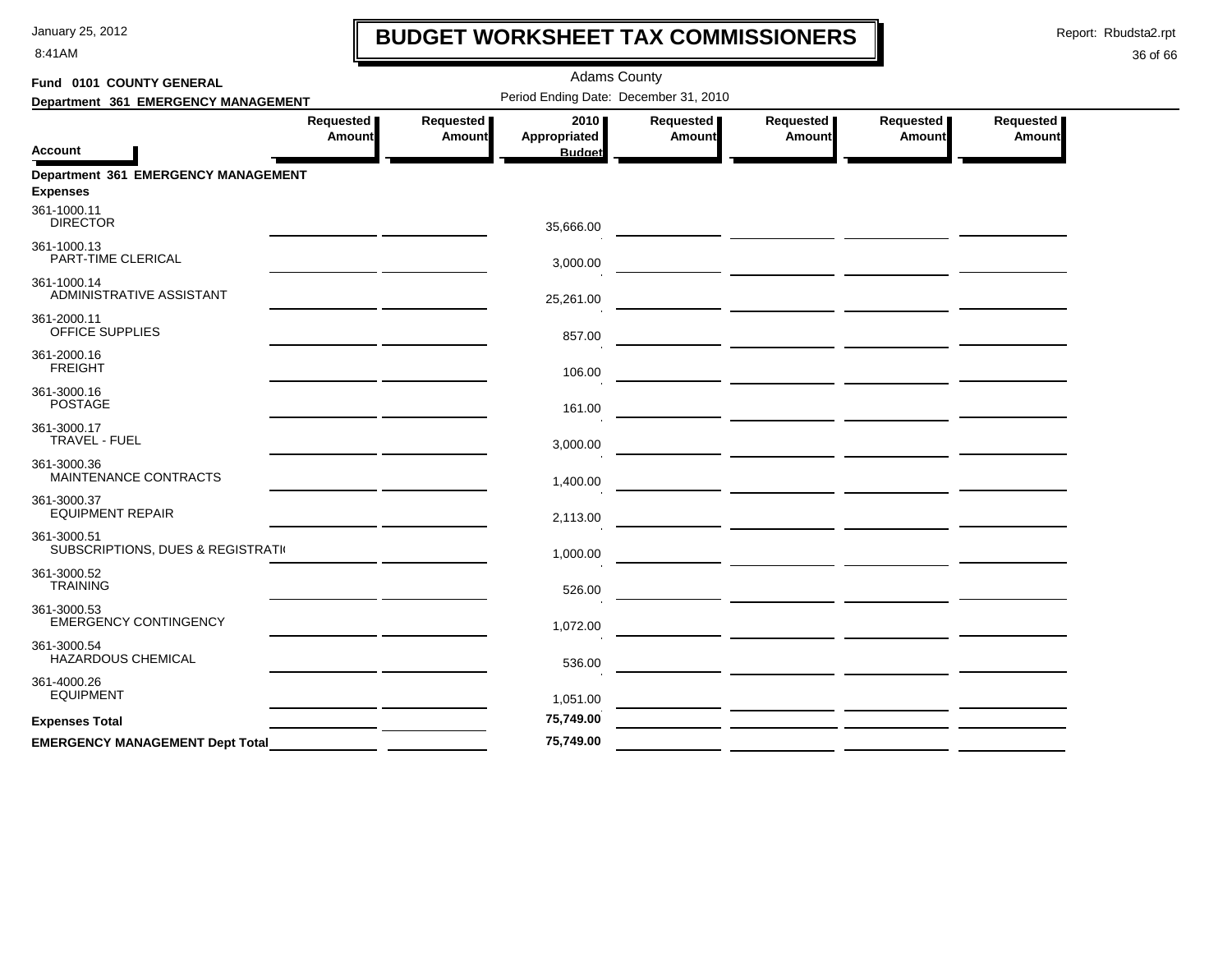8:41AM

### **BUDGET WORKSHEET TAX COMMISSIONERS**

Report: Rbudsta2.rpt

 $\mathbf l$ 

| Fund 0101 COUNTY GENERAL                |                            |                            | <b>Adams County</b>                   |                       |                                                         |                            |                     |
|-----------------------------------------|----------------------------|----------------------------|---------------------------------------|-----------------------|---------------------------------------------------------|----------------------------|---------------------|
| Department 380 JAIL                     |                            |                            | Period Ending Date: December 31, 2010 |                       |                                                         |                            |                     |
|                                         | Requested<br><b>Amount</b> | Requested<br><b>Amount</b> | 2010<br>Appropriated                  | Requested  <br>Amount | Requested<br><b>Amount</b>                              | Requested<br><b>Amount</b> | Requested<br>Amount |
| <b>Account</b>                          |                            |                            | <b>Budget</b>                         |                       |                                                         |                            |                     |
| Department 380 JAIL<br><b>Expenses</b>  |                            |                            |                                       |                       |                                                         |                            |                     |
| 380-1000.11<br><b>CHIEF JAILER</b>      |                            |                            | 35,666.00                             |                       |                                                         |                            |                     |
| 380-1000.16<br><b>JAILERS</b>           |                            |                            | 382,498.00                            |                       |                                                         |                            |                     |
| 380-1000.18<br><b>DISPATCHERS</b>       |                            |                            | 30,094.00                             |                       |                                                         |                            |                     |
| 380-1000.19<br>CHIEF DISPATCHER         |                            |                            | 35,666.00                             |                       |                                                         |                            |                     |
| 380-1000.20<br>Overtime                 |                            |                            | 10,000.00                             |                       |                                                         |                            |                     |
| 380-1000.22<br><b>ASSISTANT COOKS</b>   |                            |                            | 24,520.00                             |                       |                                                         |                            |                     |
| 380-1000.29<br><b>ASSISTANT JAILERS</b> |                            |                            | 22,000.00                             |                       |                                                         |                            |                     |
| 380-2000.16<br><b>SUPPLIES</b>          |                            |                            | 8,000.00                              |                       |                                                         |                            |                     |
| 380-3000.12<br><b>MEDICAL</b>           |                            |                            | 19,293.00                             |                       |                                                         |                            |                     |
| 380-3000.14<br><b>MEDICAL CONTRACT</b>  |                            |                            | 36,000.00                             |                       |                                                         |                            |                     |
| 380-3000.31<br><b>UTILITIES</b>         |                            |                            | 68,515.00                             |                       | <u> 1989 - Johann Barbara, martxa eta inperioaren 1</u> |                            |                     |
| 380-3000.37<br>REPAIRS AND MAINTENANCE  |                            |                            | 10,000.00                             |                       | <u> 1989 - Johann John Stein, mars et al. (</u>         |                            |                     |
| 380-3000.99<br><b>MEALS</b>             |                            |                            | 73,558.00                             |                       |                                                         |                            |                     |
| 380-4000.26<br><b>EQUIPMENT</b>         |                            |                            | 3,091.00                              |                       |                                                         |                            |                     |
| <b>Expenses Total</b>                   |                            |                            | 758,901.00                            |                       | <u> 1990 - Johann Stoff, fransk politik (d. 1980)</u>   |                            |                     |
| <b>JAIL Dept Total</b>                  |                            |                            | 758,901.00                            |                       |                                                         |                            |                     |
|                                         |                            |                            |                                       |                       |                                                         |                            |                     |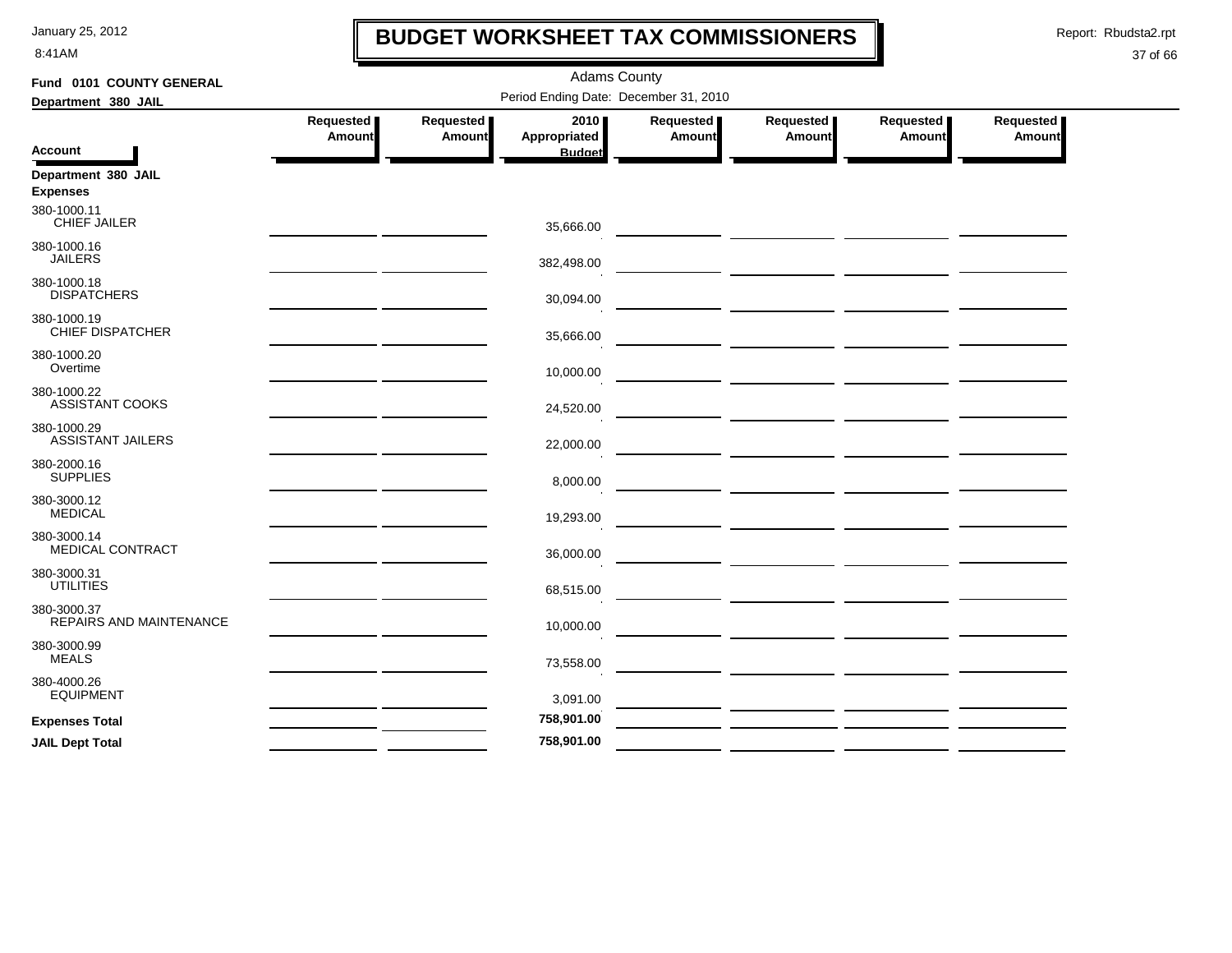8:41AM

# **BUDGET WORKSHEET TAX COMMISSIONERS**

Report: Rbudsta2.rpt

 $\mathbf I$ 

| Fund 0101 COUNTY GENERAL                         | <b>Adams County</b>                                                                                                 |                            |                                       |                            |                     |                                       |                            |  |  |  |
|--------------------------------------------------|---------------------------------------------------------------------------------------------------------------------|----------------------------|---------------------------------------|----------------------------|---------------------|---------------------------------------|----------------------------|--|--|--|
| Department 622 GOLDEN MEADOWS                    |                                                                                                                     |                            | Period Ending Date: December 31, 2010 |                            |                     |                                       |                            |  |  |  |
|                                                  | Requested<br><b>Amount</b>                                                                                          | Requested<br><b>Amount</b> | 2010<br>Appropriated                  | Requested<br><b>Amount</b> | Requested<br>Amount | Requested<br><b>Amount</b>            | Requested<br><b>Amount</b> |  |  |  |
| <b>Account</b>                                   |                                                                                                                     |                            | <b>Budget</b>                         |                            |                     |                                       |                            |  |  |  |
| Department 622 GOLDEN MEADOWS<br><b>Expenses</b> |                                                                                                                     |                            |                                       |                            |                     |                                       |                            |  |  |  |
| 622-1000.11<br><b>ADMINISTRATOR</b>              |                                                                                                                     |                            | 42,354.00                             |                            |                     |                                       |                            |  |  |  |
| 622-1000.12<br><b>DIRECTOR OF NURSING</b>        |                                                                                                                     |                            | 37,602.00                             |                            |                     |                                       |                            |  |  |  |
| 622-1000.13<br><b>EXTRA HELP</b>                 |                                                                                                                     |                            | 105,892.00                            |                            |                     |                                       |                            |  |  |  |
| 622-1000.14<br><b>ATTENDANTS</b>                 |                                                                                                                     |                            | 120,394.00                            |                            |                     |                                       |                            |  |  |  |
| 622-1000.15<br><b>OVERTIME</b>                   |                                                                                                                     |                            | 11,000.00                             |                            |                     |                                       |                            |  |  |  |
| 622-1000.16<br>ADMINISTRATIVE ASSISTANT          |                                                                                                                     |                            | 28,197.00                             |                            |                     |                                       |                            |  |  |  |
| 622-1000.18<br>FOOD SERVICE SUPERVISOR           |                                                                                                                     |                            | 28,305.00                             |                            |                     |                                       |                            |  |  |  |
| 622-1000.19<br><b>FULL-TIME COOK</b>             | <u> 1990 - John Harry Harry Harry Harry Harry Harry Harry Harry Harry Harry Harry Harry Harry Harry Harry Harry</u> |                            | 22,772.00                             |                            |                     | — <u>— —————</u> <u>——————</u> —————— |                            |  |  |  |
| 622-1000.20<br>ASSISTANT DIRECTOR OF NURSING     |                                                                                                                     |                            | 31,163.00                             |                            |                     |                                       |                            |  |  |  |
| 622-1000.22<br><b>HOUSEKEEPER</b>                |                                                                                                                     |                            | 22,751.00                             |                            |                     |                                       |                            |  |  |  |
| 622-2000.11<br>OFFICE SUPPLIES                   |                                                                                                                     |                            | 4,051.00                              |                            |                     |                                       |                            |  |  |  |
| 622-2000.16<br><b>FOOD</b>                       |                                                                                                                     |                            | 58,951.00                             |                            |                     |                                       |                            |  |  |  |
| 622-2000.17<br>SOFTENER SALT                     |                                                                                                                     |                            | 2,092.00                              |                            |                     |                                       |                            |  |  |  |
| 622-2000.18<br>HOUSEHOLD/LAUNDRY                 |                                                                                                                     |                            | 7,141.00                              |                            |                     |                                       |                            |  |  |  |
| 622-2000.19<br>MEDICAL SUPPLIES                  |                                                                                                                     |                            | 6,203.00                              |                            |                     |                                       |                            |  |  |  |
| 622-2000.20<br>GAS, OIL, LUBE, ETC.              |                                                                                                                     |                            | 2,680.00                              |                            |                     |                                       |                            |  |  |  |
| 622-2000.23<br>TOOLS, PAINT AND HARDWARE         |                                                                                                                     |                            | 2,102.00                              |                            |                     |                                       |                            |  |  |  |
| 622-2000.24<br>HOUSEKEEPING SUPPLIES             |                                                                                                                     |                            | 7,104.00                              |                            |                     |                                       |                            |  |  |  |
| 622-2000.33<br><b>VEHICLE MAINTENANCE</b>        |                                                                                                                     |                            | 1,313.00                              |                            |                     |                                       |                            |  |  |  |
| 622-3000.12<br>MEDICAL, VETERINARIAN, TEST, ETC> |                                                                                                                     |                            | 200.00                                |                            |                     |                                       |                            |  |  |  |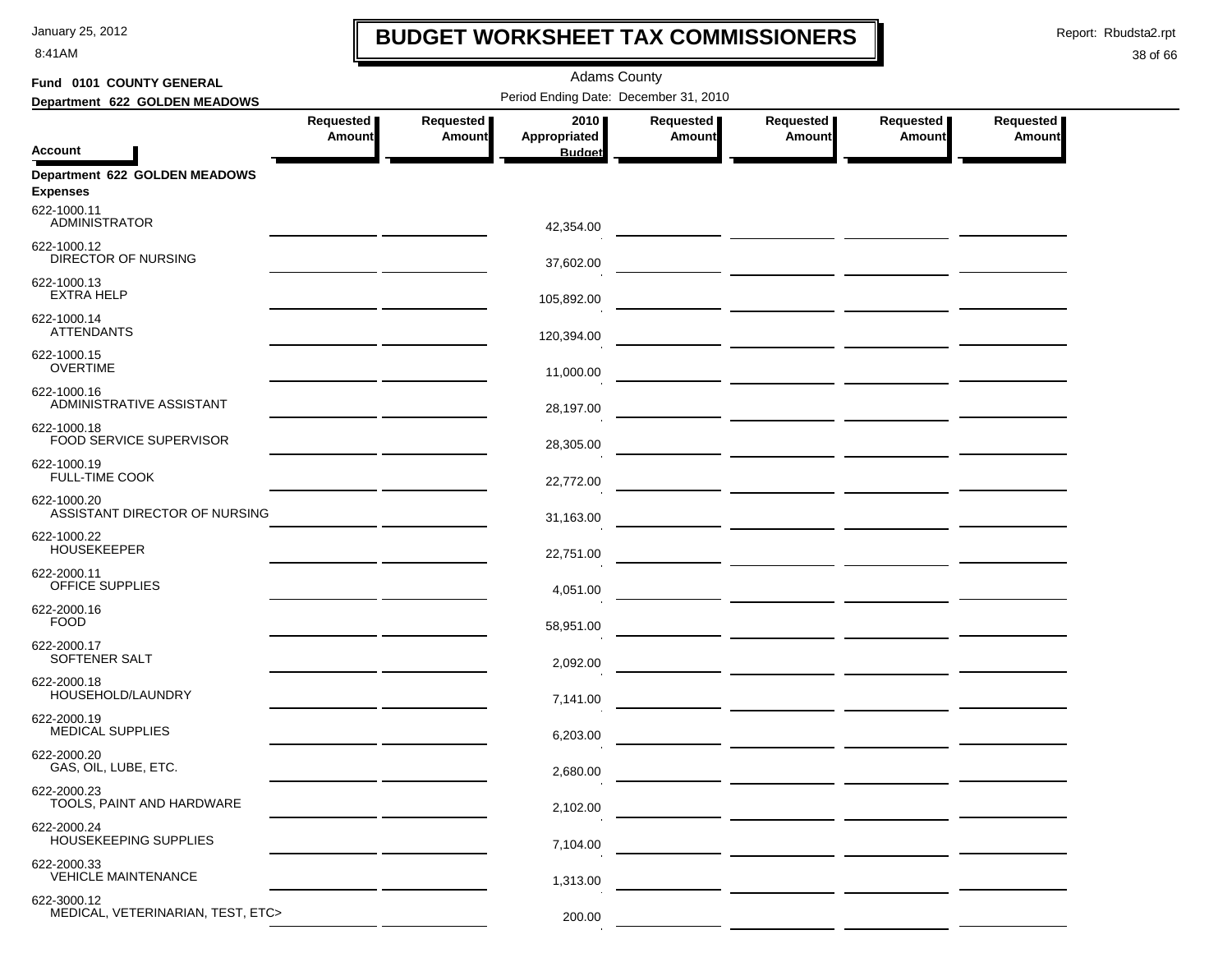8:41AM

# **BUDGET WORKSHEET TAX COMMISSIONERS**

Report: Rbudsta2.rpt

 $\mathbf I$ 

| Fund 0101 COUNTY GENERAL                         | <b>Adams County</b>                                                                                                   |                            |                      |                            |                            |                       |                            |  |  |
|--------------------------------------------------|-----------------------------------------------------------------------------------------------------------------------|----------------------------|----------------------|----------------------------|----------------------------|-----------------------|----------------------------|--|--|
| Department 622 GOLDEN MEADOWS                    | Period Ending Date: December 31, 2010                                                                                 |                            |                      |                            |                            |                       |                            |  |  |
|                                                  | Requested<br><b>Amount</b>                                                                                            | Requested<br><b>Amount</b> | 2010<br>Appropriated | Requested<br><b>Amount</b> | Requested<br><b>Amount</b> | Requested  <br>Amount | Requested<br><b>Amount</b> |  |  |
| <b>Account</b><br>622-3000.13                    |                                                                                                                       |                            | <b>Budget</b>        |                            |                            |                       |                            |  |  |
| <b>MEDICAL DIRECTOR</b>                          |                                                                                                                       |                            | 5,043.00             |                            |                            |                       |                            |  |  |
| 622-3000.14<br><b>TEMPORARY SERVICES</b>         |                                                                                                                       |                            | 15,308.00            |                            |                            |                       |                            |  |  |
| 622-3000.16<br><b>POSTAGE</b>                    |                                                                                                                       |                            | 726.00               |                            |                            |                       |                            |  |  |
| 622-3000.17<br>TRAVEL & EDUCATIONAL SEMINARS     |                                                                                                                       |                            | 3,153.00             |                            |                            |                       |                            |  |  |
| 622-3000.18<br><b>TELEPHONE</b>                  |                                                                                                                       |                            | 2,800.00             |                            |                            |                       |                            |  |  |
| 622-3000.21<br><b>ADVERTISING</b>                |                                                                                                                       |                            | 700.00               |                            |                            |                       |                            |  |  |
| 622-3000.26<br><b>ADMINISTRATOR'S BOND</b>       |                                                                                                                       |                            | 300.00               |                            |                            |                       |                            |  |  |
| 622-3000.31<br><b>UTILITIES</b>                  | <u> 1989 - Johann Harry Harry Harry Harry Harry Harry Harry Harry Harry Harry Harry Harry Harry Harry Harry Harry</u> |                            | 41,341.00            |                            |                            |                       |                            |  |  |
| 622-3000.36<br>MAINTENANCE CONTRACTS             |                                                                                                                       |                            | 4,623.00             |                            |                            |                       |                            |  |  |
| 622-3000.37<br><b>EQUIPMENT REPAIR</b>           | the contract of the contract of the contract of                                                                       |                            | 6,639.00             |                            |                            |                       |                            |  |  |
| 622-3000.39<br><b>BUILDING STRUCTURE</b>         |                                                                                                                       |                            | 13,393.00            |                            |                            |                       |                            |  |  |
| 622-3000.40<br>FARM AND YARD                     |                                                                                                                       |                            | 882.00               |                            |                            |                       |                            |  |  |
| 622-3000.51<br>DUES AND SUBSCRIPTIONS            |                                                                                                                       |                            | 2,522.00             |                            |                            |                       |                            |  |  |
| 622-3000.52<br>SPECIAL ASSESSMENT TAXES          |                                                                                                                       |                            | 200.00               |                            |                            |                       |                            |  |  |
| 622-3000.54<br>SOCIAL AND ACTIVITIES             |                                                                                                                       |                            | 3,406.00             |                            |                            |                       |                            |  |  |
| 622-3000.55<br>CONSULTATION                      |                                                                                                                       |                            | 12,439.00            |                            |                            |                       |                            |  |  |
| 622-3000.57<br>MOUND MAINTENANCE                 |                                                                                                                       |                            | 5,153.00             |                            |                            |                       |                            |  |  |
| 622-4000.31<br><b>FURNISHINGS</b>                |                                                                                                                       |                            | 5,000.00             |                            |                            |                       |                            |  |  |
| 622-4000.32<br>PURCHASE NEW EQUIPMENT            |                                                                                                                       |                            | 6,828.00             |                            |                            |                       |                            |  |  |
| 622-4000.41<br>Air Conditioning                  |                                                                                                                       |                            | 1,023.00             |                            |                            |                       |                            |  |  |
| 622-4000.42<br><b>Boilers &amp; Water Heater</b> |                                                                                                                       |                            | 4,060.00             |                            |                            |                       |                            |  |  |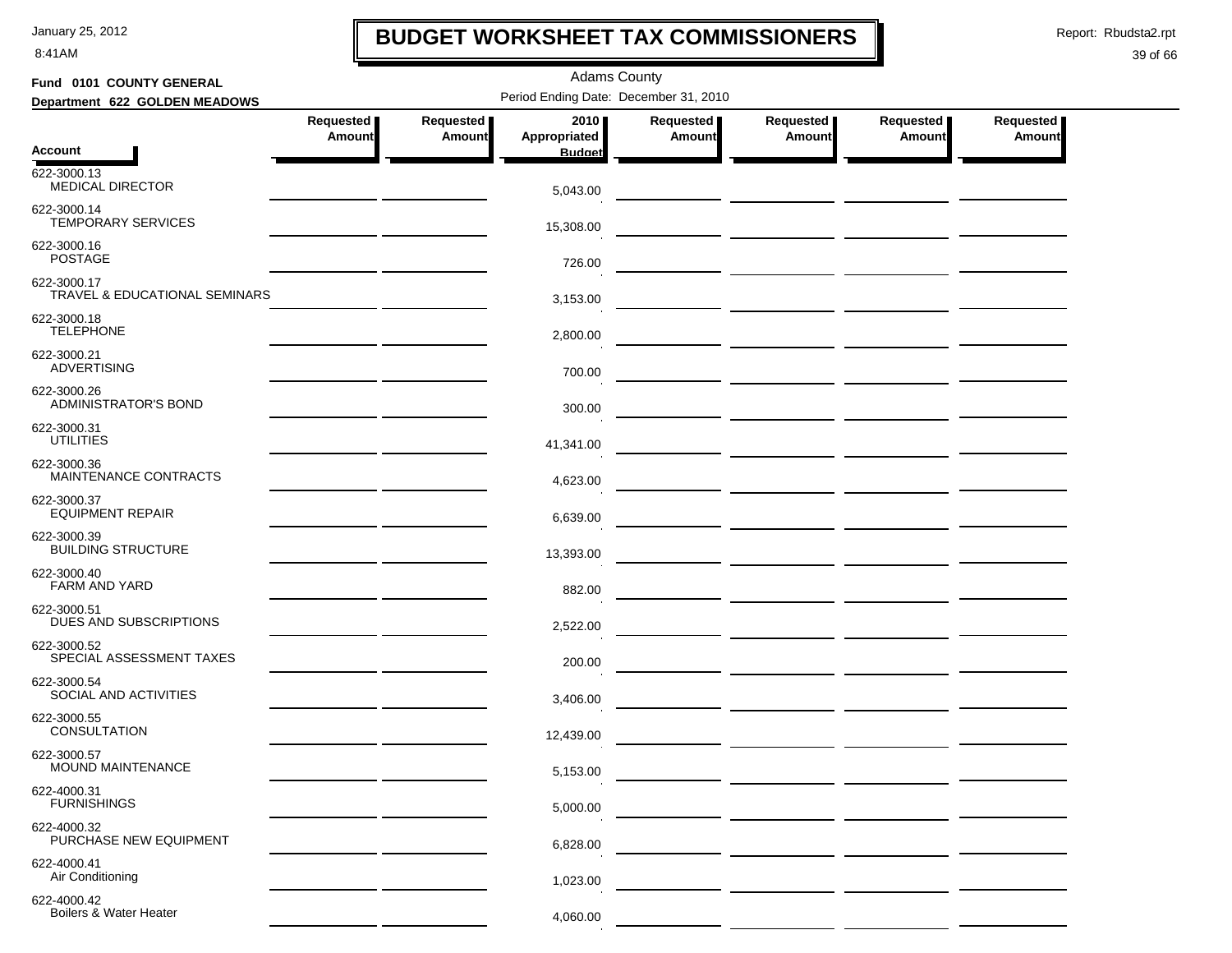8:41AM

# **BUDGET WORKSHEET TAX COMMISSIONERS**

Report: Rbudsta2.rpt

 $\mathbf \mathbf I$ 

| Fund 0101 COUNTY GENERAL<br>Department 622 GOLDEN MEADOWS |                              |                       | <b>Adams County</b><br>Period Ending Date: December 31, 2010 |                              |                        |                              |                                     |
|-----------------------------------------------------------|------------------------------|-----------------------|--------------------------------------------------------------|------------------------------|------------------------|------------------------------|-------------------------------------|
| <b>Account</b>                                            | Requested <b>I</b><br>Amount | Requested l<br>Amount | 2010 <sub>I</sub><br>Appropriated<br><b>Budget</b>           | Requested <b>I</b><br>Amount | Requested   <br>Amount | Requested <b>I</b><br>Amount | <b>Requested I</b><br><b>Amount</b> |
| <b>Expenses Total</b><br><b>GOLDEN MEADOWS Dept Total</b> |                              |                       | 677.806.00<br>677,806.00                                     |                              |                        |                              |                                     |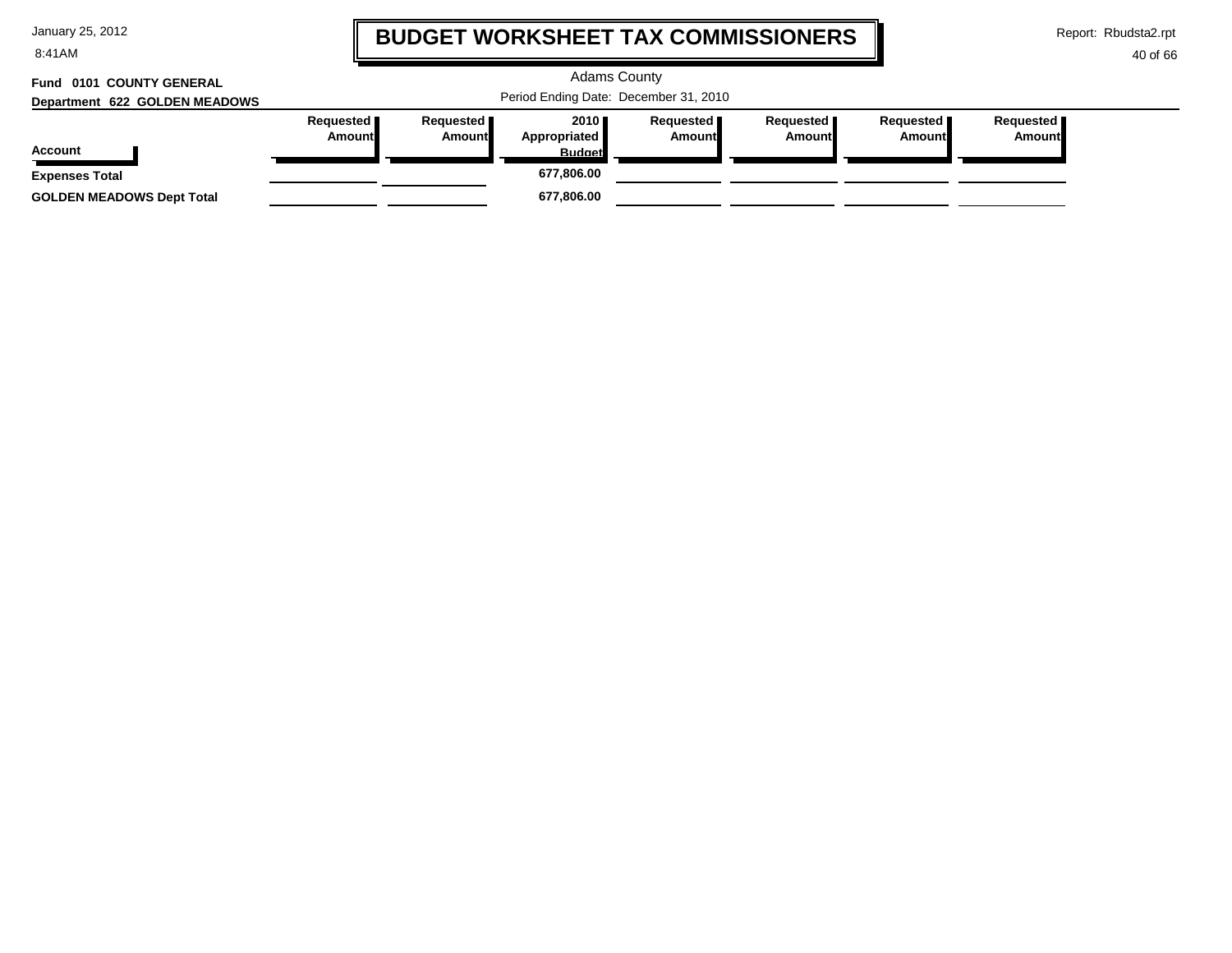8:41AM

# **BUDGET WORKSHEET TAX COMMISSIONERS**

Report: Rbudsta2.rpt

 $\mathbf \mathbf I$ 

| Fund 0101 COUNTY GENERAL                           |                                       | <b>Adams County</b> |                                       |                            |                            |                            |                            |  |  |  |  |
|----------------------------------------------------|---------------------------------------|---------------------|---------------------------------------|----------------------------|----------------------------|----------------------------|----------------------------|--|--|--|--|
| Department 660 PROS. ATTY. IV-D                    | Period Ending Date: December 31, 2010 |                     |                                       |                            |                            |                            |                            |  |  |  |  |
| <b>Account</b>                                     | Requested<br><b>Amount</b>            | Requested<br>Amount | 2010<br>Appropriated<br><b>Budget</b> | Requested<br><b>Amount</b> | Requested<br><b>Amount</b> | Requested<br><b>Amount</b> | Requested<br><b>Amount</b> |  |  |  |  |
| Department 660 PROS. ATTY. IV-D<br><b>Expenses</b> |                                       |                     |                                       |                            |                            |                            |                            |  |  |  |  |
| 660-1000.12<br>IV-D DEPUTY PROSECUTOR              |                                       |                     | 35,000.00                             |                            |                            |                            |                            |  |  |  |  |
| 660-1000.13<br><b>IV-D CASEWORKER</b>              |                                       |                     | 27,054.00                             |                            |                            |                            |                            |  |  |  |  |
| 660-1000.14<br><b>IV-D CASEWORKER</b>              |                                       |                     | 27,054.00                             |                            |                            |                            |                            |  |  |  |  |
| 660-1000.18<br><b>IV-D Caseworker</b>              |                                       |                     | 27,054.00                             |                            |                            |                            |                            |  |  |  |  |
| 660-2000.11<br>OFFICE SUPPLIES                     |                                       |                     | 1,400.00                              |                            |                            |                            |                            |  |  |  |  |
| 660-3000.17<br>TRAVEL                              |                                       |                     | 904.00                                |                            |                            |                            |                            |  |  |  |  |
| 660-4000.26<br><b>EQUIPMENT</b>                    |                                       |                     | 536.00                                |                            |                            |                            |                            |  |  |  |  |
| <b>Expenses Total</b>                              |                                       |                     | 119,002.00                            |                            |                            |                            |                            |  |  |  |  |
| PROS. ATTY. IV-D Dept Total                        |                                       |                     | 119,002.00                            |                            |                            |                            |                            |  |  |  |  |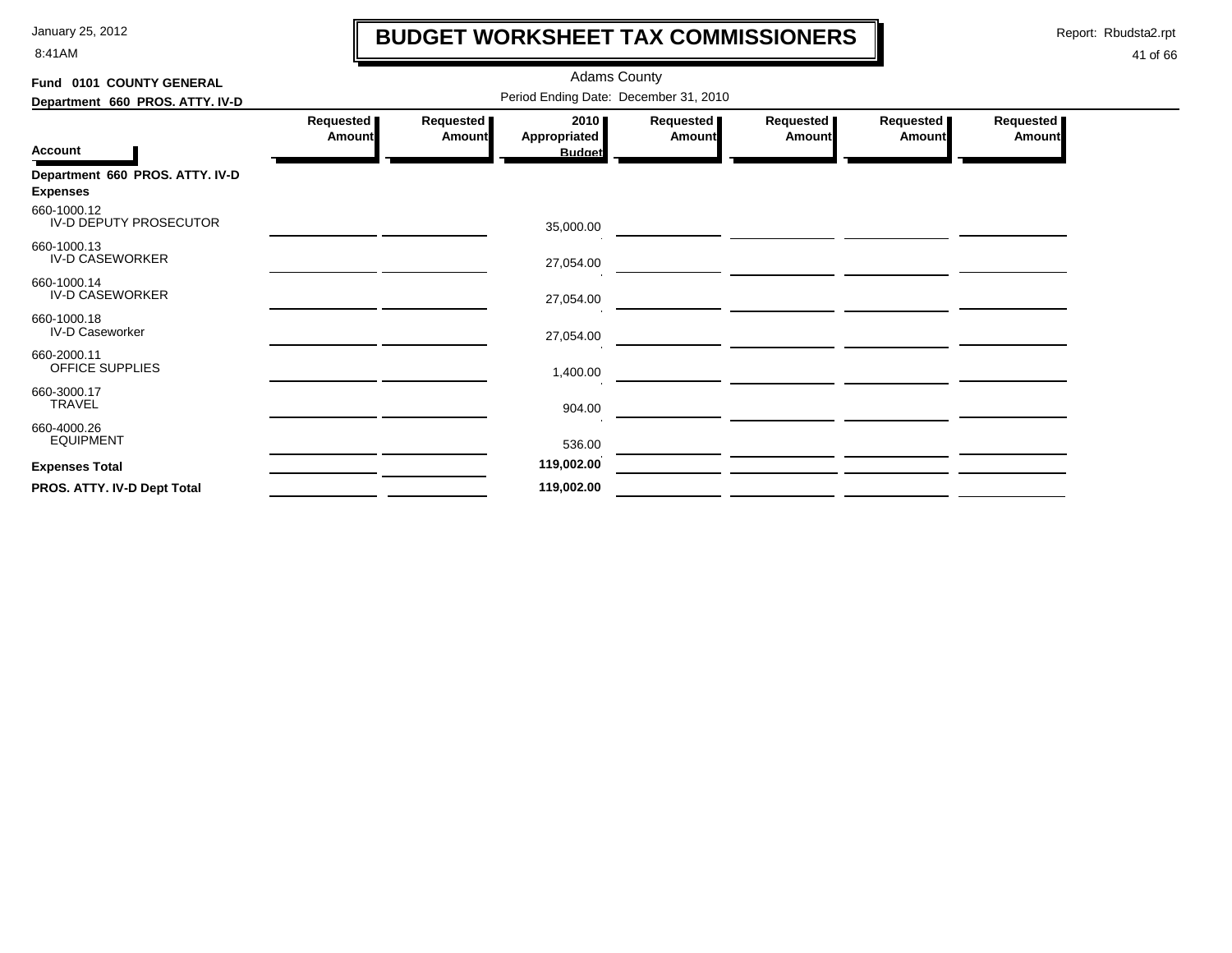8:41AM

# **BUDGET WORKSHEET TAX COMMISSIONERS**

Report: Rbudsta2.rpt

 $\mathbf l$ 

### 42 of 66

| Fund 0101 COUNTY GENERAL                                    |                            |                     | <b>Adams County</b>                   |                     |                              |                            |                            |
|-------------------------------------------------------------|----------------------------|---------------------|---------------------------------------|---------------------|------------------------------|----------------------------|----------------------------|
| Department 750 SOIL & WATER CONSERVATION                    |                            |                     | Period Ending Date: December 31, 2010 |                     |                              |                            |                            |
|                                                             | Requested<br><b>Amount</b> | Requested<br>Amount | 2010<br>Appropriated                  | Requested<br>Amount | Requested  <br><b>Amount</b> | Requested<br><b>Amount</b> | Requested<br><b>Amount</b> |
| <b>Account</b>                                              |                            |                     | <b>Budget</b>                         |                     |                              |                            |                            |
| Department 750 SOIL & WATER CONSERVATION<br><b>Expenses</b> |                            |                     |                                       |                     |                              |                            |                            |
| 750-1000.11<br><b>COUNTY CONSERVATIONIST</b>                |                            |                     | 32,348.00                             |                     |                              |                            |                            |
| 750-1000.12<br>ADMINISTRATIVE ASSISTANT                     |                            |                     | 23,233.00                             |                     |                              |                            |                            |
| 750-1000.15<br><b>OVERTIME</b>                              |                            |                     | 500.00                                |                     |                              |                            |                            |
| <b>Expenses Total</b>                                       |                            |                     | 56,081.00                             |                     |                              |                            |                            |
| <b>SOIL &amp; WATER CONSERVATION Dept Total</b>             |                            |                     | 56,081.00                             |                     |                              |                            |                            |
| <b>Expenses Fund Total</b>                                  |                            |                     | 10,002,310.00                         |                     |                              |                            |                            |
| Net (Rev/Exp)                                               |                            |                     | 10,002,310.00                         |                     |                              |                            |                            |
|                                                             |                            |                     |                                       |                     |                              |                            |                            |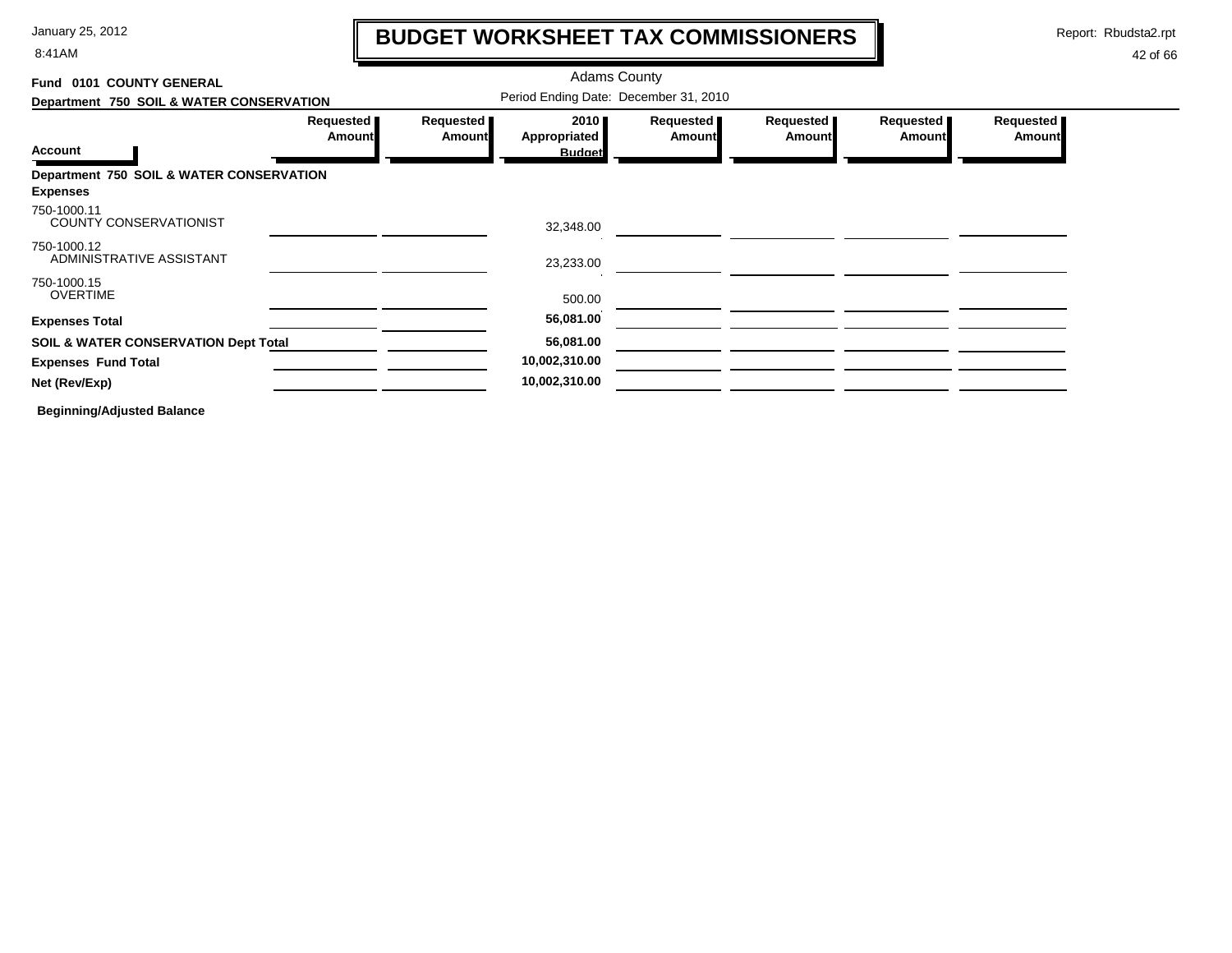8:41AM

# **BUDGET WORKSHEET TAX COMMISSIONERS**

Report: Rbudsta2.rpt

 $\mathbf l$ 

### 43 of 66

| Fund 0103 SALES DISCLOSURE VERIFICATION                         |                            |                            |                                              | <b>Adams County</b>                   |                                                                                                                                                                                                                                      |                            |                            |  |
|-----------------------------------------------------------------|----------------------------|----------------------------|----------------------------------------------|---------------------------------------|--------------------------------------------------------------------------------------------------------------------------------------------------------------------------------------------------------------------------------------|----------------------------|----------------------------|--|
| Department 000 SALES DISCLOSURE VERIFICATION                    |                            |                            |                                              | Period Ending Date: December 31, 2010 |                                                                                                                                                                                                                                      |                            |                            |  |
| <b>Account</b>                                                  | Requested<br><b>Amount</b> | Requested<br><b>Amount</b> | 2010<br><b>Appropriated</b><br><b>Budget</b> | Requested  <br><b>Amount</b>          | Requested  <br>Amount                                                                                                                                                                                                                | Requested<br><b>Amount</b> | Requested<br><b>Amount</b> |  |
| Fund 0103 SALES DISCLOSURE VERIFICATION                         |                            |                            |                                              |                                       |                                                                                                                                                                                                                                      |                            |                            |  |
| Department 000 SALES DISCLOSURE VERIFICATION<br><b>Expenses</b> |                            |                            |                                              |                                       |                                                                                                                                                                                                                                      |                            |                            |  |
| 000-1000.13<br>Part time Clerical                               |                            |                            | 6,000.00                                     |                                       |                                                                                                                                                                                                                                      |                            |                            |  |
| 000-1000.15<br>Overtime                                         |                            |                            | 100.00                                       |                                       |                                                                                                                                                                                                                                      |                            |                            |  |
| 000-1000.23<br><b>Social Security</b>                           |                            |                            | 500.00                                       |                                       | — <u>— — — — — — — — — — — — —</u>                                                                                                                                                                                                   |                            |                            |  |
| 000-1000.24<br>PERF                                             |                            |                            | 500.00                                       |                                       | <u> The Common State of the Common State of the Common State of the Common State of the Common State of the Common State of the Common State of the Common State of the Common State of the Common State of the Common State of </u> |                            |                            |  |
| 000-3000.13<br><b>OTHER SERVICES</b>                            |                            |                            | 3,100.00                                     |                                       |                                                                                                                                                                                                                                      |                            |                            |  |
| 000-3000.17<br><b>TRAVEL</b>                                    |                            |                            | 1,000.00                                     |                                       |                                                                                                                                                                                                                                      |                            |                            |  |
| 000-3000.51<br>DUES AND SUBSCRIPTIONS                           |                            |                            | 600.00                                       |                                       |                                                                                                                                                                                                                                      |                            |                            |  |
| 000-3000.53<br><b>Contract Maintenance</b>                      |                            |                            | 3,000.00                                     |                                       | <u> 1989 - Johann Marie Barn, mars eta inperiodo</u>                                                                                                                                                                                 |                            |                            |  |
| 000-3000.56<br><b>Technical Service</b>                         |                            |                            | 9,500.00                                     |                                       |                                                                                                                                                                                                                                      |                            |                            |  |
| <b>Expenses Total</b>                                           |                            |                            | 24,300.00                                    |                                       |                                                                                                                                                                                                                                      |                            |                            |  |
| <b>SALES DISCLOSURE VERIFICATION Dept</b><br>Total              |                            |                            | 24,300.00                                    |                                       |                                                                                                                                                                                                                                      |                            |                            |  |
| <b>Expenses Fund Total</b>                                      |                            |                            | 24,300.00                                    |                                       |                                                                                                                                                                                                                                      |                            |                            |  |
| Net (Rev/Exp)                                                   |                            |                            | 24,300.00                                    |                                       |                                                                                                                                                                                                                                      |                            |                            |  |
|                                                                 |                            |                            |                                              |                                       |                                                                                                                                                                                                                                      |                            |                            |  |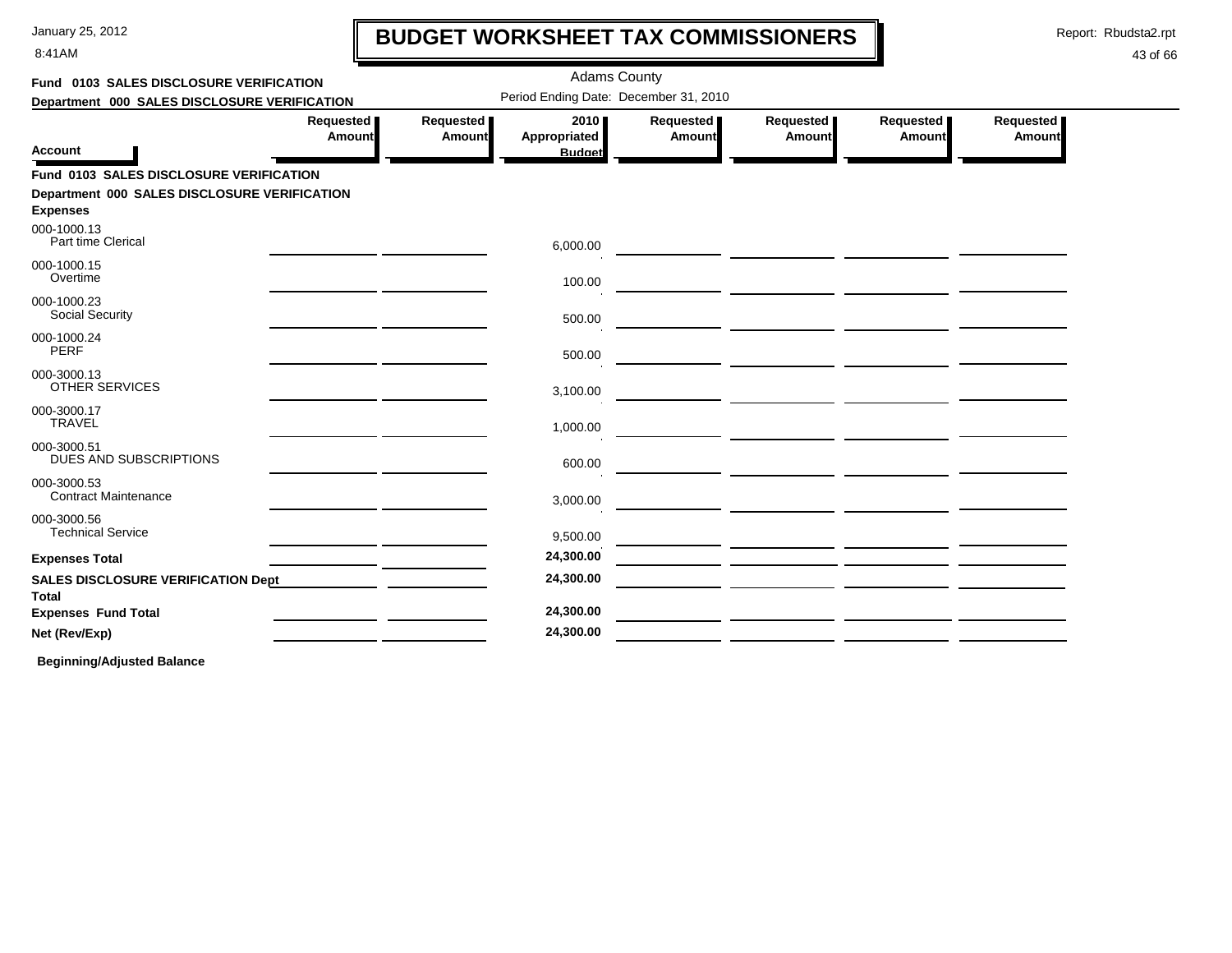8:41AM

# **BUDGET WORKSHEET TAX COMMISSIONERS**

Report: Rbudsta2.rpt

44 of 66

#### Adams County **Fund 0116 COUNTY SURVEYOR CORNER PERP.**Period Ending Date: December 31, 2010 **Department 000 COUNTY SURVEYOR CORNER PERP. Requested Requested Requested Requested Requested Requested 2010 AmountAmountAppropriated AmountAmount Amount Amount Account Budget Fund 0116 COUNTY SURVEYOR CORNER PERP. Department 000 COUNTY SURVEYOR CORNER PERP. Expenses** 000-1000.23Social Security 821.00000-1000.24Retirement 751.00 000-1000.25Ditch Tech-Full/Part Time 10,279.00 <u> Alexandria (Carlos Carlos Carlos Carlos Carlos Carlos Carlos Carlos Carlos Carlos Carlos Carlos Carlos Carlos C</u> **Expenses Total 11,851.00** <u> 1990 - Johann Stoff, fransk politik (d. 1980)</u> **COUNTY SURVEYOR CORNER PERP. Dept 11,851.00 TotalExpenses Fund Total 11,851.00 Net (Rev/Exp) 11,851.00**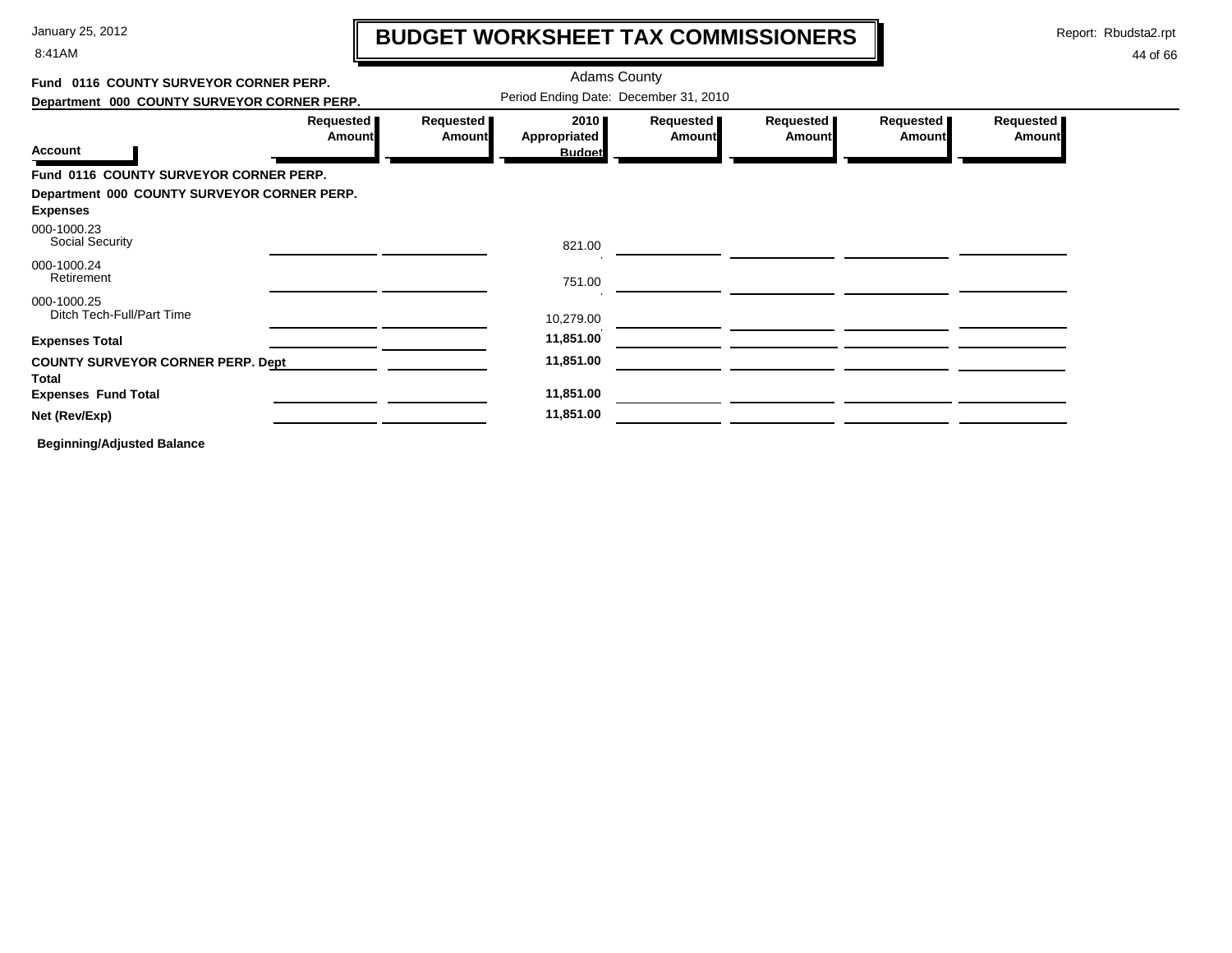8:41AM

# **BUDGET WORKSHEET TAX COMMISSIONERS**

Report: Rbudsta2.rpt

 $\mathbf l$ 

### 45 of 66

| Fund 0123 FUTURE REASSESSMENT                  | <b>Adams County</b><br>Period Ending Date: December 31, 2010 |               |               |           |                                |           |               |  |  |  |
|------------------------------------------------|--------------------------------------------------------------|---------------|---------------|-----------|--------------------------------|-----------|---------------|--|--|--|
| Department 000 REASSESSMENT                    |                                                              |               |               |           |                                |           |               |  |  |  |
|                                                | Requested                                                    | Requested     | 2010          | Requested | Requested                      | Requested | Requested     |  |  |  |
|                                                | <b>Amount</b>                                                | <b>Amount</b> | Appropriated  | Amount    | Amount                         | Amount    | <b>Amount</b> |  |  |  |
| <b>Account</b>                                 |                                                              |               | <b>Budget</b> |           |                                |           |               |  |  |  |
| Fund 0123 FUTURE REASSESSMENT                  |                                                              |               |               |           |                                |           |               |  |  |  |
| Department 000 REASSESSMENT<br><b>Expenses</b> |                                                              |               |               |           |                                |           |               |  |  |  |
| 000-1000.13<br>PART-TIME CLERICAL/DATA ENTRY   |                                                              |               | 30,450.00     |           | — <u>— — — — — — — — — — —</u> |           |               |  |  |  |
| 000-1000.15<br><b>OVERTIME</b>                 |                                                              |               | 100.00        |           |                                |           |               |  |  |  |
| 000-1000.23<br><b>SOCIAL SECURITY</b>          |                                                              |               | 2,380.00      |           |                                |           |               |  |  |  |
| 000-1000.24<br>Perf                            |                                                              |               | 2,330.00      |           |                                |           |               |  |  |  |
| 000-2000.11<br>OFFICE SUPPLIES                 |                                                              |               | 1,500.00      |           |                                |           |               |  |  |  |
| 000-3000.13<br>TEMPORARY SERVICES              |                                                              |               | 14,200.00     |           |                                |           |               |  |  |  |
| 000-3000.17<br><b>TRAVEL</b>                   |                                                              |               | 5,000.00      |           |                                |           |               |  |  |  |
| 000-3000.21<br><b>PRINTING</b>                 |                                                              |               | 100.00        |           |                                |           |               |  |  |  |
| 000-3000.22<br><b>ADVERTISING</b>              |                                                              |               | 50.00         |           |                                |           |               |  |  |  |
| 000-3000.52<br>REASSESSMENT CONTRACT           |                                                              |               | 202,200.00    |           |                                |           |               |  |  |  |
| 000-3000.53<br>CONTRACT MAINTENANCE            |                                                              |               | 59,000.00     |           |                                |           |               |  |  |  |
| 000-3000.55<br><b>SOFTWARE</b>                 |                                                              |               | 10,000.00     |           |                                |           |               |  |  |  |
| 000-3000.56<br><b>TECHNICAL SERVICE</b>        |                                                              |               | 10,000.00     |           |                                |           |               |  |  |  |
| 000-4000.26<br><b>EQUIPMENT</b>                |                                                              |               | 200.00        |           |                                |           |               |  |  |  |
| <b>Expenses Total</b>                          |                                                              |               | 337,510.00    |           |                                |           |               |  |  |  |
| <b>REASSESSMENT Dept Total</b>                 |                                                              |               | 337,510.00    |           |                                |           |               |  |  |  |
| <b>Expenses Fund Total</b>                     |                                                              |               | 337,510.00    |           |                                |           |               |  |  |  |
| Net (Rev/Exp)                                  |                                                              |               | 337,510.00    |           |                                |           |               |  |  |  |
|                                                |                                                              |               |               |           |                                |           |               |  |  |  |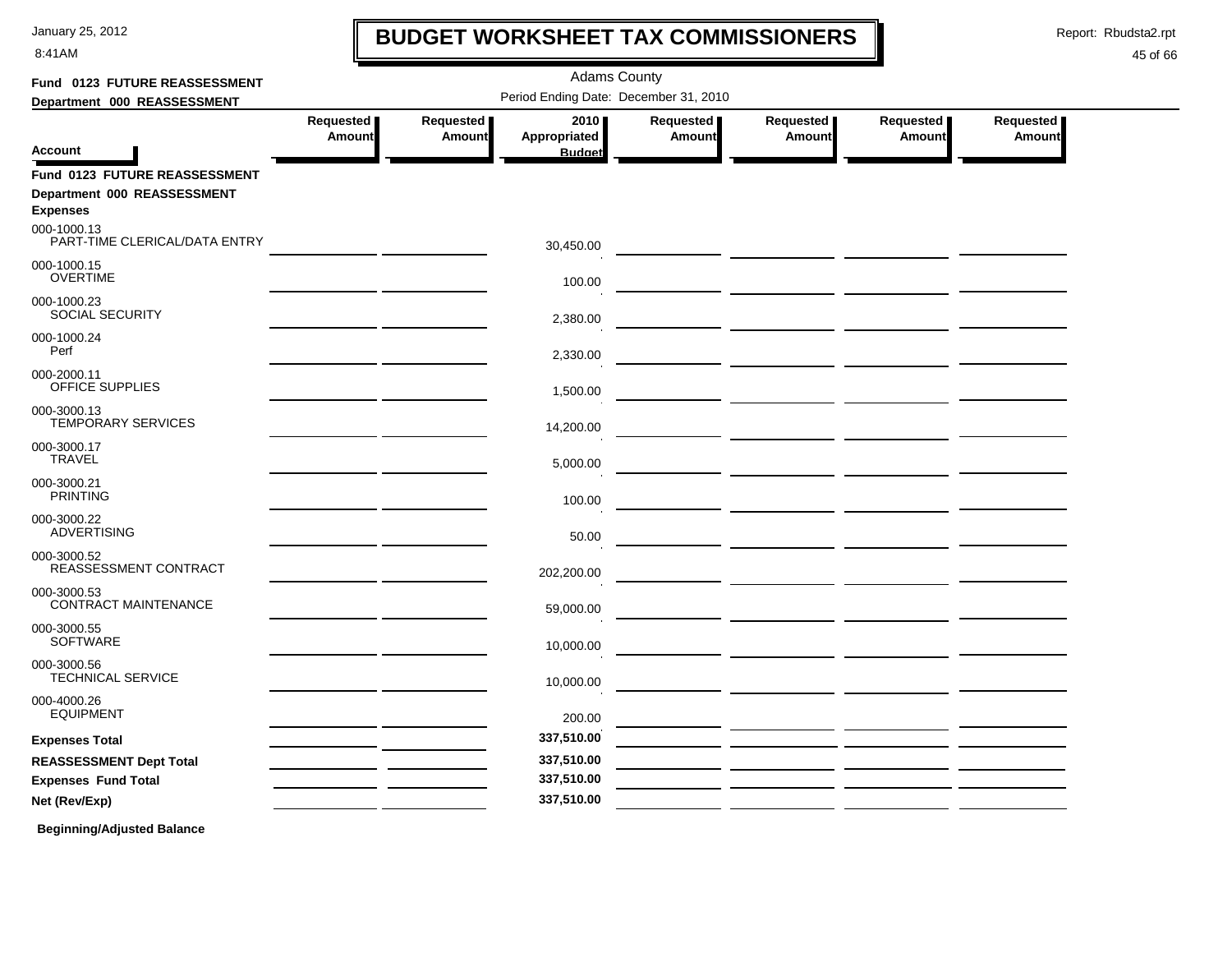8:41AM

# **BUDGET WORKSHEET TAX COMMISSIONERS**

Report: Rbudsta2.rpt

 $\mathbf I$ 

| Fund 0329 Clerk's Perp. Fund           |                            |                                       | <b>Adams County</b>  |                            |                     |                            |                            |  |
|----------------------------------------|----------------------------|---------------------------------------|----------------------|----------------------------|---------------------|----------------------------|----------------------------|--|
| <b>Department</b>                      |                            | Period Ending Date: December 31, 2010 |                      |                            |                     |                            |                            |  |
|                                        | Requested<br><b>Amount</b> | Requested<br>Amount                   | 2010<br>Appropriated | Requested<br><b>Amount</b> | Requested<br>Amount | Requested<br><b>Amount</b> | Requested<br><b>Amount</b> |  |
| <b>Account</b>                         |                            |                                       | <b>Budget</b>        |                            |                     |                            |                            |  |
| Fund 0329 Clerk's Perp. Fund           |                            |                                       |                      |                            |                     |                            |                            |  |
| Department 000<br><b>Expenses</b>      |                            |                                       |                      |                            |                     |                            |                            |  |
| 000-3000.19<br>Scanning & Microfilming |                            |                                       | 20,000.00            |                            |                     |                            |                            |  |
| 000-4000.26<br><b>EQUIPMENT</b>        |                            |                                       | 5,000.00             |                            |                     |                            |                            |  |
| <b>Expenses Total</b>                  |                            |                                       | 25,000.00            |                            |                     |                            |                            |  |
| <b>Dept Total</b>                      |                            |                                       | 25,000.00            |                            |                     |                            |                            |  |
| <b>Expenses Fund Total</b>             |                            |                                       | 25,000.00            |                            |                     |                            |                            |  |
| Net (Rev/Exp)                          |                            |                                       | 25,000.00            |                            |                     |                            |                            |  |
| <b>Beginning/Adjusted Balance</b>      |                            |                                       |                      |                            |                     |                            |                            |  |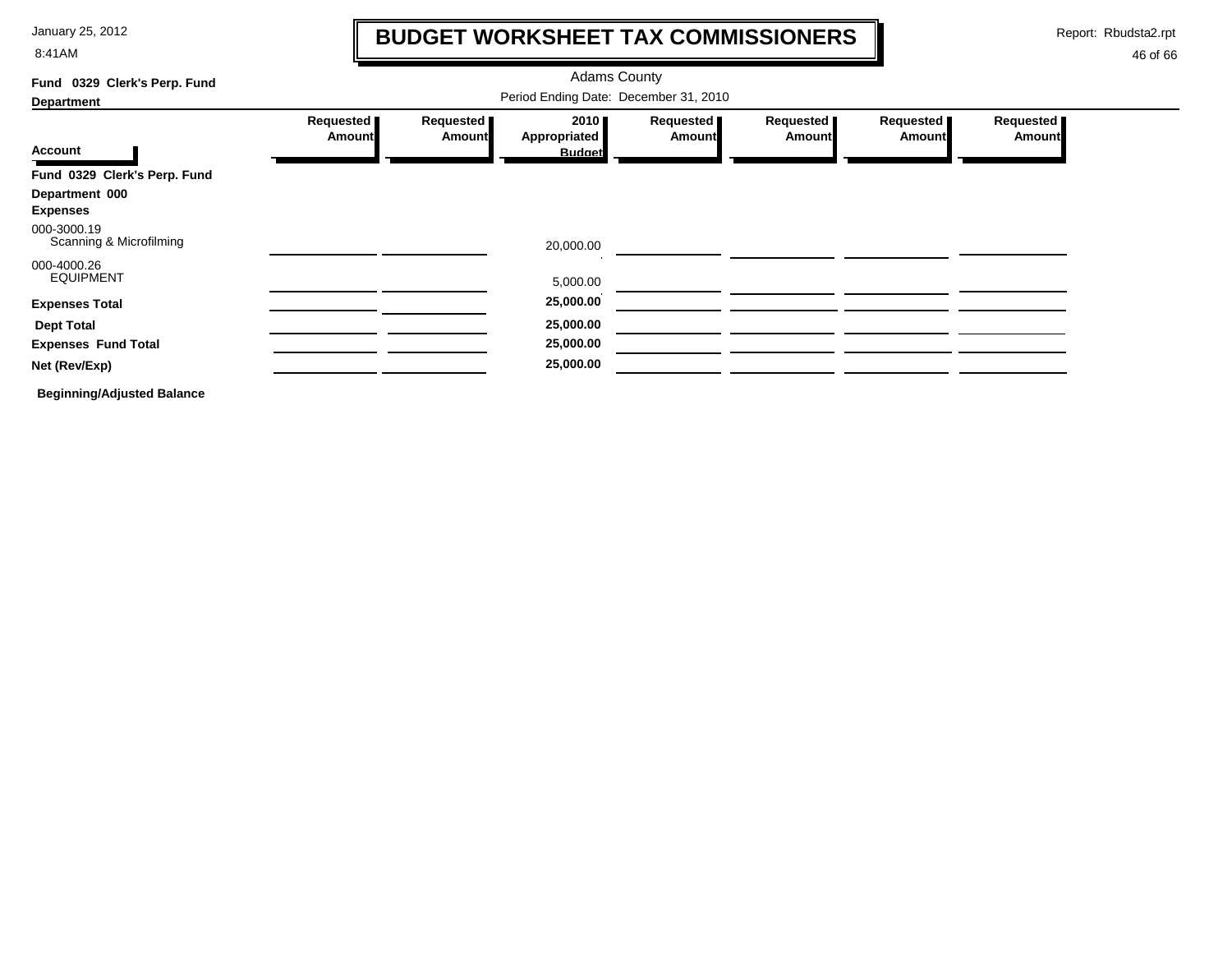8:41AM

# **BUDGET WORKSHEET TAX COMMISSIONERS**

Report: Rbudsta2.rpt

 $\mathbf l$ 

| Fund 0702 HIGHWAY                                       |                     |                                       |                            |                                                                                                                      |                                                                                                                                                                                                                                      |                            |
|---------------------------------------------------------|---------------------|---------------------------------------|----------------------------|----------------------------------------------------------------------------------------------------------------------|--------------------------------------------------------------------------------------------------------------------------------------------------------------------------------------------------------------------------------------|----------------------------|
| Department 530 HIGHWAY ADMINSTRATION                    |                     | Period Ending Date: December 31, 2010 |                            |                                                                                                                      |                                                                                                                                                                                                                                      |                            |
| Requested<br><b>Amount</b><br>Account                   | Requested<br>Amount | 2010<br>Appropriated<br><b>Budget</b> | Requested<br><b>Amount</b> | Requested<br><b>Amount</b>                                                                                           | Requested<br>Amount                                                                                                                                                                                                                  | Requested<br><b>Amount</b> |
| Fund 0702 HIGHWAY                                       |                     |                                       |                            |                                                                                                                      |                                                                                                                                                                                                                                      |                            |
| Department 530 HIGHWAY ADMINSTRATION<br><b>Expenses</b> |                     |                                       |                            |                                                                                                                      |                                                                                                                                                                                                                                      |                            |
| 530-1000.11<br><b>SUPERVISOR</b>                        |                     | 42,354.00                             |                            |                                                                                                                      |                                                                                                                                                                                                                                      |                            |
| 530-1000.13<br><b>AST'S SUPERVISOR</b>                  |                     | 37,414.00                             |                            |                                                                                                                      |                                                                                                                                                                                                                                      |                            |
| 530-1000.14<br><b>BOOKKEEPER</b>                        |                     | 27,836.00                             |                            |                                                                                                                      |                                                                                                                                                                                                                                      |                            |
| 530-1000.15<br><b>OVERTIME</b>                          |                     | 1,573.00                              |                            |                                                                                                                      |                                                                                                                                                                                                                                      |                            |
| 530-1000.16<br><b>BOOKKEEPER</b>                        |                     | 25,967.00                             |                            |                                                                                                                      |                                                                                                                                                                                                                                      |                            |
| 530-2000.11<br>OFFICE SUPPLIES                          |                     | 500.00                                |                            |                                                                                                                      |                                                                                                                                                                                                                                      |                            |
| 530-2000.12<br><b>PRINTING</b>                          |                     | 200.00                                |                            |                                                                                                                      |                                                                                                                                                                                                                                      |                            |
| 530-2000.16<br>OTHER SUPPLIES                           |                     | 350.00                                |                            | <u> 1989 - Johann John Stone, mars eta ingilar</u>                                                                   |                                                                                                                                                                                                                                      |                            |
| 530-3000.16<br><b>POSTAGE</b>                           |                     | 150.00                                |                            |                                                                                                                      |                                                                                                                                                                                                                                      |                            |
| 530-3000.17<br><b>TRAVEL EXPENSE</b>                    |                     | 100.00                                |                            |                                                                                                                      |                                                                                                                                                                                                                                      |                            |
| 530-3000.18<br><b>TELEPHONE</b>                         |                     | 2,000.00                              |                            |                                                                                                                      |                                                                                                                                                                                                                                      |                            |
| 530-3000.19<br><b>COMPUTER</b>                          |                     | 1,000.00                              |                            |                                                                                                                      |                                                                                                                                                                                                                                      |                            |
| 530-3000.37<br>REPAIRS-EQUIPMENT                        |                     | 500.00                                |                            |                                                                                                                      |                                                                                                                                                                                                                                      |                            |
| 530-3000.38<br>COMPUTER-MAINTENANCE                     |                     | 2,000.00                              |                            | <u> 1989 - Johann John Stone, mars et al. 1989 - John Stone Barnett, francouzsky foarmer fan de Fryske komme fan</u> |                                                                                                                                                                                                                                      |                            |
| 530-3000.40<br>RADIO-MAINTENANCE                        |                     | 1,300.00                              |                            |                                                                                                                      |                                                                                                                                                                                                                                      |                            |
| 530-3000.52<br>OTHER SERVICES AND CHARGES               |                     | 1,000.00                              |                            |                                                                                                                      |                                                                                                                                                                                                                                      |                            |
| <b>Expenses Total</b>                                   |                     | 144,244.00                            |                            |                                                                                                                      | <u>and the community of the community of the community of the community of the community of the community of the community of the community of the community of the community of the community of the community of the community</u> |                            |
| <b>HIGHWAY ADMINSTRATION Dept Total</b>                 |                     | 144,244.00                            |                            |                                                                                                                      |                                                                                                                                                                                                                                      |                            |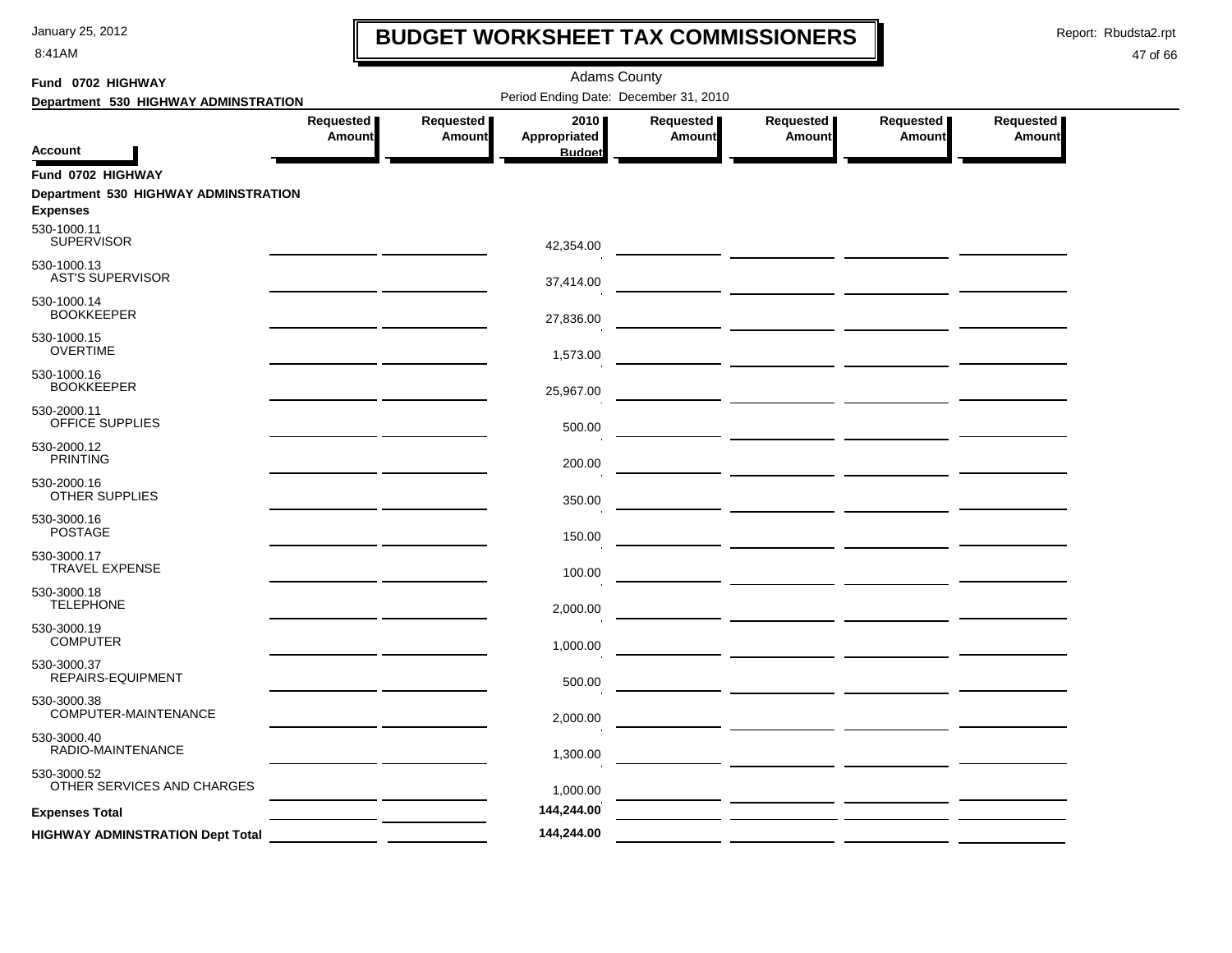8:41AM

### **BUDGET WORKSHEET TAX COMMISSIONERS**

Report: Rbudsta2.rpt

 $\mathbf l$ 

| Fund 0702 HIGHWAY                                      |                                       |                     | <b>Adams County</b>                   |                              |                            |                            |                     |  |  |
|--------------------------------------------------------|---------------------------------------|---------------------|---------------------------------------|------------------------------|----------------------------|----------------------------|---------------------|--|--|
| Department 531 MAINTENANCE & REPAIR                    | Period Ending Date: December 31, 2010 |                     |                                       |                              |                            |                            |                     |  |  |
| <b>Account</b>                                         | Requested<br>Amount                   | Requested<br>Amount | 2010<br>Appropriated<br><b>Budget</b> | Requested  <br><b>Amount</b> | Requested<br><b>Amount</b> | Requested<br><b>Amount</b> | Requested<br>Amount |  |  |
| Department 531 MAINTENANCE & REPAIR<br><b>Expenses</b> |                                       |                     |                                       |                              |                            |                            |                     |  |  |
| 531-1000.15<br><b>OVERTIME</b>                         |                                       |                     | 8,600.00                              |                              |                            |                            |                     |  |  |
| 531-1000.16<br>MAINTENANCE OPERATOR                    |                                       |                     | 226,436.00                            |                              |                            |                            |                     |  |  |
| 531-1000.17<br>MAINTENANCE WORKER                      |                                       |                     | 422,423.00                            |                              |                            |                            |                     |  |  |
| 531-2000.22<br><b>WEED SPRAY</b>                       |                                       |                     | 500.00                                |                              |                            |                            |                     |  |  |
| 531-2000.24<br><b>STONE</b>                            |                                       |                     | 25,000.00                             |                              |                            |                            |                     |  |  |
| 531-2000.25<br><b>BITUMINOUS</b>                       |                                       |                     | 155,500.00                            |                              |                            |                            |                     |  |  |
| 531-2000.26<br><b>HARDWARE &amp; TOOLS</b>             |                                       |                     | 2,500.00                              |                              |                            |                            |                     |  |  |
| 531-2000.28<br><b>CULVERTS &amp; PIPE</b>              |                                       |                     | 12,000.00                             |                              |                            |                            |                     |  |  |
| 531-2000.29<br>LUMBER                                  |                                       |                     | 80.00                                 |                              |                            |                            |                     |  |  |
| 531-2000.30<br><b>SIGNS</b>                            |                                       |                     | 7,695.00                              |                              |                            |                            |                     |  |  |
| 531-2000.31<br><b>BRICKS</b>                           |                                       |                     | 500.00                                |                              |                            |                            |                     |  |  |
| 531-2000.32<br><b>CEMENT &amp; READY MIX</b>           |                                       |                     | 1,000.00                              |                              |                            |                            |                     |  |  |
| 531-2000.33<br><b>DUSTAY DUST CONTROL</b>              |                                       |                     | 12,000.00                             |                              |                            |                            |                     |  |  |
| 531-2000.35<br><b>BUGGY PLATES</b>                     |                                       |                     | 600.00                                |                              |                            |                            |                     |  |  |
| 531-3000.41<br>RENTAL OF EQUIPMENT                     |                                       |                     | 500.00                                |                              |                            |                            |                     |  |  |
| 531-3000.42<br>OTHER CONTRACTUAL SERVICES              |                                       |                     | 10,000.00                             |                              |                            |                            |                     |  |  |
| 531-3000.52<br>DRAINAGE & OTHER ASSESSMENTS            |                                       |                     | 10,350.00                             |                              |                            |                            |                     |  |  |
| <b>Expenses Total</b>                                  |                                       |                     | 895,684.00                            |                              |                            |                            |                     |  |  |
| <b>MAINTENANCE &amp; REPAIR Dept Total</b>             |                                       |                     | 895,684.00                            |                              |                            |                            |                     |  |  |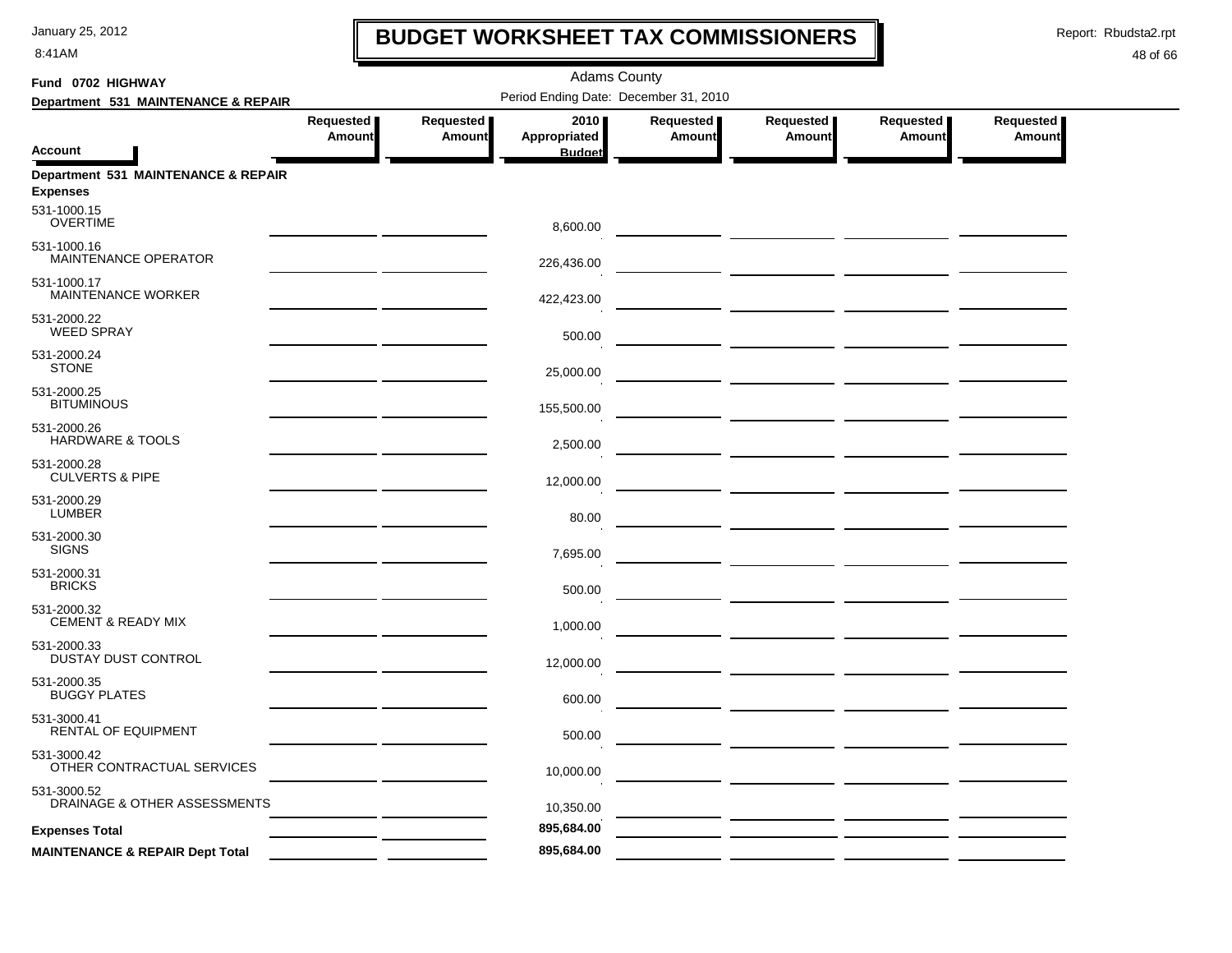8:41AM

# **BUDGET WORKSHEET TAX COMMISSIONERS**

Report: Rbudsta2.rpt

 $\mathbf I$ 

| Fund 0702 HIGHWAY                                                |                     |                            | <b>Adams County</b>                   |                     |                            |                            |                     |
|------------------------------------------------------------------|---------------------|----------------------------|---------------------------------------|---------------------|----------------------------|----------------------------|---------------------|
| Department 533 GENERAL - UNDISTRIBUTED EXPENS                    |                     |                            | Period Ending Date: December 31, 2010 |                     |                            |                            |                     |
|                                                                  | Requested<br>Amount | Requested<br><b>Amount</b> | 2010<br>Appropriated                  | Requested<br>Amount | Requested<br><b>Amount</b> | Requested<br><b>Amount</b> | Requested<br>Amount |
| <b>Account</b>                                                   |                     |                            | <b>Budget</b>                         |                     |                            |                            |                     |
| Department 533 GENERAL - UNDISTRIBUTED EXPENS<br><b>Expenses</b> |                     |                            |                                       |                     |                            |                            |                     |
| 533-1000.14<br><b>GARAGE MECHANIC (SALARY)</b>                   |                     |                            | 34,600.00                             |                     |                            |                            |                     |
| 533-1000.15<br><b>OVERTIME</b>                                   |                     |                            | 1,825.00                              |                     |                            |                            |                     |
| 533-1000.16<br>ASSISTANT GARAGE MECHANIC                         |                     |                            | 33,218.00                             |                     |                            |                            |                     |
| 533-1000.21<br><b>HEPATITIS SHOTS</b>                            |                     |                            | 100.00                                |                     |                            |                            |                     |
| 533-1000.22<br><b>GROUP INSURANCE</b>                            |                     |                            | 310,963.00                            |                     |                            |                            |                     |
| 533-1000.23<br>SOCIAL SECURITY                                   |                     |                            | 66,908.00                             |                     |                            |                            |                     |
| 533-1000.24<br><b>UNEMPLOYMENT</b>                               |                     |                            | 500.00                                |                     |                            |                            |                     |
| 533-1000.25<br>RANDOM DRUG & ALCOHOL TESTING                     |                     |                            | 1,350.00                              |                     |                            |                            |                     |
| 533-1000.26<br><b>WORKMAN'S COMPENSATION</b>                     |                     |                            | 52,500.00                             |                     |                            |                            |                     |
| 533-1000.27<br><b>EMPLOYEE UNIFORMS</b>                          |                     |                            | 15,000.00                             |                     |                            |                            |                     |
| 533-1000.28<br>PERF                                              |                     |                            | 65,556.00                             |                     |                            |                            |                     |
| 533-2000.21<br>GAS DIESEL, & OIL                                 |                     |                            | 200,000.00                            |                     |                            |                            |                     |
| 533-2000.22<br><b>TIRES</b>                                      |                     |                            | 20,000.00                             |                     |                            |                            |                     |
| 533-2000.23<br>OTHER GARAGE & MOTOR SUPPLIES                     |                     |                            | 12,000.00                             |                     |                            |                            |                     |
| 533-2000.24<br>OTHER SUPPLIES                                    |                     |                            | 50,000.00                             |                     |                            |                            |                     |
| 533-2000.25<br><b>BATTERIES</b>                                  |                     |                            | 1,500.00                              |                     |                            |                            |                     |
| 533-2000.26<br><b>GRADER BLADES</b>                              |                     |                            | 4,000.00                              |                     |                            |                            |                     |
| 533-2000.27<br><b>FASTENERS</b>                                  |                     |                            | 2,000.00                              |                     |                            |                            |                     |
| 533-3000.26<br><b>INSURANCE</b>                                  |                     |                            | 49,749.00                             |                     |                            |                            |                     |
| 533-3000.31<br><b>UTILITIES</b>                                  |                     |                            | 17,000.00                             |                     |                            |                            |                     |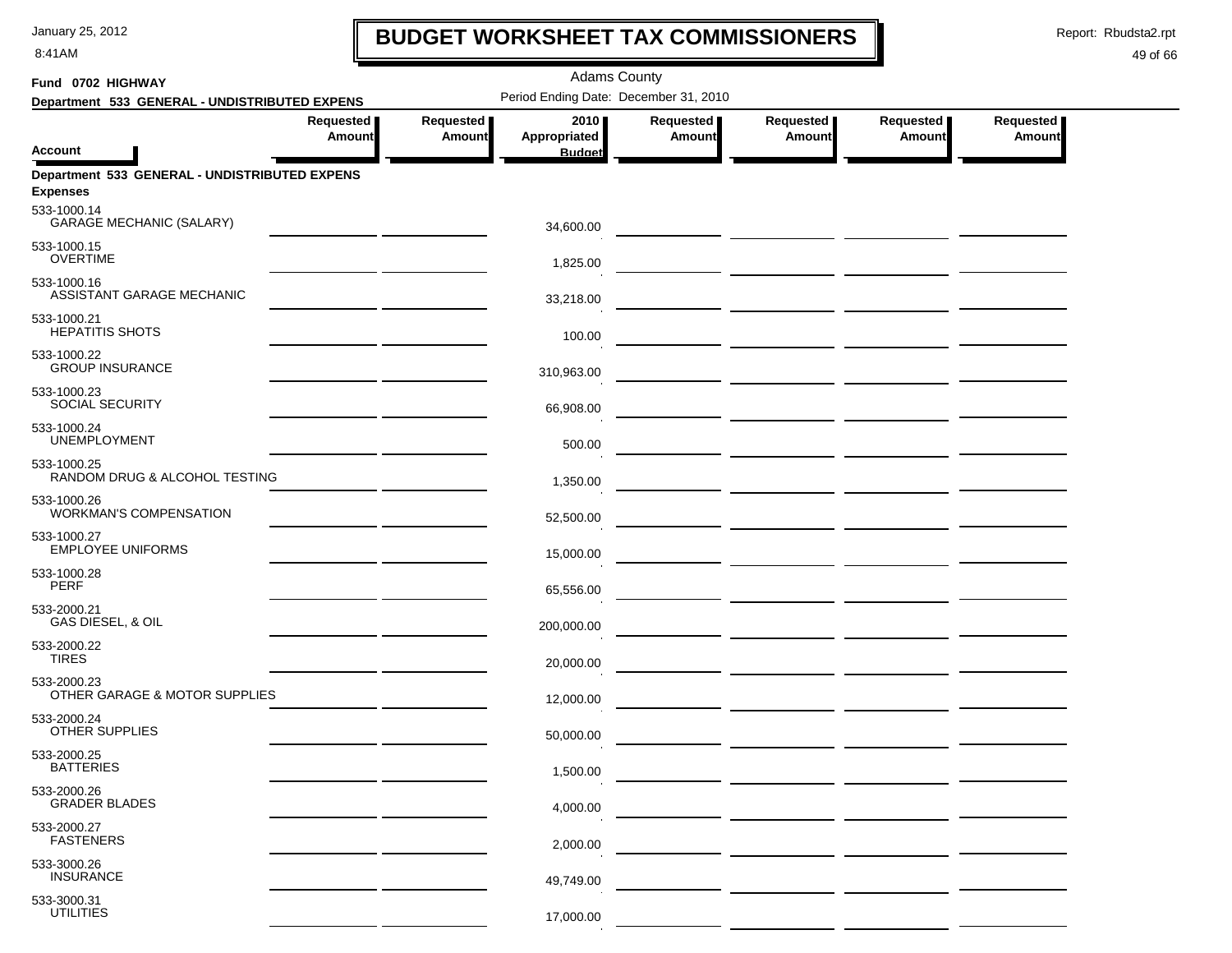8:41AM

# **BUDGET WORKSHEET TAX COMMISSIONERS**

Adams County

Report: Rbudsta2.rpt

### 50 of 66

| Fund 0702 HIGHWAY                                          |                            |                     | <b>Adams County</b>                   |                     |                                                                                                                      |                     |                     |
|------------------------------------------------------------|----------------------------|---------------------|---------------------------------------|---------------------|----------------------------------------------------------------------------------------------------------------------|---------------------|---------------------|
| Department 533 GENERAL - UNDISTRIBUTED EXPENS              |                            |                     | Period Ending Date: December 31, 2010 |                     |                                                                                                                      |                     |                     |
|                                                            | Requested<br><b>Amount</b> | Requested<br>Amount | 2010<br>Appropriated                  | Requested<br>Amount | <b>Requested</b><br><b>Amount</b>                                                                                    | Requested<br>Amount | Requested<br>Amount |
| <b>Account</b>                                             |                            |                     | <b>Budget</b>                         |                     |                                                                                                                      |                     |                     |
| 533-3000.36<br>MACHINE WORK                                |                            |                     | 500.00                                |                     |                                                                                                                      |                     |                     |
| 533-3000.37<br><b>TRUCK &amp; TRACTOR REPAIRS</b>          |                            |                     | 25,000.00                             |                     | <u> Andreas Andreas Andreas Andreas Andreas Andreas Andreas Andreas Andreas Andreas Andreas Andreas Andreas Andr</u> |                     |                     |
| 533-3000.39<br>ROAD EQUIPMENT REPAIRS                      |                            |                     | 10,000.00                             |                     |                                                                                                                      |                     |                     |
| 533-3000.40<br><b>OTHER REPAIRS</b>                        |                            |                     | 500.00                                |                     |                                                                                                                      |                     |                     |
| 533-3000.41<br><b>GARAGE REPAIRS</b>                       |                            |                     | 4,000.00                              |                     |                                                                                                                      |                     |                     |
| 533-3000.43<br><b>WRECKER</b>                              |                            |                     | 2,000.00                              |                     | <u> 1980 - Jan Sterling Sterling (d. 1980)</u>                                                                       |                     |                     |
| 533-4000.26<br><b>GARAGE &amp; OFFICE EQUIPMENT</b>        |                            |                     | 2,000.00                              |                     |                                                                                                                      |                     |                     |
| 533-4000.28<br><b>TRUCKS &amp; EQUIPMENT</b>               |                            |                     | 150,000.00                            |                     |                                                                                                                      |                     |                     |
| <b>Expenses Total</b>                                      |                            |                     | 1,132,769.00                          |                     |                                                                                                                      |                     |                     |
| <b>GENERAL - UNDISTRIBUTED EXPENS Dept</b><br><b>Total</b> |                            |                     | 1,132,769.00                          |                     |                                                                                                                      |                     |                     |
| <b>Expenses Fund Total</b>                                 |                            |                     | 2,172,697.00                          |                     |                                                                                                                      |                     |                     |
| Net (Rev/Exp)                                              |                            |                     | 2,172,697.00                          |                     |                                                                                                                      |                     |                     |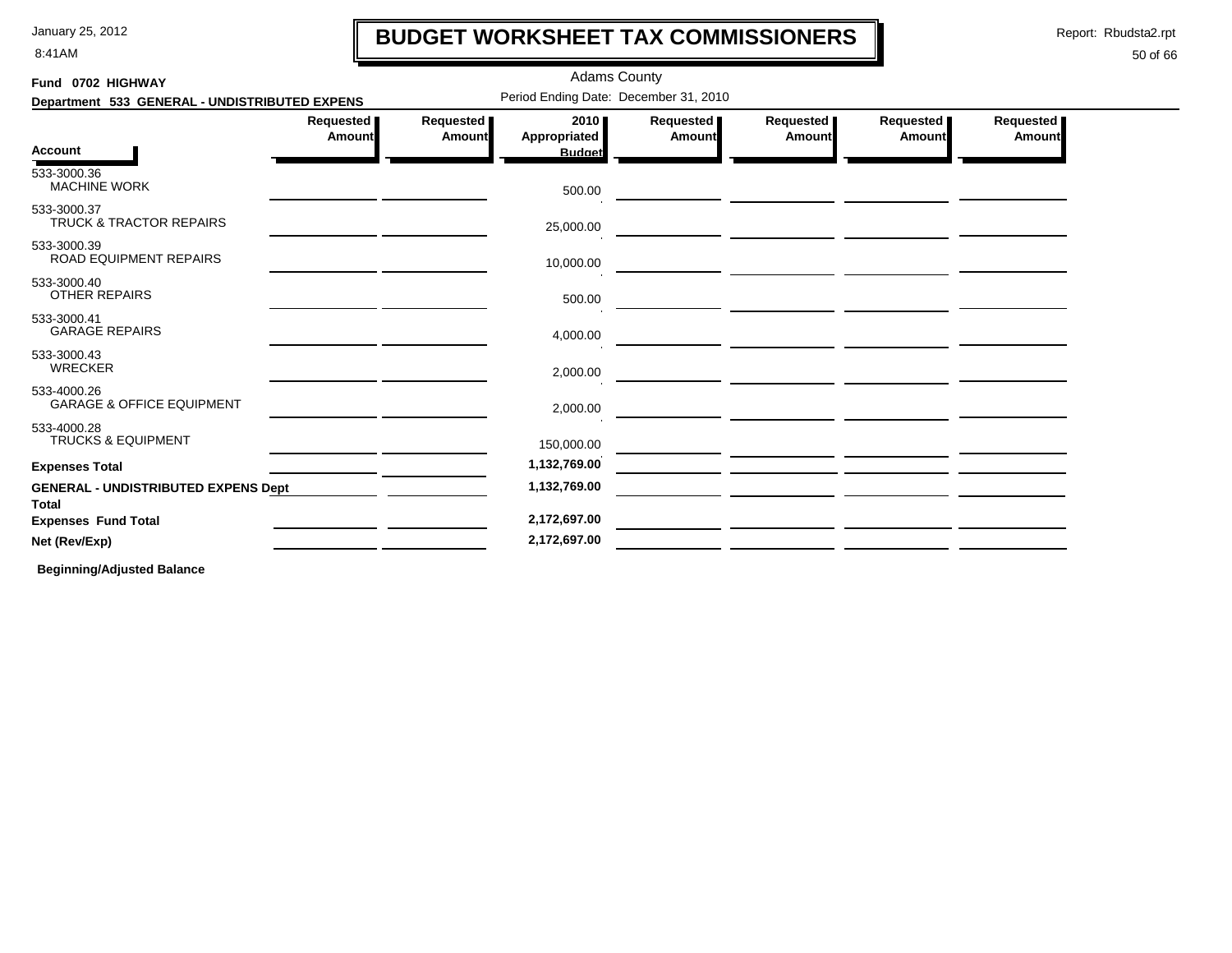8:41AM

# **BUDGET WORKSHEET TAX COMMISSIONERS**

Report: Rbudsta2.rpt

 $\mathbf l$ 

| 0706 LOCAL ROADS AND STREET<br>Fund      |                     |                                       | <b>Adams County</b>  |                            |                     |                     |                     |  |
|------------------------------------------|---------------------|---------------------------------------|----------------------|----------------------------|---------------------|---------------------|---------------------|--|
| Department 000 LOCAL ROADS AND STREET    |                     | Period Ending Date: December 31, 2010 |                      |                            |                     |                     |                     |  |
|                                          | Requested<br>Amount | Requested <b>I</b><br>Amount          | 2010<br>Appropriated | Requested<br><b>Amount</b> | Requested<br>Amount | Requested<br>Amount | Requested<br>Amount |  |
| <b>Account</b>                           |                     |                                       | <b>Budget</b>        |                            |                     |                     |                     |  |
| Fund 0706 LOCAL ROADS AND STREET         |                     |                                       |                      |                            |                     |                     |                     |  |
| Department 000 LOCAL ROADS AND STREET    |                     |                                       |                      |                            |                     |                     |                     |  |
| <b>Expenses</b>                          |                     |                                       |                      |                            |                     |                     |                     |  |
| 000-3000.23                              |                     |                                       |                      |                            |                     |                     |                     |  |
| <b>MATERIALS</b>                         |                     |                                       | 275,000.00           |                            |                     |                     |                     |  |
| <b>Expenses Total</b>                    |                     |                                       | 275,000.00           |                            |                     |                     |                     |  |
| <b>LOCAL ROADS AND STREET Dept Total</b> |                     |                                       | 275,000.00           |                            |                     |                     |                     |  |
| <b>Expenses Fund Total</b>               |                     |                                       | 275,000.00           |                            |                     |                     |                     |  |
| Net (Rev/Exp)                            |                     |                                       | 275,000.00           |                            |                     |                     |                     |  |
| <b>Beginning/Adjusted Balance</b>        |                     |                                       |                      |                            |                     |                     |                     |  |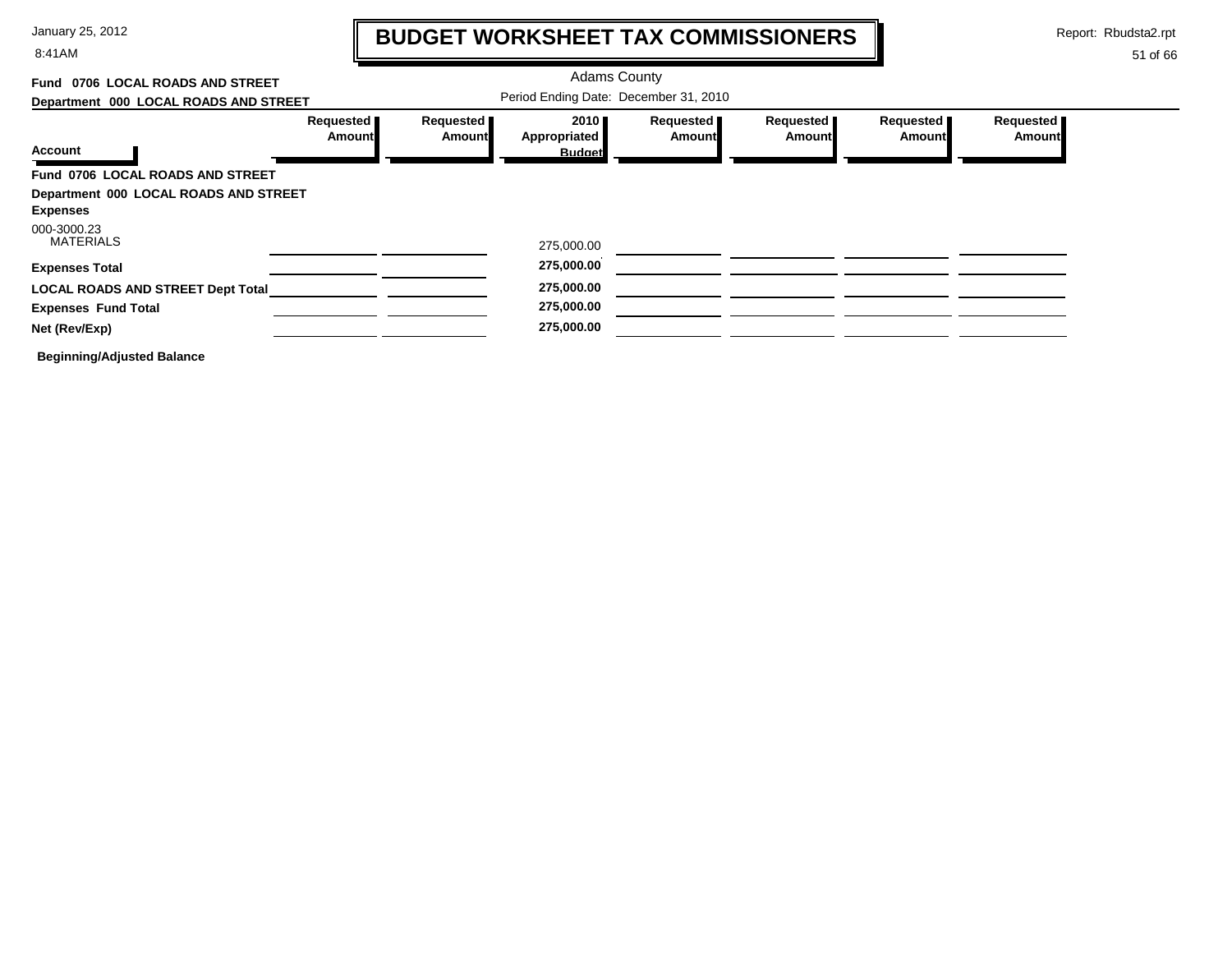8:41AM

# **BUDGET WORKSHEET TAX COMMISSIONERS**

Report: Rbudsta2.rpt

 $\mathbf l$ 

### 52 of 66

| Fund 0790 CUMULATIVE BRIDGE                         | <b>Adams County</b>                   |                            |                             |                            |                                                                                                                   |                            |                              |  |  |  |  |
|-----------------------------------------------------|---------------------------------------|----------------------------|-----------------------------|----------------------------|-------------------------------------------------------------------------------------------------------------------|----------------------------|------------------------------|--|--|--|--|
| Department 000 CUMULATIVE BRIDGE                    | Period Ending Date: December 31, 2010 |                            |                             |                            |                                                                                                                   |                            |                              |  |  |  |  |
|                                                     | Requested<br><b>Amount</b>            | Requested<br><b>Amount</b> | 2010<br><b>Appropriated</b> | Requested<br><b>Amount</b> | Requested<br>Amount                                                                                               | Requested<br><b>Amount</b> | Requested  <br><b>Amount</b> |  |  |  |  |
| <b>Account</b>                                      |                                       |                            | <b>Budget</b>               |                            |                                                                                                                   |                            |                              |  |  |  |  |
| <b>Fund 0790 CUMULATIVE BRIDGE</b>                  |                                       |                            |                             |                            |                                                                                                                   |                            |                              |  |  |  |  |
| Department 000 CUMULATIVE BRIDGE<br><b>Expenses</b> |                                       |                            |                             |                            |                                                                                                                   |                            |                              |  |  |  |  |
| 000-2000.16<br><b>MATERIALS</b>                     |                                       |                            | 20,000.00                   |                            |                                                                                                                   |                            |                              |  |  |  |  |
| 000-3000.11<br><b>LEGAL SERVICES</b>                |                                       |                            | 2,000.00                    |                            | <u> André de la contrada de la contrada de la contrada de la contrada de la contrada de la contrada de la con</u> |                            |                              |  |  |  |  |
| 000-3000.12<br><b>TECHNICAL SERVICES</b>            |                                       |                            | 125,000.00                  |                            |                                                                                                                   |                            |                              |  |  |  |  |
| 000-3000.17<br><b>TRAVEL EXPENSE</b>                |                                       |                            | 700.00                      |                            |                                                                                                                   |                            |                              |  |  |  |  |
| 000-3000.18<br><b>TELEPHONE</b>                     |                                       |                            | 1,000.00                    |                            |                                                                                                                   |                            |                              |  |  |  |  |
| 000-3000.26<br><b>INSURANCE</b>                     |                                       |                            | 600.00                      |                            |                                                                                                                   |                            |                              |  |  |  |  |
| 000-3000.36<br><b>REPAIR AND MAINTENANCE</b>        |                                       |                            | 30,000.00                   |                            |                                                                                                                   |                            |                              |  |  |  |  |
| 000-3000.60<br><b>BRIDGE REPLACEMENT</b>            |                                       |                            | 430,000.00                  |                            |                                                                                                                   |                            |                              |  |  |  |  |
| 000-4000.26<br>OTHER EQUIPMENT                      |                                       |                            | 2,000.00                    |                            |                                                                                                                   |                            |                              |  |  |  |  |
| <b>Expenses Total</b>                               |                                       |                            | 611,300.00                  |                            |                                                                                                                   |                            |                              |  |  |  |  |
| <b>CUMULATIVE BRIDGE Dept Total</b>                 |                                       |                            | 611,300.00                  |                            |                                                                                                                   |                            |                              |  |  |  |  |
| <b>Expenses Fund Total</b>                          |                                       |                            | 611,300.00                  |                            |                                                                                                                   |                            |                              |  |  |  |  |
| Net (Rev/Exp)                                       |                                       |                            | 611,300.00                  |                            |                                                                                                                   |                            |                              |  |  |  |  |
|                                                     |                                       |                            |                             |                            |                                                                                                                   |                            |                              |  |  |  |  |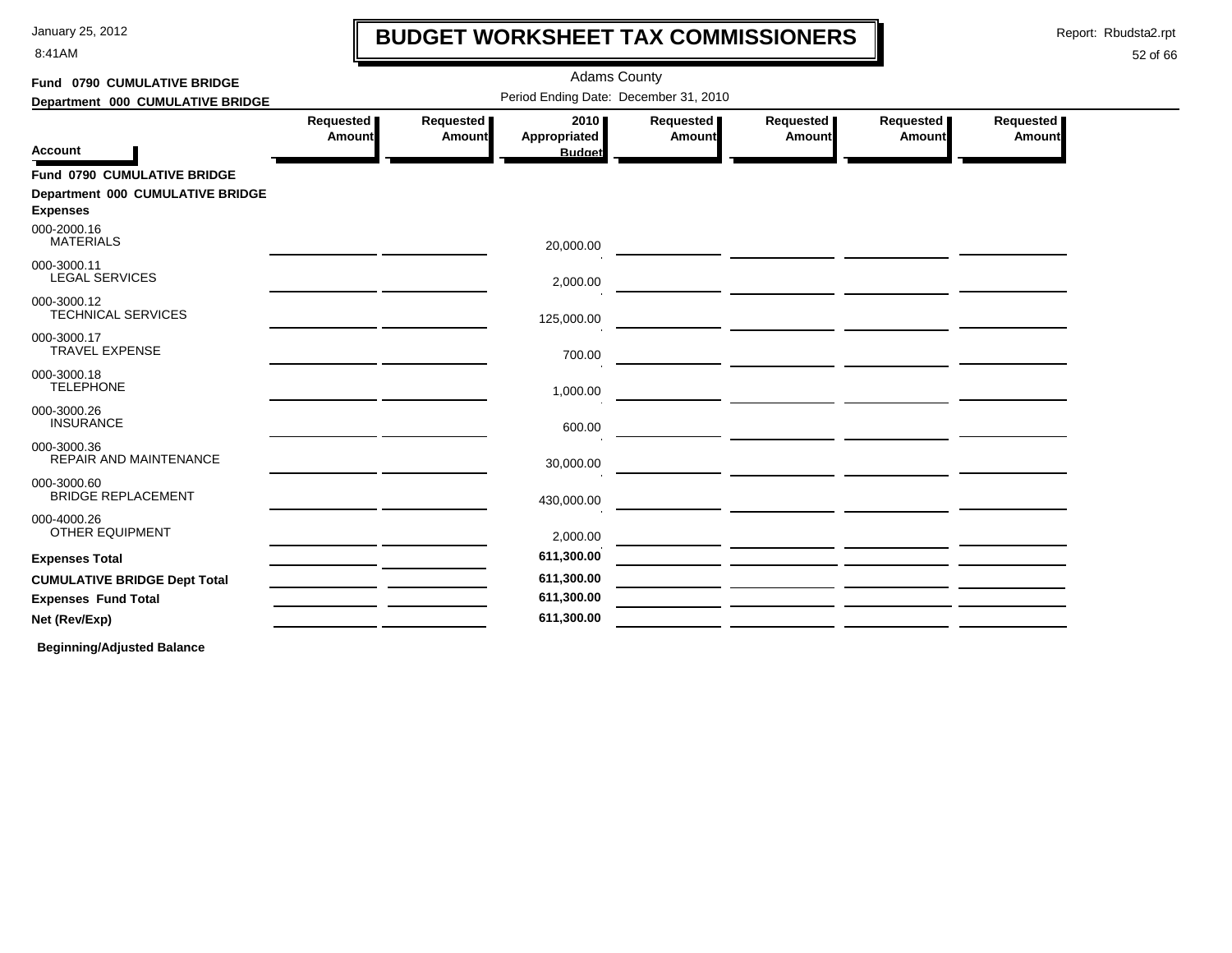8:41AM

### **BUDGET WORKSHEET TAX COMMISSIONERS**

Report: Rbudsta2.rpt

 $\mathbf l$ 

| Fund 0801 HEALTH                             |                                                                                                                        |                     | <b>Adams County</b>  |                     |                     |                     |                     |  |  |
|----------------------------------------------|------------------------------------------------------------------------------------------------------------------------|---------------------|----------------------|---------------------|---------------------|---------------------|---------------------|--|--|
| Department 000 HEALTH                        | Period Ending Date: December 31, 2010                                                                                  |                     |                      |                     |                     |                     |                     |  |  |
|                                              | Requested<br>Amount                                                                                                    | Requested<br>Amount | 2010<br>Appropriated | Requested<br>Amount | Requested<br>Amount | Requested<br>Amount | Requested<br>Amount |  |  |
| <b>Account</b>                               |                                                                                                                        |                     | <b>Budget</b>        |                     |                     |                     |                     |  |  |
| Fund 0801 HEALTH                             |                                                                                                                        |                     |                      |                     |                     |                     |                     |  |  |
| Department 000 HEALTH<br><b>Expenses</b>     |                                                                                                                        |                     |                      |                     |                     |                     |                     |  |  |
| 000-1000.11<br><b>REGISTRAR</b>              |                                                                                                                        |                     | 24,290.00            |                     |                     |                     |                     |  |  |
| 000-1000.12<br><b>CLINIC SECRETARY</b>       | <u> 1989 - Jan James James III, politik politik (</u>                                                                  |                     | 24,648.00            |                     |                     |                     |                     |  |  |
| 000-1000.13<br>SECRETARY/BOOKKEEPER          |                                                                                                                        |                     | 25,005.00            |                     |                     |                     |                     |  |  |
| 000-1000.14<br>PUBLIC HEALTH NURSE           |                                                                                                                        |                     | 43,734.00            |                     |                     |                     |                     |  |  |
| 000-1000.15<br>PUBLIC HEALTH NURSE-PART TIME |                                                                                                                        |                     | 25,658.00            |                     |                     |                     |                     |  |  |
| 000-1000.16<br>SANITARIAN                    | <u> 1989 - Johann Harry Barn, mars an t-</u>                                                                           |                     | 42,354.00            |                     |                     |                     |                     |  |  |
| 000-1000.18<br><b>HEALTH OFFICER</b>         | <u> 1999 - Jan James James Barbara, politik politik (</u>                                                              |                     | 21,320.00            |                     |                     |                     |                     |  |  |
| 000-1000.20<br><b>ATTORNEY</b>               | <u> 1989 - Johann John Stone, mars et al. 1989 - John Stone, mars et al. 1989 - John Stone, mars et al. 1989 - Joh</u> |                     | 7,531.00             |                     |                     |                     |                     |  |  |
| 000-1000.23<br>SOCIAL SECURITY               |                                                                                                                        |                     | 14,205.00            |                     |                     |                     |                     |  |  |
| 000-1000.24<br><b>PERF</b>                   |                                                                                                                        |                     | 12,000.00            |                     |                     |                     |                     |  |  |
| 000-2000.11<br>OFFICE SUPPLIES               |                                                                                                                        |                     | 2,100.00             |                     |                     |                     |                     |  |  |
| 000-2000.13<br>PERSONAL HEALTH               |                                                                                                                        |                     | 9,789.00             |                     |                     |                     |                     |  |  |
| 000-2000.14<br>ENVIRONMENTAL HEALTH          |                                                                                                                        |                     | 773.00               |                     |                     |                     |                     |  |  |
| 000-2000.26<br>PHOTO                         |                                                                                                                        |                     | 100.00               |                     |                     |                     |                     |  |  |
| 000-2000.28<br>Gas, Oil, Maintenance         |                                                                                                                        |                     | 4,180.00             |                     |                     |                     |                     |  |  |
| 000-3000.11<br>PERSONAL HEALTH (CLINIC)      |                                                                                                                        |                     | 2,500.00             |                     |                     |                     |                     |  |  |
| 000-3000.12<br><b>ENVIRONMENTAL SERVICES</b> |                                                                                                                        |                     | 500.00               |                     |                     |                     |                     |  |  |
| 000-3000.13<br>PERSONAL HEALTH SERVICES      |                                                                                                                        |                     | 192.00               |                     |                     |                     |                     |  |  |
| 000-3000.14<br><b>BOARD OF HEALTH</b>        |                                                                                                                        |                     | 2,520.00             |                     |                     |                     |                     |  |  |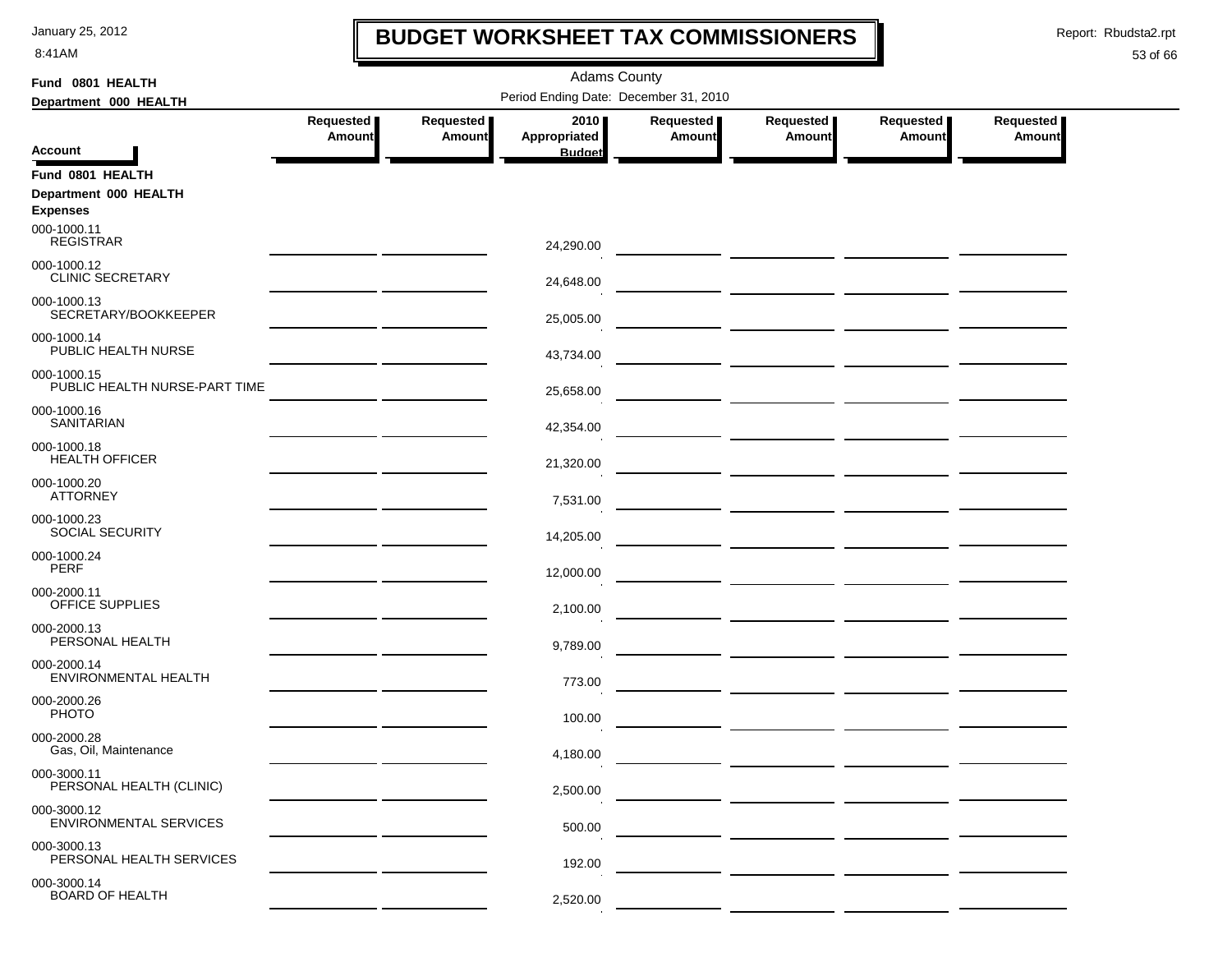8:41AM

### **BUDGET WORKSHEET TAX COMMISSIONERS**

Adams County

Report: Rbudsta2.rpt

 $\blacksquare$ 

### 54 of 66

| Fund 0801 HEALTH                               |                            |                                       | <b>Adams County</b>  |                     |                                                                                                                       |                     |                     |  |  |  |
|------------------------------------------------|----------------------------|---------------------------------------|----------------------|---------------------|-----------------------------------------------------------------------------------------------------------------------|---------------------|---------------------|--|--|--|
| Department 000 HEALTH                          |                            | Period Ending Date: December 31, 2010 |                      |                     |                                                                                                                       |                     |                     |  |  |  |
|                                                | Requested<br><b>Amount</b> | Requested<br>Amount                   | 2010<br>Appropriated | Requested<br>Amount | Requested  <br>Amount                                                                                                 | Requested<br>Amount | Requested<br>Amount |  |  |  |
| <b>Account</b>                                 |                            |                                       | <b>Budget</b>        |                     |                                                                                                                       |                     |                     |  |  |  |
| 000-3000.15<br>PROFESSIONAL SERVICES           |                            |                                       | 3,519.00             |                     |                                                                                                                       |                     |                     |  |  |  |
| 000-3000.16<br><b>POSTAGE</b>                  |                            |                                       | 1,580.00             |                     | <u>and</u> the control of the control of the control of the control of the control of the control of the control of   |                     |                     |  |  |  |
| 000-3000.17<br><b>TRAVEL</b>                   |                            |                                       | 3,190.00             |                     | the control of the control of the control of the control of the control of the control of                             |                     |                     |  |  |  |
| 000-3000.19<br><b>LEGAL SERVICES</b>           |                            |                                       | 4,000.00             |                     |                                                                                                                       |                     |                     |  |  |  |
| 000-3000.22<br><b>PRINTING</b>                 |                            |                                       | 1,350.00             |                     | the contract of the contract of the contract of the contract of the contract of                                       |                     |                     |  |  |  |
| 000-3000.23<br><b>REBINDING</b>                |                            |                                       | 500.00               |                     | <u> Louis Communication de la communication de la communication de la communication de la communication de la com</u> |                     |                     |  |  |  |
| 000-3000.28<br>MALPRACTICE INSURANCE           |                            |                                       | 2,303.00             |                     |                                                                                                                       |                     |                     |  |  |  |
| 000-3000.37<br><b>EQUIPMENT REPAIR</b>         |                            |                                       | 500.00               |                     |                                                                                                                       |                     |                     |  |  |  |
| 000-3000.51<br><b>DUES &amp; SUBSCRIPTIONS</b> |                            |                                       | 500.00               |                     |                                                                                                                       |                     |                     |  |  |  |
| 000-3000.52<br><b>TRAINING</b>                 |                            |                                       | 500.00               |                     |                                                                                                                       |                     |                     |  |  |  |
| 000-4000.26<br><b>EQUIPMENT</b>                |                            |                                       | 500.00               |                     |                                                                                                                       |                     |                     |  |  |  |
| <b>Expenses Total</b>                          |                            |                                       | 281,841.00           |                     |                                                                                                                       |                     |                     |  |  |  |
| <b>HEALTH Dept Total</b>                       |                            |                                       | 281,841.00           |                     |                                                                                                                       |                     |                     |  |  |  |
| <b>Expenses Fund Total</b>                     |                            |                                       | 281,841.00           |                     |                                                                                                                       |                     |                     |  |  |  |
| Net (Rev/Exp)                                  |                            |                                       | 281,841.00           |                     |                                                                                                                       |                     |                     |  |  |  |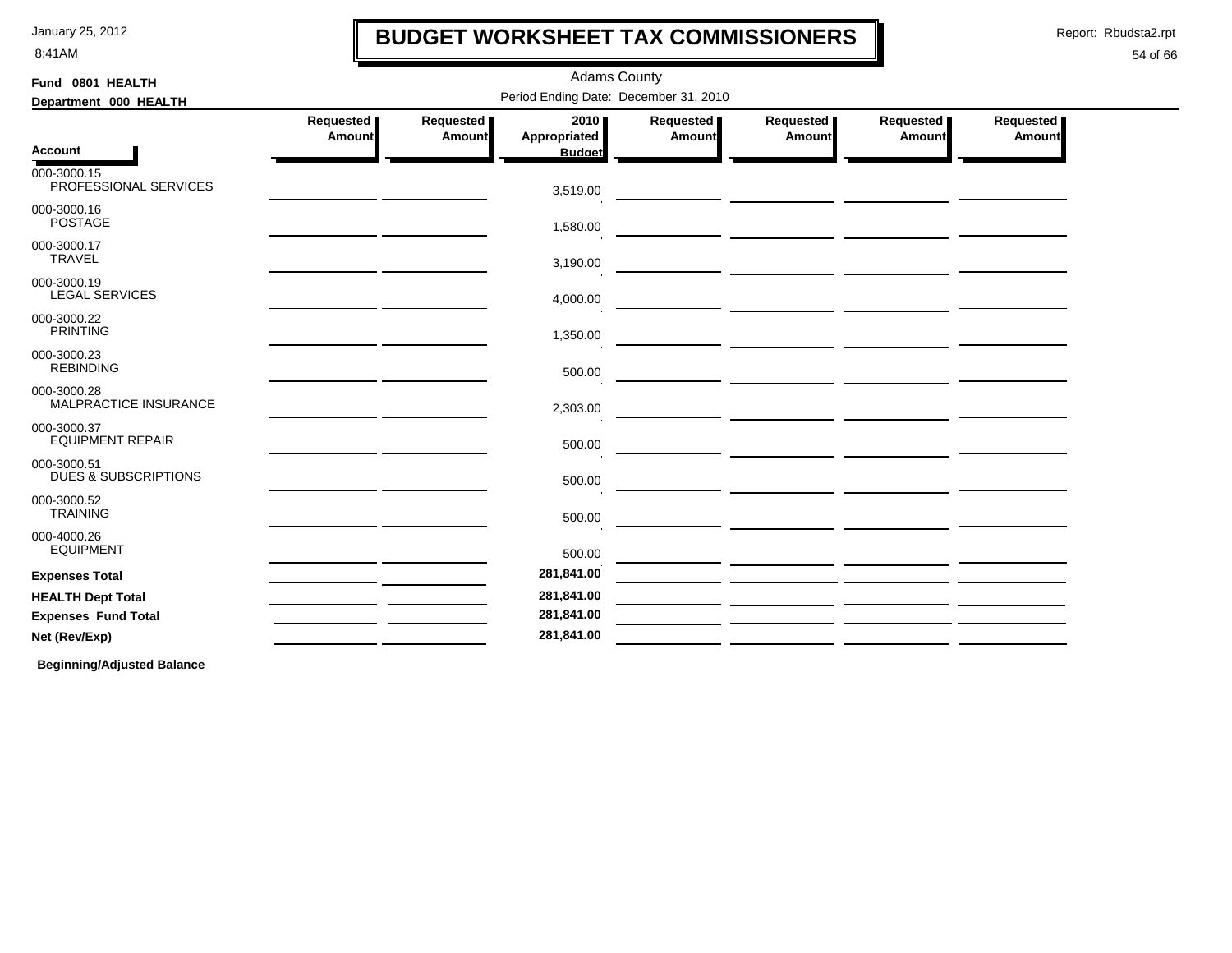8:41AM

# **BUDGET WORKSHEET TAX COMMISSIONERS**

Report: Rbudsta2.rpt

 $\mathbf l$ 

### 55 of 66

| Fund 0807 HEALTH MAINTANENCE                               |                            |                     | <b>Adams County</b>                   |                       |                            |                            |                     |
|------------------------------------------------------------|----------------------------|---------------------|---------------------------------------|-----------------------|----------------------------|----------------------------|---------------------|
| Department 000 LOCAL HEALTH MAINTENANCE                    |                            |                     | Period Ending Date: December 31, 2010 |                       |                            |                            |                     |
| <b>Account</b>                                             | Requested<br><b>Amount</b> | Requested<br>Amount | 2010<br>Appropriated                  | Requested  <br>Amount | Requested<br><b>Amount</b> | Requested<br><b>Amount</b> | Requested<br>Amount |
| Fund 0807 HEALTH MAINTANENCE                               |                            |                     | <b>Budget</b>                         |                       |                            |                            |                     |
| Department 000 LOCAL HEALTH MAINTENANCE<br><b>Expenses</b> |                            |                     |                                       |                       |                            |                            |                     |
| 000-1000.14<br><b>FOOD INSPECTOR</b>                       |                            |                     | 7,965.00                              |                       |                            |                            |                     |
| 000-1000.20<br><b>NURSE</b>                                |                            |                     | 10,035.00                             |                       |                            |                            |                     |
| 000-1000.23<br>SOCIAL SECURITY                             |                            |                     | 1,400.00                              |                       |                            |                            |                     |
| 000-1000.24<br>PERF                                        |                            |                     | 600.00                                |                       |                            |                            |                     |
| 000-2000.11<br><b>SUPPLIES</b>                             |                            |                     | 6,570.00                              |                       |                            |                            |                     |
| 000-3000.13<br><b>Professional Services</b>                |                            |                     | 6,069.00                              |                       |                            |                            |                     |
| 000-3000.17<br><b>TRAVEL</b>                               |                            |                     | 500.00                                |                       |                            |                            |                     |
| <b>Expenses Total</b>                                      |                            |                     | 33,139.00                             |                       |                            |                            |                     |
| <b>LOCAL HEALTH MAINTENANCE Dept Total</b>                 |                            |                     | 33,139.00                             |                       |                            |                            |                     |
| <b>Expenses Fund Total</b>                                 |                            |                     | 33,139.00                             |                       |                            |                            |                     |
| Net (Rev/Exp)                                              |                            |                     | 33,139.00                             |                       |                            |                            |                     |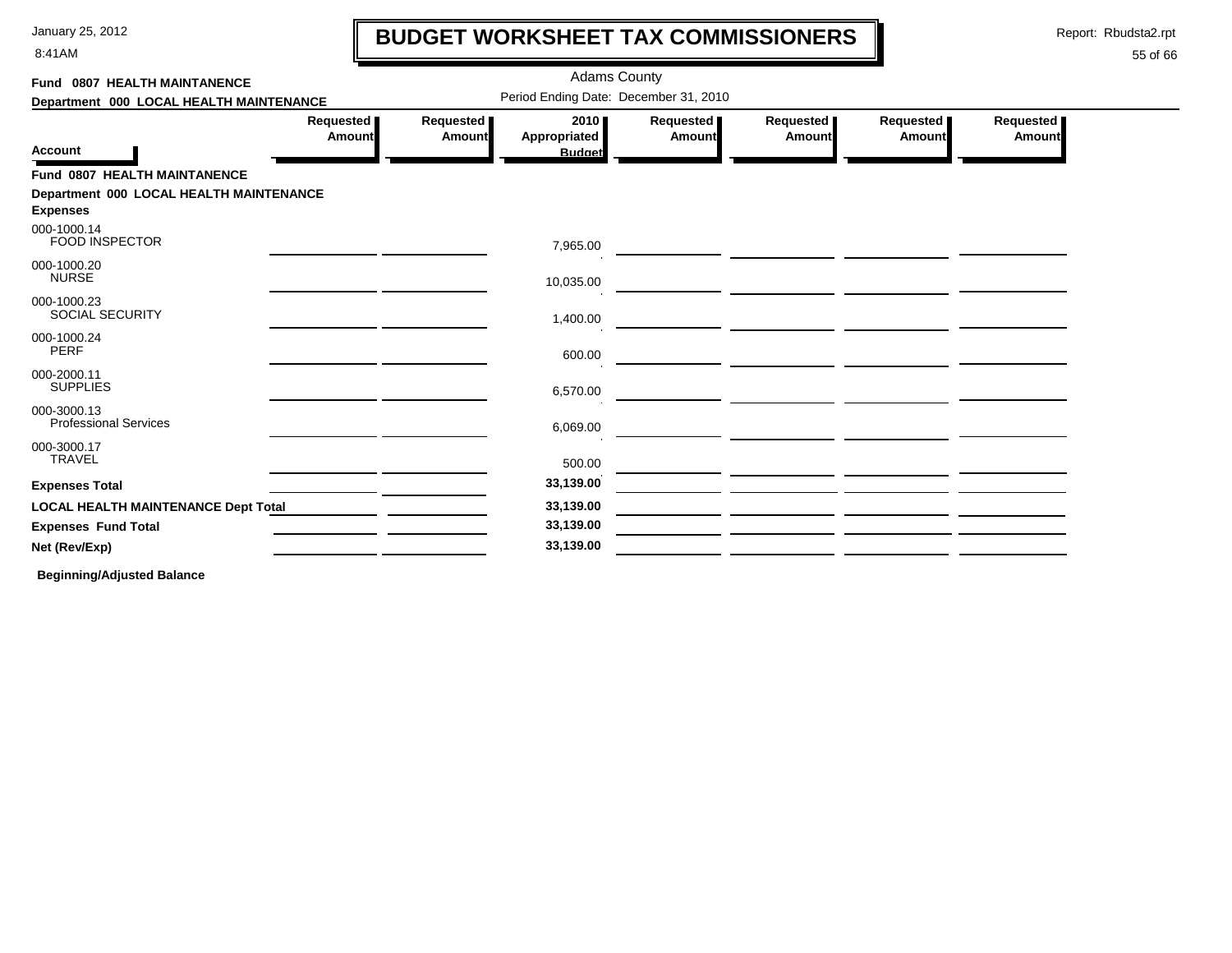8:41AM

# **BUDGET WORKSHEET TAX COMMISSIONERS**

Report: Rbudsta2.rpt

 $\mathbf l$ 

| Fund 0905 GENERAL DRAIN IMPROVEMENT                                        |                            |                                       | <b>Adams County</b>                          |                            |                     |                            |                            |
|----------------------------------------------------------------------------|----------------------------|---------------------------------------|----------------------------------------------|----------------------------|---------------------|----------------------------|----------------------------|
| Department 000 GENERAL DRAIN IMPROVEMENT                                   |                            | Period Ending Date: December 31, 2010 |                                              |                            |                     |                            |                            |
| <b>Account</b>                                                             | Requested<br><b>Amount</b> | Requested<br><b>Amount</b>            | 2010<br><b>Appropriated</b><br><b>Budget</b> | Requested<br><b>Amount</b> | Requested<br>Amount | Requested<br><b>Amount</b> | Requested<br><b>Amount</b> |
| Fund 0905 GENERAL DRAIN IMPROVEMENT                                        |                            |                                       |                                              |                            |                     |                            |                            |
| Department 000 GENERAL DRAIN IMPROVEMENT<br><b>Expenses</b><br>000-1000.11 |                            |                                       |                                              |                            |                     |                            |                            |
| Ditch Tech-Full/Part Time                                                  |                            |                                       | 13,375.00                                    |                            |                     |                            |                            |
| 000-1000.23<br>Social Security                                             |                            |                                       | 1,069.00                                     |                            |                     |                            |                            |
| 000-1000.24<br>Retirement                                                  |                            |                                       | 977.00                                       |                            |                     |                            |                            |
| <b>Expenses Total</b>                                                      |                            |                                       | 15,421.00                                    |                            |                     |                            |                            |
| <b>GENERAL DRAIN IMPROVEMENT Dept Total</b>                                |                            |                                       | 15,421.00                                    |                            |                     |                            |                            |
| <b>Expenses Fund Total</b>                                                 |                            |                                       | 15,421.00                                    |                            |                     |                            |                            |
| Net (Rev/Exp)                                                              |                            |                                       | 15,421.00                                    |                            |                     |                            |                            |
| <b>Beginning/Adjusted Balance</b>                                          |                            |                                       |                                              |                            |                     |                            |                            |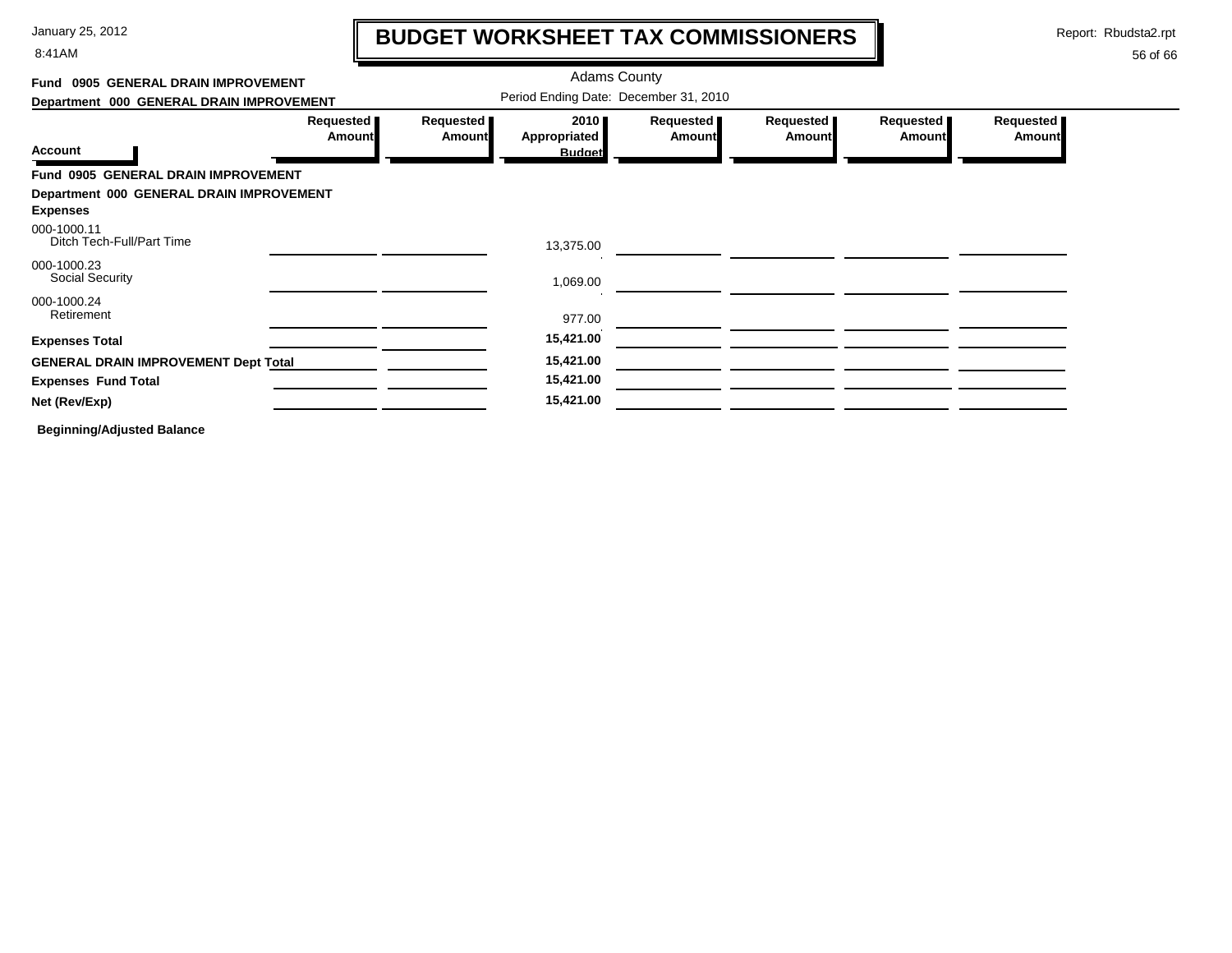8:41AM

# **BUDGET WORKSHEET TAX COMMISSIONERS**

Report: Rbudsta2.rpt

 $\mathbf l$ 

| Fund 0930 DRAINAGE MAINTANENCE                         |                                       |                            |                                       |                            |                            |                            |                            |  |  |  |
|--------------------------------------------------------|---------------------------------------|----------------------------|---------------------------------------|----------------------------|----------------------------|----------------------------|----------------------------|--|--|--|
| Department 000 DRAINAGE MAINTANENCE                    | Period Ending Date: December 31, 2010 |                            |                                       |                            |                            |                            |                            |  |  |  |
| <b>Account</b>                                         | Requested<br><b>Amount</b>            | Requested<br><b>Amount</b> | 2010<br>Appropriated<br><b>Budget</b> | Requested<br><b>Amount</b> | Requested<br><b>Amount</b> | Requested<br><b>Amount</b> | Requested<br><b>Amount</b> |  |  |  |
| Fund 0930 DRAINAGE MAINTANENCE                         |                                       |                            |                                       |                            |                            |                            |                            |  |  |  |
| Department 000 DRAINAGE MAINTANENCE<br><b>Expenses</b> |                                       |                            |                                       |                            |                            |                            |                            |  |  |  |
| 000-1000.11<br>Ditch Tech-Full/Part Time               |                                       |                            | 55,728.00                             |                            |                            |                            |                            |  |  |  |
| 000-1000.23<br><b>Social Security</b>                  |                                       |                            | 4,456.00                              |                            |                            |                            |                            |  |  |  |
| 000-1000.24<br>Retirement                              |                                       |                            | 4,071.00                              |                            |                            |                            |                            |  |  |  |
| <b>Expenses Total</b>                                  |                                       |                            | 64,255.00                             |                            |                            |                            |                            |  |  |  |
| <b>DRAINAGE MAINTANENCE Dept Total</b>                 |                                       |                            | 64,255.00                             |                            |                            |                            |                            |  |  |  |
| <b>Expenses Fund Total</b>                             |                                       |                            | 64,255.00                             |                            |                            |                            |                            |  |  |  |
| Net (Rev/Exp)                                          |                                       |                            | 64,255.00                             |                            |                            |                            |                            |  |  |  |
| <b>Beginning/Adjusted Balance</b>                      |                                       |                            |                                       |                            |                            |                            |                            |  |  |  |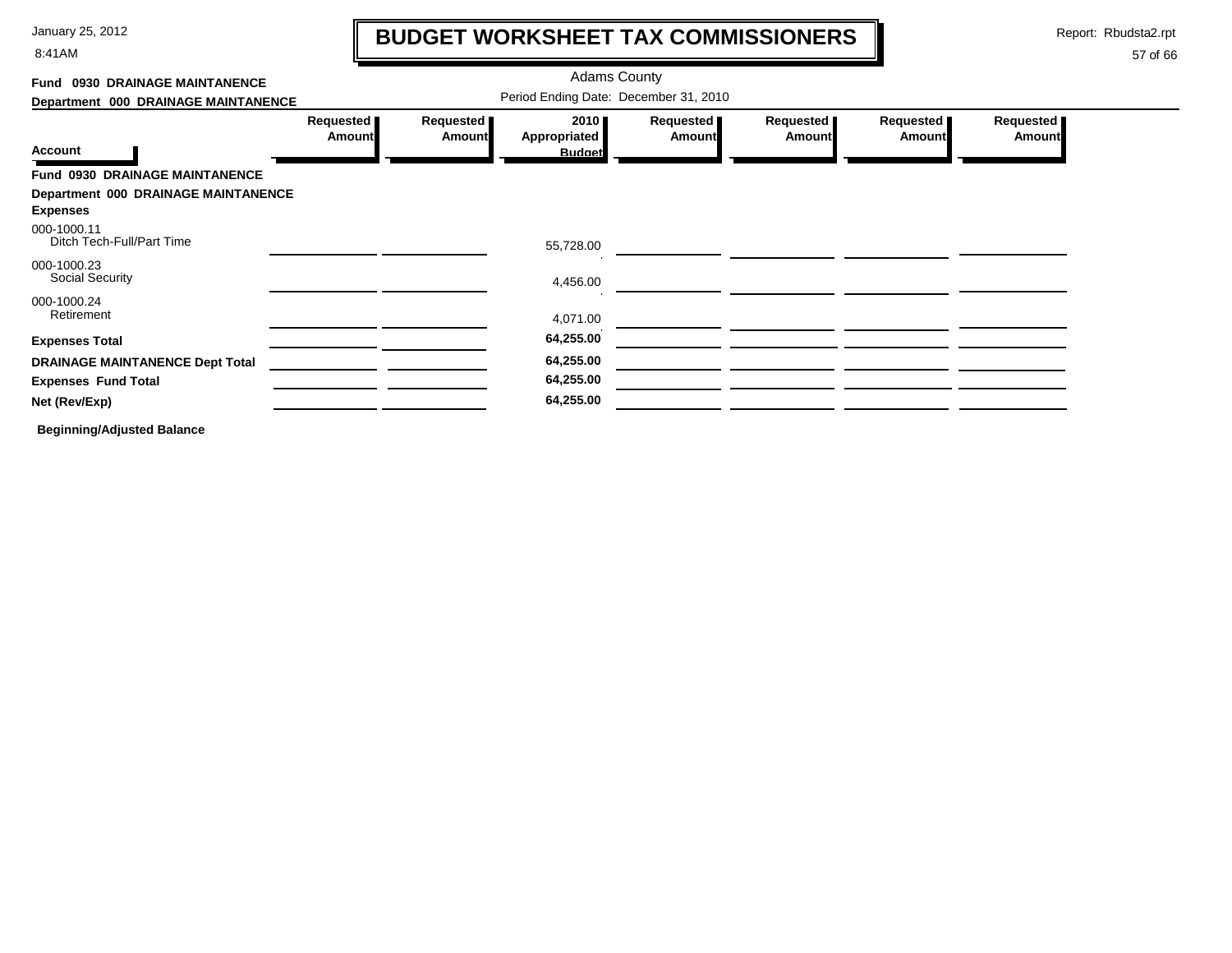8:41AM

# **BUDGET WORKSHEET TAX COMMISSIONERS**

Report: Rbudsta2.rpt

 $\mathbf l$ 

### 58 of 66

| Fund 1156 EMERG TELEPHONE SYS 911                                                              |                                                                                                                      |                     | <b>Adams County</b>                   |                       |                       |                                                                                                                      |                     |  |
|------------------------------------------------------------------------------------------------|----------------------------------------------------------------------------------------------------------------------|---------------------|---------------------------------------|-----------------------|-----------------------|----------------------------------------------------------------------------------------------------------------------|---------------------|--|
| Department 000 EMERG TELEPHONE SYS 911                                                         |                                                                                                                      |                     | Period Ending Date: December 31, 2010 |                       |                       |                                                                                                                      |                     |  |
| Account                                                                                        | Requested  <br>Amount                                                                                                | Requested<br>Amount | 2010<br>Appropriated<br><b>Budget</b> | Requested  <br>Amount | Requested  <br>Amount | Requested  <br><b>Amount</b>                                                                                         | Requested<br>Amount |  |
| Fund 1156 EMERG TELEPHONE SYS 911<br>Department 000 EMERG TELEPHONE SYS 911<br><b>Expenses</b> |                                                                                                                      |                     |                                       |                       |                       |                                                                                                                      |                     |  |
| 000-1000.07<br>E-911 COORDINATOR                                                               |                                                                                                                      |                     | 24,720.00                             |                       |                       |                                                                                                                      |                     |  |
| 000-1000.09<br><b>DISPATCHER</b>                                                               | <u> 1989 - John Harry Barn, mars and de Branch and de Branch and de Branch and de Branch and de Branch and de Br</u> |                     | 179,968.00                            |                       |                       |                                                                                                                      |                     |  |
| 000-1000.14<br><b>ASSISTANT DISPATCHER</b>                                                     | the control of the control of the control of                                                                         |                     | 23,444.00                             |                       |                       |                                                                                                                      |                     |  |
| 000-1000.22<br><b>GROUP INSURANCE</b>                                                          |                                                                                                                      |                     | 70,439.00                             |                       |                       |                                                                                                                      |                     |  |
| 000-1000.23<br><b>SOCIAL SECURITY</b>                                                          |                                                                                                                      |                     | 17,453.00                             |                       |                       |                                                                                                                      |                     |  |
| 000-1000.24<br><b>PERF</b>                                                                     |                                                                                                                      |                     | 16,013.00                             |                       |                       |                                                                                                                      |                     |  |
| 000-3000.16<br><b>POSTAGE</b>                                                                  |                                                                                                                      |                     | 10.00                                 |                       |                       |                                                                                                                      |                     |  |
| 000-3000.44<br>EQUIPMENT/SOFTWARE                                                              |                                                                                                                      |                     | 91,350.00                             |                       |                       |                                                                                                                      |                     |  |
| 000-3000.77<br><b>SUPPLIES/TRAINING</b>                                                        |                                                                                                                      |                     | 6,211.00                              |                       |                       |                                                                                                                      |                     |  |
| 000-3000.94<br><b>REPAIRS</b>                                                                  |                                                                                                                      |                     | 1,000.00                              |                       |                       |                                                                                                                      |                     |  |
| <b>Expenses Total</b>                                                                          | the contract of the contract of the contract of the contract of the                                                  |                     | 430,608.00                            |                       |                       | <u> 1990 - Jan James James Jan James James James James James James James James James James James James James Jam</u> |                     |  |
| <b>EMERG TELEPHONE SYS 911 Dept Total</b>                                                      |                                                                                                                      |                     | 430,608.00                            |                       |                       |                                                                                                                      |                     |  |
| <b>Expenses Fund Total</b>                                                                     |                                                                                                                      |                     | 430,608.00                            |                       |                       |                                                                                                                      |                     |  |
| Net (Rev/Exp)                                                                                  |                                                                                                                      |                     | 430,608.00                            |                       |                       |                                                                                                                      |                     |  |
|                                                                                                |                                                                                                                      |                     |                                       |                       |                       |                                                                                                                      |                     |  |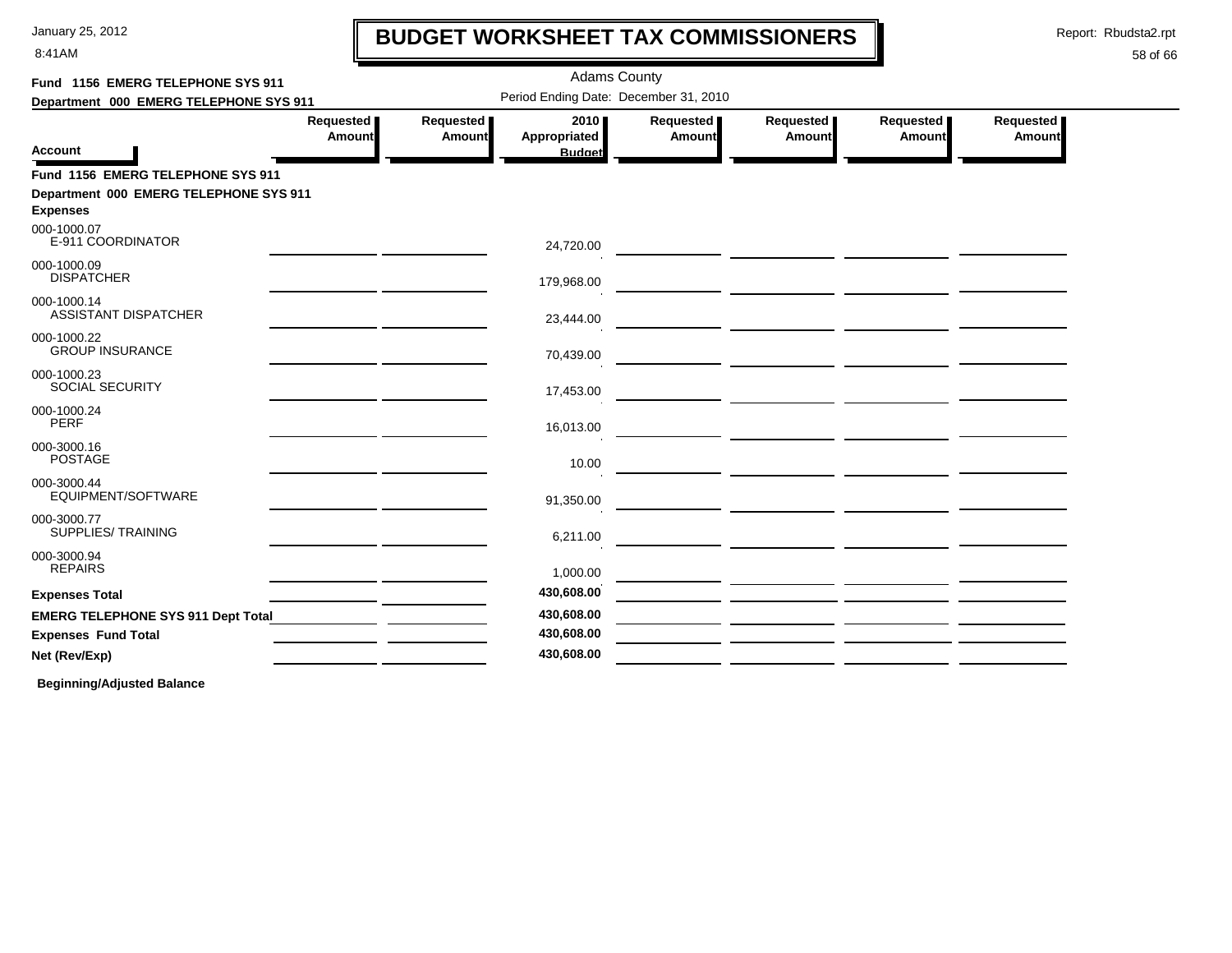8:41AM

# **BUDGET WORKSHEET TAX COMMISSIONERS**

Report: Rbudsta2.rpt

I

### 59 of 66

| Fund 1160 EMERG PLANNING RIGHT TO KNOW     |                     |                            | <b>Adams County</b>                   |                     |                     |                            |                     |  |
|--------------------------------------------|---------------------|----------------------------|---------------------------------------|---------------------|---------------------|----------------------------|---------------------|--|
| Department 000 LEPC                        |                     |                            | Period Ending Date: December 31, 2010 |                     |                     |                            |                     |  |
|                                            | Requested<br>Amount | Requested<br><b>Amount</b> | 2010<br><b>Appropriated</b>           | Requested<br>Amount | Requested<br>Amount | Requested<br><b>Amount</b> | Requested<br>Amount |  |
| <b>Account</b>                             |                     |                            | <b>Budget</b>                         |                     |                     |                            |                     |  |
| Fund 1160 EMERG PLANNING RIGHT TO KNOW     |                     |                            |                                       |                     |                     |                            |                     |  |
| Department 000 LEPC<br><b>Expenses</b>     |                     |                            |                                       |                     |                     |                            |                     |  |
| 000-1000.16<br>PART-TIME CLERICAL          |                     |                            | 2,140.00                              |                     |                     |                            |                     |  |
| 000-1000.18<br>STIPEND FUND                |                     |                            | 3,045.00                              |                     |                     |                            |                     |  |
| 000-2000.15<br>OPERATING SUPPLIES          |                     |                            | 406.00                                |                     |                     |                            |                     |  |
| 000-3000.38<br>Com Contract Labor          |                     |                            | 508.00                                |                     |                     |                            |                     |  |
| 000-3000.52<br><b>TRAINING</b>             |                     |                            | 5,026.00                              |                     |                     |                            |                     |  |
| 000-3000.55<br><b>SERVICES AND CHARGES</b> |                     |                            | 2,538.00                              |                     |                     |                            |                     |  |
| 000-4000.26<br><b>EQUIPMENT</b>            |                     |                            | 5,075.00                              |                     |                     |                            |                     |  |
| <b>Expenses Total</b>                      |                     |                            | 18,738.00                             |                     |                     |                            |                     |  |
| <b>LEPC Dept Total</b>                     |                     |                            | 18,738.00                             |                     |                     |                            |                     |  |
| <b>Expenses Fund Total</b>                 |                     |                            | 18,738.00                             |                     |                     |                            |                     |  |
| Net (Rev/Exp)                              |                     |                            | 18,738.00                             |                     |                     |                            |                     |  |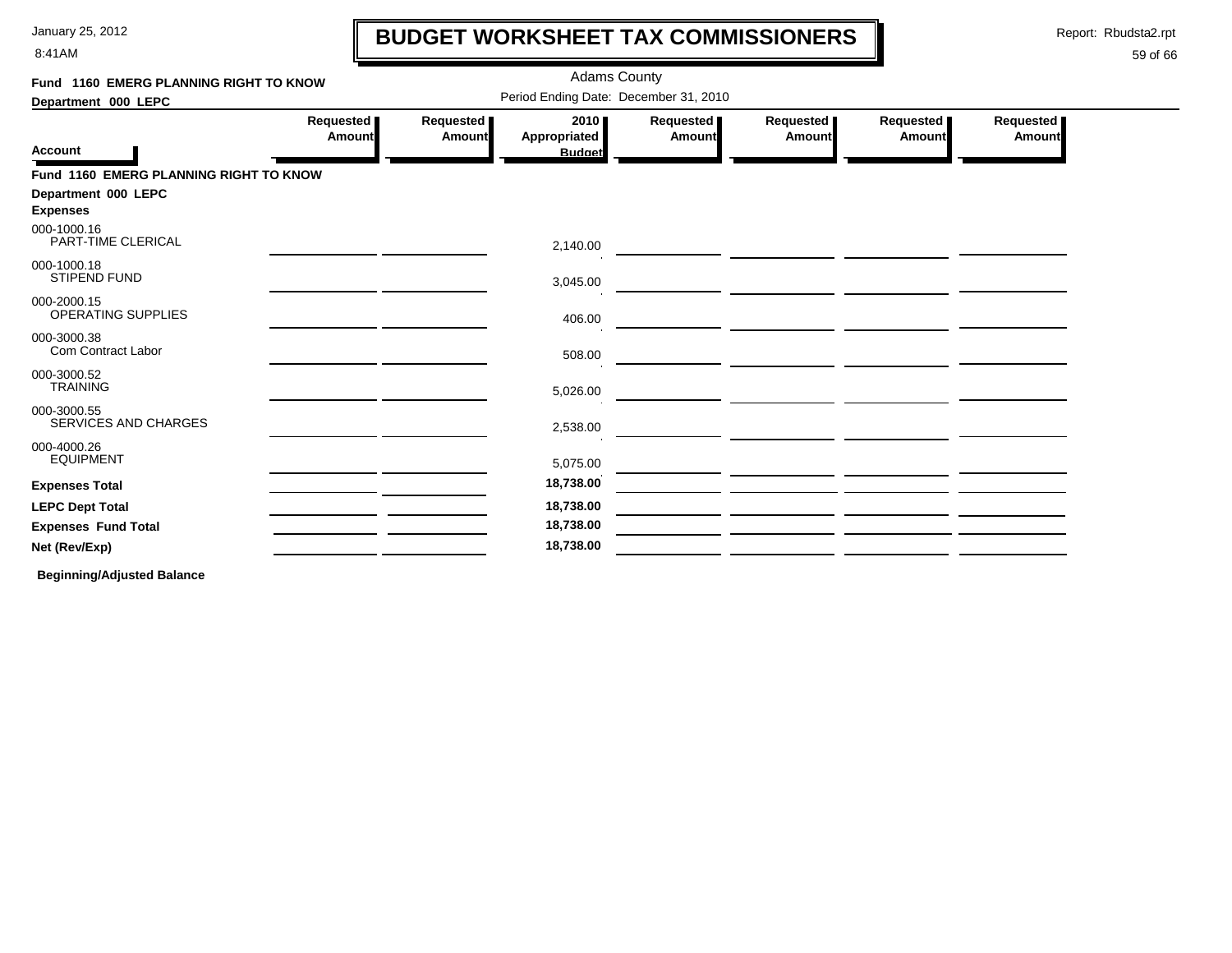8:41AM

# **BUDGET WORKSHEET TAX COMMISSIONERS**

Report: Rbudsta2.rpt

 $\mathbf l$ 

| Fund 1301 PARKS AND RECREATION                                     | <b>Adams County</b>                   |                     |                      |                     |                                                                                                                       |                            |                     |  |  |  |
|--------------------------------------------------------------------|---------------------------------------|---------------------|----------------------|---------------------|-----------------------------------------------------------------------------------------------------------------------|----------------------------|---------------------|--|--|--|
| Department 000 PARK & RECREATION                                   | Period Ending Date: December 31, 2010 |                     |                      |                     |                                                                                                                       |                            |                     |  |  |  |
| <b>Account</b>                                                     | Requested  <br>Amount                 | Requested<br>Amount | 2010<br>Appropriated | Requested<br>Amount | Requested<br><b>Amount</b>                                                                                            | Requested<br><b>Amount</b> | Requested<br>Amount |  |  |  |
|                                                                    |                                       |                     | <b>Budget</b>        |                     |                                                                                                                       |                            |                     |  |  |  |
| Fund 1301 PARKS AND RECREATION<br>Department 000 PARK & RECREATION |                                       |                     |                      |                     |                                                                                                                       |                            |                     |  |  |  |
| <b>Expenses</b>                                                    |                                       |                     |                      |                     |                                                                                                                       |                            |                     |  |  |  |
| 000-1000.17                                                        |                                       |                     |                      |                     |                                                                                                                       |                            |                     |  |  |  |
| <b>WAGES</b>                                                       |                                       |                     | 88,934.00            |                     |                                                                                                                       |                            |                     |  |  |  |
| 000-1000.18<br>PARK BOARD                                          |                                       |                     | 1,300.00             |                     |                                                                                                                       |                            |                     |  |  |  |
| 000-1000.23<br>SOCIAL SECURITY @ \$7.65                            |                                       |                     | 6,803.00             |                     | <u> Andreas Andreas and Andreas Andreas and Andreas and Andreas and Andreas and Andreas and Andreas and Andreas A</u> |                            |                     |  |  |  |
| 000-1000.24                                                        |                                       |                     |                      |                     |                                                                                                                       |                            |                     |  |  |  |
| <b>PERF</b>                                                        |                                       |                     | 3,723.00             |                     | <u> 1989 - Andrea Andrew Maria (b. 1989)</u>                                                                          |                            |                     |  |  |  |
| 000-2000.11<br>OFFICE SUPPLIES                                     |                                       |                     | 400.00               |                     | <u> Listen de la construcción de la construcción de la construcción de la construcción de la construcción de la c</u> |                            |                     |  |  |  |
| 000-2000.16<br><b>INSTITUTIONAL</b>                                |                                       |                     | 200.00               |                     | <u> 1990 - Johann Barbara, politik eta politikar</u>                                                                  |                            |                     |  |  |  |
| 000-2000.17<br>GAS & OIL                                           |                                       |                     | 4,750.00             |                     | <u> 1990 - Johann John Harry Harry Harry Harry Harry Harry Harry Harry Harry Harry Harry Harry Harry Harry Harry</u>  |                            |                     |  |  |  |
| 000-2000.19<br><b>CHEMICALS</b>                                    |                                       |                     | 600.00               |                     |                                                                                                                       |                            |                     |  |  |  |
| 000-2000.21<br><b>MATERIALS</b>                                    |                                       |                     |                      |                     |                                                                                                                       |                            |                     |  |  |  |
| 000-3000.26                                                        |                                       |                     | 2,000.00             |                     |                                                                                                                       |                            |                     |  |  |  |
| <b>INSURANCE</b>                                                   |                                       |                     | 9,000.00             |                     | <u> 1990 - Johann John Stone, mars et al. 1990 - John Stone (f. 1980)</u>                                             |                            |                     |  |  |  |
| 000-3000.31<br><b>UTILITIES</b>                                    |                                       |                     | 300.00               |                     |                                                                                                                       |                            |                     |  |  |  |
| 000-3000.36                                                        |                                       |                     |                      |                     |                                                                                                                       |                            |                     |  |  |  |
| CONTRACTUAL                                                        |                                       |                     | 600.00               |                     |                                                                                                                       |                            |                     |  |  |  |
| 000-3000.37<br><b>REPAIRS</b>                                      |                                       |                     | 1,200.00             |                     |                                                                                                                       |                            |                     |  |  |  |
| 000-3000.46                                                        |                                       |                     |                      |                     |                                                                                                                       |                            |                     |  |  |  |
| CITY OF DECATUR (CONTRACTUAL)                                      |                                       |                     | 41,800.00            |                     |                                                                                                                       |                            |                     |  |  |  |
| 000-3000.47<br><b>ASSESSMENTS</b>                                  |                                       |                     | 125.00               |                     |                                                                                                                       |                            |                     |  |  |  |
| 000-3000.51<br>REFUNDS-DUES                                        |                                       |                     | 50.00                |                     |                                                                                                                       |                            |                     |  |  |  |
| 000-4000.26<br><b>EQUIPMENT</b>                                    |                                       |                     | 2,000.00             |                     |                                                                                                                       |                            |                     |  |  |  |
| <b>Expenses Total</b>                                              |                                       |                     | 163,785.00           |                     |                                                                                                                       |                            |                     |  |  |  |
| <b>PARK &amp; RECREATION Dept Total</b>                            |                                       |                     | 163,785.00           |                     |                                                                                                                       |                            |                     |  |  |  |
| <b>Expenses Fund Total</b>                                         |                                       |                     | 163,785.00           |                     |                                                                                                                       |                            |                     |  |  |  |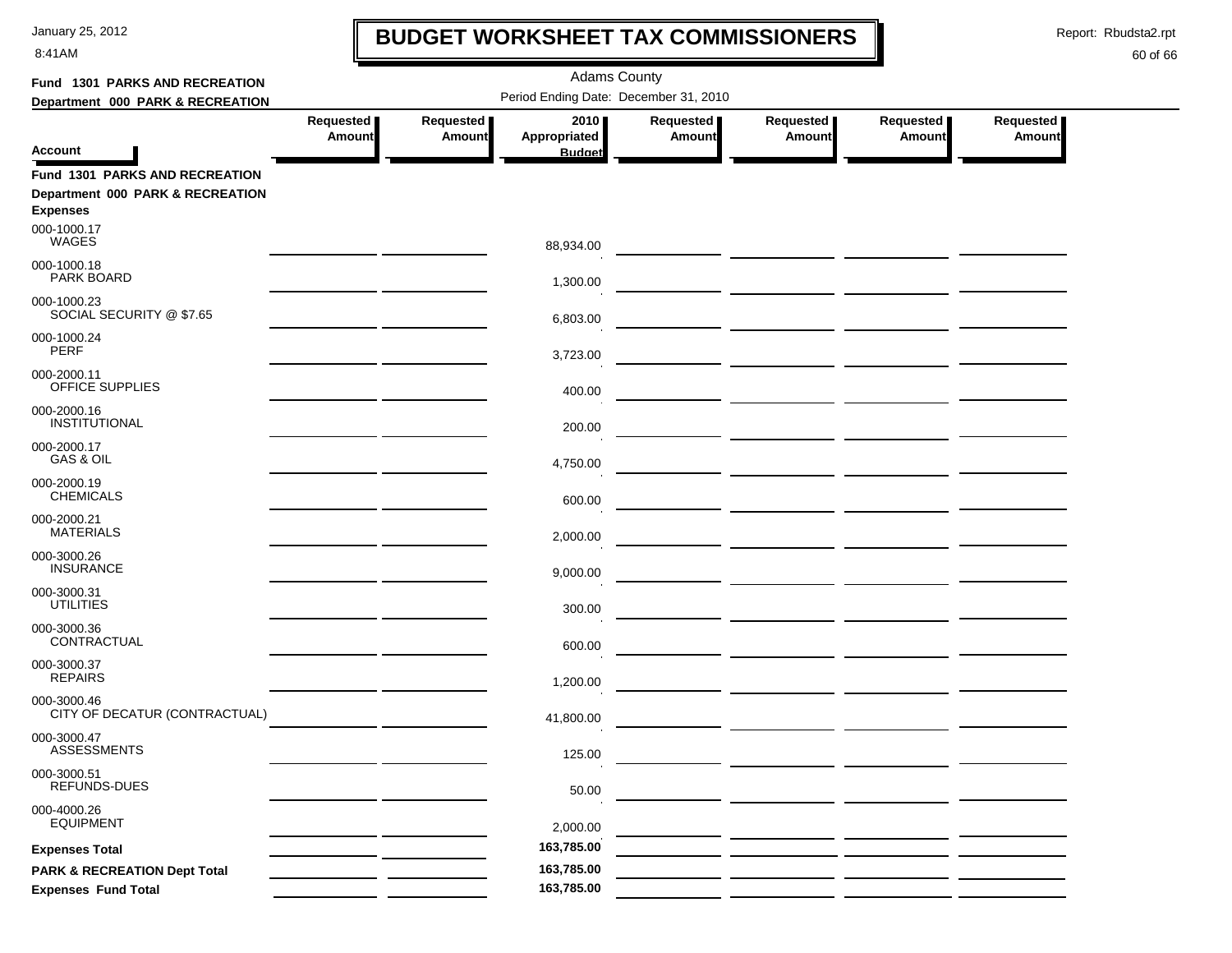| January 25, 2012 |  |  |  |
|------------------|--|--|--|
|------------------|--|--|--|

8:41AM

# **BUDGET WORKSHEET TAX COMMISSIONERS**

Report: Rbudsta2.rpt

61 of 66

#### Adams County Period Ending Date: December 31, 2010 **Account Department 000 PARK & RECREATION Fund 1301 PARKS AND RECREATIONRequested Amount Requested Amount 2010 Appropriated Budget Requested Amount Requested Amount Requested Amount Requested Amount Net (Rev/Exp) 163,785.00**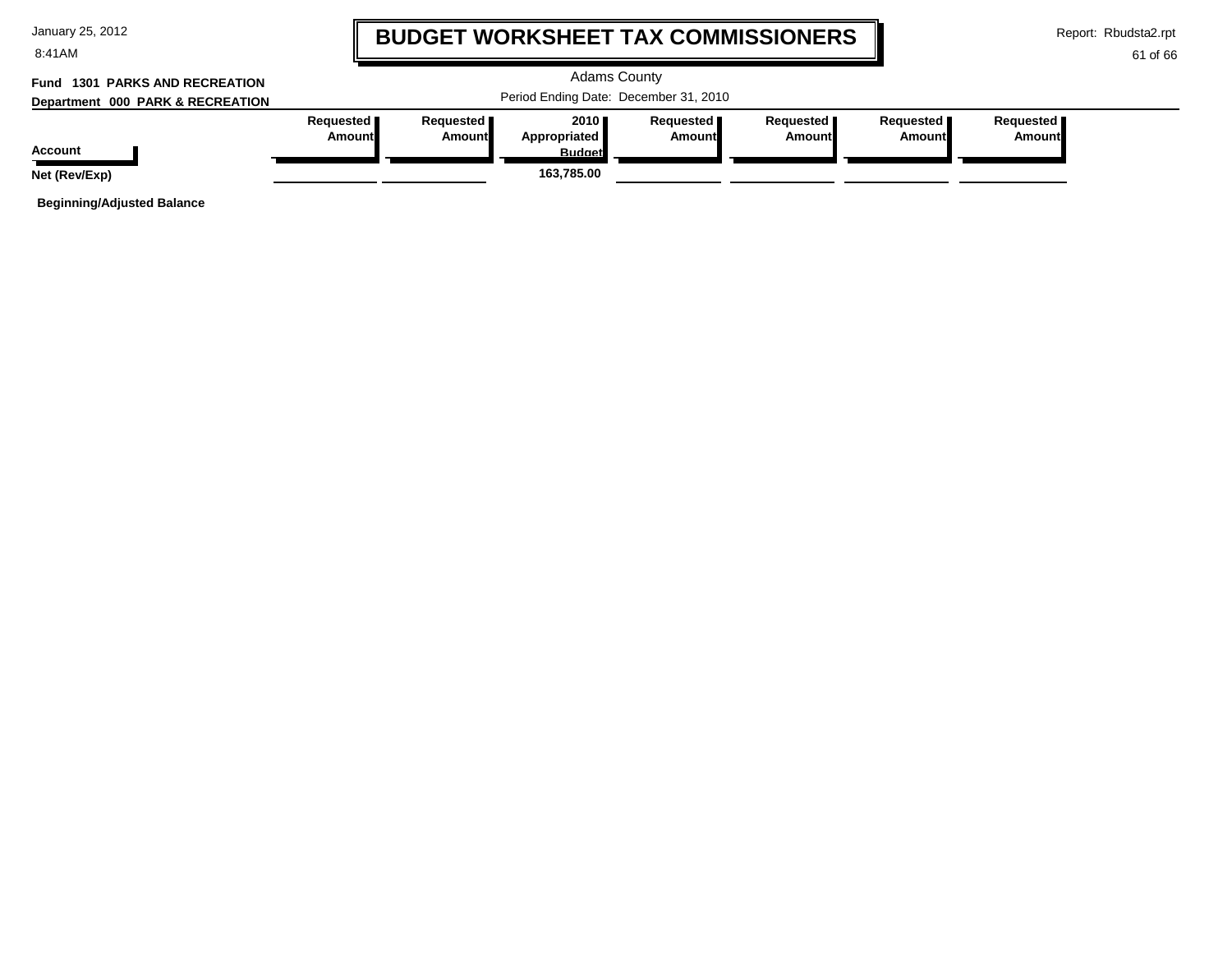8:41AM

# **BUDGET WORKSHEET TAX COMMISSIONERS**

Report: Rbudsta2.rpt

#### 62 of 66

| Fund 1302 PARK & REC NON. REV. OPERATING                         |                              |                     | <b>Adams County</b>                   |                     |                                                                                                                       |                     |                     |  |
|------------------------------------------------------------------|------------------------------|---------------------|---------------------------------------|---------------------|-----------------------------------------------------------------------------------------------------------------------|---------------------|---------------------|--|
| Department 000 PARK & REC NON. REV. OPERATING                    |                              |                     | Period Ending Date: December 31, 2010 |                     |                                                                                                                       |                     |                     |  |
| <b>Account</b>                                                   | <b>Requested</b> ∎<br>Amount | Requested<br>Amount | 2010<br>Appropriated<br><b>Budget</b> | Requested<br>Amount | Requested<br><b>Amount</b>                                                                                            | Requested<br>Amount | Requested<br>Amount |  |
| Fund 1302 PARK & REC NON. REV. OPERATING                         |                              |                     |                                       |                     |                                                                                                                       |                     |                     |  |
| Department 000 PARK & REC NON. REV. OPERATING<br><b>Expenses</b> |                              |                     |                                       |                     |                                                                                                                       |                     |                     |  |
| 000-1000.17<br>WAGES                                             |                              |                     | 7,000.00                              |                     |                                                                                                                       |                     |                     |  |
| 000-1000.23<br>SOCIAL SECURITY                                   |                              |                     | 540.00                                |                     |                                                                                                                       |                     |                     |  |
| 000-2000.11<br><b>OFFICE SUPPLIES</b>                            |                              |                     | 7,000.00                              |                     |                                                                                                                       |                     |                     |  |
| 000-2000.16<br>OPERATING SUPPLIES                                |                              |                     | 26,000.00                             |                     | <u> Alexandria (Alexandria Alexandria Alexandria Alexandria Alexandria Alexandria Alexandria Alexandria Alexandri</u> |                     |                     |  |
| 000-3000.16<br><b>POSTAGE</b>                                    |                              |                     | 1,000.00                              |                     |                                                                                                                       |                     |                     |  |
| 000-3000.17<br>Milage                                            |                              |                     | 1,000.00                              |                     |                                                                                                                       |                     |                     |  |
| 000-3000.36<br>CONTRACTUAL                                       |                              |                     | 15,000.00                             |                     |                                                                                                                       |                     |                     |  |
| 000-3000.51<br>REFUNDS-DUES                                      |                              |                     | 600.00                                |                     |                                                                                                                       |                     |                     |  |
| 000-3000.52<br><b>CONTINUING EDUCATION</b>                       |                              |                     | 5,000.00                              |                     |                                                                                                                       |                     |                     |  |
| 000-4000.26<br><b>EQUIPMENT</b>                                  |                              |                     | 40,000.00                             |                     |                                                                                                                       |                     |                     |  |
| <b>Expenses Total</b>                                            |                              |                     | 103,140.00                            |                     |                                                                                                                       |                     |                     |  |
| PARK & REC NON. REV. OPERATING Dept<br>Total                     |                              |                     | 103,140.00                            |                     |                                                                                                                       |                     |                     |  |
| <b>Expenses Fund Total</b>                                       |                              |                     | 103,140.00                            |                     |                                                                                                                       |                     |                     |  |
| Net (Rev/Exp)                                                    |                              |                     | 103,140.00                            |                     |                                                                                                                       |                     |                     |  |
|                                                                  |                              |                     |                                       |                     |                                                                                                                       |                     |                     |  |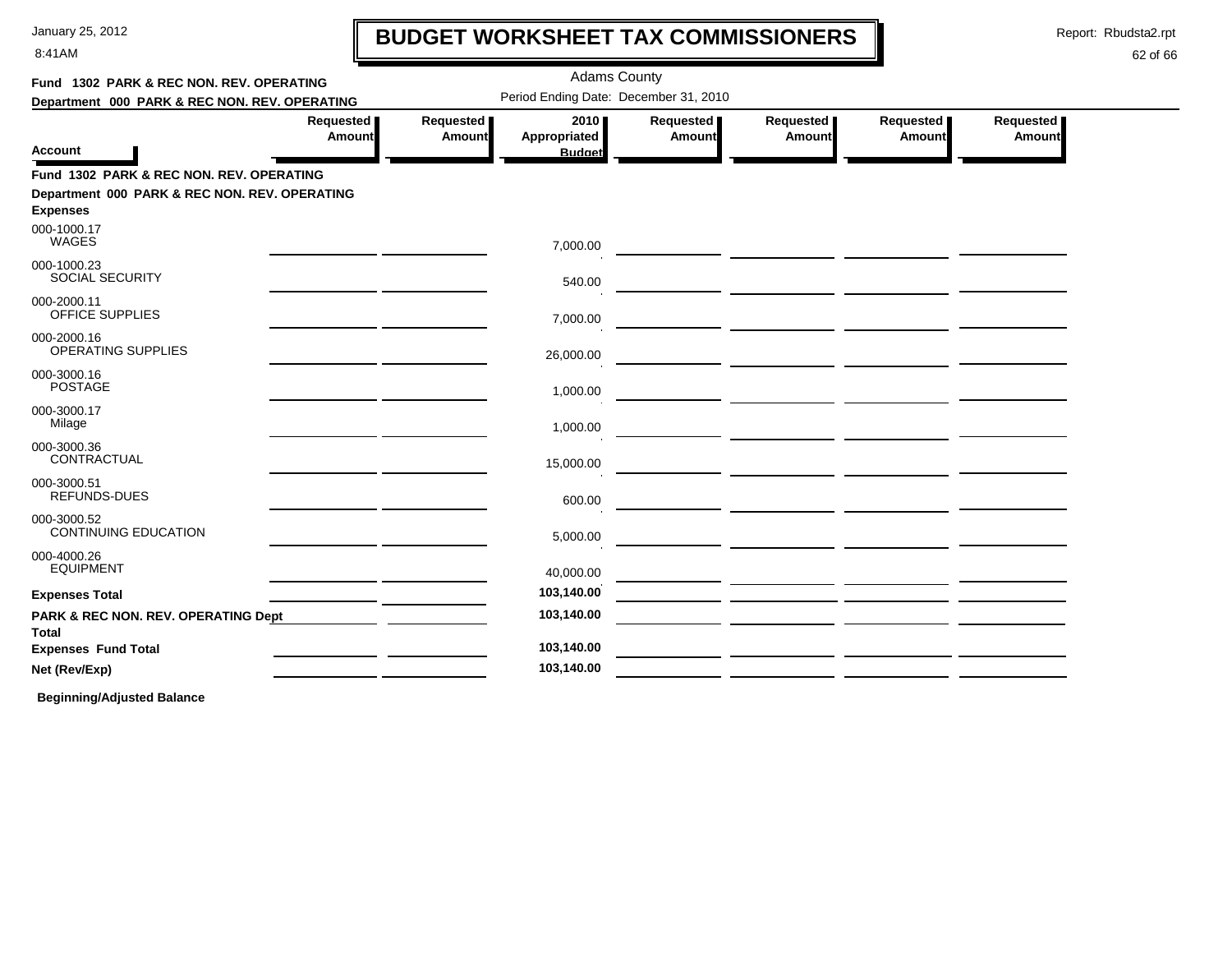8:41AM

# **BUDGET WORKSHEET TAX COMMISSIONERS**

Report: Rbudsta2.rpt

 $\mathbf l$ 

### 63 of 66

| Fund 2391 CUMULATIVE CAPITAL                                     |                            |                            | <b>Adams County</b>                   |                            |                     |                              |                            |
|------------------------------------------------------------------|----------------------------|----------------------------|---------------------------------------|----------------------------|---------------------|------------------------------|----------------------------|
| DEYELMEMENTO CUMULATIVE CAPITAL DEVELOPMENT                      |                            |                            | Period Ending Date: December 31, 2010 |                            |                     |                              |                            |
| <b>Account</b>                                                   | Requested<br><b>Amount</b> | Requested<br><b>Amount</b> | 2010<br>Appropriated<br><b>Budget</b> | Requested<br><b>Amount</b> | Requested<br>Amount | Requested  <br><b>Amount</b> | Requested<br><b>Amount</b> |
| Fund 2391 CUMULATIVE CAPITAL DEVELOPMENT                         |                            |                            |                                       |                            |                     |                              |                            |
| Department 000 CUMULATIVE CAPITAL DEVELOPMENT<br><b>Expenses</b> |                            |                            |                                       |                            |                     |                              |                            |
| 000-3000.36<br><b>REPAIRS</b>                                    |                            |                            | 100,000.00                            |                            |                     |                              |                            |
| 000-3000.40<br><b>Courthouse Exterior Renovation</b>             |                            |                            | 800,000.00                            |                            |                     |                              |                            |
| 000-4000.27<br><b>Computer Software Purchases</b>                |                            |                            | 30,000.00                             |                            |                     |                              |                            |
| 000-4000.29<br><b>GIS</b>                                        |                            |                            | 64,000.00                             |                            |                     |                              |                            |
| 000-4000.50<br>Jail System Lease                                 |                            |                            | 38,000.00                             |                            |                     |                              |                            |
| 000-4000.71<br>Software Licensing                                |                            |                            | 30,000.00                             |                            |                     |                              |                            |
| <b>Expenses Total</b>                                            |                            |                            | 1,062,000.00                          |                            |                     |                              |                            |
| <b>CUMULATIVE CAPITAL DEVELOPMENT Dept</b><br><b>Total</b>       |                            |                            | 1,062,000.00                          |                            |                     |                              |                            |
| <b>Expenses Fund Total</b>                                       |                            |                            | 1,062,000.00                          |                            |                     |                              |                            |
| Net (Rev/Exp)                                                    |                            |                            | 1,062,000.00                          |                            |                     |                              |                            |
|                                                                  |                            |                            |                                       |                            |                     |                              |                            |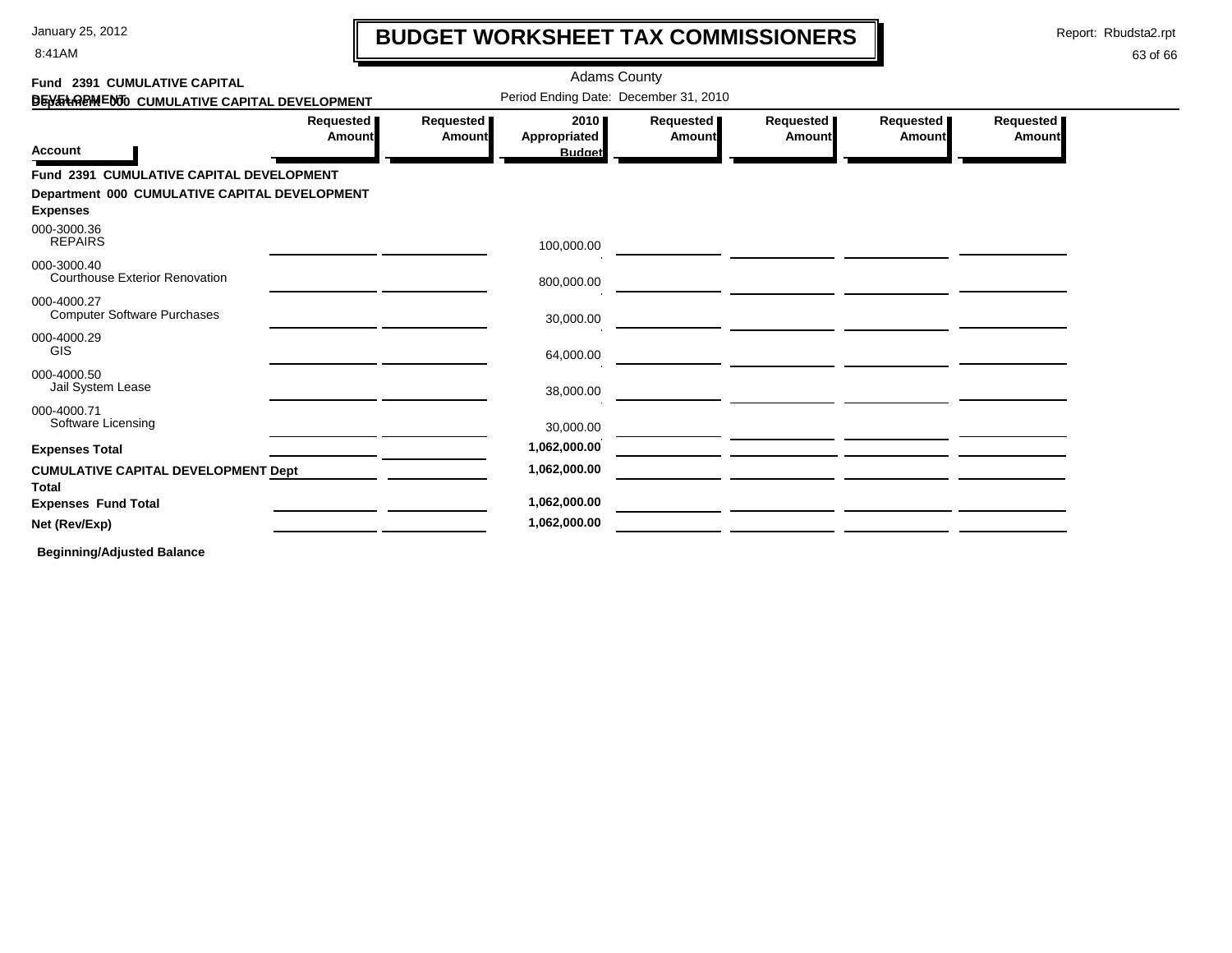8:41AM

# **BUDGET WORKSHEET TAX COMMISSIONERS**

Report: Rbudsta2.rpt

 $\mathbf l$ 

| Fund 2392 CUMULATIVE COURTHOUSE                      |                            |                            | <b>Adams County</b>                   |                            |                            |                            |                            |
|------------------------------------------------------|----------------------------|----------------------------|---------------------------------------|----------------------------|----------------------------|----------------------------|----------------------------|
| Department 000 CUMULATIVE COURTHOUSE                 |                            |                            | Period Ending Date: December 31, 2010 |                            |                            |                            |                            |
|                                                      | Requested<br><b>Amount</b> | Requested<br><b>Amount</b> | 2010<br>Appropriated                  | Requested<br><b>Amount</b> | Requested<br><b>Amount</b> | Requested<br><b>Amount</b> | Requested<br><b>Amount</b> |
| <b>Account</b>                                       |                            |                            | <b>Budget</b>                         |                            |                            |                            |                            |
| Fund 2392 CUMULATIVE COURTHOUSE                      |                            |                            |                                       |                            |                            |                            |                            |
| Department 000 CUMULATIVE COURTHOUSE                 |                            |                            |                                       |                            |                            |                            |                            |
| <b>Expenses</b>                                      |                            |                            |                                       |                            |                            |                            |                            |
| 000-3000.36<br><b>REPAIRS</b>                        |                            |                            | 40,000.00                             |                            |                            |                            |                            |
| 000-3000.40<br><b>Courthouse Exterior Renovation</b> |                            |                            | 10,000.00                             |                            |                            |                            |                            |
| <b>Expenses Total</b>                                |                            |                            | 50,000.00                             |                            |                            |                            |                            |
| <b>CUMULATIVE COURTHOUSE Dept Total</b>              |                            |                            | 50,000.00                             |                            |                            |                            |                            |
| <b>Expenses Fund Total</b>                           |                            |                            | 50,000.00                             |                            |                            |                            |                            |
| Net (Rev/Exp)                                        |                            |                            | 50,000.00                             |                            |                            |                            |                            |
| <b>Beginning/Adjusted Balance</b>                    |                            |                            |                                       |                            |                            |                            |                            |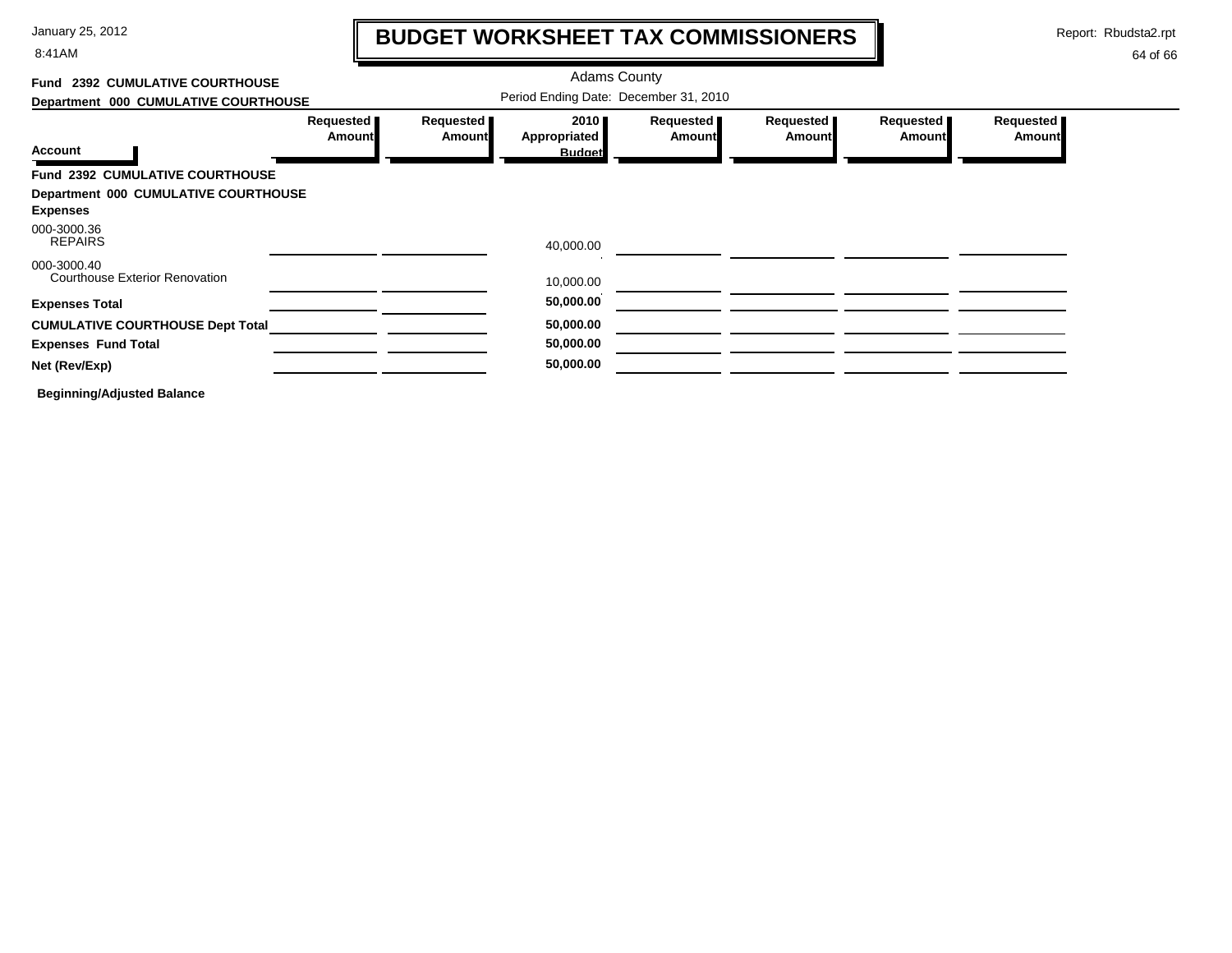8:41AM

### **BUDGET WORKSHEET TAX COMMISSIONERS**

Report: Rbudsta2.rpt

 $\mathbf I$ 

| Fund 2393 CUMULATIVE JAIL           |                            |                       |                                       |                              |                              |                            |                            |
|-------------------------------------|----------------------------|-----------------------|---------------------------------------|------------------------------|------------------------------|----------------------------|----------------------------|
| <b>Department</b><br><b>Account</b> |                            |                       |                                       |                              |                              |                            |                            |
|                                     | Requested<br><b>Amount</b> | Requested  <br>Amount | 2010<br>Appropriated<br><b>Budget</b> | Requested  <br><b>Amount</b> | Requested  <br><b>Amount</b> | Requested<br><b>Amount</b> | Requested<br><b>Amount</b> |
| Fund 2393 CUMULATIVE JAIL           |                            |                       |                                       |                              |                              |                            |                            |
| Department 000                      |                            |                       |                                       |                              |                              |                            |                            |
| <b>Expenses</b>                     |                            |                       |                                       |                              |                              |                            |                            |
| 000-3000.36<br>Repairs              |                            |                       | 50,000.00                             |                              |                              |                            |                            |
| <b>Expenses Total</b>               |                            |                       | 50,000.00                             |                              |                              |                            |                            |
| <b>Dept Total</b>                   |                            |                       | 50,000.00                             |                              |                              |                            |                            |
| <b>Expenses Fund Total</b>          |                            |                       | 50,000.00                             |                              |                              |                            |                            |
| Net (Rev/Exp)                       |                            |                       | 50,000.00                             |                              |                              |                            |                            |
| <b>Beginning/Adjusted Balance</b>   |                            |                       |                                       |                              |                              |                            |                            |